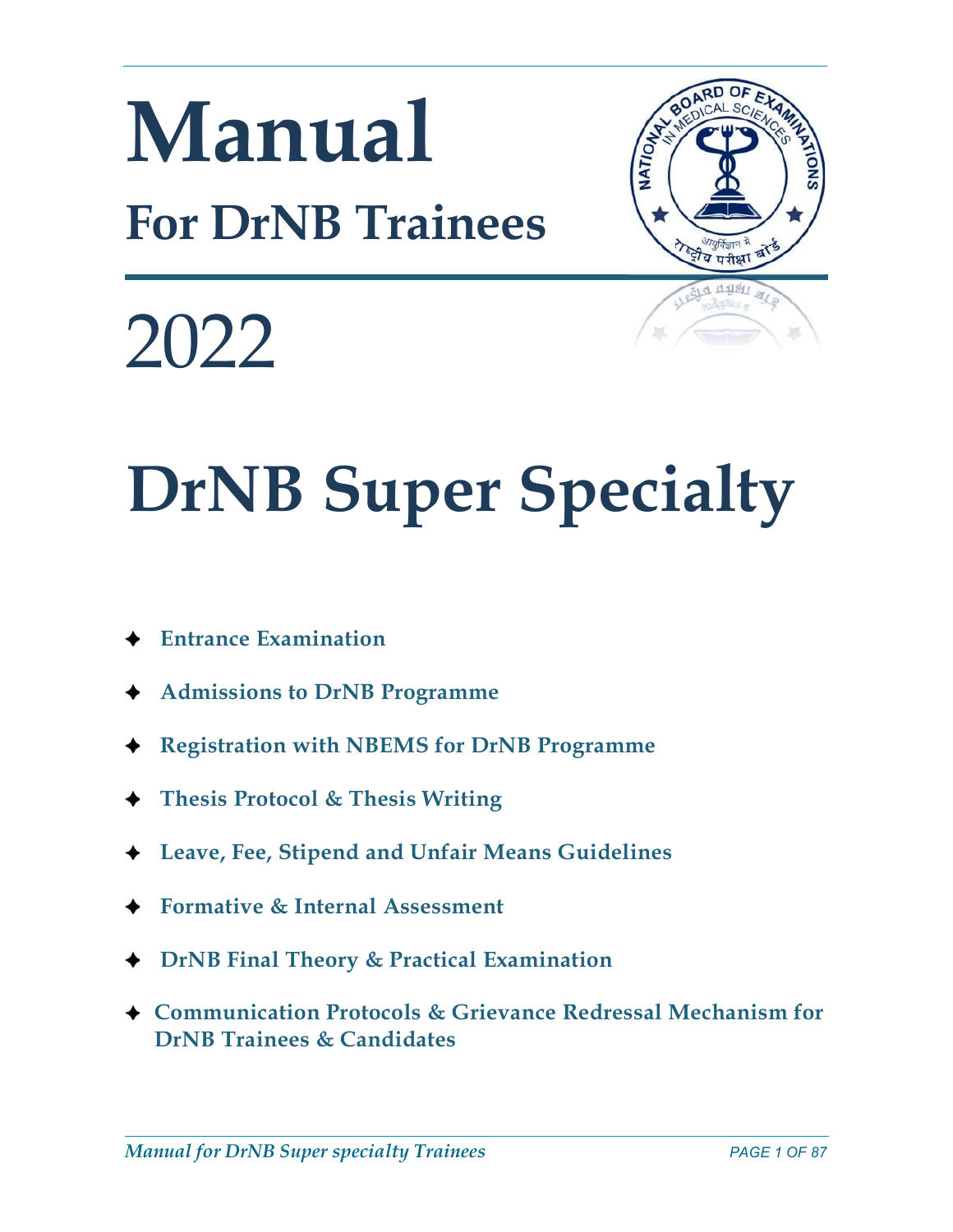# INDEX

| S. No                   | <b>CONTENTS</b>                                        | Page No.       |
|-------------------------|--------------------------------------------------------|----------------|
| $\mathbf{1}$            | Introduction                                           | 3              |
| $\overline{2}$          | <b>Information for DrNB Trainees</b>                   | $\overline{4}$ |
| $\overline{\mathbf{3}}$ | <b>DrNB Super Specialty Courses</b>                    | 10             |
| $\overline{\mathbf{4}}$ | Entrance Examination for Admission to DrNB Programme   | 11             |
| $5\phantom{.}$          | <b>Counseling for Admission to DrNB Programme</b>      | 13             |
| $6\phantom{1}6$         | <b>Registration for DrNB Programme</b>                 | 17             |
| $\overline{7}$          | Leave Rules for DrNB/DrNB/FNB Trainees                 | 23             |
| 8                       | <b>Fee Guidelines for DrNB Trainees</b>                | 25             |
| 9                       | <b>Stipend Guidelines for DrNB Trainees</b>            | 27             |
| 10                      | <b>Thesis Protocol Writing and Submission</b>          | 30             |
| 11                      | Thesis Writing and Submission                          | 35             |
| 12                      | <b>Formative and Internal Assessment</b>               | 43             |
| 13                      | DrNB Final Theory & Practical Examination              | 51             |
| 14                      | <b>Unfair Means Guidelines</b>                         | 67             |
| 15                      | <b>Communication Protocols</b>                         | 72             |
| <b>16</b>               | <b>Grievance Redressal Mechanism for DrNB Trainees</b> | 74             |
| 17                      | Annexures                                              | 80             |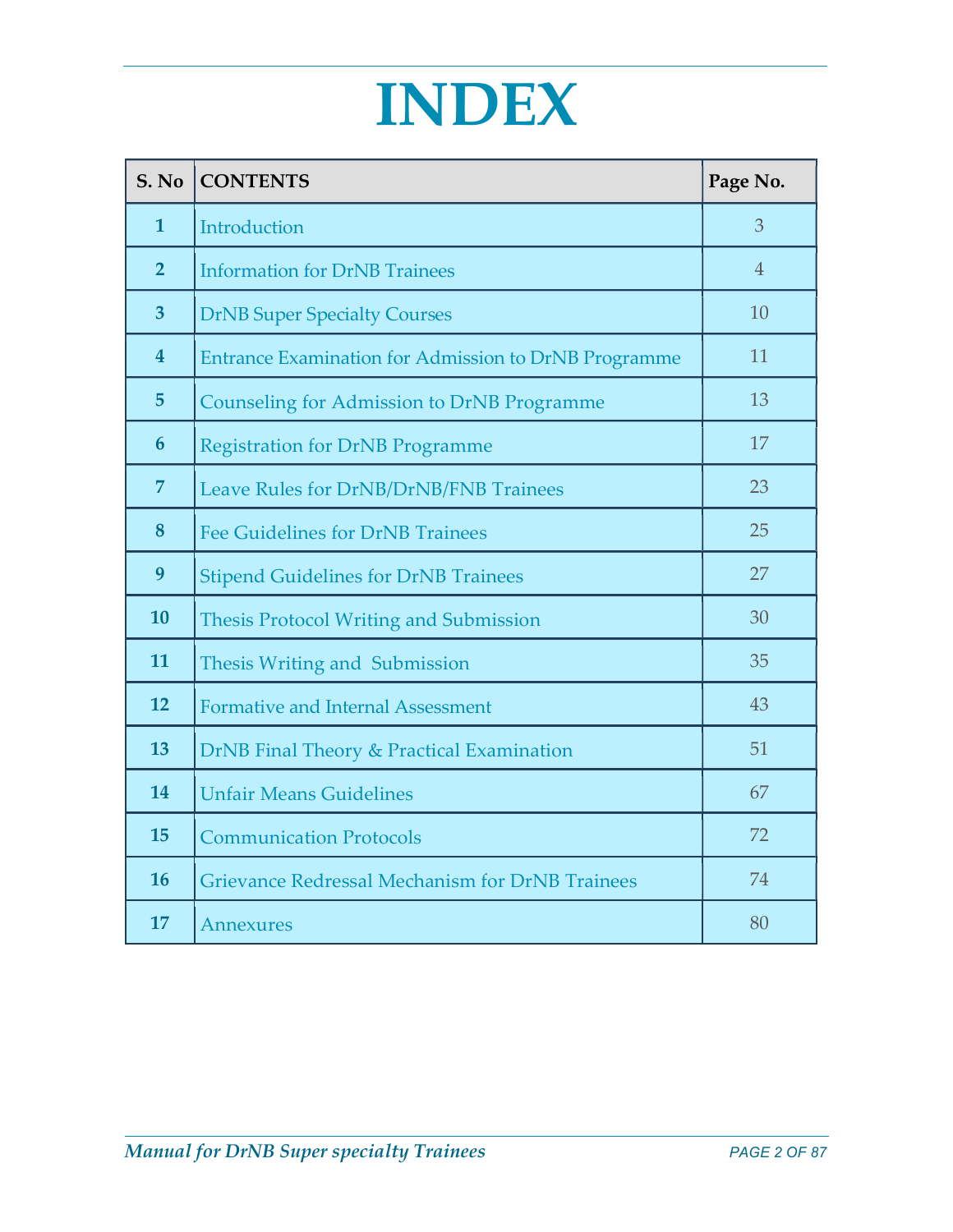# 1. Introduction

The Government of India established the National Board of Examinations in Medical Sciences (NBEMS) in 1975 with the objective of improving the quality of the Medical Education by establishing high and uniform standards of postgraduate examinations in modern medicine on an all-India basis and utilizing existing infrastructure for capacity building.

NBEMS administers Post Graduate, Doctoral and Post Doctoral level Programmes in various disciplines of modern medicine. Post Graduate courses are offered to Post MBBS and Post Diploma candidates leading to the award of Diplomate of National Board (DNB) qualifications. Doctoral courses are offered to MD/MS/DNB qualified post graduates conferring them with Doctorate of National Board (DrNB) qualifications. NBEMS administers skill enhancing fellowship courses at Doctoral and Post-Doctoral levels awarding Fellow of National Board (FNB) qualifications.

NBEMS conducts various entrance examinations, exit examinations and screening tests. The Examinations conducted by NBEMS provide a common standard and mechanism of evaluation of minimum level of attainment of the knowledge and competencies of medical specialties. Moreover, intra country and international comparisons are facilitated with the availability of common evaluation mechanism.

The notification issued by the Govt. of India time to time in the Gazette of India for qualifications awarded by National Board of Examinations in Medical Sciences are available under Annexure to this handbook.

NBEMS qualifications have been recognized as per provisions of the section 37 of the National Medical Commission Act, 2019. The equivalence of NBEMS qualifications with the corresponding MD/MS or DM/MCh qualifications awarded under the ambit of NMC has also been defined in the above mentioned NMC Act. Details of the same are also available under **Annexure** to this handbook.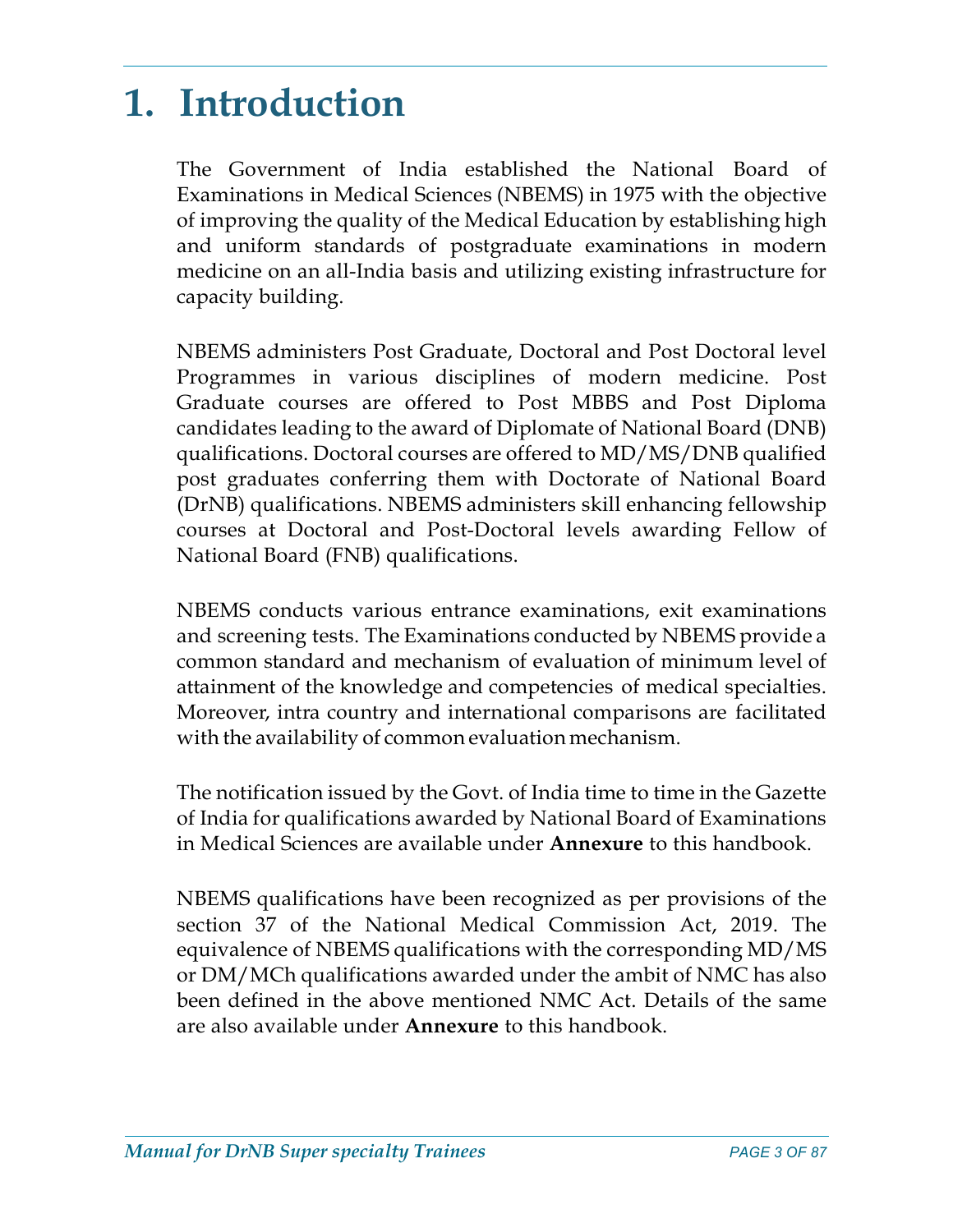# 2. Information for DrNB Trainees

- 2.1. DrNB course is a doctoral level Super Specialty programme which can be joined after qualifying NEET-SS.
- 2.2. The duration of the course for Post MD/MS/DNB candidates is for 3 years. Candidates after doing MBBS can also undergo a direct 6 years DrNB Programme. NBEMS administers such Direct 6 Year DrNB Courses in only 4 super specialty disciplines listed in Chapter – 3.
- 2.3. The Post MD/MS/DNB trainees get admission to 3 years DrNB course after successfully qualifying the NEET-SS examination which is conducted by NBEMS. The entry to Direct 6 Year Post MBBS DrNB Programme is through NEET-PG which is also conducted by NBEMS. Both these examinations are conducted annually as per prescribed schedule.
- 2.4. The merit-based counseling for admissions to 3 years Post MD/MS/DNB DrNB Programme after conduct of NEET-SS is administered by the Medical Counseling Committee of DGHS, MoHFW, Govt of India along with the counseling for admissions to various DM/MCh courses.
- 2.5. After opting for a DrNB seat for the 3 year or 6-year DrNB courses, the trainee is registered with NBEMS for DrNB training in respective course. Whereas Post MD/MS/DNB trainees entering through NEET-SS are registered for the 3-year programme, Post MBBS DrNB trainees entering through NEET-PG are registered for the Direct 6-year programme.
- 2.6. The eligibility of the trainee for DrNB programme is determined on the basis of prescribed criteria in the information bulletin for respective entrance examination. On successfully meeting the criteria and submission of required application with prescribed documents to NBEMS, the trainee gets registered with NBEMS. A letter to this effect in form of a "Letter of Provisional Registration" is communicated to the trainee and his/her training institution.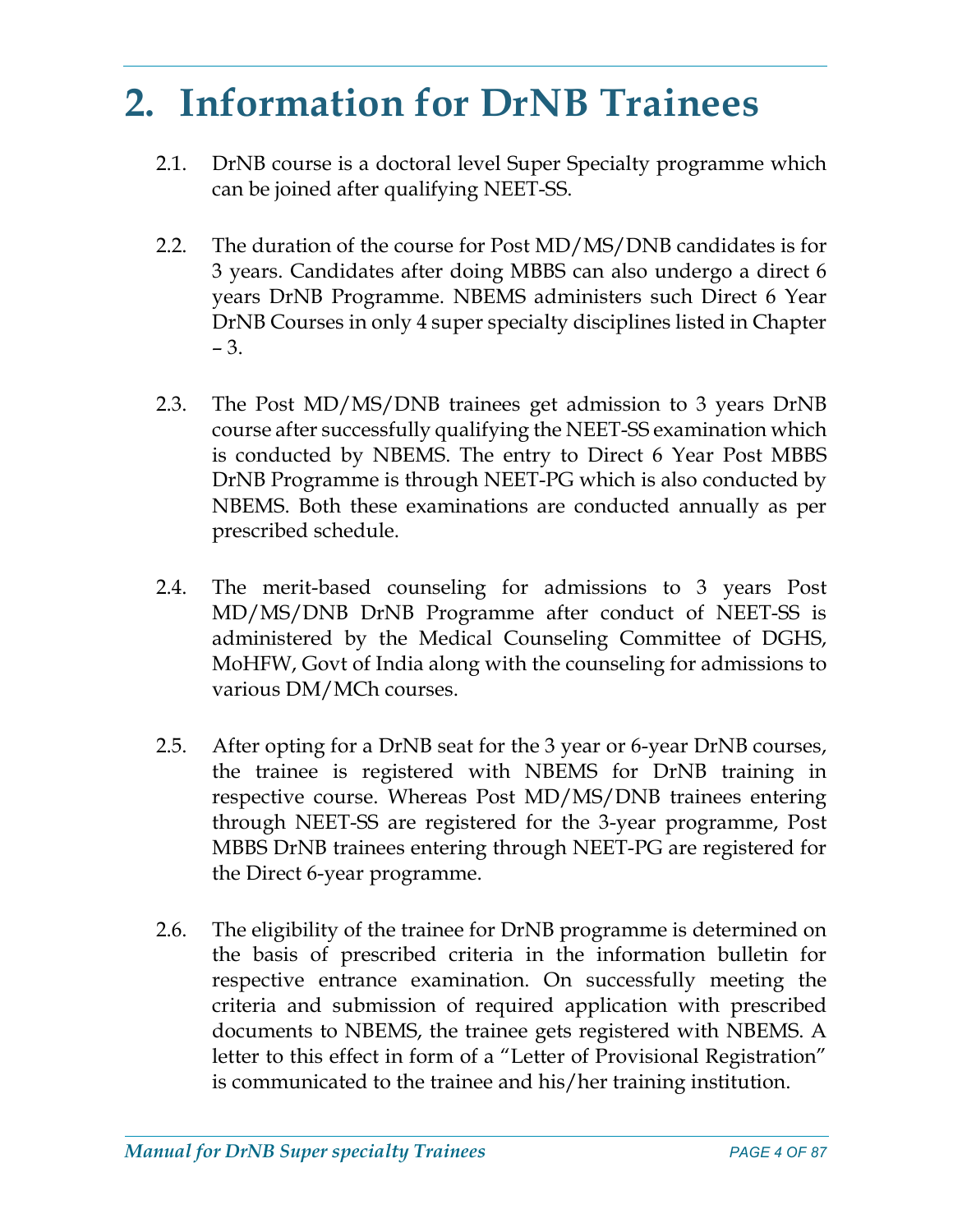- 2.7. The training of the DrNB trainees is governed by a set of NBEMS leave rules. All DrNB trainees are advised to be thoroughly acquainted with the prescribed rule for availing leave during their DrNB course as excess leave availed by them over and above the prescribed leave shall lead to extension of their training. This extension might affect the eligibility of the trainee for DrNB Final Examination in case the extended training goes beyond the prescribed cut-off date for completion of training. Excess leave beyond a prescribed limit may even lead to cancellaton the registration of trainees for the course.
- 2.8. During the DrNB training, the trainees are posted to different areas of the specialty concerned as per the guidelines prescribed in the curriculum for that specialty.
- 2.9. All DrNB trainees are required to write and submit the synopsis/protocol of their proposed theses works well within the timelines prescribed by NBEMS. The said thesis protocols are evaluated by the Institutional Ethics Committee (IEC) of the training institutes. The trainees start working on their theses after their theses protocols after approved by the IEC of their training institutions..
- 2.10. NBEMS does not evaluate and convey any approval for the theses protocols. However, it is mandatory for the trainee and his/her training institute to convey the approval of the IEC and SRC for the thesis protocol of the trainee to NBEMS as per prescribed proforma well within the timelines specified. A delay in preparing the protocol and/or its approval by the Institutional Ethics Committee and/or in conveying the said approval to NBEMS may have an adverse impact on trainee's eligibility for DrNB Final Examinations.
- 2.11. All DrNB trainees are provided with the training by the respective training institute as per prescribed curriculum. The training institution shall conduct the academic teaching and training including the bed side teaching, if applicable, as per prescribed guidelines of NBEMS. The trainees are required to maintain an e-log of cases observed/attended, Journal Clubs/Seminars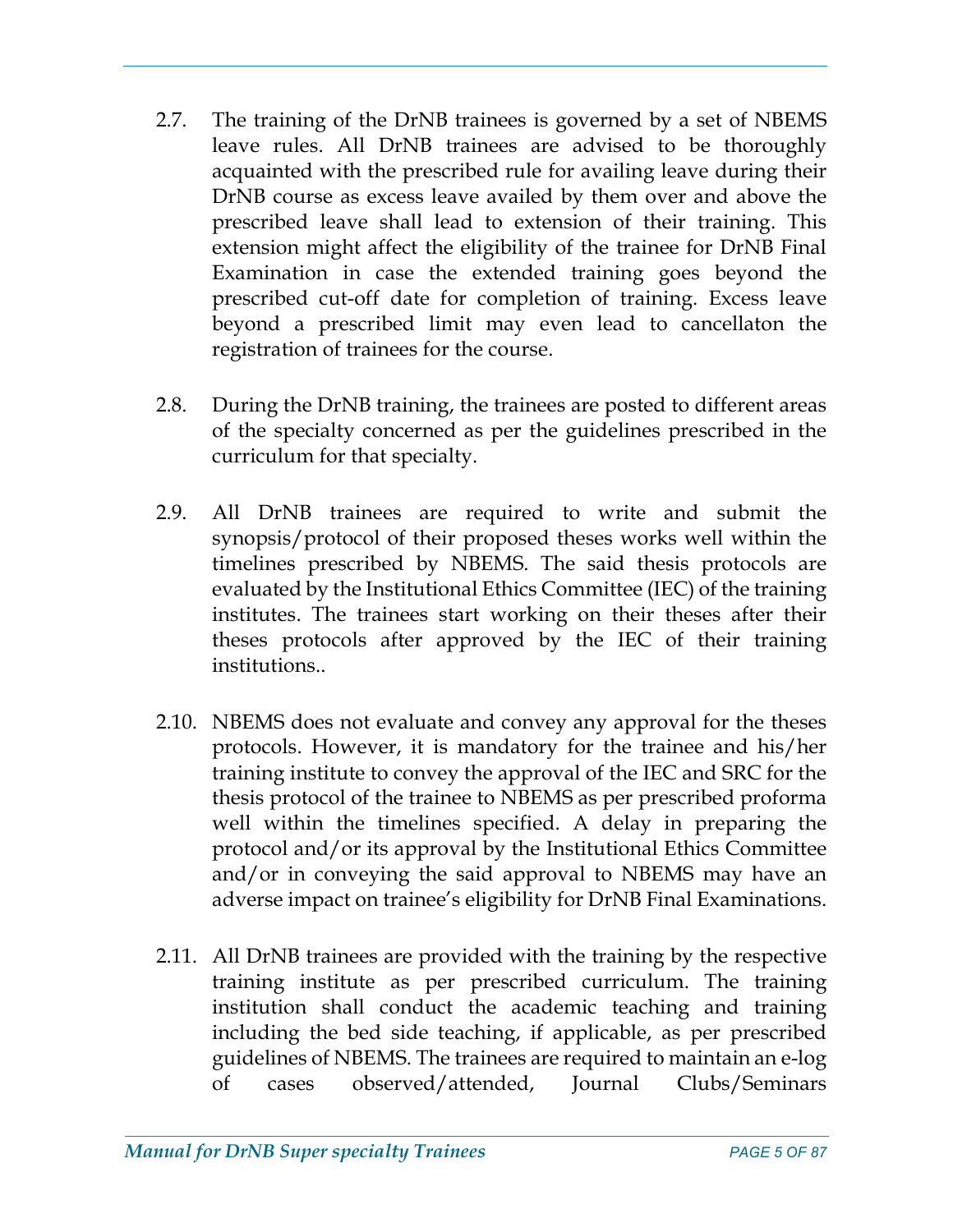attended/presented etc as per the format specified in their e-Doctor Log book. A regular review of the said e-logbook by the mentor/guide of the trainee is a mandatory requisite.

- 2.12. All DrNB trainees are paid a minimum stipend as per guidelines prescribed by NBEMS. The trainees are paid stipend for the entire duration of training including their eligible leave as per NBEMS leave guidelines. However, they shall not be paid stipend for a period more than the duration of the training programme i.e. 36 months (for a 3 year programme) or 72 months (for the 6 year Programme) if in case their training gets extended due to excess leave availed by them.
- 2.13. After successful completion of the thesis research work and writing, the DrNB trainees are required to submit their theses to NBEMS for assessment well within the timelines prescribed. Any delay in submission of thesis to NBEMS for assessment shall impact the eligibility of the DrNB trainees for DrNB Final Examinations.
- 2.14. Theses of DrNB trainees are assessed by subject experts of NBEMS and the outcome is communicated. In case the thesis of a DrNB trainee is not accepted in the form presented, he/she is asked to modify the same within the timelines prescribed. A trainee is required to do the necessary modifications and to resubmit the modified thesis through his/her thesis guide to NBEMS for reassessment. The modified thesis may get accepted or may be advised re-modifications depending upon the corrections incorporated by the trainees and/or its acceptance by the thesis assessor.
- 2.15. Once the thesis of a trainee gets accepted by NBEMS, same is communicated to the trainee in form of an acceptance letter called as Thesis Acceptance Letter (TAC).
- 2.16. The trainees are subjected to both Formative and Summative Assessment during their DrNB training.
- 2.17. The Formative Assessment in the form of a Centralized Formative Assessment Test (FAT), is conducted by NBEMS during the 2nd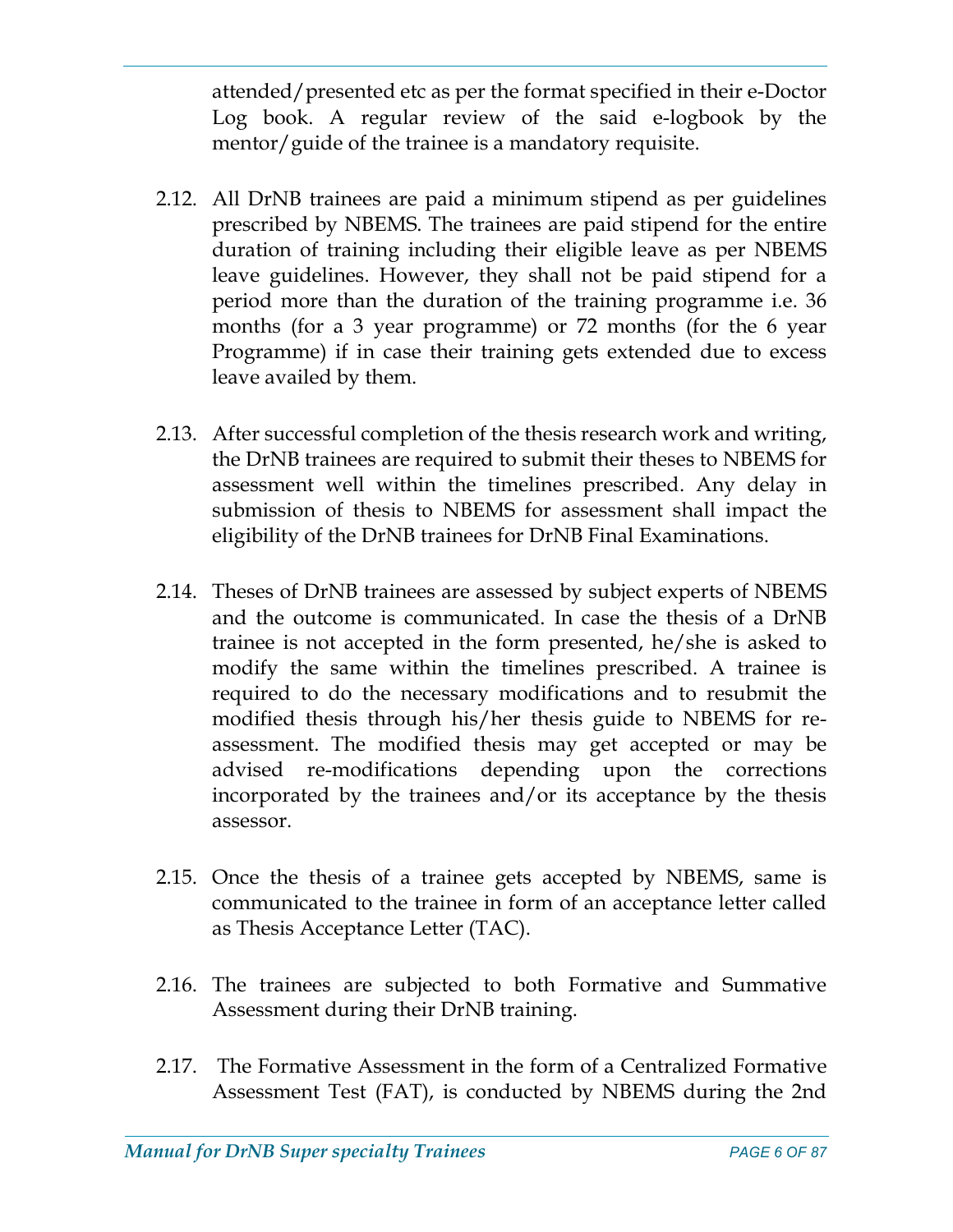Year (for 3-year course) or  $2<sup>nd</sup>$  as well as  $4<sup>th</sup>$  Year (for 6-year course) of DrNB training. FAT comprises of a theory examination followed by work place-based assessment. During rest of the years of training, the training institute conducts Internal Assessments on lines almost similar to the FAT.

- 2.18. Whereas the assessment outcome of FAT/Internal Assessments guides a trainee towards the progress made in the DrNB training and the course corrections required, if any, the marks/grades of FAT/Internal Assessment are not added to the Summative Assessment.
- 2.19. It is mandatory for all DrNB trainees to attend the minimum number of FAT/Internal Assessments during their DrNB training.
- 2.20. All DrNB trainees are required to attend the final examination leading to the award of DrNB qualification. National Board of Examinations in Medical Sciences conduct DrNB Final Examination usually in June and December every year.
- 2.21. DrNB Final is a two-stage examination comprising of theory and practical examination. A DrNB trainee registered with NBEMS on obtaining requisite period of training as prescribed by NBEMS & fulfilling other eligibility criteria as stated in the Information Bulletin may appear for the DrNB final examination. The trainees are required to complete their DrNB training by a prescribed cut-off date to be eligible for a particular session of DrNB Final Examination.
- 2.22. DrNB trainee who has qualified the theory examination is permitted to appear in the practical examination. Those who fail to qualify the theory examination are required to reappear in the theory examination.
- 2.23. DrNB trainees who have qualified both DrNB Final Theory & Practical Examinations, and whose theses have been accepted by National Board of Examinations in Medical Sciences, shall be conferred with DrNB qualification in the specialty concerned on enrolment for the NBEMS convocation.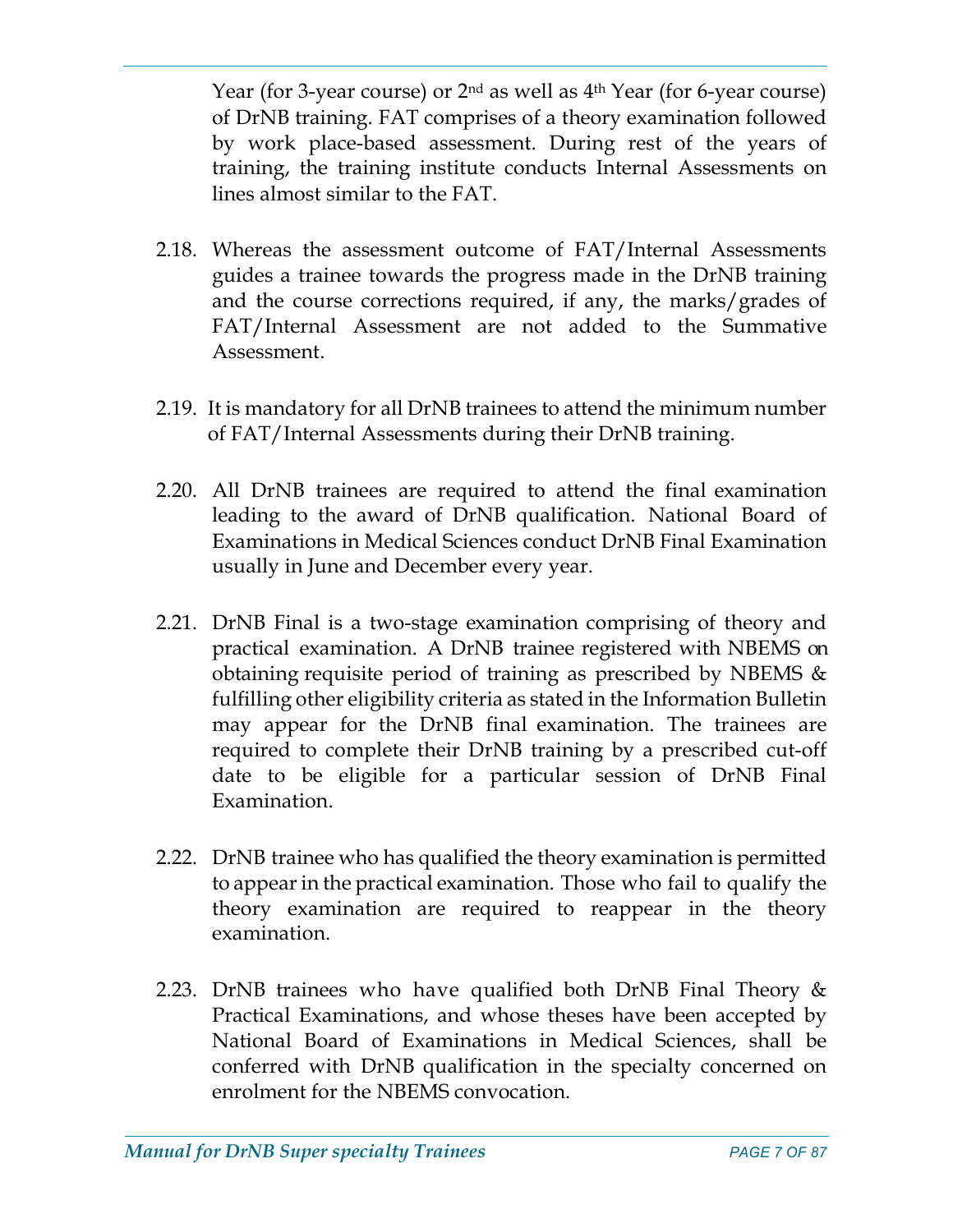- 2.24. Instructions in this handbook are meant for giving an overview of the NBEMS training programme and are liable to change based on decisions taken by the MoHFW/NMC/MCC/NBEMS from time to time. The trainees are advised to refer to the respective guidelines/bulletin for each training process available at NBEMS website for updates, if any.
- 2.25. NBEMS reserves its absolute rights to alter the schedule, pattern, policy and guidelines of any of its training processes/examination at any time during the continuation or after the completion of DrNB training. The trainee shall have no right whatsoever for claiming/deriving any right from past or present schedule, policy and guidelines of National Board of Examinations in Medical Sciences.
- 2.26. The existing schedule, pattern, policy and guidelines are for ready reference only but in no way, they are or are ought to be treated as representative or acknowledgment of fact that NBEMS is bound to follow the same in future. NBEMS reserves its absolute right to alter, amend, modify or apply any or some of the instructions/ guidelines contained in this handbook
- 2.27. In case of any ambiguity in interpretation of any of the instructions/ terms/rules/criteria regarding the determination of eligibility/ conduct of examinations/ registration of candidates/information contained herein, the interpretation of the National Board of Examinations in Medical Sciences shall be final and binding in nature.
- 2.28. DrNB trainees should communicate with National Board of Examinations in Medical Sciences as per prescribed communication protocols only for their general queries. For any grievances with the NBEMS accredited institute and/or with NBEMS, the trainee can approach to respective Grievance Redressal Committees as detailed in this handbook.
- 2.29. All the correspondence through post should be addressed to the Executive Director, National Board of Examinations in Medical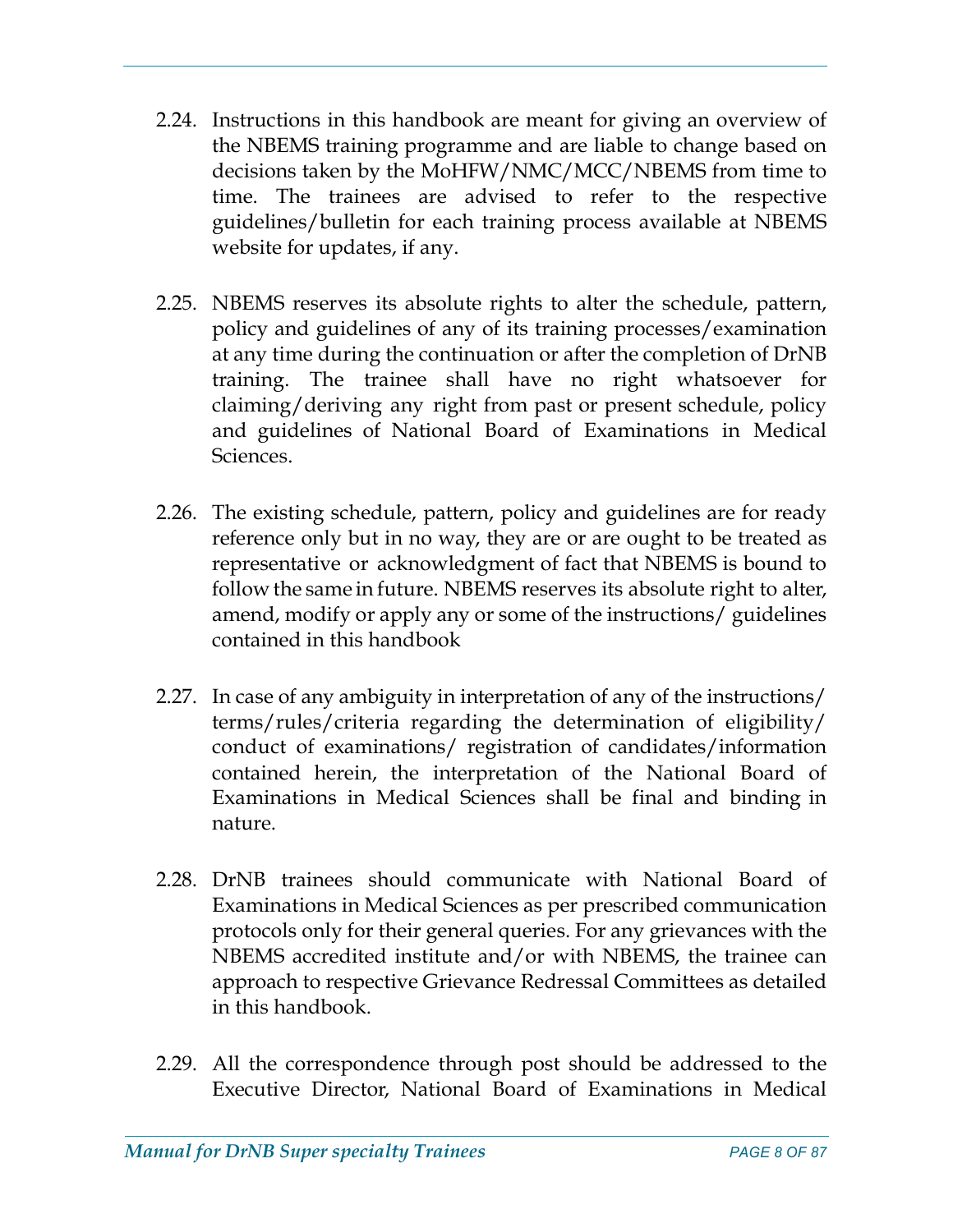Sciences, Medical Enclave, Mahatma Gandhi Marg, Ansari Nagar, New Delhi-110029. Candidates are requested to super scribe the envelope with the subject matter of the correspondence for expeditious processing. Sciences, Medical Enclave, Mahatma Gandhi Marg, Ansari Nagar,<br>New Delhi-110029. Candidates are requested to super scribe the<br>envelope with the subject matter of the correspondence for<br>expeditious processing.<br>2.30. The juri

only.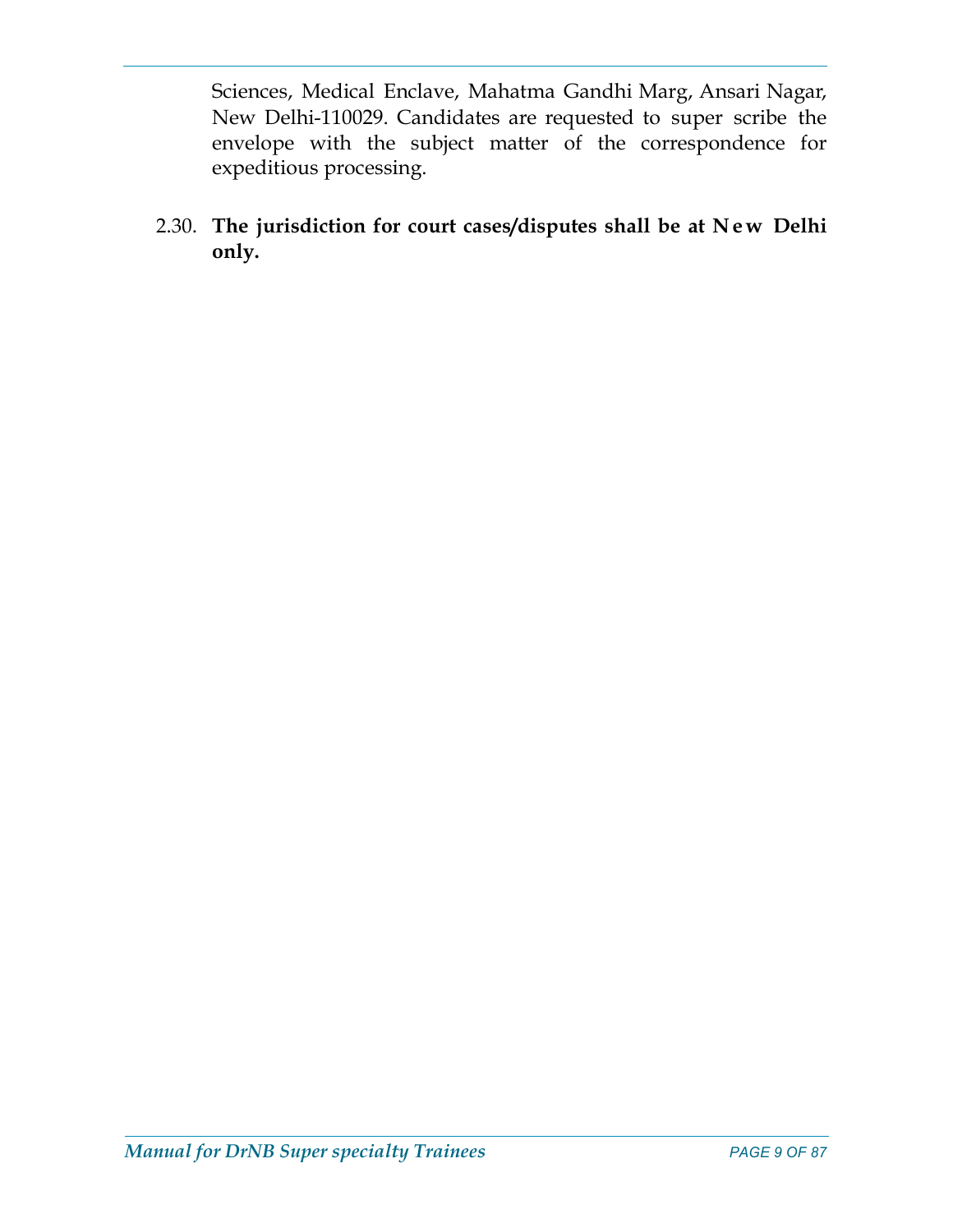# 3. DrNB Super Specialty Courses

3.1. NBEMS administers DrNB Super Specialty Courses in following disciplines of modern medicine:

| S.No           | <b>Post MD/MS/DNB 3 Year Courses</b> |
|----------------|--------------------------------------|
| 1              | Cardiac Anaesthesia                  |
| $\overline{2}$ | Cardio Vascular & Thoracic Surgery * |
| 3              | Cardiology                           |
| $\overline{4}$ | <b>Clinical Haematology</b>          |
| 5              | Clinical Immunology and Rheumatology |
| 6              | <b>Critical Care Medicine</b>        |
| $\overline{7}$ | Endocrinology                        |
| 8              | <b>Gynaecological Oncology</b>       |
| 9              | <b>Interventional Radiology</b>      |
| 10             | <b>Medical Gastroenterology</b>      |
| 11             | <b>Medical Genetics</b>              |
| 12             | <b>Medical Oncology</b>              |
| 13             | Neonatology                          |
| 14             | Nephrology                           |
| 15             | Neuro Anaesthesia                    |
| 16             | Neuro Surgery *                      |
| 17             | Neurology                            |
| 18             | Paediatric Cardiology                |
| 19             | Paediatric Critical Care             |
| 20             | Paediatric Neurology                 |
| 21             | Paediatric Surgery *                 |
| 22             | Plastic & Reconstructive Surgery *   |
| 23             | <b>Surgical Gastroenterology</b>     |
| 24             | <b>Surgical Oncology</b>             |
| 25             | <b>Thoracic Surgery</b>              |
| 26             | Urology                              |
| 27             | <b>Vascular Surgery</b>              |

Note: Post MBBS Direct 6 Year DrNB course is available only in those specialties which are marked asterick (\*) above.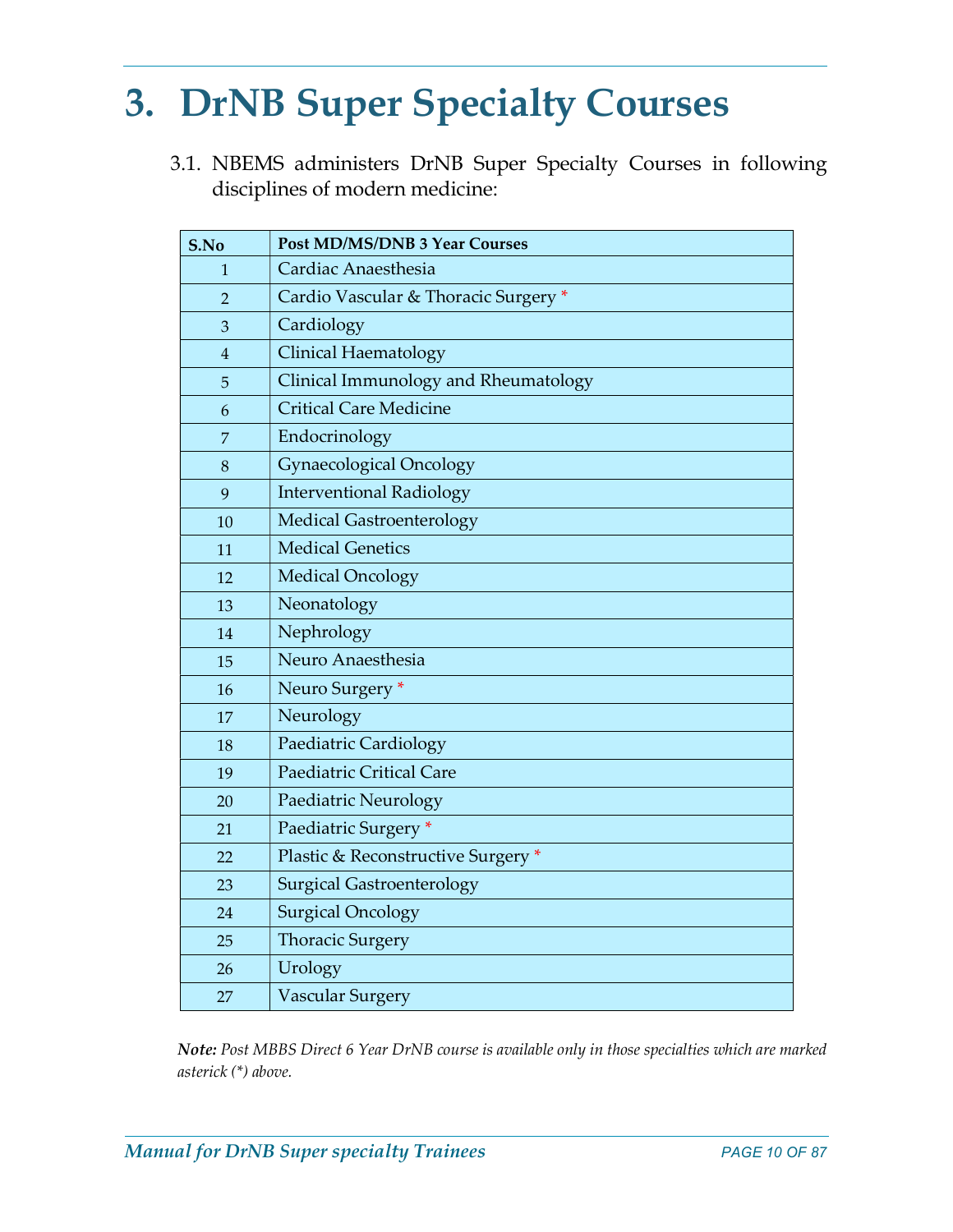# 4. Entrance Examination for DrNB Programme

# A. Post DNB/MD/MS DrNB Courses through NEET-SS:

- 4.1. Admissions to 3-year DrNB Courses are done through NEET-SS.
- 4.2. NEET-SS is an eligibility-cum-ranking examination prescribed as the single entrance examination for admission to various DM/MCh and DrNB Super Specialty courses as per as per Section 61(2) of the National Medical Commission Act, 2019. No other entrance examination, either at the state or the Institution level, shall be valid for entry to DM/MCh/DrNB Super specialty courses as per the Indian Medical Council (Amendment) Act, 2016 w.e.f. 2017 admission session. Qualifying NEET-SS is mandatory for entry to DM/MCh/DrNB Courses under various Universities/ Institutions in the country.
- 4.3. NEET-SS is conducted annually by NBEMS. Candidates who are in possession of recognized post graduate medical Degree/Provisional Pass Certificate (MD/MS/DNB) or an equivalent recognized qualification or likely to be in possession of the same by the cut-off date prescribed for a particular session of NEET-SS, in accordance with eligible feeder specialty qualifications for super specialty courses, can apply for NEET-SS of respective session.
- 4.4. Details regarding eligibility criteria, scheme of examination, test centre details, examination fee etc are published in the information bulletin for NEET-SS.
- 4.5. In terms of the Gazette Notification No CG-DL-E-04032021-225647 Part II- Section 3 - Sub section (ii) dated 04.03.2021 of MHA for OCI, the foreign nationals shall not be eligible.
- 4.6. The prior entry qualifications shall be strictly in accordance with Post Graduate Medical Education Regulations, 2000 and its amendments notified by the NMC and any clarification issued from NMC in this regard.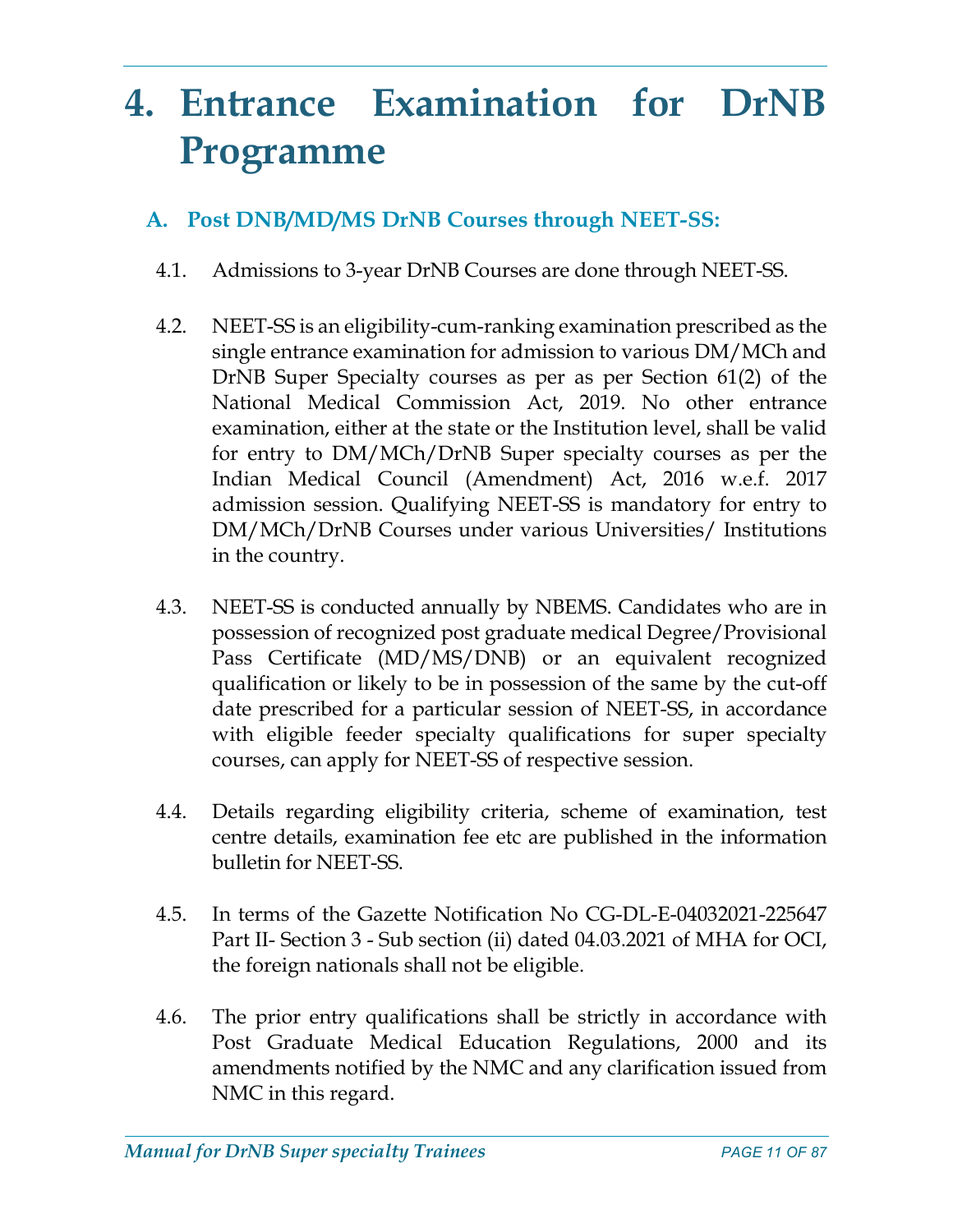# B. Post MBBS Direct 6-year DrNB Courses through NEET-PG:

- 4.7. Admissions to direct 6-year Post MBBS DrNB Courses are done through NEET-PG.
- 4.8. NEET-PG is an eligibility-cum-ranking examination prescribed as the single entrance examination for admission to various MD/MS and PG Diploma Courses as per Section 61(2) of the National Medical Commission Act, 2019 read with 10 (D) of Indian Medical Council Act, 1956.
- 4.9. NEET-PG is conducted annually by NBEMS. Candidates in possession of MBBS degree or Provisional MBBS Pass Certificate recognized as per the provisions of the NMC Act, 2019 and the repealed Indian Medical Council Act, 1956 and possessing permanent or provisional registration certificate of MBBS qualification issued by the NMC/ the erstwhile Medical Council of India or State Medical Council and have completed one year of internship or are likely to complete the internship on or before the prescribed cut-off date can appear in the NEET-PG examination of respective session.
- 4.10. Details regarding eligibility criteria, scheme of examination, test centre details, examination fee etc are published in the information bulletin for NEET-PG.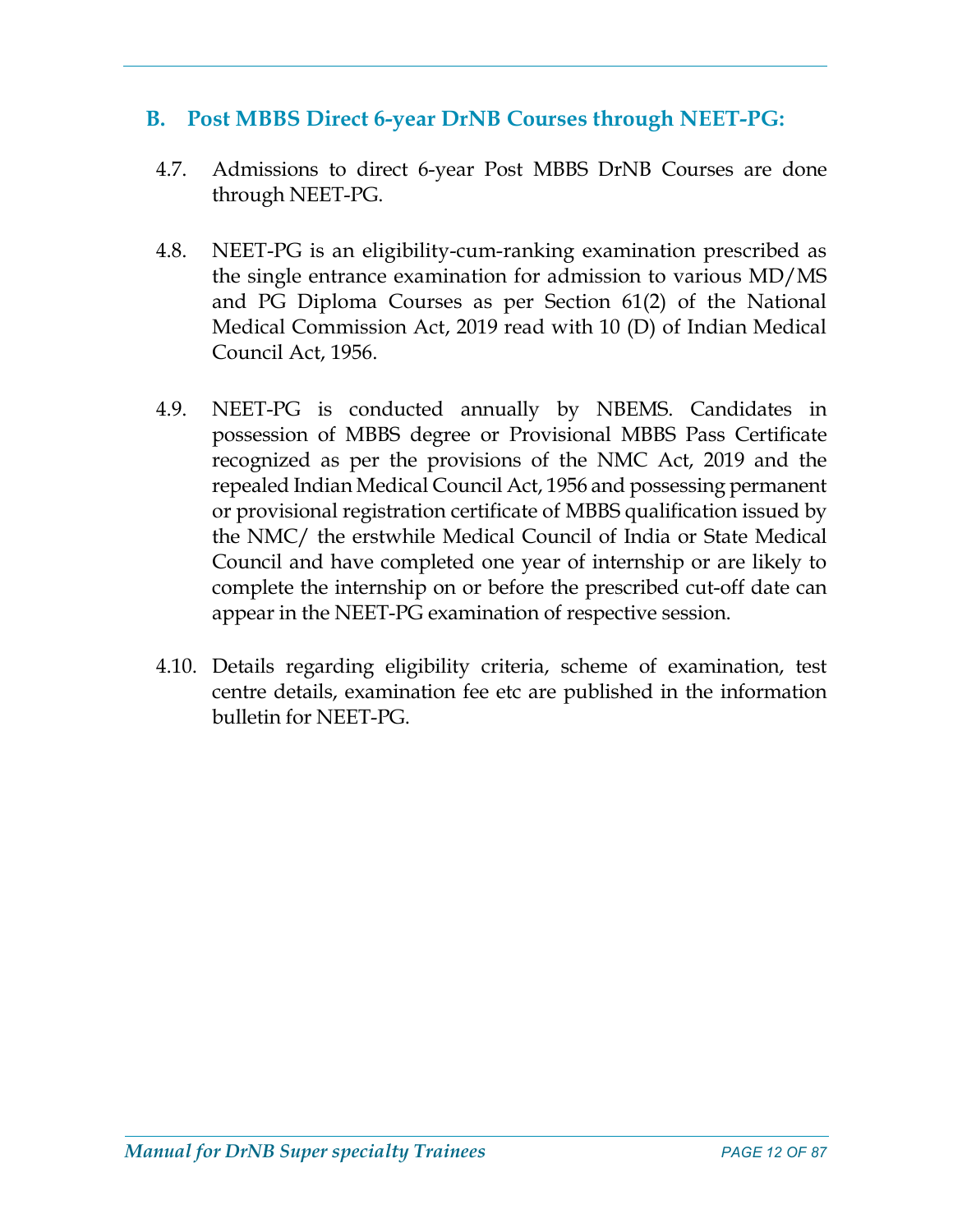# 5. Admissions to DrNB Programme

- 5.1. Admissions to Direct 6 Year DrNB Courses are done through NEET-PG along with the admissions for DNB Broad specialty courses, details of which are available in the Manual of DNB Broad Specialty courses.
- 5.2. Details provided herein below are confined to admissions in Post MD/MS/DNB 3-years DrNB Courses through NEET-SS only.

# A. Eligibility for Participation in Counseling:

- 5.3. Candidates must be in possession of recognized post graduate medical Degree/Provisional Pass Certificate (MD/MS/DNB) or an equivalent recognized qualification or likely to be in possession of the same by the cut-off date prescribed for a particular session of NEET-SS, in accordance with eligible feeder specialty qualifications for super specialty courses and possess Permanent Registration of their MBBS qualification with a State Medical Council/National Medical Commission/Medical Council of India.
- 5.4. Candidate must have qualified NEET SS for the respective admission session.
- 5.5. Candidates already pursuing or have joined a PG Course (DrNB/DM/MCh) are not eligible for admission to any other DrNB seat for the entire duration prescribed for the course already joined by them earlier. This shall be irrespective of their resignation or discontinuation from the said course due to any reason.

### B. Nature of DrNB Seats:

- 5.6. All DrNB seats are All India open seats and there is no reservation of any kind in DrNB super-specialty courses.
- 5.7. Vide letter no. NBE/C&R/2019/1770 dated 28.06.2019, NBEMS requested MCC of DGHS to conduct a common counselling for admission to both DrNB Super specialty & DM/MCh courses from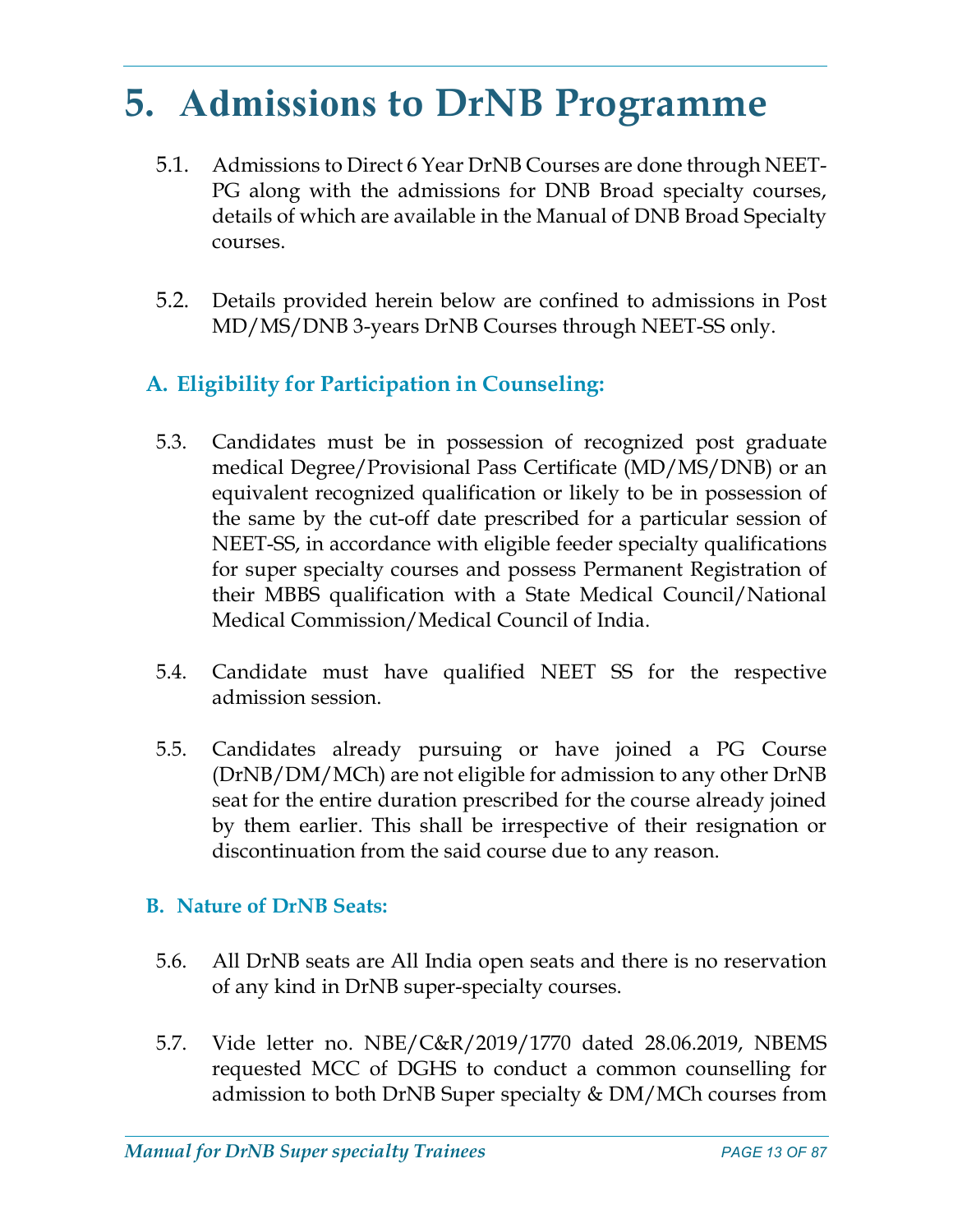2019 onwards in order to minimize loss of precious post-doctoral seats in either of these streams.

- 5.8. The scheme of Counselling was modified by the Hon'ble Supreme Court of India vide order dated 18.01.2016 in "I.A. no. 7 & 8 in Writ Petition (Civil) no.76 of 2015 in the matter of Ashish Ranjan & Ors. V/s UoI & Ors. and it was directed that, there shall only be two rounds of AIQ counselling.
- 5.9. A detailed handbook of counseling is published by MCC of DGHS at the time of counseling which can be accessed at their website at the time of counseling, detailing the procedure and rules for counseling, applicable counseling fee, refundable security deposit, etc.
- 5.10. Please refer to the website of MCC of DGHS for detailed information and updates on conduct of counseling.

### Table - 1: Shows Nature of DrNB seats and Counseling Authorities

| S.No | <b>Types of seats</b>     | <b>Counseling Authority</b>                                                                       |  |
|------|---------------------------|---------------------------------------------------------------------------------------------------|--|
|      | All India Open DrNB seats | Directorate General of Health<br>Services, Ministry of Health &<br>Family Welfare, Govt. of India |  |

# C. Reservation in DrNB Seats:

- 5.11. There is no reservation in Super Specialty (D.M./ M.Ch./DrNB) courses in compliance of the Direction of Hon'ble Supreme Court in:
	- W.P. (c) 290/1997 Preeti Shrivastava & Anr Vs State of Madhya Pradesh & Ors on 10th August 1999) and;
	- W.P. (c) 444/ 2015 Dr.Sandeep and Ors.Vs Union of India and Ors.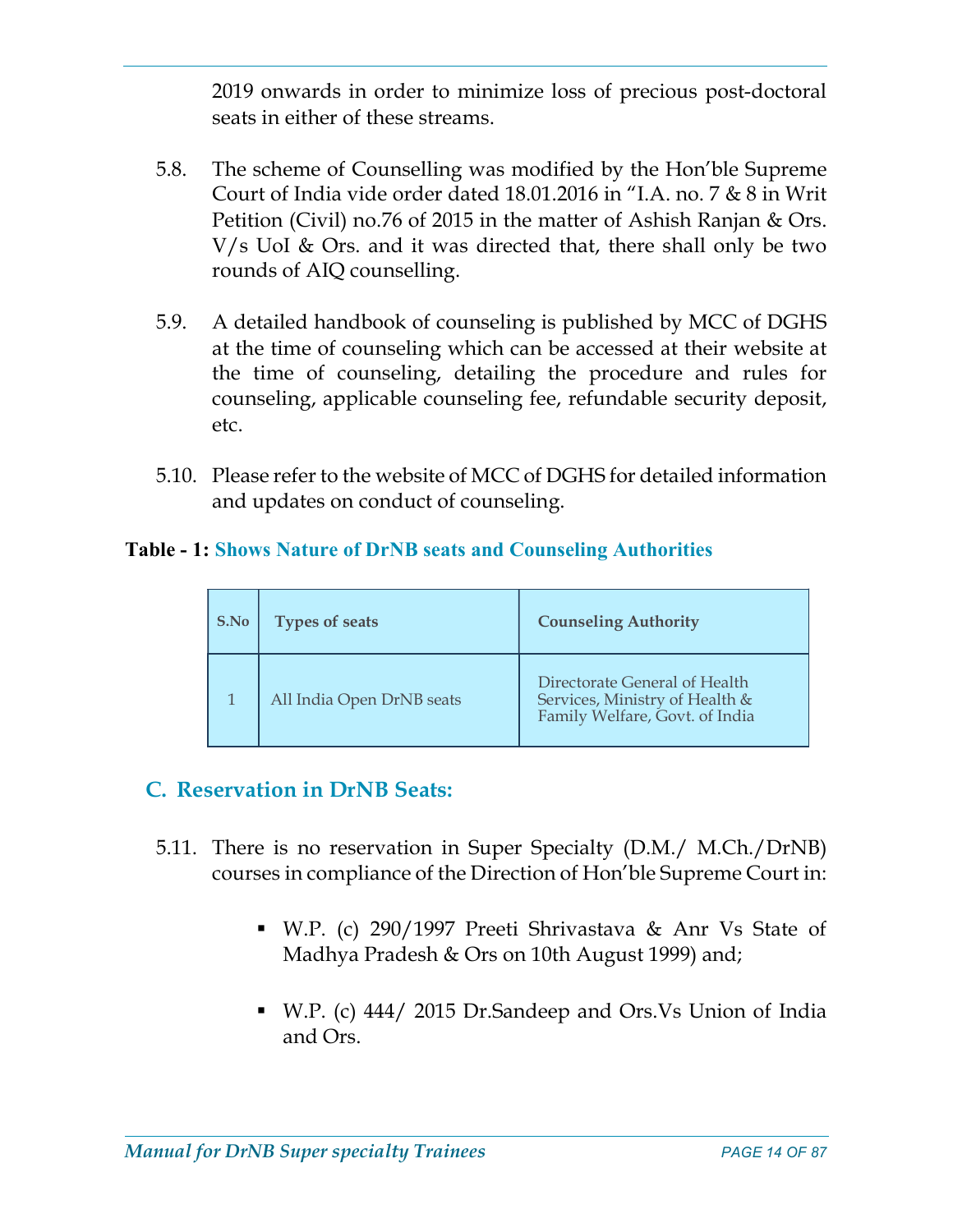## Flow Chart: Depicting Allotment of DrNB Seats at NBEMS Accredited Institutions through counseling conducted by MCC of DGHS, Govt of India

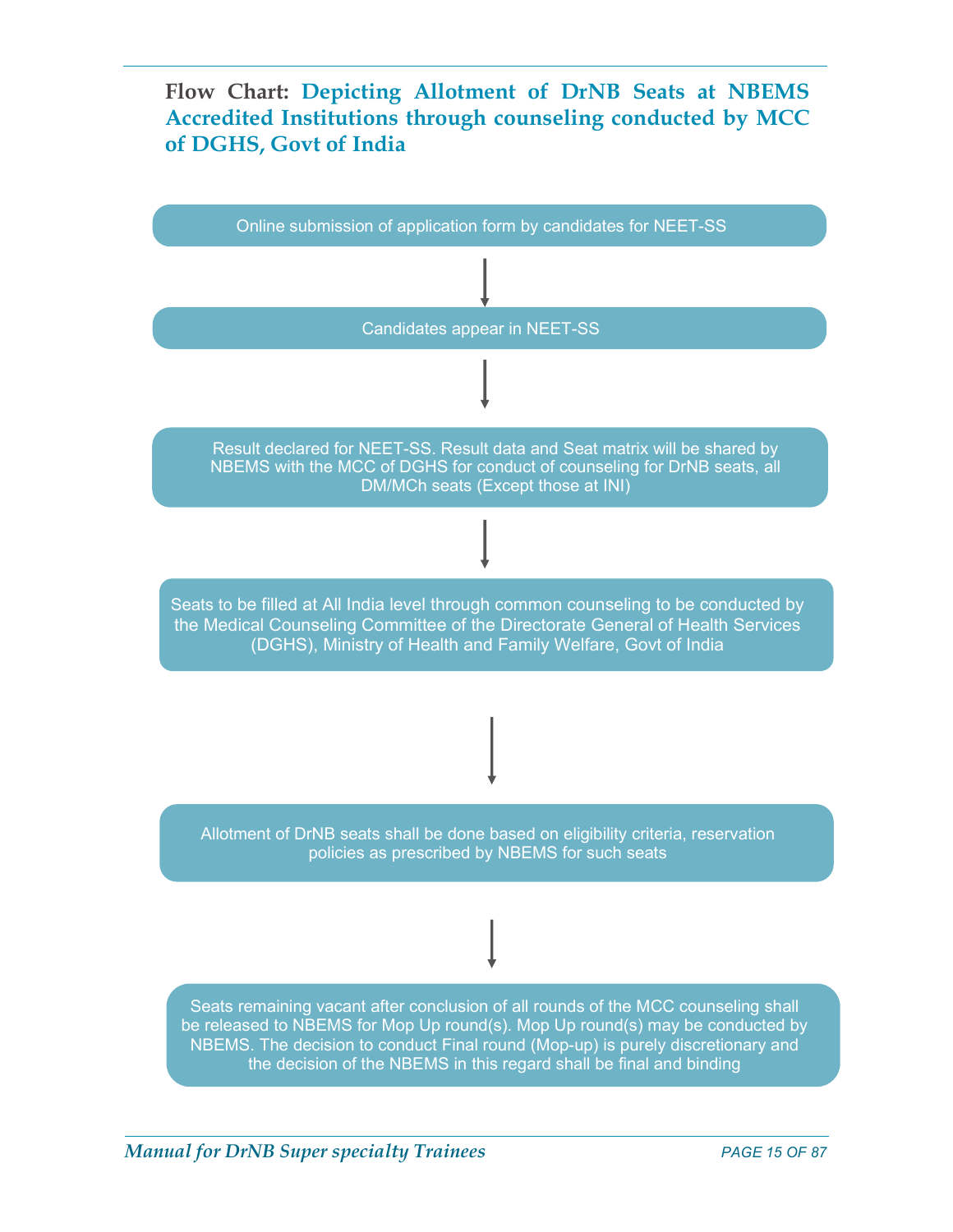# D. Final Round [Mop-up]:

- 5.12. DrNB seats of NBEMS remaining vacant after conclusion of all rounds of counseling conducted by the MCC of DGHS may be released to NBEMS for Mop Up rounds. The Mop rounds may be conducted by the NBEMS.
- 5.13. The Final round (Mop-up) of counseling will be held only if sufficient number of seats are available. The availability of these seats should be well before the last date for admission for the respective admission session. However, candidates must note that the Final round (Mop-up) may not be conducted at all. The decision to conduct Final round (Mop-up) is purely discretionary and the decision of the NBEMS in this regard shall be final and binding.
- 5.14. All the candidates who have not been allotted with any seat in the counseling conducted by the MCC will alone be eligible for Final round (Mop-up) of counseling.
- 5.15. The schedule for Mop Up round is notified on NBEMS website as and when it is announced.
- 5.16. The candidate who has qualified the NEET-SS and registered for the counseling conducted by the MCC of DGHS but has not been allotted any seat in the counseling are eligible to participate in the Mop Up round to be conducted by NBEMS. No fresh registration for Mop Up round are considered.

### E. Tution fee for First Year:

5.17. Rs. 147,500 shall be required to be deposited to NBEMS by all candidates who are allotted with DrNB seats in order to confirm their joining. After completion of all rounds of counseling, the sum of Rs. 1,47,500/- (125000 tuition Fee for 1st year + 18% GST) shall be transferred to respective NBEMS accredited hospital where the candidate has finally joined his/her DrNB training. This fee shall be in addition to any registration fee/security deposit prescribed by the designated counseling authority for participation in the counseling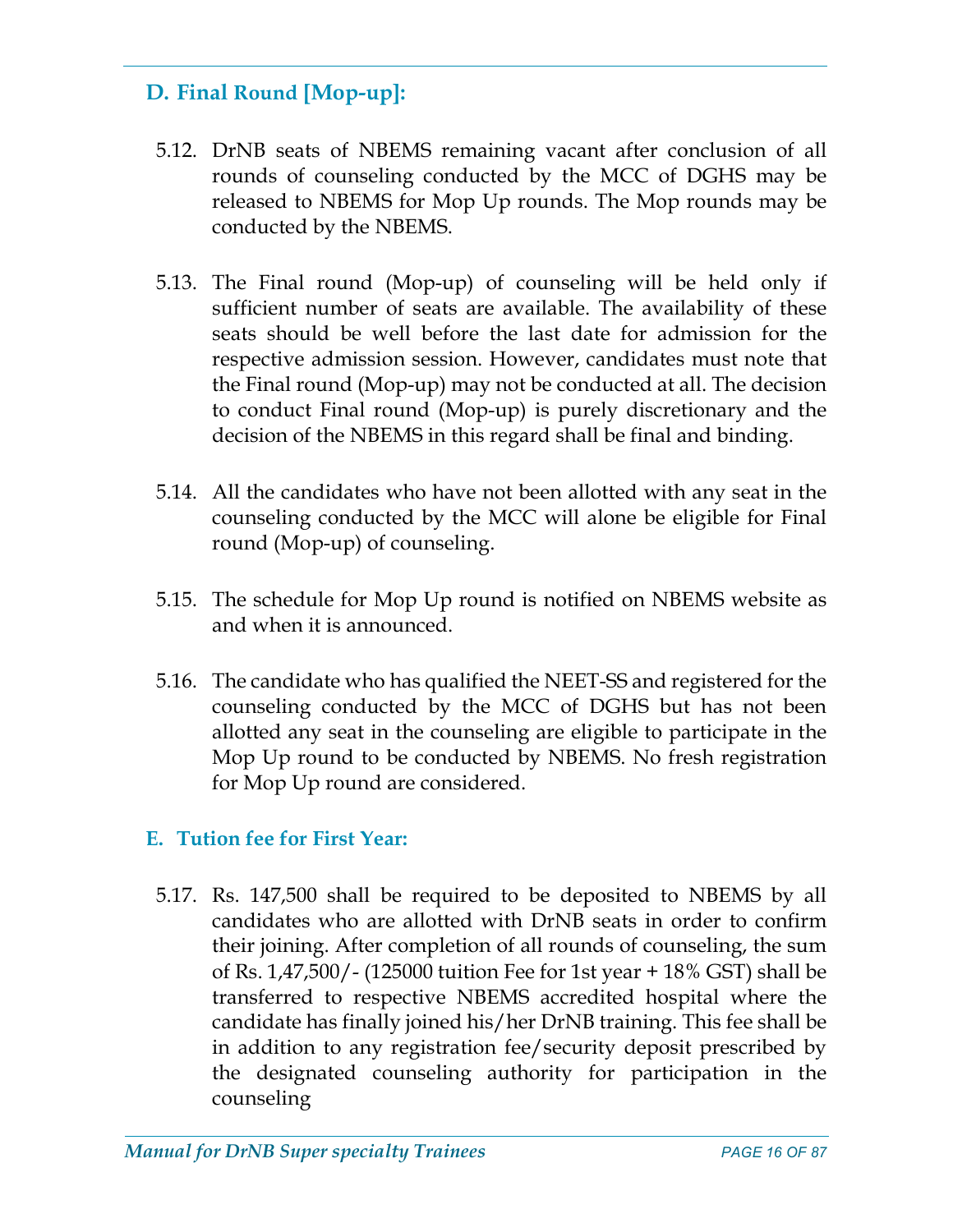# 6. Registration for DrNB Programme

# A. Joining DrNB Course:

- 6.1. Candidate allotted with a seat will be allowed to join the NBEMS accredited Medical College/Institution/Hospital allocated through merit-based counseling with a prescribed time from the date of issuance of the allotment letter.
- 6.2. The candidates shall be allowed to join the allotted institute only after the verification of the originals and fulfilment of the eligibility criteria prescribed.
- 6.3. Candidate has to begin his/her DrNB training within the prescribed time. NBEMS accredited institute is required to upload the joining report of the candidate at NBEMS online portal in the prescribed format which is placed as an annexure to this Chapter and named as Annexure - A.
- 6.4. The allotment made shall be firm and final. Change of Institute/college from one place to another is not permitted under any circumstances. Requests for the same shall not be entertained by the NBEMS after the allotment process is completed.
- 6.5. In an event of closure of training institute or withdrawal of accreditation by NBEMS, the ongoing DrNB trainees of that institute shall be relocated to the vacant seats available in other NBEMS accredited institutes, to complete their remaining period of DrNB training, as per approved policy for relocation.
- 6.6. The last date for admissions for a particular session is notified by NBEMS for respective sessions.
- 6.7. Joining of a candidate to an NBEMS accredited institute through centralized merit-based counseling is subject to medical fitness of the candidate as assessed/examined by the medical board of the NBEMs accredited hospital/institution.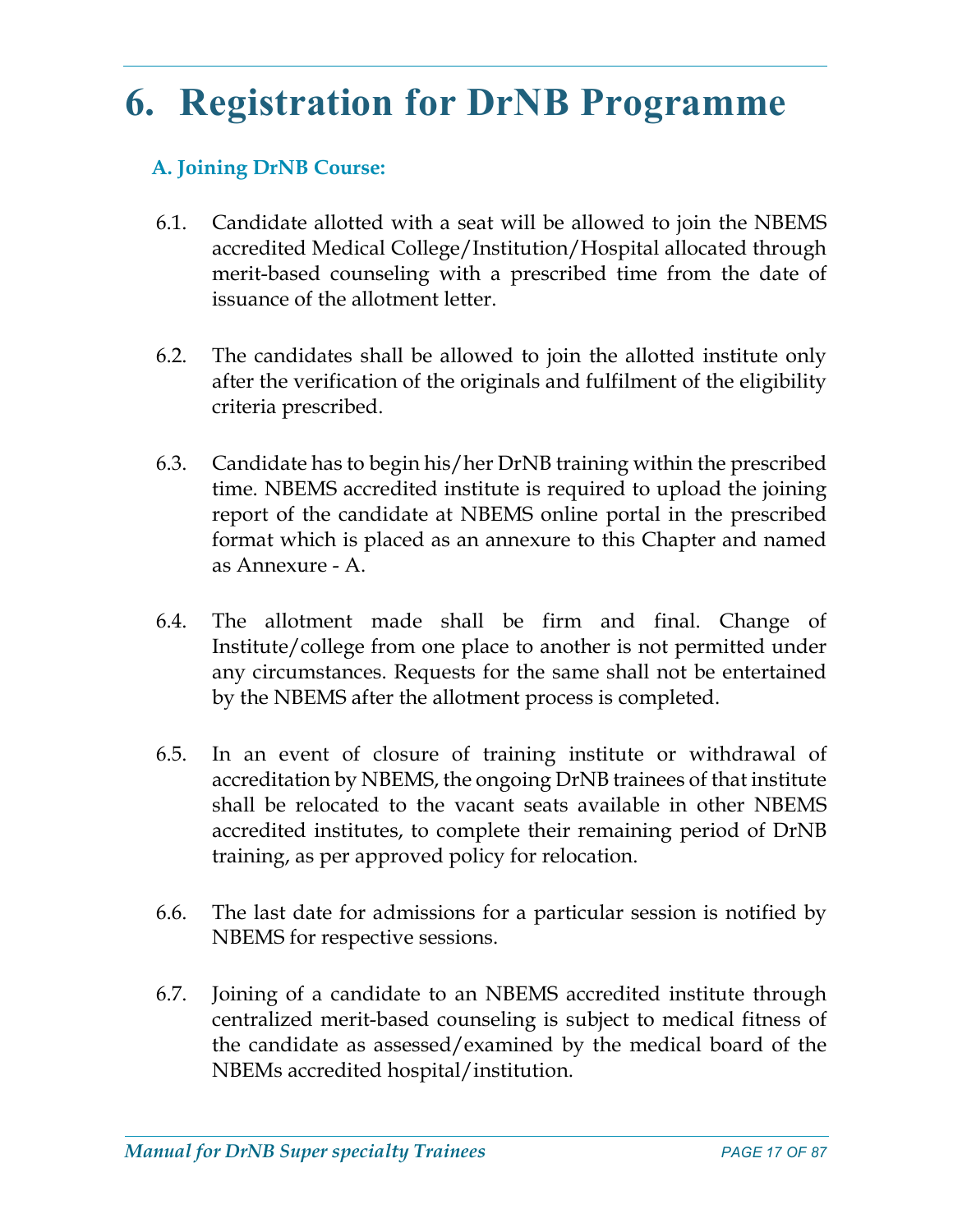6.8. List of Prescribed Documents (in original) required to be produced in original at the time of joining at NBEMS accredited institute:

### 6.8.1. Post MD/MS/DNB 3 Year DrNB Course:

- a) MBBS Degree
- b) Eligible Post Graduate Medical Qualification Degree certificate/Provisional Pass Certificate
- c) Permanent Registration certificate issued by NMC/MCI/State Medical Council.
- d) Proof of having passed the Post graduate degree final examination on or before prescribed cut-off date for respective admission session
- e) Valid Identity proof i.e. PAN card, Indian Passport, Voter ID card, Driving License or Aadhaar Card (with photograph).
- f) Self-attested copy of print out of NMC website confirming to your additional PG Degree qualification being "Recognized" as per NMC/IMC Act.
	- If additional PG degree qualification is **NOT listed as** "Recognized" on NMC website, please produce one of the following two documents:
		- o Additional Qualification Registration Certificate (AQRC) issued by NMC, OR
		- o Additional Qualification Registration Certificate (AQRC) issued by State Medical Council + IMR Certificate issued by NMC wherein said additional PG Degree qualification is registered
- g) Relieving Letter issued by the employer of the candidate with confirmation of study leave being granted for the period of DrNB training and confirmation of payment of salary with applicable allowances as per rules of the sponsoring organization for the entire duration of DrNB training, in case the candidate is employed with a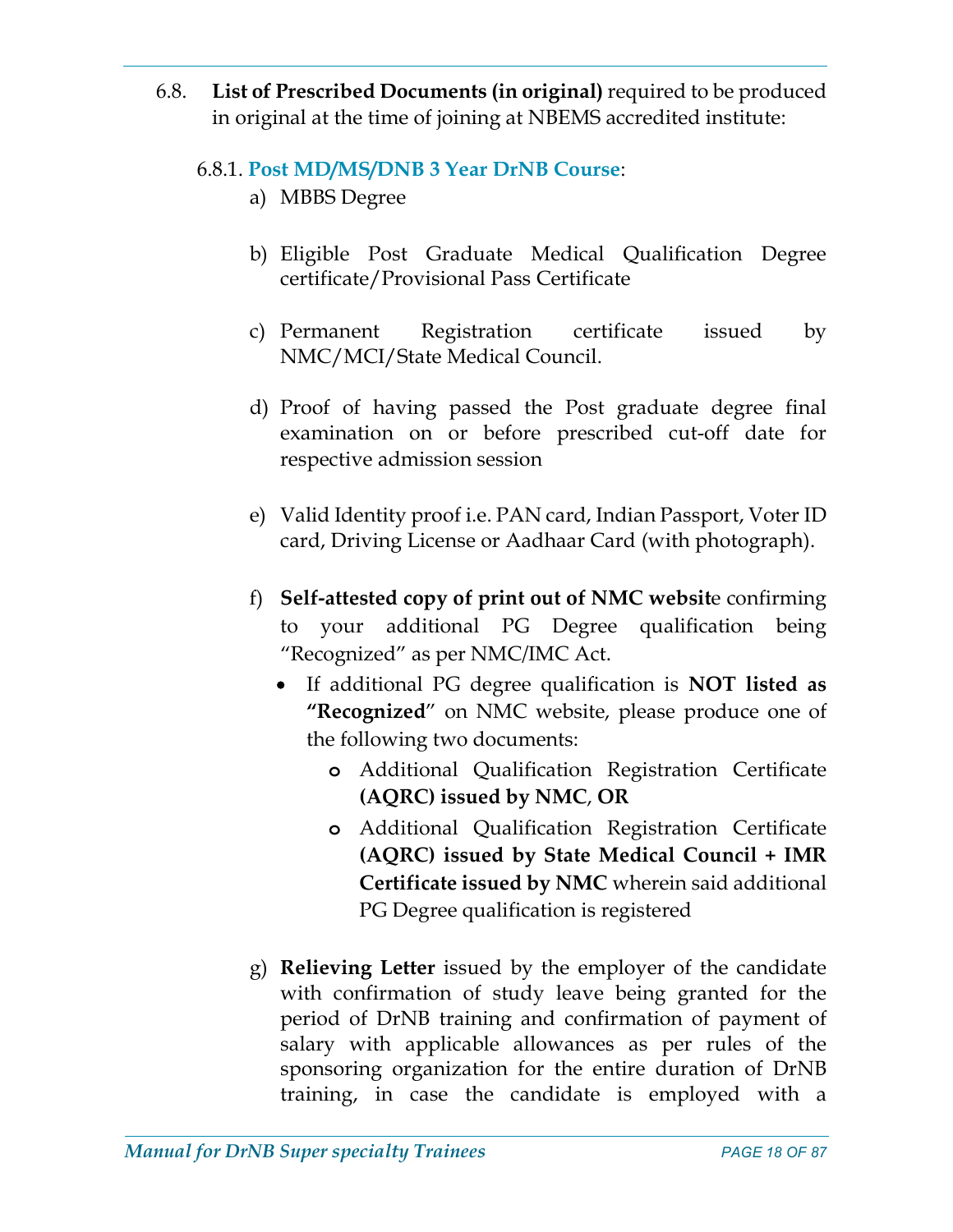Government Organization and joining DrNB Programme on study.

### NOTE:

- Provisional pass certificate of PG Qualification in place of degree certificate of PG qualification can be produced in case the final degree certificate has not been issued by the university concerned. A certificate to this effect shall be required to be submitted duly signed by the Principal of the Medical College/Registrar of the University concerned.
- All the certificates must be in HINDI or ENGLISH. In case if any of the certificate(s) is/are in regional language, its Hindi/English version translated copy duly authenticated by a translator authorized in this regard by the state/Central Government will require to be produced in original at the time of counseling, alongwith the original certificate that has been translated.
- Candidates must note that the original certificate will be verified at the time of the joining of the Institute, by the Institute. If a candidate does not produce the originals for verification at the time of joining the institute, he/she shall lose his/her admission to the seat allotted to him/her in the counseling.
- In case a candidate has a bond with the State Government and his/her original documents are deposited with the State Govt/Medical College concerned for the period of bond, he/she shall be required to produce a letter to this effect indicating the list of original documents deposited and a "No Objection Certificate" from the State Government allowing the candidate to pursue DrNB course during the period of said bond.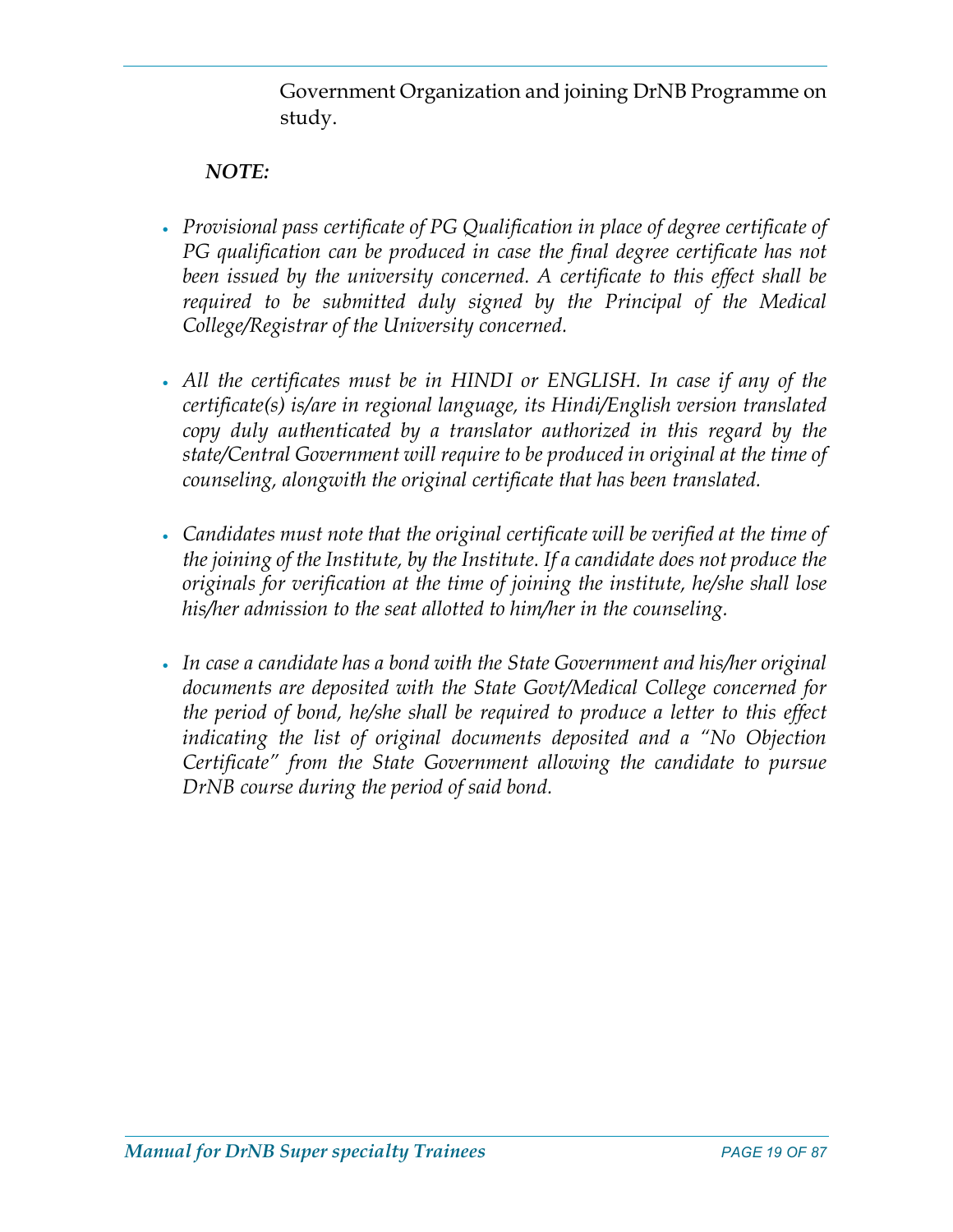#### ANNEXURE – A FORMAT FOR DrNB

Format of Joining Report to be furnished by all DrNB Candidates who have been allotted DrNB seats at NBEMS accredited Medical Colleges/Institutions/Hospitals for DrNB training

#### NOTE: Ensure that Joining Report MUST be issued on an OFFICIAL LETTERHEAD under signature and stamp of DEAN/ PRINCIPAL/MEDICAL SUPERINTENDENT/ HEAD OF THE INSTITUTION/DIRECTOR ONLY, as per the prescribed format.

Office Dispatch Number: Date of Issue:

The Executive Director National Board of Examinations in Medical Sciences (Ministry of Health & Family Welfare, Govt. of India) Ansari Nagar, Mahatma Gandhi Marg (Ring Road) New Delhi-110029

Candidate's **Photograph** 

#### Sub: Furnishing of Joining Report for DrNB Super Specialty course

Sir,

| It is | certified                   | that | $1$ r. |                                                                                               |
|-------|-----------------------------|------|--------|-----------------------------------------------------------------------------------------------|
|       |                             |      |        | who has appeared in NEET-SS                                                                   |
|       |                             |      |        | conducted by National Board of Examinations in Medical Sciences vide Roll                     |
|       | $\mathbb{N}^{\mathbb{O}}$ . |      |        | has reported for joining DrNB course at our NBEMS accredited Medical                          |
|       |                             |      |        | College/Institution/Hospital on ___________(Date of Joining DrNB training). He/she has scored |
|       | rank in NEET-SS a           |      |        | s per the seat allotment letter received from NBEMS.                                          |

His/her original documents have been verified for their genuineness & authenticity. It is also certified that this candidate is eligible for admission to DrNB as per NBEMS guidelines published in the Information Bulletin of NEET-SS \_\_\_\_\_\_\_\_\_\_\_ Admission Session.

He/she may be registered for DrNB Super Specialty course in the specialty of w.e.f (Date of Joining DrNB Training).

He/she will be doing his/her thesis under guidance of Dr. \_\_\_\_\_\_\_\_\_\_\_\_\_\_\_\_\_\_\_\_\_\_\_\_\_\_\_\_ (Name & designation of thesis guide) as per prescribed NBEMS guidelines for thesis submission.

It is also certified that the candidate will be made to work during the entire DrNB training as a resident doctor strictly in accordance with leave guidelines of NBEMS.

Yours sincerely,

Signature of Head of the Institution\_\_\_\_\_\_\_\_\_\_\_\_\_\_\_\_\_\_\_\_\_\_\_\_

Name & Designation \_

Acknowledgement of the candidate under his/her **Signature** 

Official Stamp of the Issuing Authority with Name, Designation and Institute

Manual for DrNB Super specialty Trainees example 20 OF 87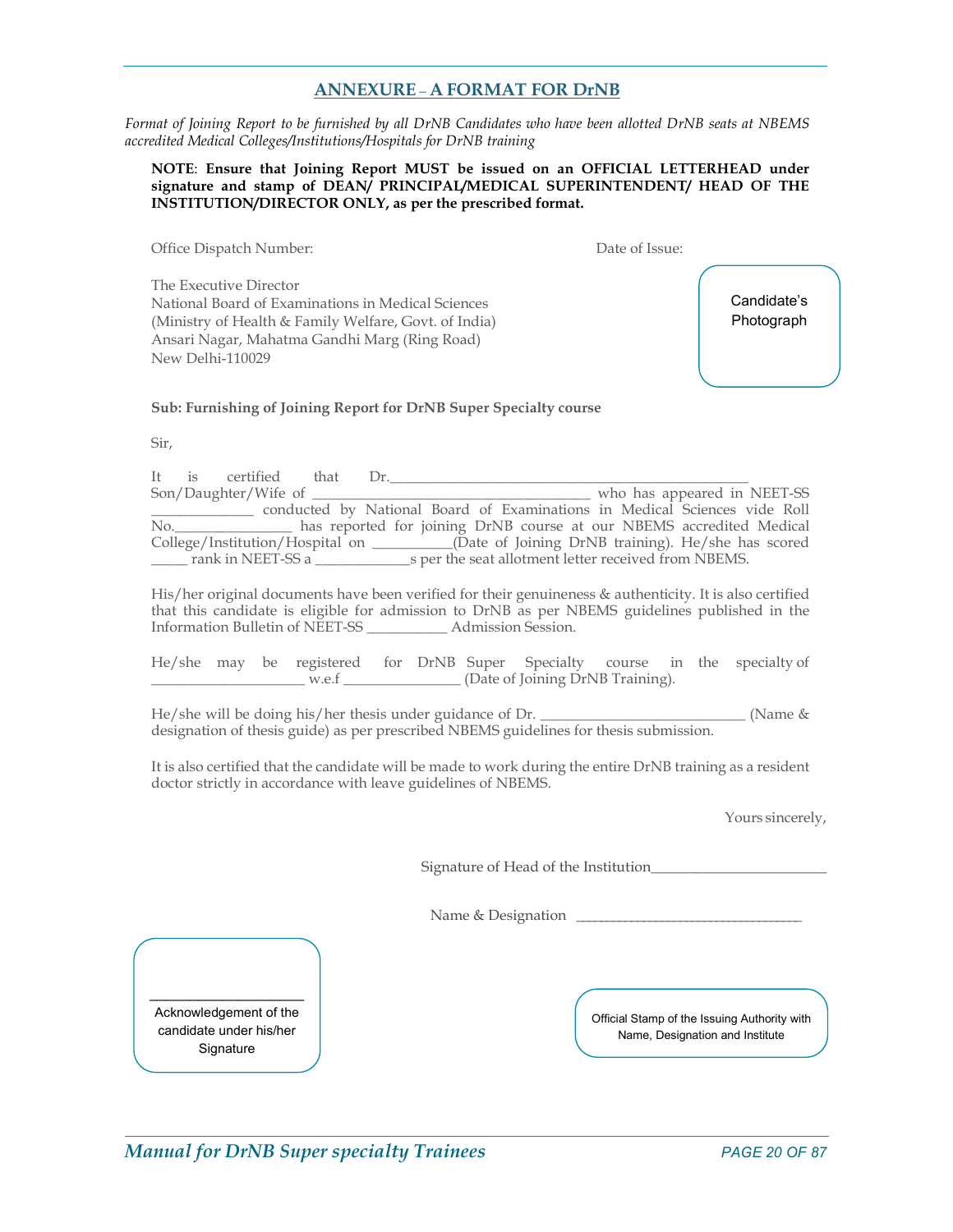### B. Registration for DrNB Course

- 6.9. Trainees joining DrNB seats through Centralised merit-based counseling are required to get registered with NBEMS for DrNB training.
- 6.10.Trainees are required to submit the application form for registration as DrNB trainees with NBEMS online at https://cns.natboard.edu.in within 01 month of joining DrNB training.
- 6.11.NBEMS trainee who have joined NBEMS training and the Joining report has already been submitted by the Hospital/Institute to NBEMS, can submit their online registration form through this web portal.
- 6.12.Allowing a candidate to join DrNB training does not confer any rights on him/her to obtain registration with NBEMS for DrNB training. Registration with NBEMS for DrNB training shall be subject to fulfilment of eligibility criteria prescribed for the entrance examination qualified and submission of required documents to NBEMS for seeking registration within the prescribed time period.
- 6.13.A registration fee of Rs 5,000/- (for 3 Years course) Rs 10,000/- (for 6 Years course) is to be deposited through online payment gateway while filling up online application form for registration with NBEMS. Fee deposited through challan/Pay-in-slip is not acceptable.
- 6.14.Document to be submitted along with the online application form through this web portal are as follows:
	- Registration Fee as per NBEMS norms to be paid online.
	- Scanned Passport Size photograph.
	- Scanned Signature
	- Scanned copies of all the documents which have been shown in original to the training institute at the time of joining DrNB Course
- 6.15.After successful submission of online application, the NBEMS trainee has to take print-out of the filled application form. The trainee needs to sign the application form and to take signatures of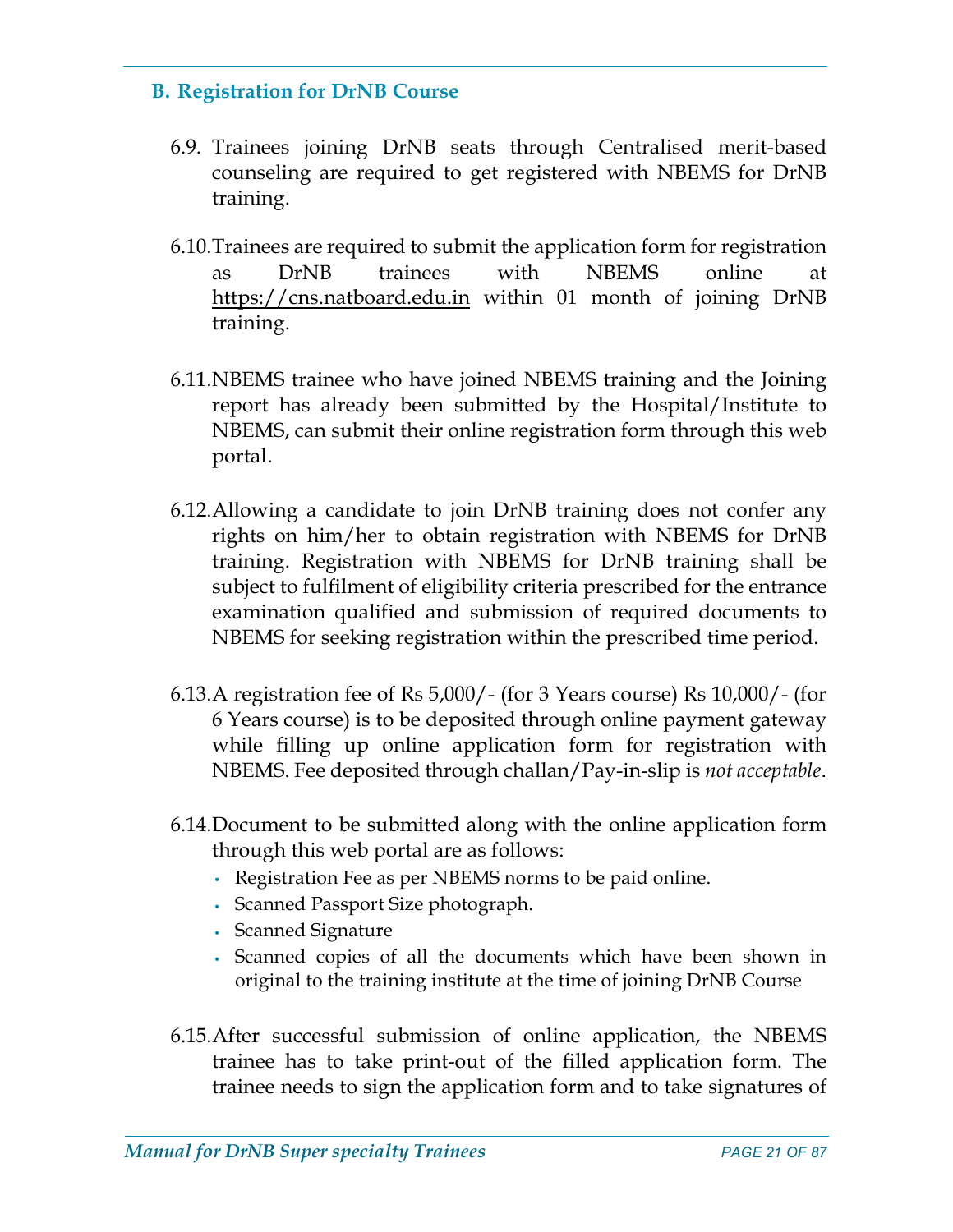the Head of the Institute at specified place. The application form duly signed (by candidate and HOI) is to be upload on the same portal.

- 6.16.The application for registration is processed by NBEMS in terms of the prescribed eligibility criteria for the admission session concerned. On successful registration of the trainee, the Letter of Provisional Registration with NBEMS for DrNB training can be downloaded from NBEMS website.
- 6.17.The Registration number carries information about trainees's course, specialty chosen, institute chosen, year and session of registration and a unique number. This registration number is required to be quoted while submitting thesis for assessment to NBEMS or applying for DrNB Final Examinations etc.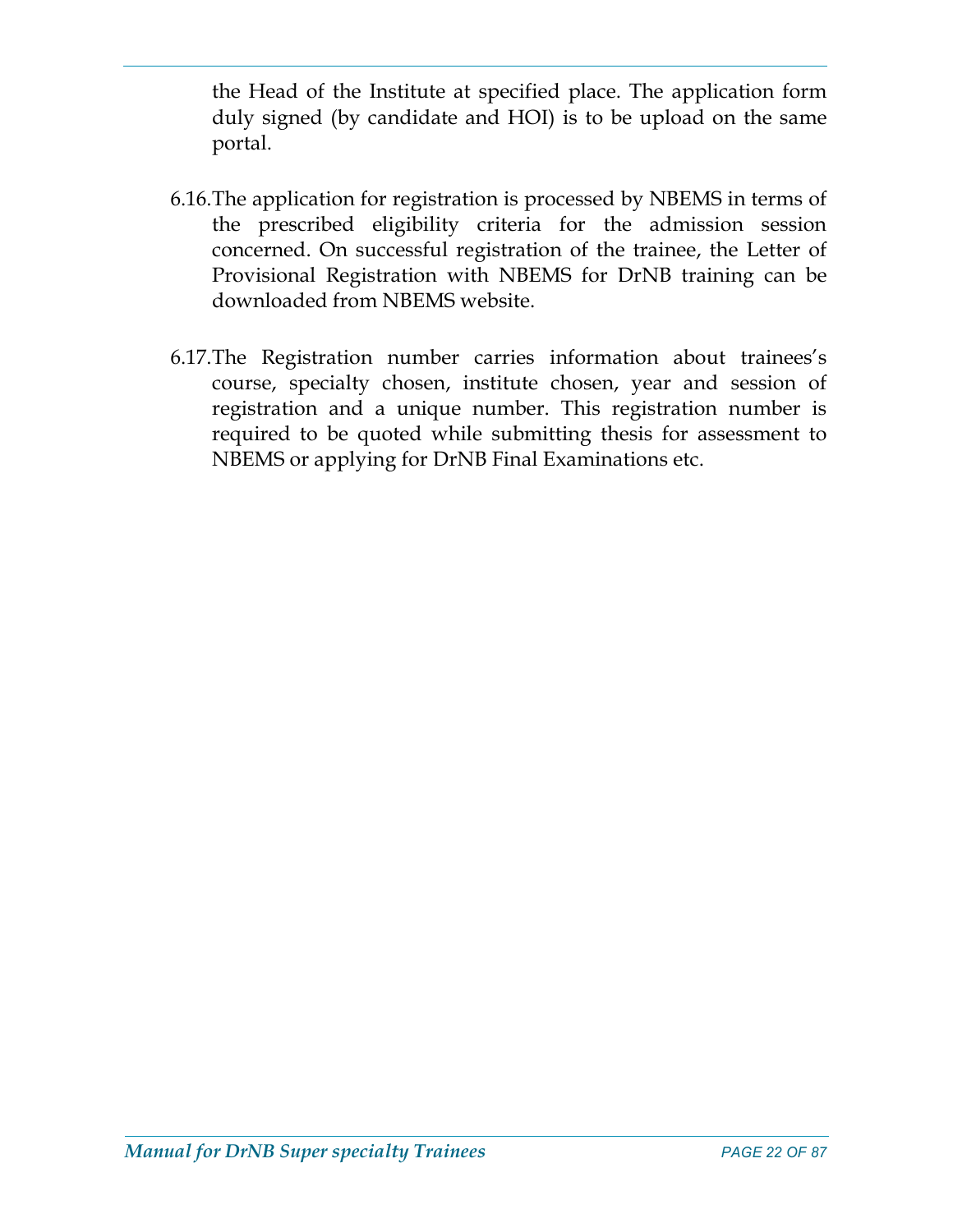# 7. Leave Rules for DrNB Trainees

- 7.1. The following revised leave rules shall apply to the candidates, who have joined in or after 2018. Those who joined before 2018, the old leave rule shall be applicable.
- 7.2. DrNB Trainees are entitled to avail leave during the course of DrNB training as per the Leave Rules prescribed by NBEMS.
- 7.3. A DrNB Trainees can avail a maximum of 30 days of leave in a year excluding regular duty off/Gazetted holidays as per hospital/institute calendar/policy. This leave shall be processed at the institutional level.
- 7.4. Any kind of study leave is not permissible to DrNB Trainees.
- 7.5. Under normal circumstances leave of one year should not be carried forward to the next year. However, in exceptional cases such as prolonged illness, the leave across the DrNB training program may be clubbed together with prior approval of NBEMS.
- 7.6. Unauthorized absence from DrNB training for more than 7 days may lead to cancellation of registration and discontinuation of the DrNB training and rejoining shall not be permitted.
- 7.7. Any Leave availed by the candidate other than the eligible leave (30 days per year) shall lead to extension of DrNB training. The training institute has to forward such requests to NBEMS along with the leave records of the candidate since his/her joining and supporting documents (if any) through the Head of the Institute with their recommendation/comments. NBEMS shall consider such requests on merit provided the seat is not carried over and compromise with training of existing trainees in the Department.
- 7.8. Any extension of DrNB training beyond the scheduled completion date of training is permissible only under extra-ordinary circumstances with prior approval of NBEMS. Such extension is neither automatic nor shall be granted as a matter of routine.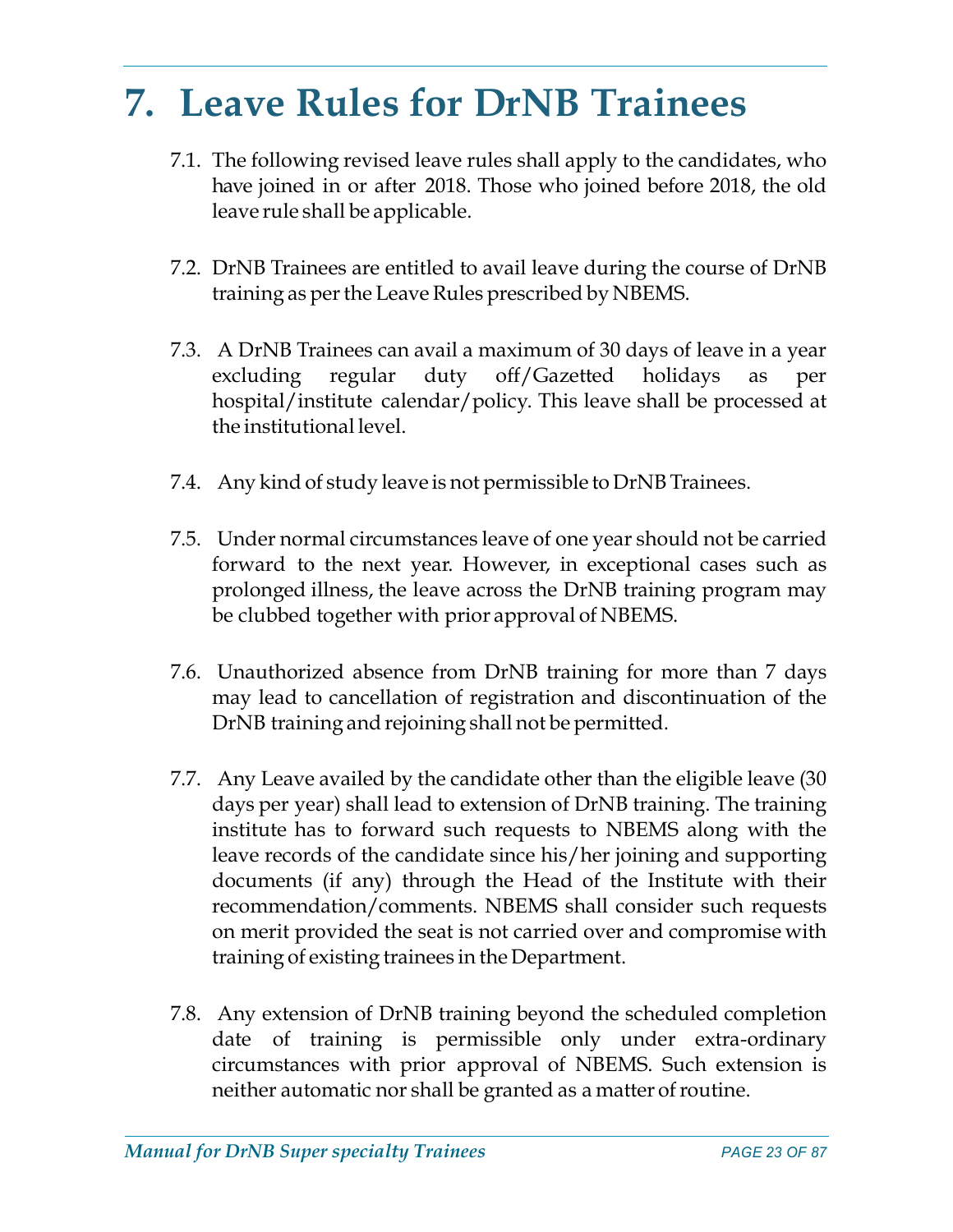- 7.9. DrNB trainees are required to complete their training by a prescribed cutoff date (as per information bulletin of Exit exam) for being eligible to DrNB Exit examination.
- 7.10. The eligibility for DrNB Final Examination shall be determined strictly in accordance with the criteria prescribed in the respective information bulletin.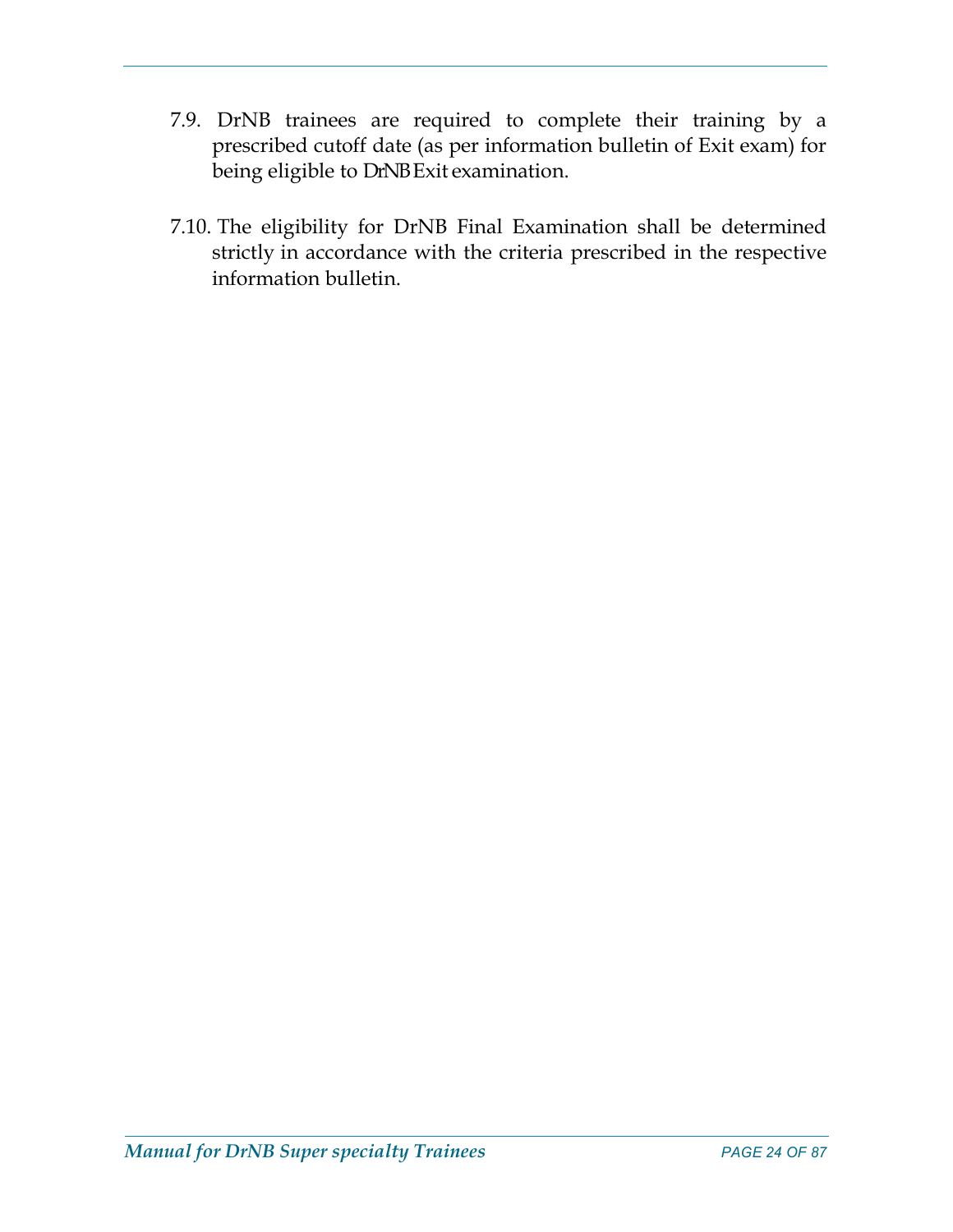# 8. Fee Guidelines for DrNB Trainees

8.1. The Annual course fee prescribed by NBEMS for its courses and payable by the trainee is as follows:

| Head                     | Charges (in INR) per year |
|--------------------------|---------------------------|
| <b>Tuition</b> fees      | $75,000/-$                |
| Library fees             | $15,000/-$                |
| Annual<br>Appraisal fees | $15,000/-$                |
| Accommodation<br>Charges | $20,000/-$                |

GST @ 18%

- 8.1.1. Tuition fees: The tuition fees shall cover the cost incurred for accreditation, institutional DrNB office, infrastructure and HR, training, teaching & research expenses, guest lecture, thesis support, administrative support expenses.
- 8.1.2. Library fee: Library fees shall cover the provisions made by the hospital for subscription of journals and purchase of textbooks for DrNB & FNB trainees.
- 8.1.3. Annual appraisal fees: The appraisal fees shall cover the arrangements made for the purpose of appraisal of trainees and examiner remuneration.
- 8.1.4. Accommodation charges: Electricity and other consumables can be charged on actual basis by the hospital depending upon institutional policy. The accommodation charges cannot be levied if the accredited hospital is not providing accommodation to DrNB & FNB trainees.
- 8.2. The Annual Course fee shall be collected by NBEMS on annual basis for entire training period of a trainee. The training charges, fee guidelines and the disbursement of course fee to the concerned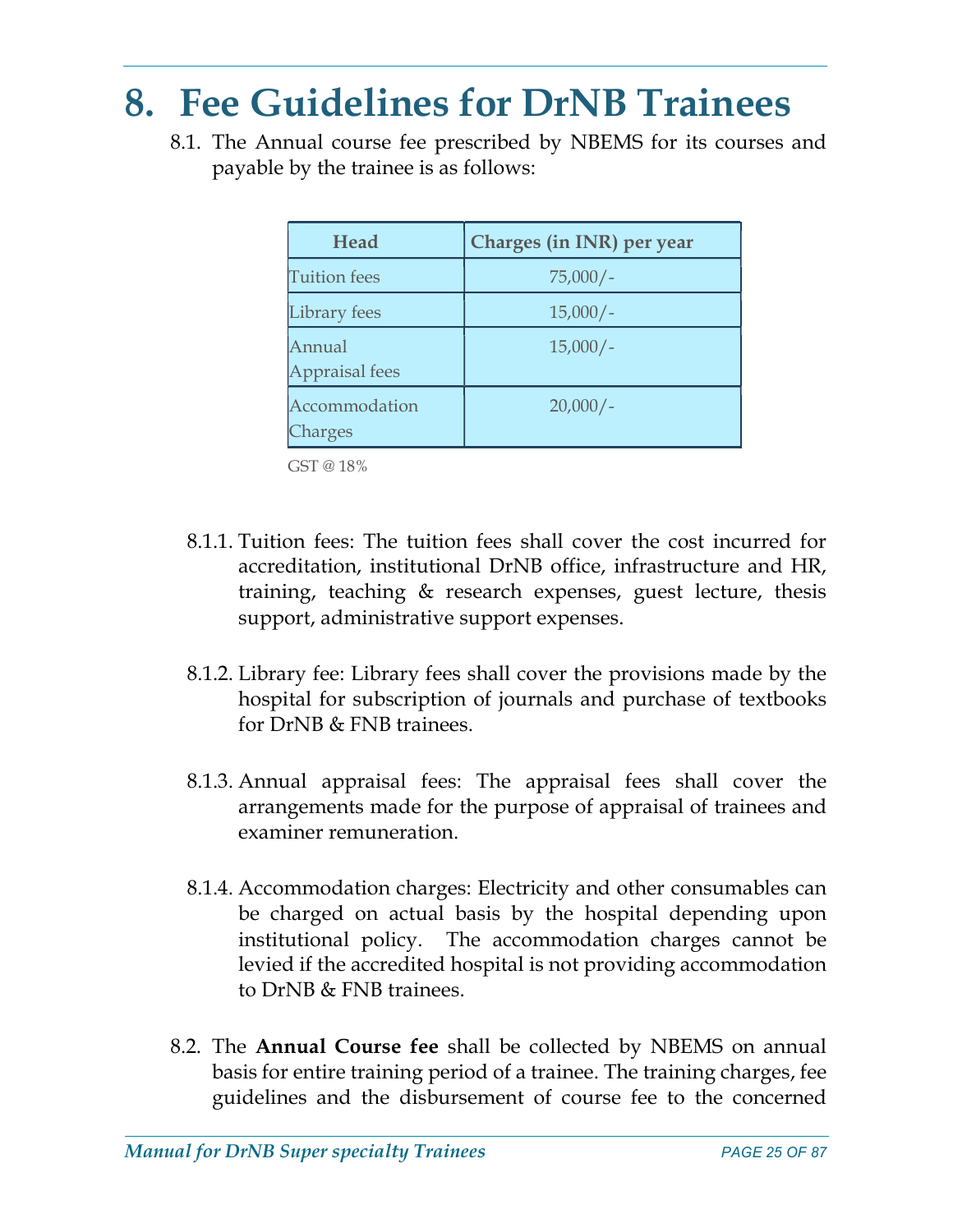accredited hospital/institute shall be as per public notice dated: 15- 01-2021 and the notices published subsequently in this regard, if any.

8.3. The accredited hospital cannot charge any other fees like capitation fees, security deposit, security bond, and caution bond in the form of cash, fixed deposit, bank guarantee, and agreement by any instrument whatsoever. However, State Government owned District Hospitals can implement a service bond with prior approval of NBEMS.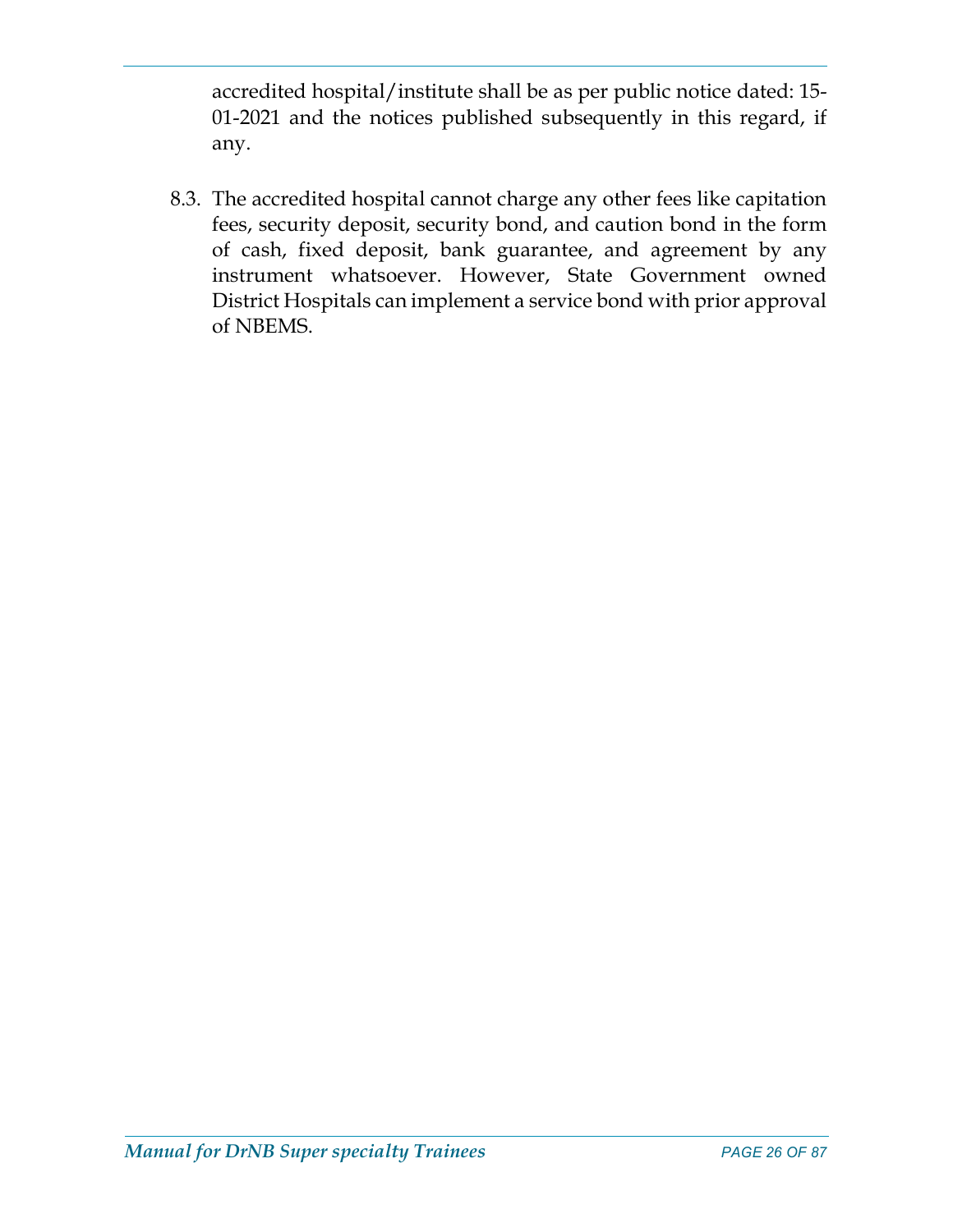# 9. Stipend Guidelines for DrNB Trainees

- 9.1. Paying stipend to the NBEMS trainees is compulsory.
- 9.2. According to the NBEMS stipend policy, the hospital shall have to pay the NBEMS trainees a basic stipend as follows or basic stipend according to State Government policy (whichever is higher):

### Post MBBS DNB (Broad Specialty) Courses:

| <b>Year of DNB Training</b> | Stipend (in INR) per month |
|-----------------------------|----------------------------|
| <b>First Year</b>           | $35,000/-$                 |
| <b>Second Year</b>          | $37,000/-$                 |
| Third Year                  | $39,000/-$                 |

### Post Diploma DNB (Broad Specialty) Courses:

| <b>Year of DNB Training</b> | Stipend (in INR) per month |
|-----------------------------|----------------------------|
| l First Year                | $37,000/-$                 |
| <b>Second Year</b>          | $39,000/-$                 |

### DrNB (Super Specialty) Courses:

| Year of DrNB Training | Stipend (in INR) per month |
|-----------------------|----------------------------|
| First Year            | $41,000/-$                 |
| <b>Second Year</b>    | $43,000/-$                 |
| Third Year            | $45,000/-$                 |

### FNB Courses :

| Year of FNB Training | Stipend (in INR) per month |
|----------------------|----------------------------|
| <b>First Year</b>    | $41,000/-$                 |
| Second Year          | $43,000/-$                 |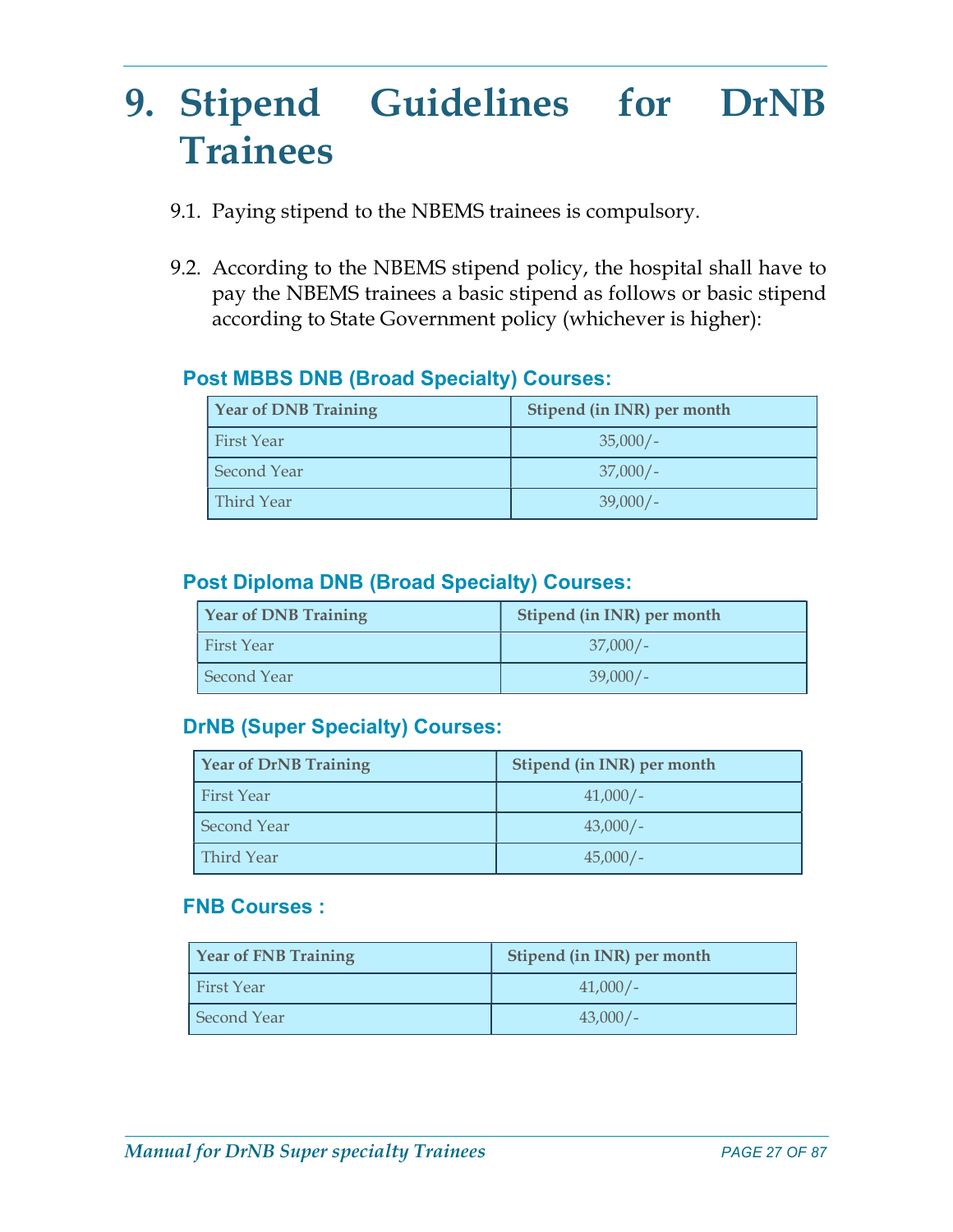9.3. The phrase "basic stipend according to state Government policy" in para above should be interpreted for different states as tabulated below:

| <b>Categories of States</b>                                                                                                                                                                                                               | The phrase "basic stipend according to state<br>Government policy" in NBEMS stipend<br>guidelines should be interpreted as under:                                                 |                                                                                                                                                                                                 |  |
|-------------------------------------------------------------------------------------------------------------------------------------------------------------------------------------------------------------------------------------------|-----------------------------------------------------------------------------------------------------------------------------------------------------------------------------------|-------------------------------------------------------------------------------------------------------------------------------------------------------------------------------------------------|--|
|                                                                                                                                                                                                                                           | <b>For Broad</b><br><b>Specialty</b><br>trainees                                                                                                                                  | <b>For Super</b><br>Specialty &<br><b>FNB</b> trainees                                                                                                                                          |  |
| States where the stipend to<br>DM/MCh<br>MD/MS and<br>trainees of State Government<br>Medical Colleges is paid as a<br>consolidated sum (without<br>any break-up of basic pay<br>and allowances)                                          | The consolidated sum<br>paid to MD/MS trainees<br>of State Government<br><b>Medical Colleges</b>                                                                                  | The consolidated sum<br>paid to DM/MCh trainees<br>of State Government<br><b>Medical Colleges</b>                                                                                               |  |
| States where the stipend paid<br>to MD/MS and DM/MCh<br>trainees of State Government<br>$\frac{1}{15}$<br>Medical<br>Colleges<br>structured as a Basic pay<br>plus various allowances" and<br>paid as per recommendations<br>of $7th$ CPC | Pay level 10 of 7th CPC*<br>{Cell 1, 2 and 3 of pay level<br>10 in pay matrix of 7 <sup>th</sup> CPC<br>correspond to first, second<br>and third year of training<br>respectively | Pay level 11 of 7th CPC*<br>$\{Cell\ 1, 2 \text{ and } 3 \text{ of pay}\$<br>level 11 in pay matrix of<br>7th CPC correspond to<br>first, second and third<br>year of training<br>respectively} |  |

\*This does not include any kind of allowances as may be paid to MD/MS candidates in respective states. It is at liberty to the accredited hospitals to pay any allowances over and above the minimum sum prescribed by NBEMS.

- 9.4. 4th, 5th& 6th year trainees of a Direct 6 year NBEMS courses shall be paid stipend equal to 1<sup>st</sup>, 2<sup>nd</sup> & 3<sup>rd</sup> year trainees of a Super specialty course respectively provided that they clear the DrNB Part-I Examination.
- 9.5. Parity to the *basic stipend* paid by respective State Government should be maintained and rates of stipend may kindly be periodically revised.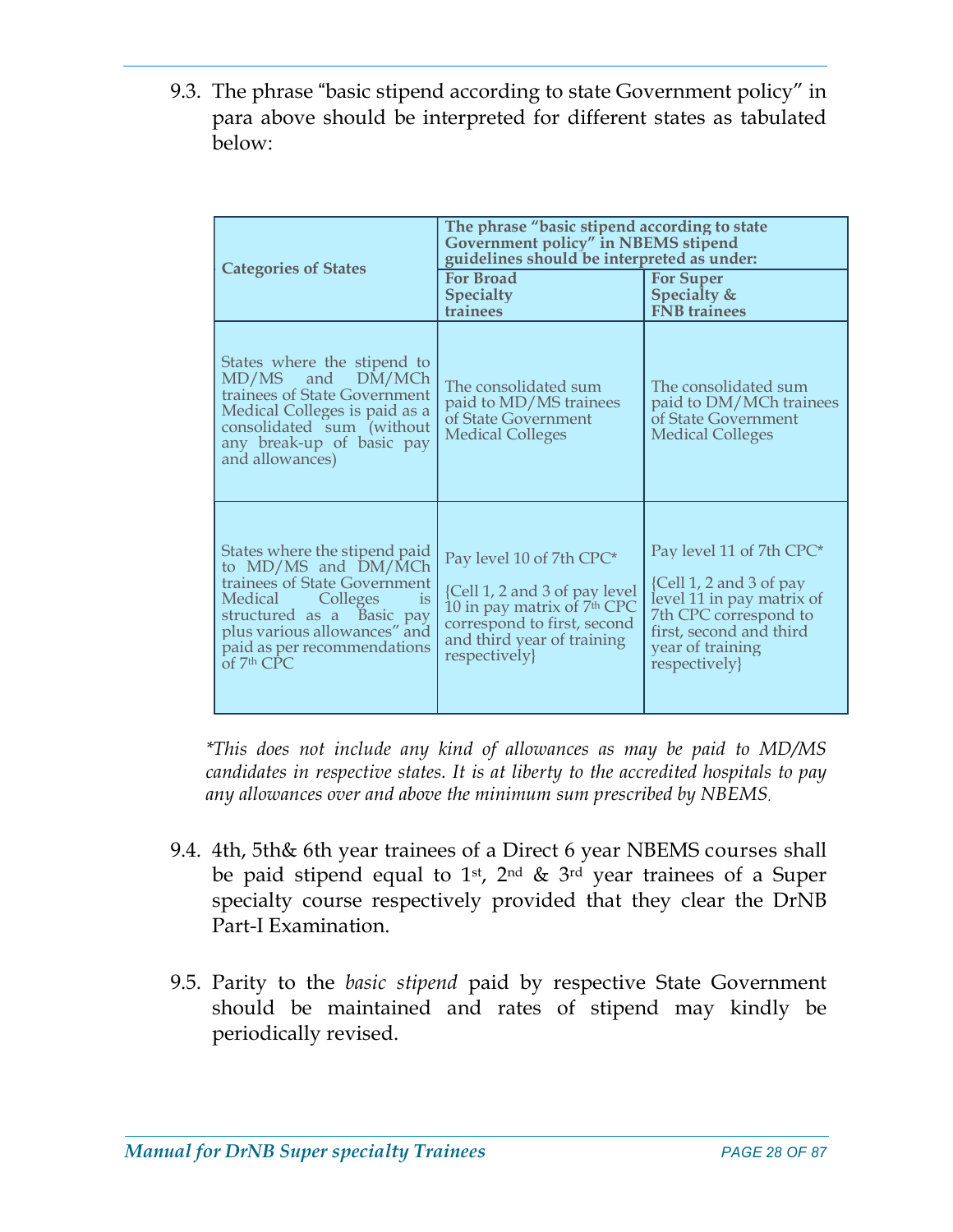- 9.6. NBEMS accredited hospitals are at liberty to pay NBEMS trainees a monthly stipend more than the minimum stipend prescribed by NBEMS.
- 9.7. It is also desirable that the hospital provides accommodation to their trainees in addition to their stipend. However, the hospital shall not reduce the stipend of the trainees in lieu of providing accommodations.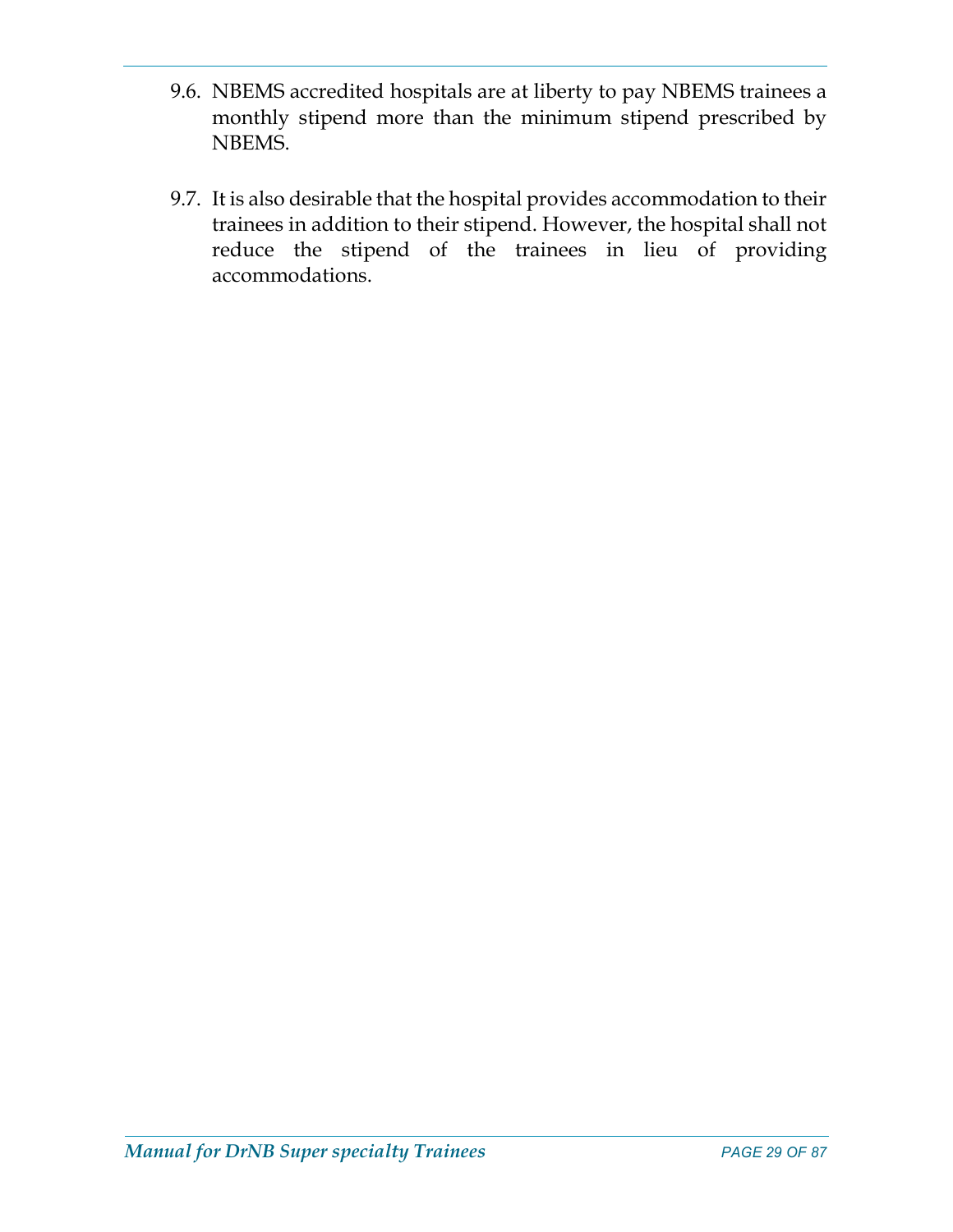# 10.Thesis Protocol Writing and Submission

## A. Guidelines for Thesis Protocol

- 10.1. The protocol for a research proposal (including thesis) is a study plan, designed to describe the background, research question, aim and objectives, and detailed methodology of the study. In other words, the protocol is the 'operating manual 'to refer to while conducting a particular study.
- 10.2. The candidate should refer to the NBEMS guidelines for preparation and submission of Thesis Protocol before the writing phase commences. The minimum writing requirements are that the language should be clear, concise, precise and consistent without excessive adjectives or adverbs and long sentences. There should not be any redundancy in the presentation.
- 10.3. The development or preparation of the Thesis Protocol by the candidate will help her/him in understanding the ongoing activities in the proposed area of research. Further it helps in creating practical exposure to research and hence it bridges the connectivity between clinical practice and biomedical research. Such research exposure will be helpful in improving problem solving capacity, getting updated with ongoing research and implementing these findings in clinical practice.
- 10.4. Research Ethics: Ethical conduct during the conduct and publication of research is an essential requirement for all candidates and guides, with the primary responsibility of ensuring such conduct being on the thesis guide. Issues like Plagiarism, not maintaining the confidentiality of data, or any other distortion of the research process will be viewed seriously. The readers may refer to standard documents for the purpose.

# B. Protocol Requirements:

10.5. The thesis protocol should be restricted to the following word limits: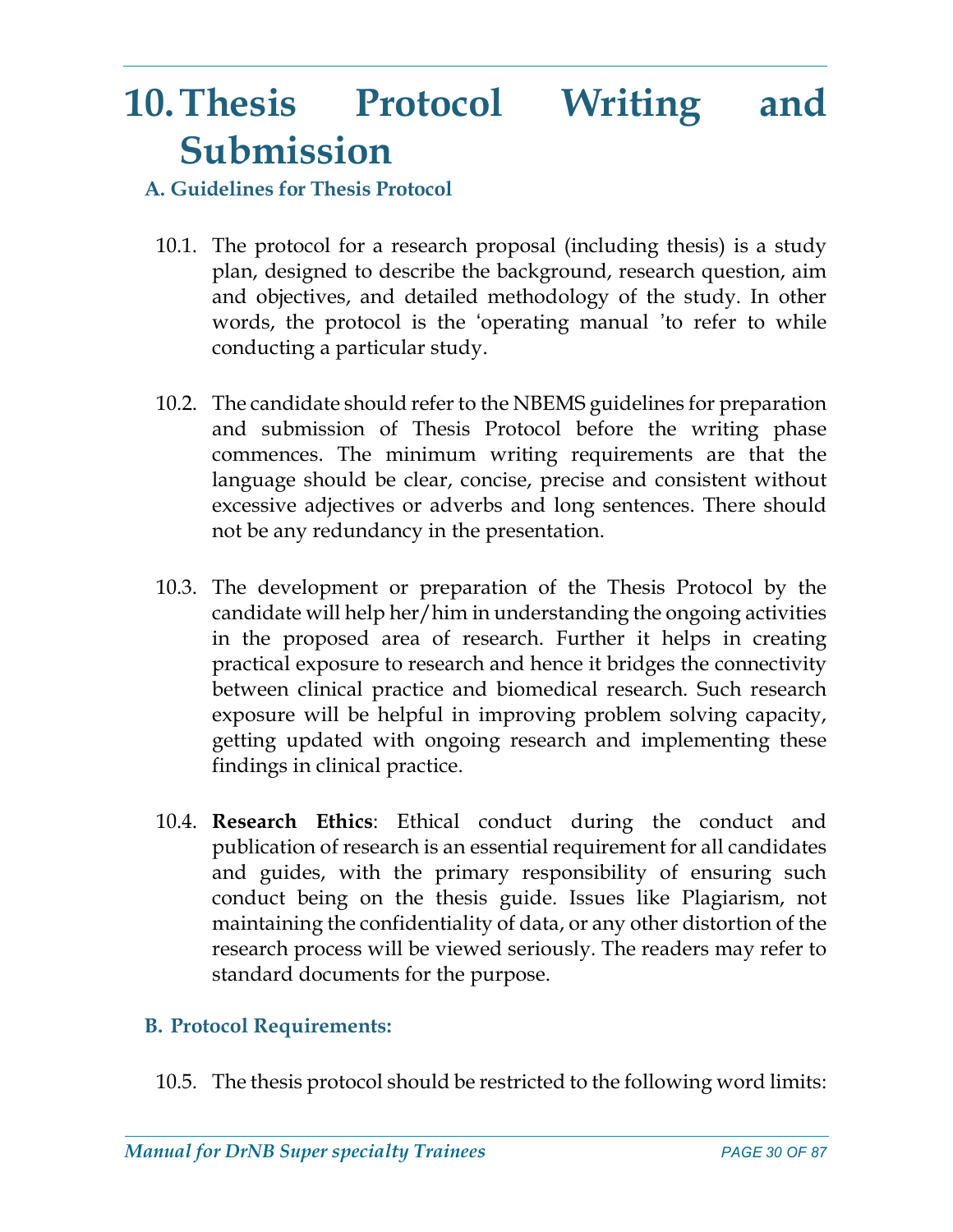- Title : 120 characters (with spacing)
- Synopsis [structured]: 250-300
- Introduction: 300-500
- Review of literature: 800-1000
- Aim and Objectives: Up to 200
- Material and Methods: 1200-1600
- 10-25 References [ICMJE style]
- 10.6. It is mandatory to have ethics committee and scientific research committee approval before initiation of the research work.
- 10.7. The concerned NBEMS accredited hospital shall be required to evaluate the thesis protocol at its own level through Institutional Ethics Committee (IEC) and approve the thesis protocol for carrying out the research work. The constitution of IEC has to be in accordance with the guidelines prescribed by NBEMS.

| 10.8. The timelines related to thesis protocol and thesis submission are as |
|-----------------------------------------------------------------------------|
| under:                                                                      |

| Sr. No.       | <b>Activity</b>                                                        | <b>Timelines for</b><br>3 years DrNB trainees |
|---------------|------------------------------------------------------------------------|-----------------------------------------------|
| a)            | Submission of Thesis-Protocol                                          | 180 days from date of joining                 |
| b)            | Commencement of Research Study                                         | 181 <sup>st</sup> day from date of joining    |
| $\mathsf{c})$ | Research Study to be completed by                                      | 24 months from date of joining                |
| $\mathsf{d}$  | Last date for submission of Thesis for<br>assessment                   | 26 months from date of joining                |
| $\epsilon$    | Last date for submission of Thesis with<br>Late fees of $Rs. 10,000/-$ | 27 months from date of joining                |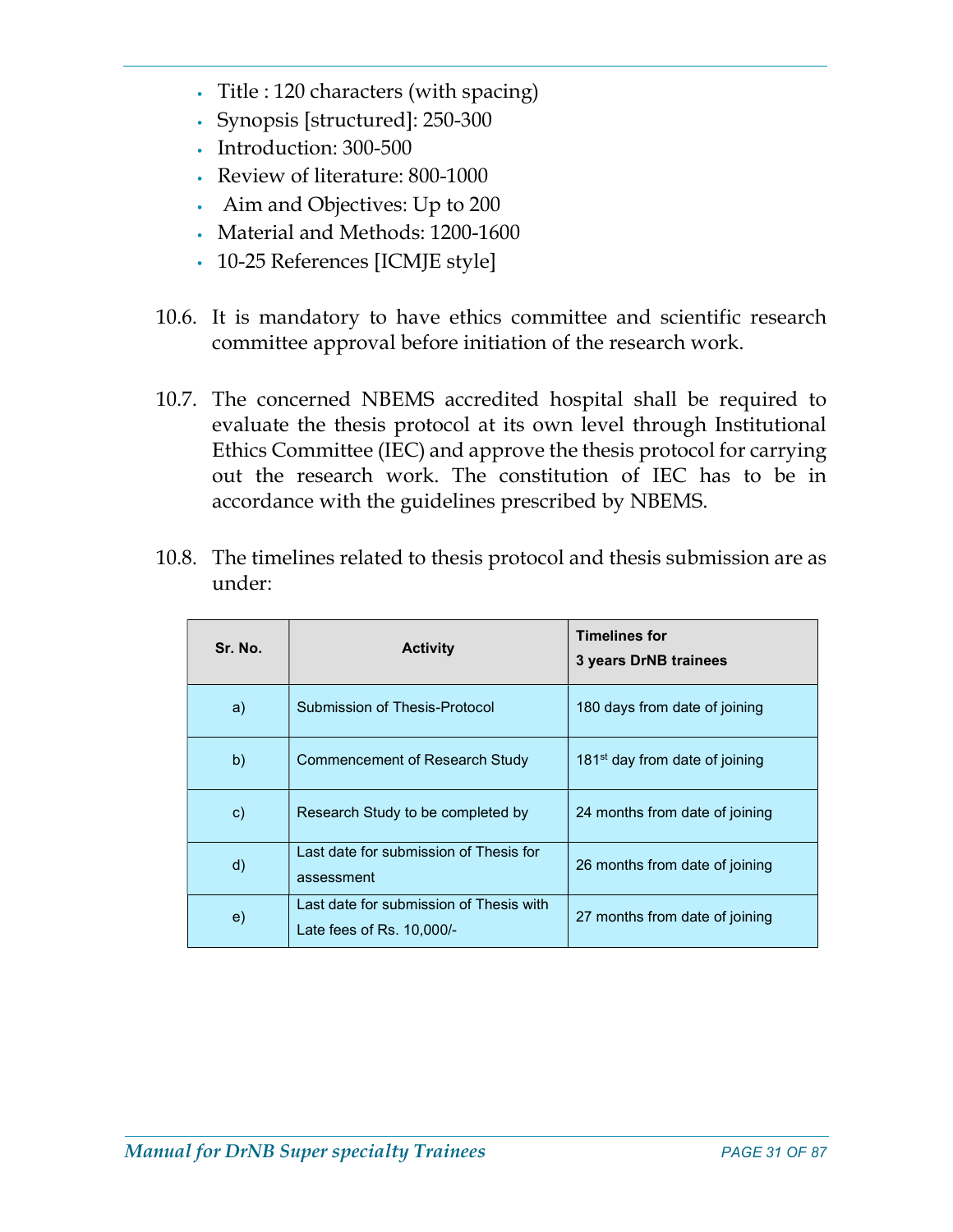| Sr. Nol      | <b>Failure to comply</b><br><b>Thesis Timelines</b>                                  | <b>Proposed Penalty Provisions</b>                                                                                                                                                                         |  |  |  |
|--------------|--------------------------------------------------------------------------------------|------------------------------------------------------------------------------------------------------------------------------------------------------------------------------------------------------------|--|--|--|
| a)           | Failure to submit Thesis-Protocol<br>by stipulated timelines                         | Not Eligible to appear in DrNB Final Theory<br>Examination in which trainee would be appearing<br>for the first time.<br>Cannot submit thesis without Thesis Protocol<br>submission Acknowledgement Number |  |  |  |
| b)           | Failure to submit Thesis<br>by<br>stipulated timelines                               | Not Eligible to appear in immediate DrNB Final<br><b>Theory Examination</b><br>Cannot fill the Application form for Theory<br>examination<br>without<br>Thesis<br>submission<br>Acknowledgement Number     |  |  |  |
| $\mathbf{c}$ | Do not qualify theory examination<br>and thesis not yet accepted                     | Not Eligible to appear in next theory examination till<br>such time thesis is accepted                                                                                                                     |  |  |  |
| $\mathsf{d}$ | Qualify theory examination and<br>appear in practical but thesis not<br>yet accepted | Not Eligible to appear in next practical examination till<br>such time thesis is accepted                                                                                                                  |  |  |  |

## C. Constitution of Institutional Ethics Committee:

10.9. The accredited hospital should have an Institutional Ethics Committee (IEC) which is multidisciplinary and multi-sectorial in composition. The Institutional Ethics Committee (IEC) shall review all ethical aspects of the project proposals received by it from DrNB trainees in an objective manner & shall provide advice to researchers on all aspects of the welfare and safety of all the concerned after ensuring the scientific soundness of the proposed research through appropriate Scientific Review Committee.

### 10.10. The composition may be as follows:

- Chairperson
- One two persons from basic medical science area
- One two clinicians from various Institutes
- One legal expert or retired judge
- One social scientist/ representative of non-governmental voluntary agency
- One philosopher/ ethicist/ theologian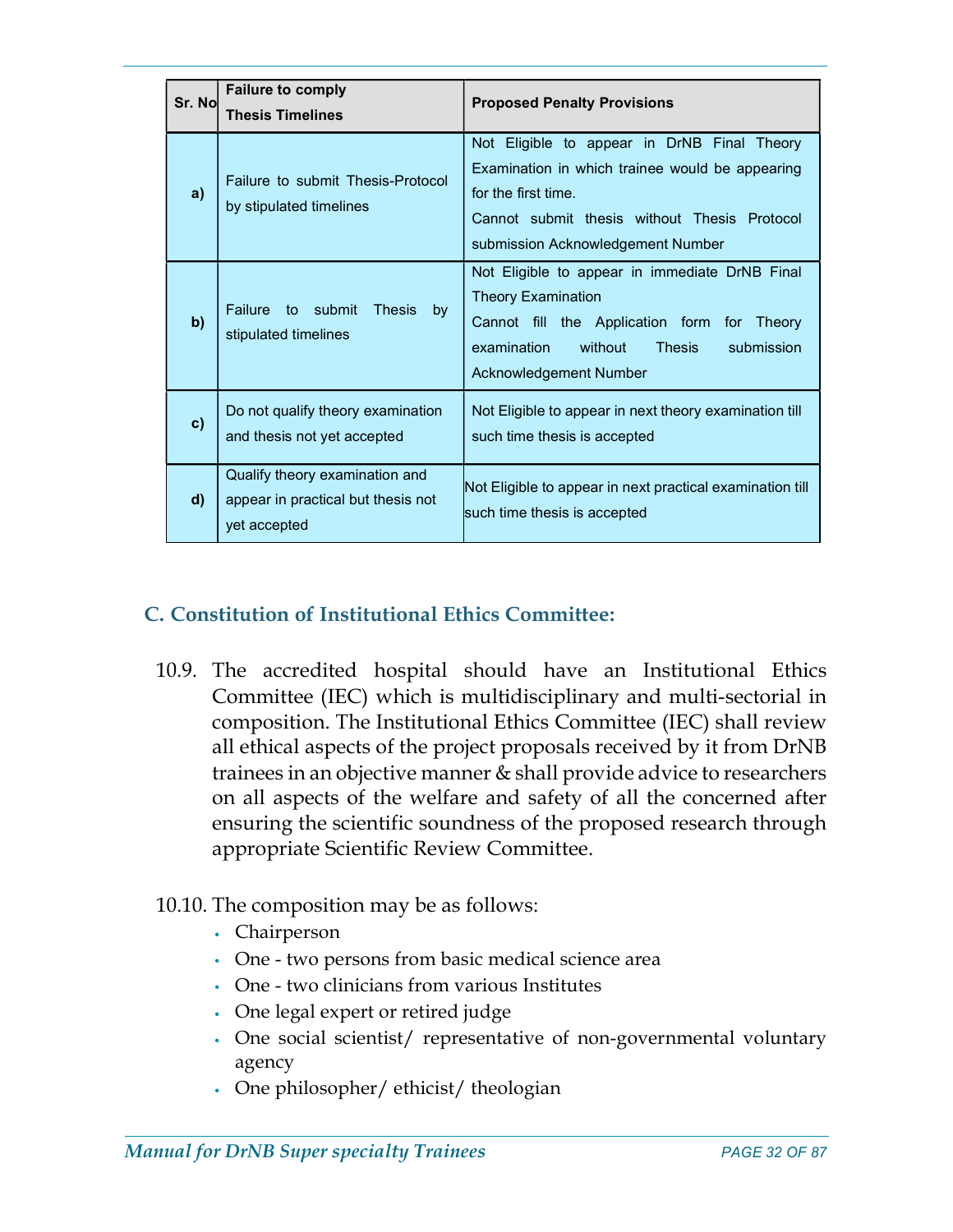- One lay person from the community
- Member Secretary
- 10.11. The accredited hospital / institute is required to have an Institutional Ethics Committee (IEC). As per MoHFW Notice No. U.11024/01/2018-HR(Part-2)/8015255 dated 12th September 2019, registration of Ethics Committee at institutes undertaking Biomedical and health research involving human participants with Department of Health & Research (DHR), Ministry of Health & Welfare, Government of India is compulsory
- 10.12. All NBEMS accredited hospitals are required to register their Ethics Committee with Department of Health Research in the Ministry of HFW as indicated in the aforementioned notice. The accredited hospitals which do not have their own in-house Ethics Committee will have to enter into a MoU with another nearby institute having its own in-house Ethics Committee duly registered with DHR, MoHFW.
- 10.13. In case the hospital does not have an Ethics Committee as above, it would be mandatory for the hospital/institute to either have an Ethics Committee duly registered with Department of Health & Research, MoHFW or have a MoU with another hospital/institute having a duly registered Ethics Committee.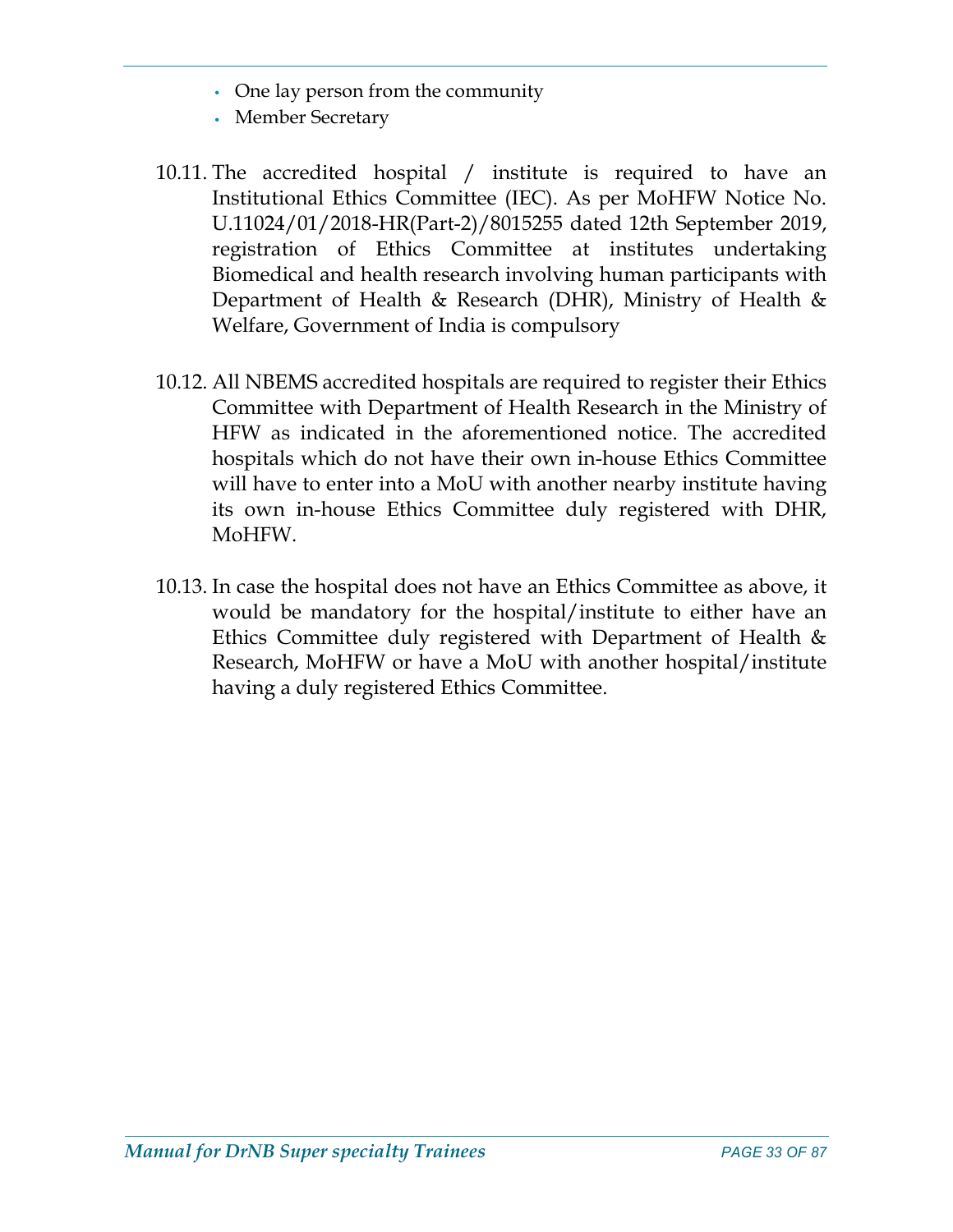#### Annexure – Thesis Protocol Approval (TPA)

#### (To be issued only on Official letterhead of the hospital)

Ref. No: Dated:

Executive Director, National Board of Examinations in Medical Sciences Medical Enclave, Ansari Nagar, Mahatma Gandhi Marg (Ring Road) New Delhi-110029

#### Subject: - Thesis Protocol Approval Letter

Sir,

This is for your kind information that the research proposal/thesis protocols of below listed DrNB candidates have been considered and reviewed by the Institutional Ethics Committee (IEC) in its meeting held on \_\_\_\_\_\_\_

| S.No | Name of DrNB<br><b>Trainees</b> | <b>Specialty</b> | <b>Session</b> | <b>Roll No.</b> | <b>Thesis Title</b> |
|------|---------------------------------|------------------|----------------|-----------------|---------------------|
|      |                                 |                  |                |                 |                     |
|      |                                 |                  |                |                 |                     |

The IEC which reviewed the proposals is duly registered with the Department of Health  $\&$ Research (DHR), Ministry of Health & Welfare, Government of India. The authenticated copies of composition of the IEC is enclosed herewith. The IEC has approved conducting the study on above listed research proposal(s) of DrNB candidate(s) for the purpose of writing their DrNB theses.

It is further certified that the proposed research protocol(s) have not been/shall not be submitted elsewhere for any degree, fellowship or any other titles for recognition. The minutes of aforesaid meeting of IEC are available with the hospital and can be reproduced before NBEMS, if so required, at any point of time.

Name & Signature of the Name & Signature of the Name & Signature of Academic Head/DrNB Coordinator **Administrative Head** 

of the Institute

Encls.: i. Composition of Institutional Ethics Committee (IEC)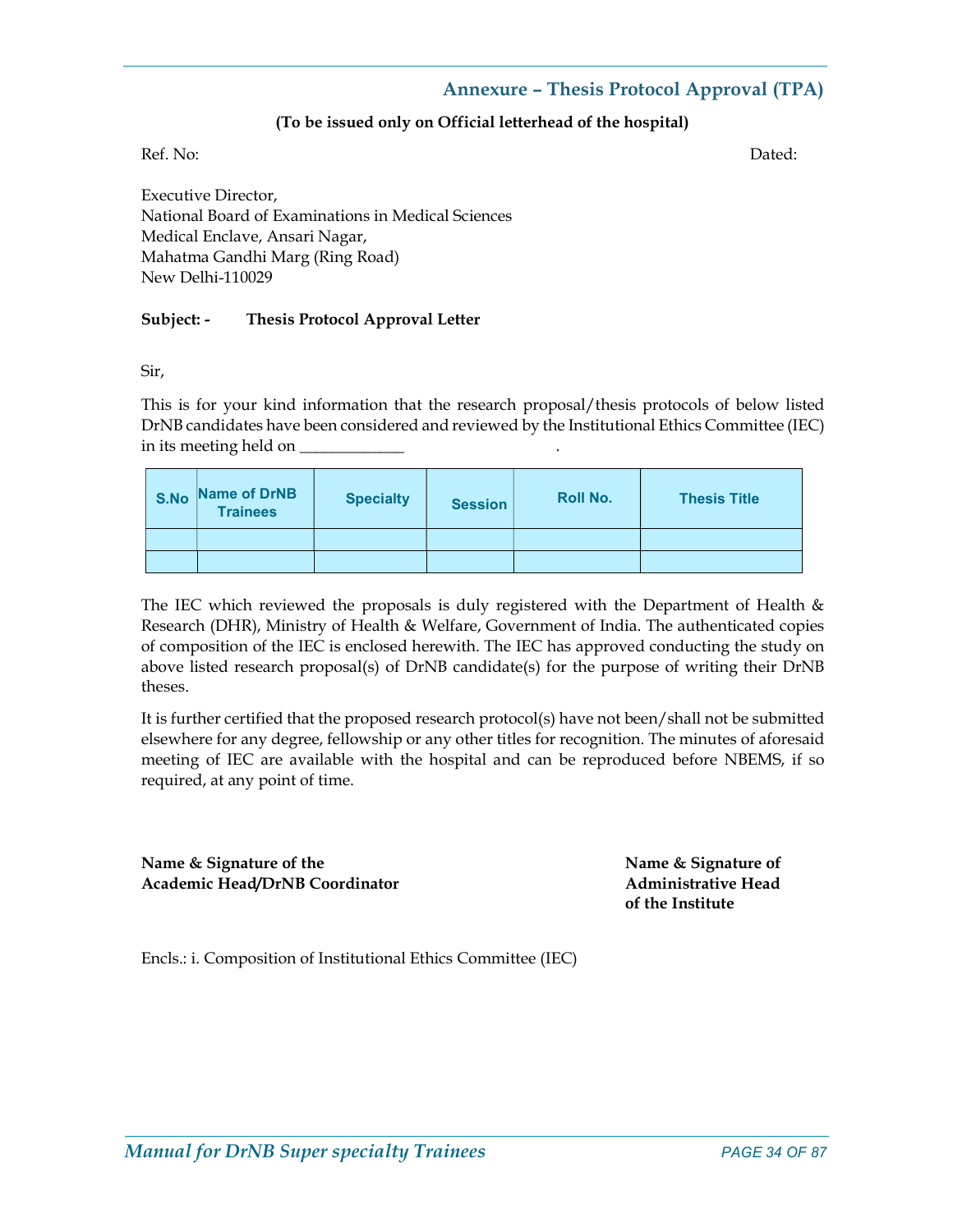# 11.Thesis Writing and Submission

# A. Guidelines for Writing a Fresh Thesis:

- 11.1. The proposed study must be approved by the institutional ethics committee and scientific research committee.
- 11.2. The thesis should be restricted to the size of 80 pages (maximum). This includes the text, figures, references, annexures, and certificates etc. It should be printed on both sides of the paper; and every page has to be numbered. Do not leave any page blank. To achieve this, following points may be kept in view:
	- 11.2.1. The thesis should be typed in 1.5 space using Times New Roman/Arial/ Garamond size 12 font, 1" margins should be left on all four sides. Major sections viz., Introduction, Review of Literature, Aim & Objectives, Material and Methods, Results, Discussion, References, and Appendices should start from a new page. Study proforma (Case record form), informed consent form, and patient information sheet may be printed in single space.
	- 11.2.2. Only contemporary and relevant literature may be reviewed. Restrict the introduction to 2 pages, Review of literature to 10-12 pages, and Discussion to 8-10 pages.
	- 11.2.3. The techniques may not be described in detail unless any modification/innovations of the standard techniques are used and reference(s) may be given.
	- 11.2.4. Illustrative material may be restricted. It should be printed on paper only. There is no need to paste photographs separately.
- 11.3. Since most of the difficulties faced by the residents relate to the work in clinical subject or clinically-oriented laboratory subjects, the following steps are suggested: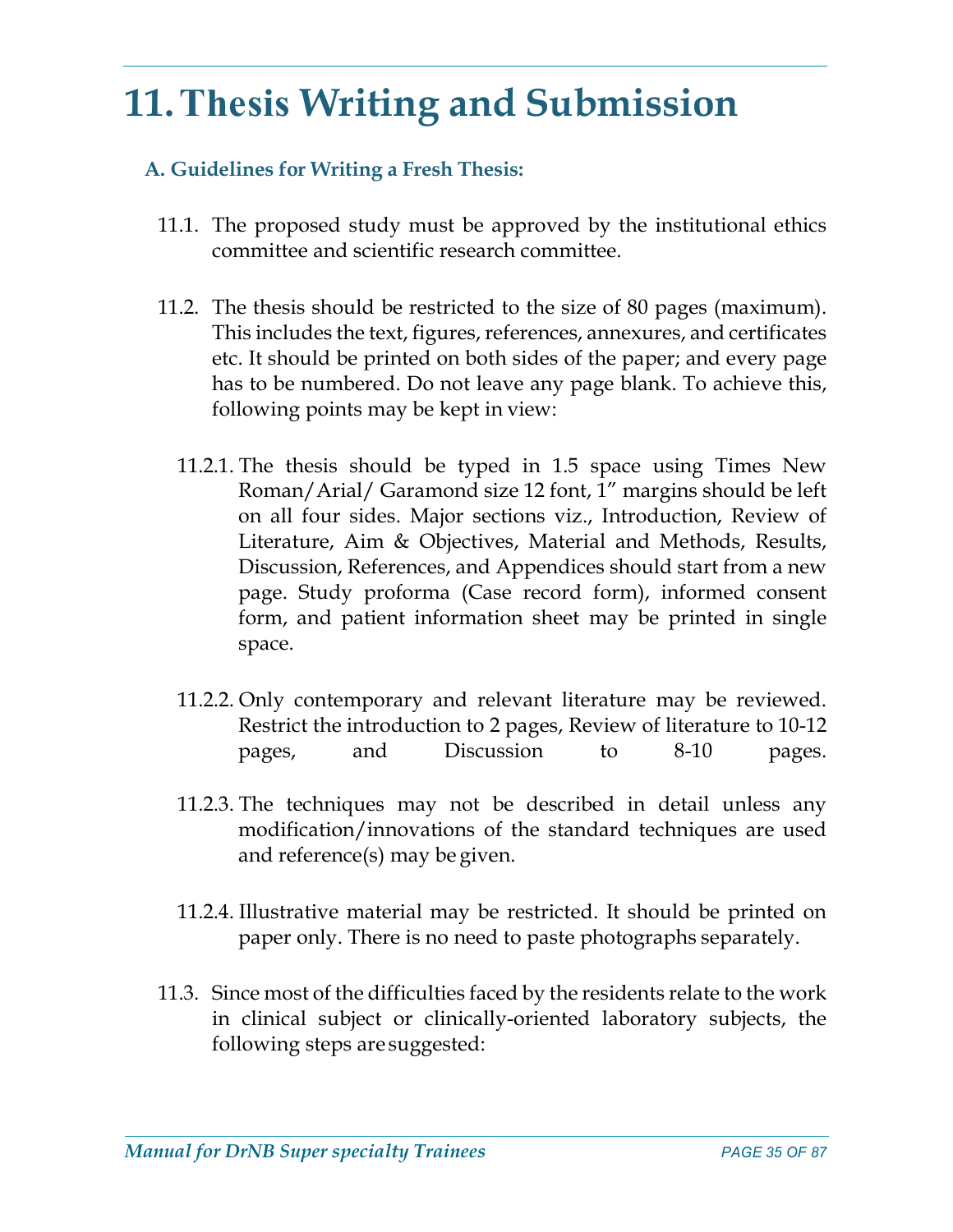- 11.3.1.The number of cases should be such that adequate material, judged from the hospital attendance/records, will be available and the candidate will be able to collect case material within the period of data collection, i.e., around 6-12 months so that he/she is in a position to complete the work within the stipulated time.
- 11.3.2.The aim and objectives of the study should be well defined.
- 11.3.3.As far as possible, only clinical/laboratory data of investigations of patients or such other material easily accessible in the existing facilities should be used for the study.
- 11.3.4.Technical assistance, wherever necessary, may be provided by the department concerned. The resident of one specialty taking up some problem related to some other specialty should have some basic knowledge about the subject and he/she should be able to perform the investigations independently, wherever some specialized laboratory investigations are required a co-guide may be co-opted from the concerned investigative department, the quantum of laboratory work to be carried out by the candidate should be decided by the guide & co-guide by mutual consultation.
- 11.4. The clinical residents are not ordinarily expected to undertake experimental work or clinical work involving new techniques, not hitherto perfected OR the use of chemicals or radioisotopes not readily available. They should; however, be free to enlarge the scope of their studies or undertake experimental work on their own initiative but all such studies should be feasible within the existing facilities.
- 11.5. The DrNB/DrNB residents should be able to freely use the surgical pathology/autopsy data if it is restricted to diagnosis only, if however, detailed historic data are required the resident will have to study the cases himself with the help of the guide/co-guide. The same will apply in case of clinical data.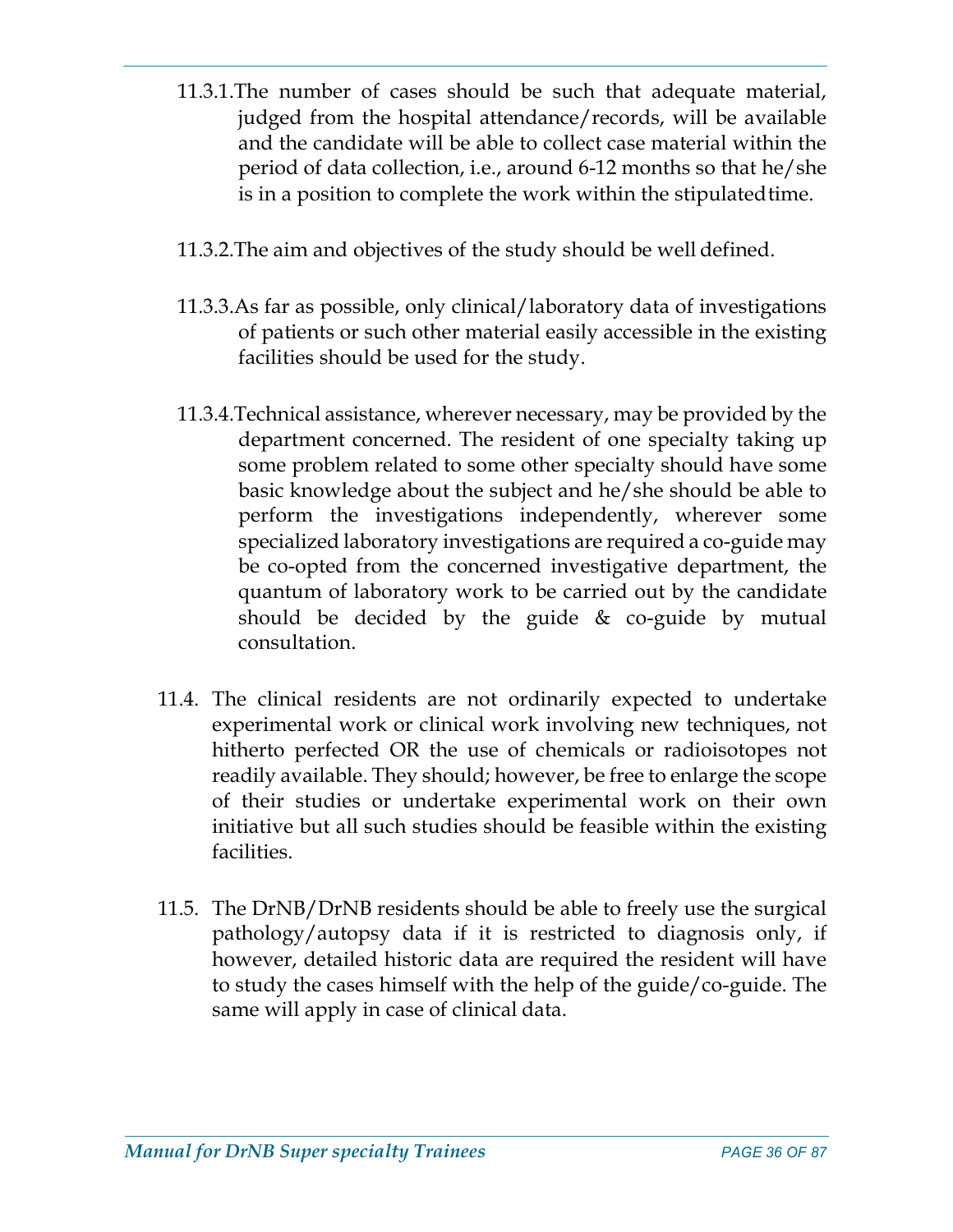11.6. Statistical methods used for analysis should be described specifically for each objective, and name of the statistical program used mentioned.

# B. General Layout of a DrNB Thesis:

- 11.7. Title- A good title should be brief, clear, and focus on the central theme of the topic; it should avoid abbreviations. The Title should effectively summarize the proposed research and should contain the PICO elements.
- 11.8. Introduction- It should be focused on the research question and should be directly relevant to the objectives of your study.
- 11.9. Review of Literature The Review should include a description of the most relevant and recent studies published on the subject.
- 11.10.Aim and Objectives The 'Aim 'refers to what would be broadly achieved by this study or how this study would address a bigger question / issue. The 'Objectives 'of the research stem from the research question formulated and should at least include participants, intervention, evaluation, design.
- 11.11.Material and Methods- This section should include the following 10 elements: Study setting (area), Study duration; Study design (descriptive, case-control, cohort, diagnostic accuracy, experimental (randomized/non-randomized)); Study sample (inclusion/exclusion criteria, method of selection), Intervention, if any, Data collection, Outcome measures (primary and secondary), Sample size, Data management and Statistical analysis, and Ethical issues (Ethical clearance, Informed consent, trial registration).
- 11.12.Results- Results should be organized in readily identifiable sections having correct analysis of data and presented in appropriate charts, tables, graphs and diagram etc.
- 11.13.Discussion–It should start by summarizing the results for primary and secondary objectives in text form (without giving data). This should be followed by a comparison of your results on the outcome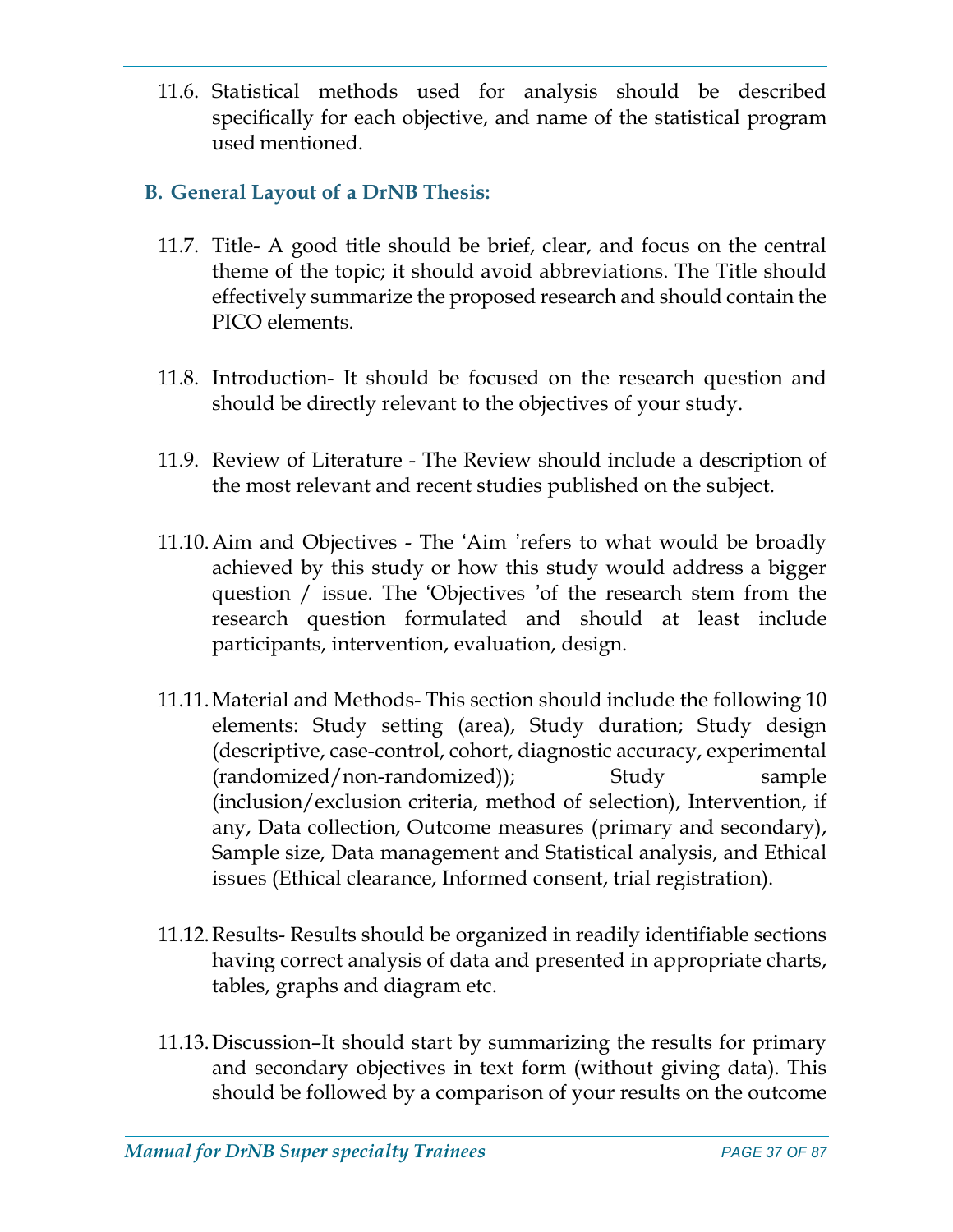variables (both primary and secondary) with those of earlier research studies.

- 11.14. Summary and Conclusion- This should be a précis of the findings of the thesis, arranged in four paragraphs: (a) background and objectives; (b) methods; (c) results; and (d) conclusions. The conclusions should strictly pertain to the findings of the thesis and not outside its domain.
- 11.15.References- Relevant References should be cited in the text of the protocol (in superscripts).
- 11.16.Appendices- The tools used for data collection such as questionnaire, interview schedules, observation checklists, informed consent form (ICF), and participant information sheet (PIS) should be attached as appendices.

## C. Thesis Submission to NBEMS

- 11.17.As per NBEMS norms, writing a thesis is essential for all DrNB candidates towards partial fulfillment of eligibility for award of DrNB qualification.
- 11.18.DrNB candidates are required to submit their thesis before the cutoff date prescribed by NBEMS for the purpose of their eligibility for DrNB Final Examination.
- 11.19.Online submission of soft copy of thesis can be done at NBEMS website through an online web portal https://natboard.edu.in/thesisonline/index Incomplete thesis submission forms will not be considered.
- 11.20.Candidates who fail to submit their thesis by the prescribed cutoff date shall NOT be allowed to appear in DrNB final examination.
- 11.21.Fees for fresh thesis assessment is Rs. 3500/- (Excluding payment gateway charges) Fee can be remitted through payment gateway provided using a credit or debit card issued by banks in India or through Internet banking.)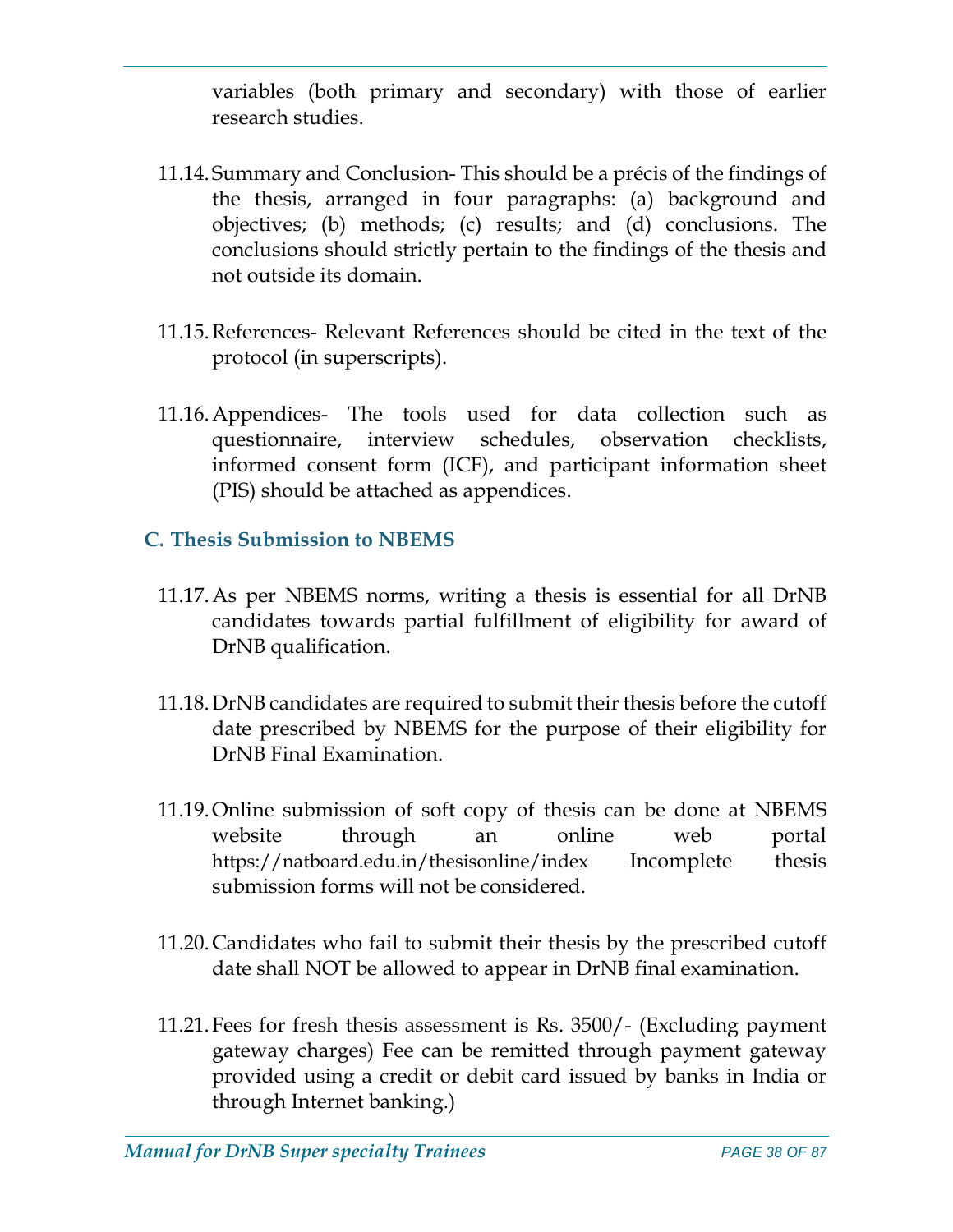- 11.22.Thesis should be submitted to NBEMS in hard bound form also. The front cover page should be printed in the standard format. A bound thesis should be accompanied with:
	- Print out of online application form duly signed and stamped by all mentioned authorities
	- Synopsis of thesis
	- Copy of letter of provisional registration with NBEMS.
	- Institutional Ethical Committee and Scientific Review Committee approval
	- Annexure Publication
- 11.23.A declaration of thesis work being bonafide in nature and done by the candidate himself/herself at the institute of DrNB training need to be submitted bound with thesis. It must be signed by the candidate himself/herself, the thesis guide and head of the institution, failing which thesis shall not be considered.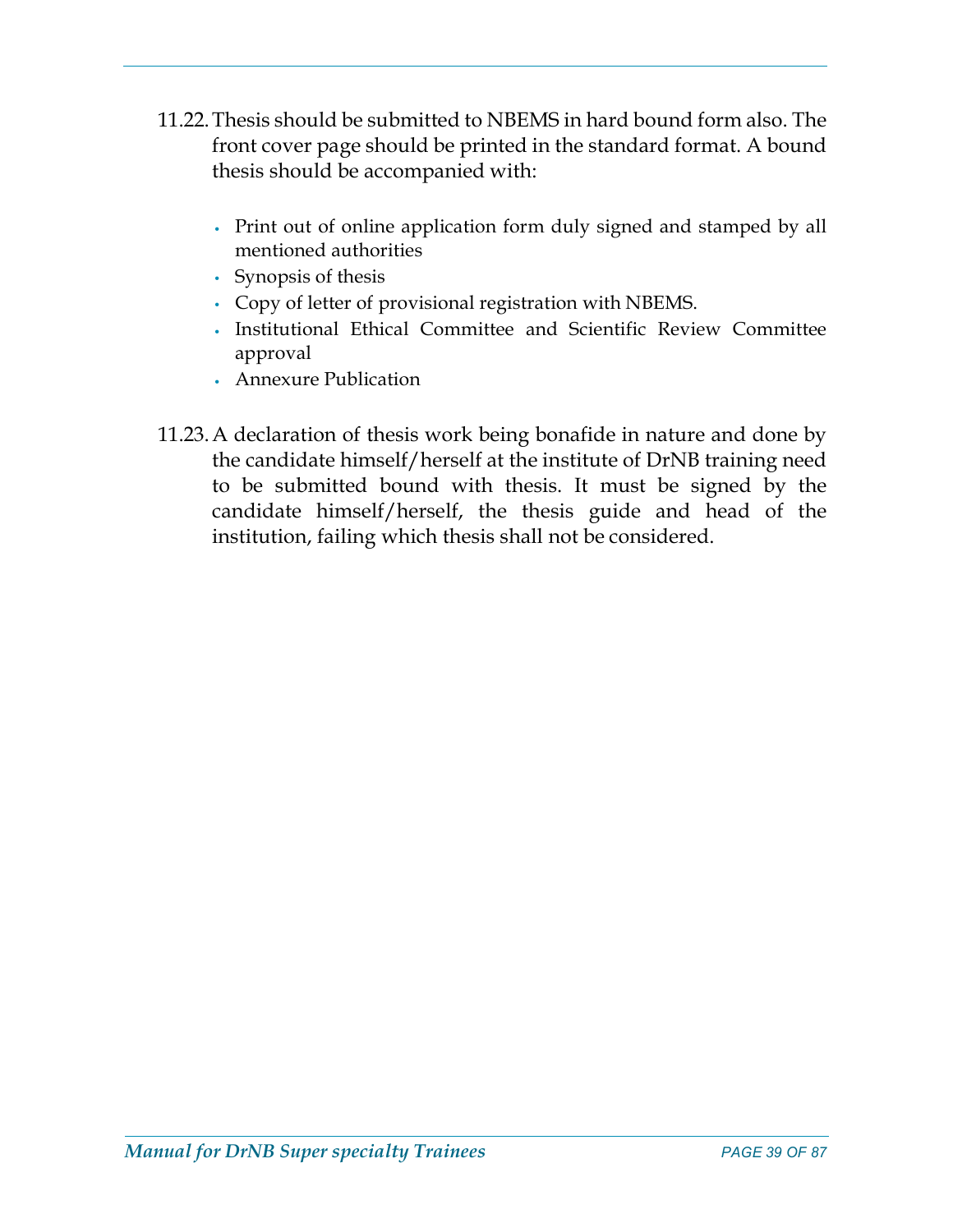#### D. DECLARATION CUM UNDERTAKING FOR FRESH THESIS

| $\epsilon$ |                                                                                                                      |  |  |  | hereby declare that this thesis entitled                           |  |
|------------|----------------------------------------------------------------------------------------------------------------------|--|--|--|--------------------------------------------------------------------|--|
|            |                                                                                                                      |  |  |  | " is 'bonafide 'in nature and                                      |  |
| guide_     | <u> 1989 - Johann John Stone, market fan de Fryske kunstner oantal fan de Fryske kunstner oantal fan de Fryske k</u> |  |  |  | was carried out by me for under the guidance and supervision of my |  |

The interpretations put forth are based on my reading and understanding of the original texts and they are not published anywhere in the form of books, monographs or articles. The other books, articles and websites, which I have made use of are acknowledged at the respective place in the text.

For the present thesis, which I am submitting to the National Board of Examinations in Medical Sciences, New Delhi, no degree or diploma or distinction has been conferred on me before elsewhere.

Place: Date:

(Candidate Signature) Candidate Name: Specialty: Registration Number:

#### COUNTERSIGNED & VERIFIED

 Guide Name: Co-Guide Name: Institution :  $\qquad \qquad$  Institution :

 (Guide Signature) (Co-Guide Signature) Guide Designation: Co-Guide Designation: Stamp bearing name: Stamp bearing name:

> (HOI Signature) HOI Name: HOI Designation: Institution : Stamp bearing name: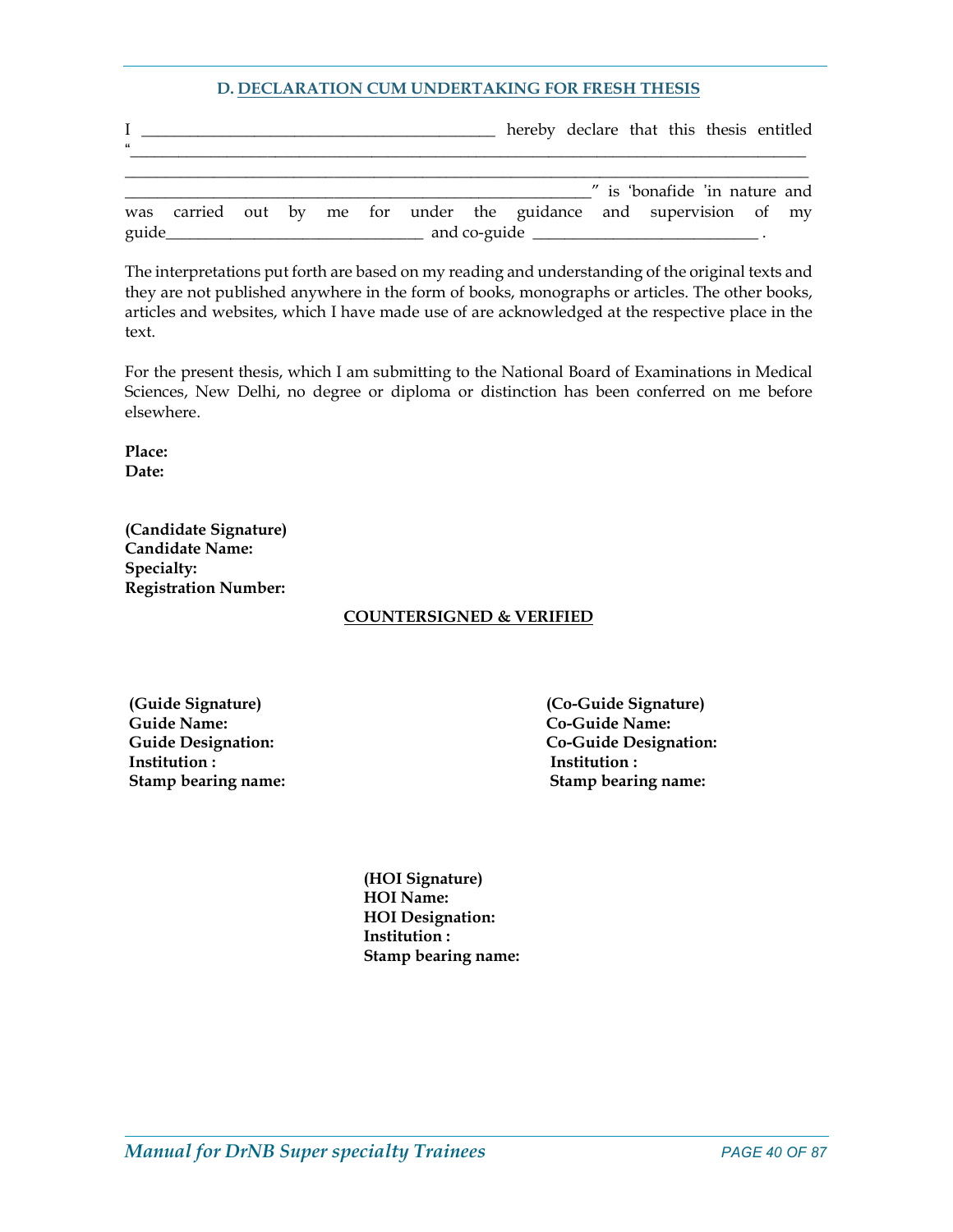# D. Guidelines for submission of Modified Thesis

- 11.24. Thesis submission and its acceptance are mandatory requirements towards fulfillment of partial criteria for award of DrNB qualification certificate.
- 11.25. Thesis must be modified strictly in accordance with the observation made by the assessor.
- 11.26. Modified thesis should be hard bound and the front cover page should be printed in the standard format. However, it should be labeled as MODIFIED THESIS.
- 11.27. A hard bound thesis should be accompanied with:
	- A summary of thesis and modification incorporated.
	- Print out of online application form duly signed and stamped by all mentioned authorities
- 11.28. A declaration of thesis work "title" being bonafide in nature and done by the candidate himself at the institute of DrNB training need to be submitted bound with modified thesis. The certificate must specify that thesis have been modified as per suggestion of the **assessor.** This certificate must be signed by the candidate himself/herself, the thesis guide and head of the institution, failing which thesis shall not be considered.
- 11.29. Modifications done in the thesis should be appropriately flagged.
- 11.30. Modified thesis is required to be submitted within 6 weeks of issuance of the communication.
- 11.31. Fees for modified thesis assessment is Rs. 1800/- (Excluding gateway charges) Fee can be remitted through payment gateway provided using a credit or debit card issued by banks in India or through Internet banking.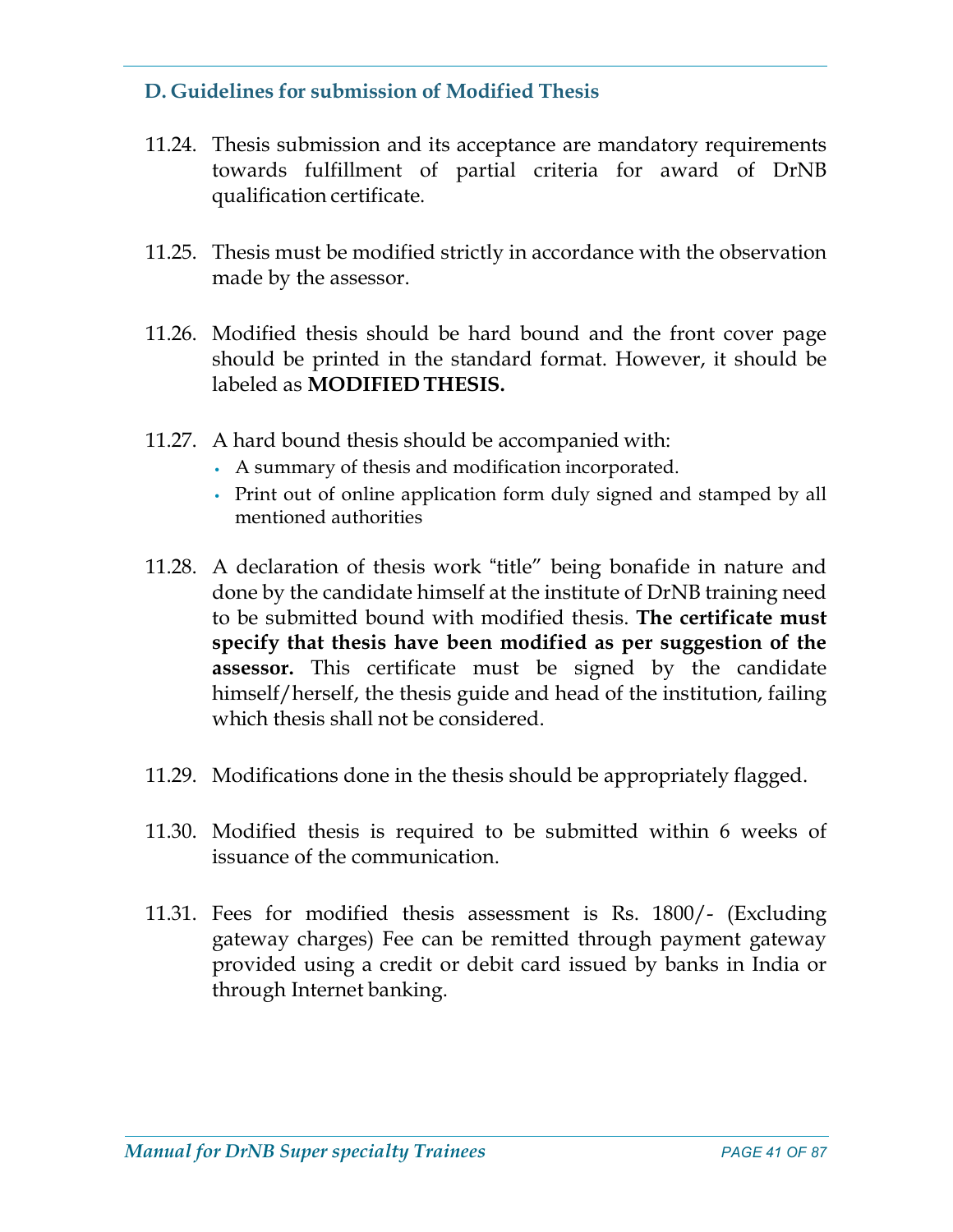#### E. DECLARATION CUM UNDERTAKING FOR MODIFIED THESIS

|            | hereby declare that this thesis |  |  |
|------------|---------------------------------|--|--|
| entitled " |                                 |  |  |

 " is 'bonafide' in nature and was carried out by me for under the guidance and supervision of my guide

| and<br>$\sim$ $\sim$ | co-guide<br>. |
|----------------------|---------------|
|                      |               |

#### I hereby declare that the thesis has been modified as per the suggestions by the appraiser

The interpretations put forth are based on my reading and understanding of the original texts and they are not published anywhere in the form of books, monographs or articles. The other books, articles and websites, which I have made use of are acknowledged at the respective place in the text.

For the present thesis, which I am submitting to the National Board of Examinations in Medical Sciences, New Delhi, no degree or diploma or distinction has been conferred on me before elsewhere.

Place: Date:

 $\overline{a}$ 

(Candidate Signature) Candidate Name: Specialty: Registration Number:

#### COUNTERSIGNED & VERIFIED

 (Guide Signature) (Co-Guide Signature) Guide Name: Co-Guide Name: Institution : The Institution in the Institution in the Institution in the Institution in the Institution: Stamp bearing name: Stamp bearing name:

Guide Designation: Co-Guide Designation:

(HOI Signature) HOI Name: HOI Designation: Institution : Stamp bearing name: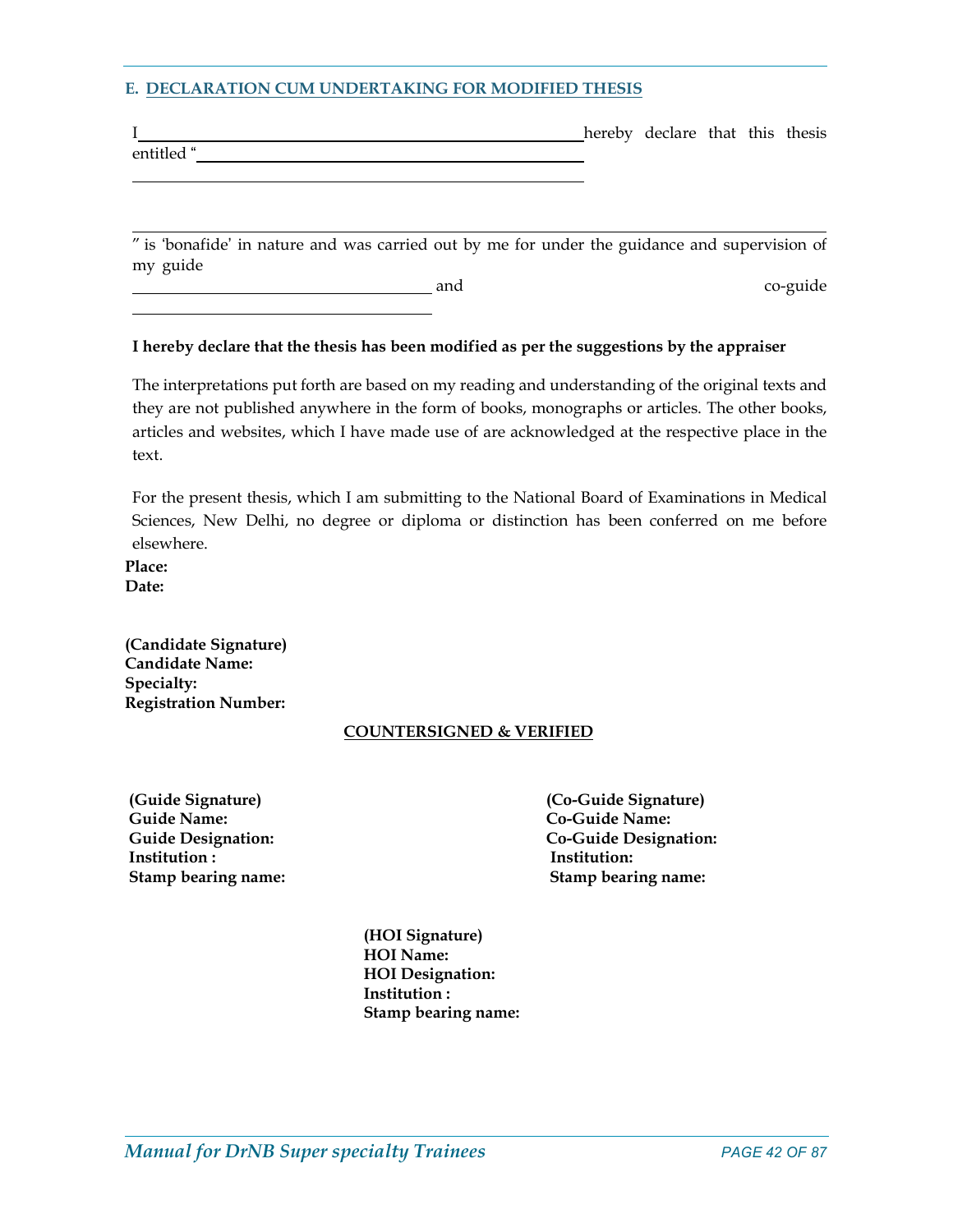# 12.Formative & Internal Assessment

12.1. National Board of Examinations in Medical Sciences conducts Formative Assessment Test for all DNB/DrNB/ FNB trainees on an annual basis as per the below prescribed scheme:

| Course                    | FAT conducted by<br><b>NBEMS</b>           | FAT conducted<br>by<br>institute/ hospital in the<br>form of Internal Appraisal |
|---------------------------|--------------------------------------------|---------------------------------------------------------------------------------|
| <b>Broad Speciality</b>   | In 2 <sup>nd</sup> year of DNB             | In 1 <sup>st</sup> & $3$ <sup>rd</sup> year of DNB                              |
| Courses                   | training                                   | training                                                                        |
| <b>Super Speciality</b>   | In 2 <sup>nd</sup> year of DrNB            | In 1 <sup>st</sup> & 3 <sup>rd</sup> year of DrNB                               |
| Courses                   | training                                   | training                                                                        |
| Post Diploma<br>Courses   | In 1 <sup>st</sup> year of DNB<br>training | In 2 <sup>nd</sup> year of DNB training                                         |
| <b>Fellowship Courses</b> | In 1 <sup>st</sup> year of FNB<br>training | In 2 <sup>nd</sup> year of FNB training                                         |
| Direct 6 years            | In $2nd$ & $4th$ year of                   | In 1 <sup>st</sup> , 3 <sup>rd</sup> & 5 <sup>th</sup> year of DrNB             |
| Courses                   | DrNB training                              | training                                                                        |

- 12.2. It includes various formal and informal assessment procedures by which evaluation of student's learning, comprehension, and academic progress is done by the teachers/ faculty to improve student attainment.
- 12.3. FAT is integral part of the effective teaching. The goal of Formative Assessment is to collect information which can be used to improve the student learning process.
- 12.4. The nature of evaluation to be followed should be on Formative Norms ONLY as it shall aim to give feedback on teaching and learning and become an integral part of the effective teaching.
- 12.5. The end goal should be to collect information which can be used to improve the student learning process. The purpose of the exercise is to assist the NBEMS accredited hospitals/ institutions to develop in to a center of academic excellence. This would further add value to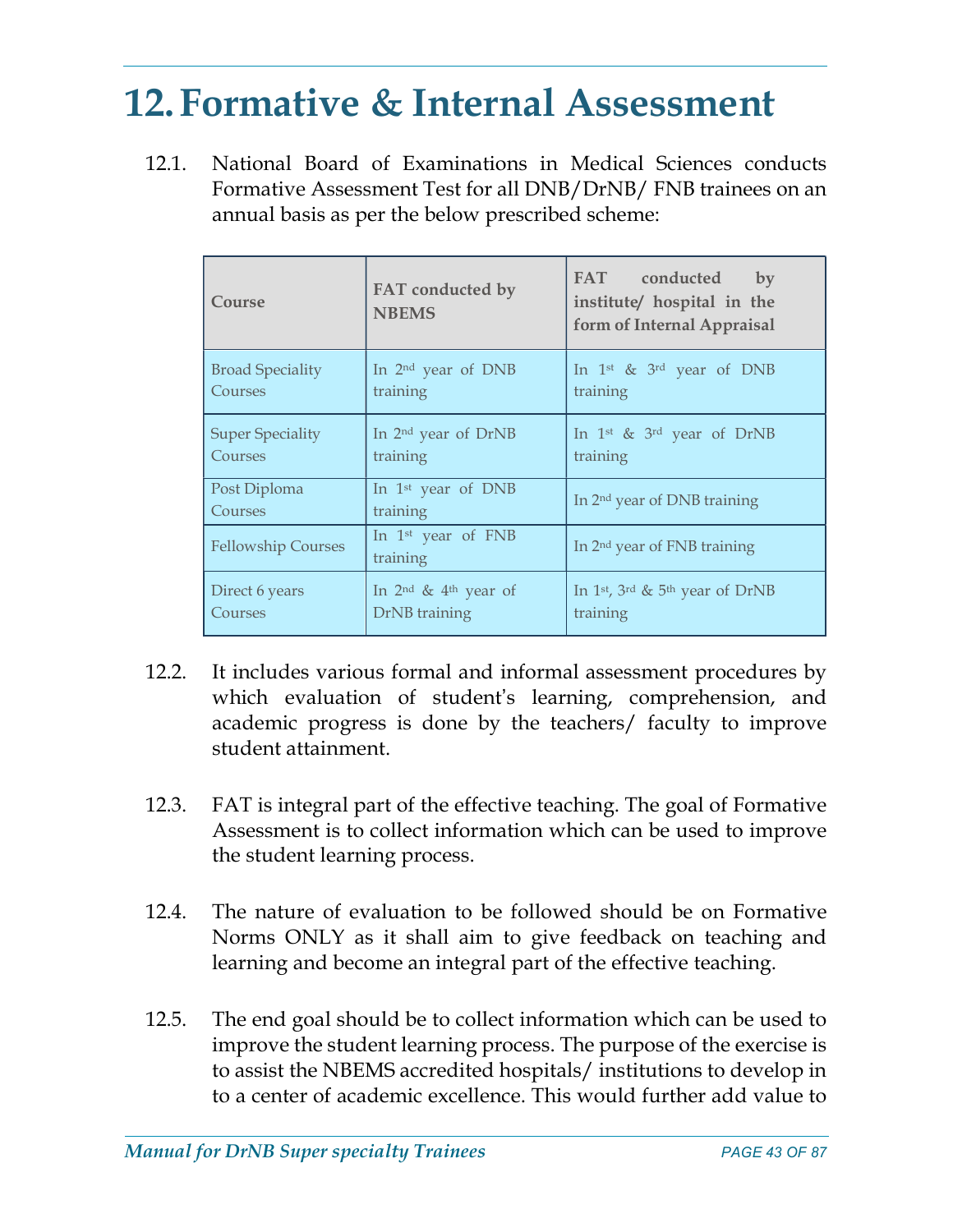the services being rendered in these accredited hospitals/institutions.

- 12.6. It is essentially positive in intent, directed towards promoting learning; it is therefore part of teaching. Validity and usefulness are paramount in this exercise and should take precedence over concerns for reliability.
- 12.7. They can be able to determine what the students already know and to what extent. They can decide what minor modifications or major changes in training programme are to be introduced so that all trainees can succeed in upcoming assessments. They can create appropriate lessons and activities for groups of learners or individual students and also inform students about their current progress and guide them.
- 12.8. They can be motivated to learn and take responsibility for their own learning. They can learn valuable lifelong skills such as selfevaluation, self-assessment, and goal setting and become more adept at self-assessment.
- 12.9. The exercise of Internal Appraisal shall cover areas of knowledge as per the standard training curriculum and guidelines. The trainees shall be assessed for knowledge as per the curriculum in a composite manner.
- 12.10. In terms of NBEMS Public Notice dated 26-11-2019, appearance in minimum required numbers of Formative Assessment Tests/ Internal Appraisals is mandatory towards eligibility for appearing in DrNB/DrNB/ FNB Final Examinations as per the below prescribed scheme:

|                                 | Number of FATs / Internal  |
|---------------------------------|----------------------------|
| Course                          | <b>Appraisal mandatory</b> |
| <b>Broad Speciality Courses</b> | Two                        |
| <b>Super Speciality Courses</b> | Two                        |
| Post Diploma Courses            | One                        |
| <b>Fellowship Courses</b>       | <b>One</b>                 |
| Direct 6 years Courses          | Three                      |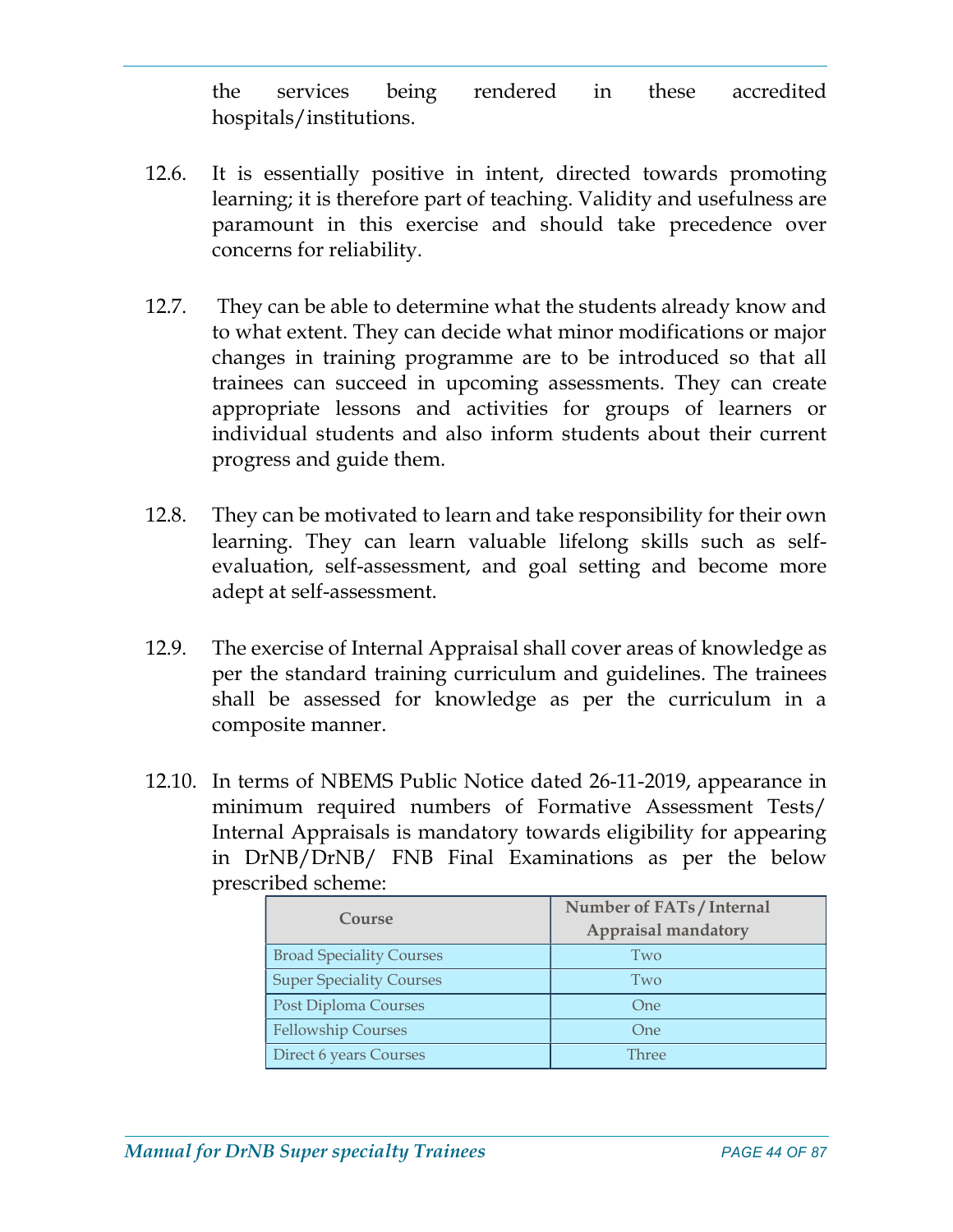12.11. The compulsory participations in FATs shall apply to the candidates, who join in or after July 2019 admission session.

## E. Formative Assessment:

12.12. NBEMS conducts Formative Assessment Test (FAT) for DrNB/DrNB/ FNB trainees who are under training as per below given details:

| Course                         | FAT conducted by<br><b>NBEMS</b>    |
|--------------------------------|-------------------------------------|
| <b>Broad Specialty Courses</b> | In $2nd$ year of training           |
| <b>Super Specialty Courses</b> | In 2 <sup>nd</sup> year of training |
| Post Diploma Courses           | In 1 <sup>st</sup> year of training |
| <b>Fellowship Courses</b>      | In 1 <sup>st</sup> year of training |
| Direct 6 years Courses         | In $2nd$ & $4th$ year of training   |

12.13. The assessment scheme consists of Three Parts which has to be essentially completed by the trainees. The scheme includes: -

| $PART - I$        | Conduct<br><sub>of</sub><br>Examination  | Theory                       | Candidate has to appear<br>for Theory Exam and is<br>held for One day.                        |
|-------------------|------------------------------------------|------------------------------|-----------------------------------------------------------------------------------------------|
| PART-II           | Work Place Based Clinical<br>Assessment  |                              | <b>After</b><br>Theory<br>Examination, Candidate<br>has to appear for Clinical<br>Assessment. |
| <b>PART - III</b> | Performance<br>Session On<br>Performance | Counselling<br>Theory<br>The | Candidate has to appear<br>for his/her Theory Exam<br>Assessment Workshop.                    |

## 12.14. Part I: - Conduction of Theory Examination:

- The Theory Exam of FAT is conducted on an annual basis
- Mode of Examination: Descriptive (Paper & Pen)
- Number of sessions: Two sessions
- Centres for FAT (Theory): FAT Centre nearest available to the Training Institution
- Form & Fees for conduct of FAT: To be filled & paid by Training Institutions

## 12.15. Part II: - Work Place Based Clinical Assessment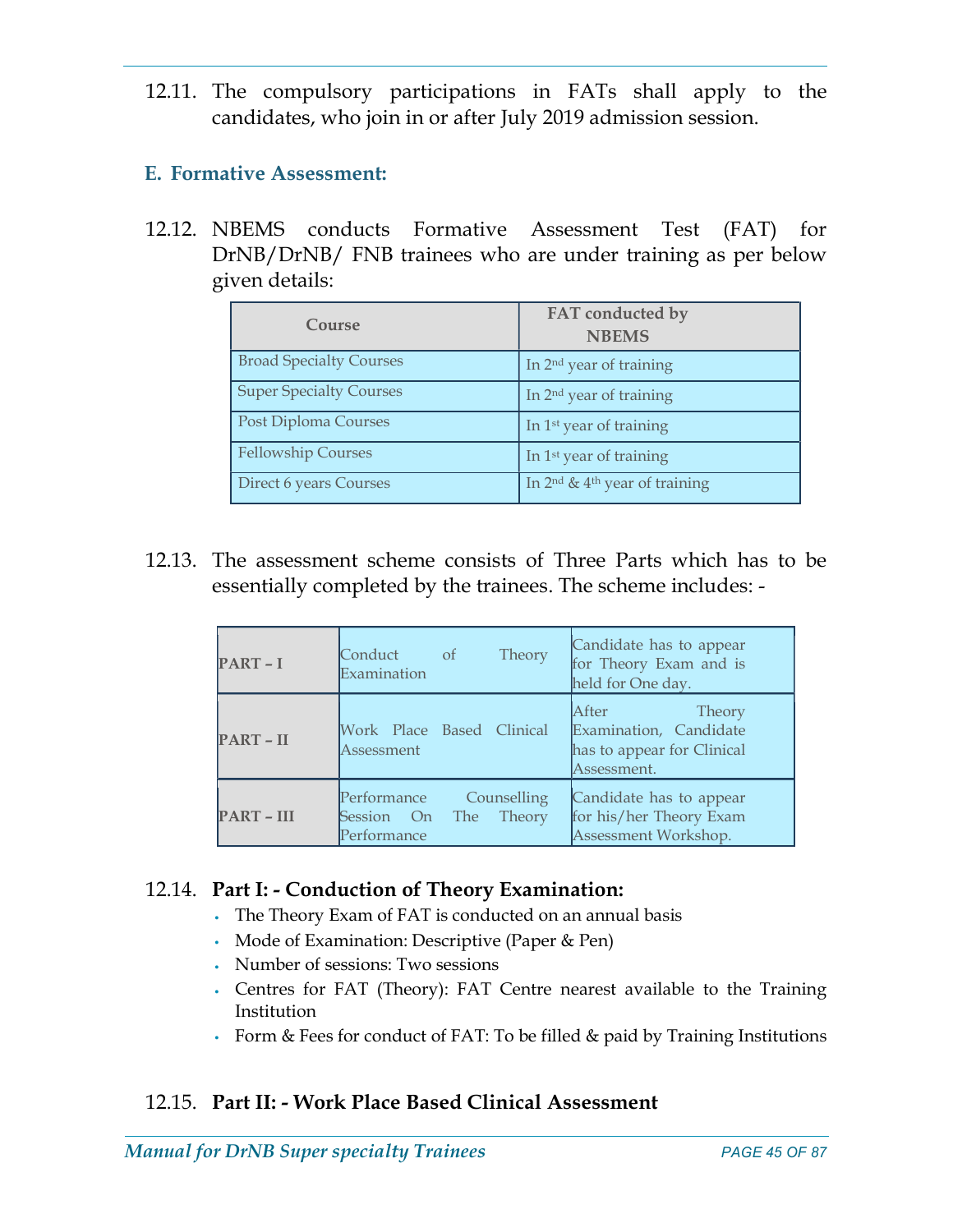- The work place based clinical assessment shall assess the candidates on parameters such as:
	- oCase Discussion oCase Presentation oCase Management oInvestigation Techniques oInvestigation Interpretations oInstrument handling  $_{\rm{o}}$ Viva Voice oWard rounds oAssessment of Log Book
	- oAssessment of Thesis Work
- Scheme of work place based clinical assessment

| <b>ACTIVITY</b>                                                                                                                                                        | <b>DESCRIPTION</b>                                                                                                                                                                                                                                                                                                                                                                                                                                                                                |  |
|------------------------------------------------------------------------------------------------------------------------------------------------------------------------|---------------------------------------------------------------------------------------------------------------------------------------------------------------------------------------------------------------------------------------------------------------------------------------------------------------------------------------------------------------------------------------------------------------------------------------------------------------------------------------------------|--|
| <b>Clinical</b><br><b>Examination</b><br>(Case Preparation $&$<br>Presentation)                                                                                        | Maximum 2 cases for each candidate (30<br>minutes of preparation $\&$ 30 minutes for<br>presentation)<br>The examiner may allot the same case to two<br>candidates for case preparation. However, the<br>candidate shall have to present the case<br>individually before the examiners.<br>In case of unavailability of patients for case<br>presentation, Manikin or dummy or a healthy<br>volunteer may be used for demonstration of<br>clinical examination skills and for simulated<br>cases. |  |
| <b>Viva-Voice</b>                                                                                                                                                      | Shall be conducted by all the Examiners together<br>in a group                                                                                                                                                                                                                                                                                                                                                                                                                                    |  |
| <b>Investigation Techniques/</b><br><b>Investigation Interpretations /</b><br><b>Instrument handling /Ward</b><br><b>Round/Clinical</b><br><b>Investigations/Spots</b> | Wherever required.                                                                                                                                                                                                                                                                                                                                                                                                                                                                                |  |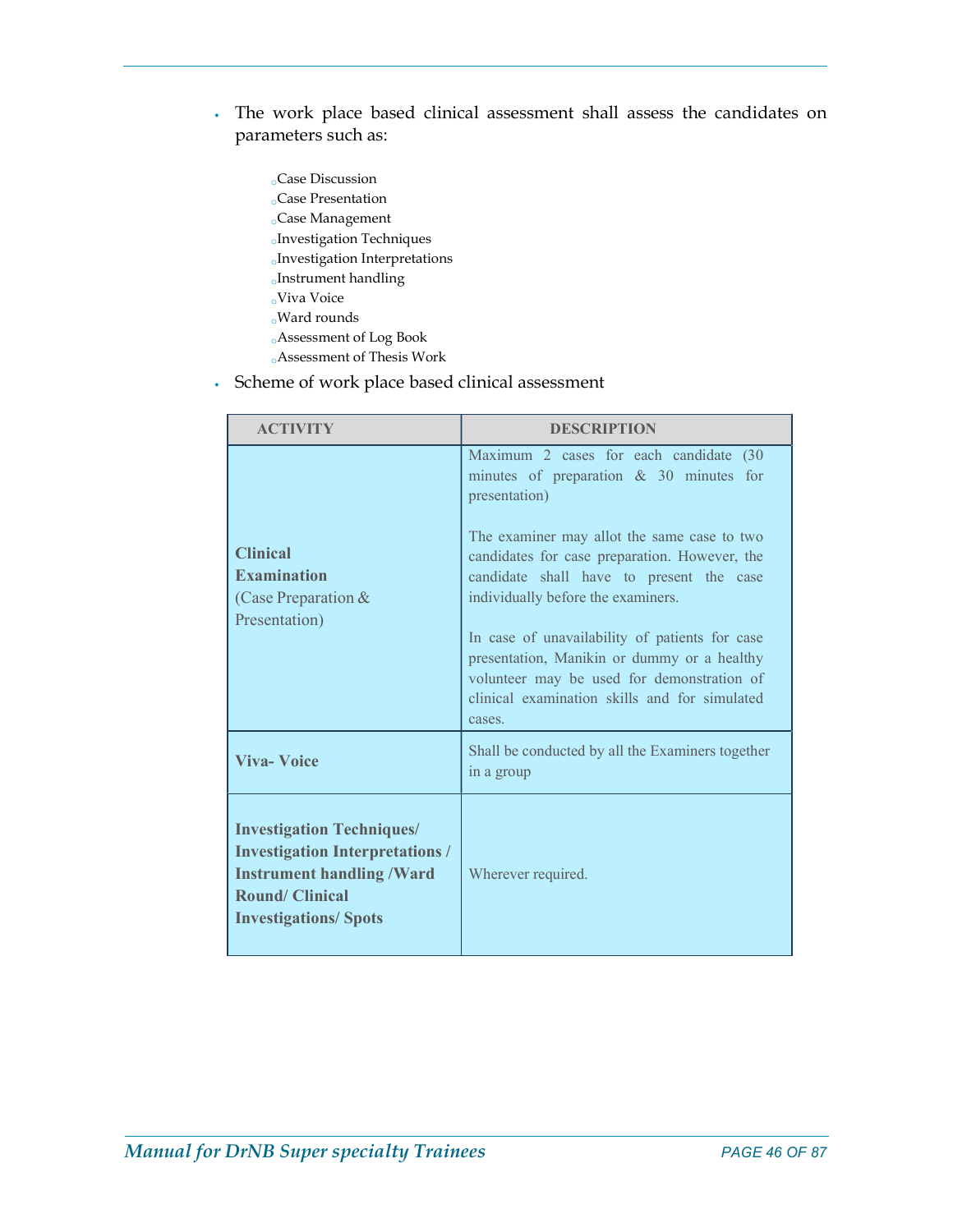|--|

# 12.16. Part III: - Performance Counselling Session On the Theory Performance

- The Accredited Hospital is required to organise a Workshop so that the performance of each Trainee is discussed and deliberated at length.
- During the course of this Workshop, Trainees who have performed well shall share their Learning, Training and Answering skills with other Trainees.
- Head of Departments and Faculty Members shall also share their knowledge, and also the key words / skills Assessors look for, in each answer.
- Such Workshops shall motivate Trainees, augment the DrNB training being given by the Hospital, help in enhancing overall performance of the Trainees, so that they are able to plan & attempt the DrNB Theory Examination in an effective manner.
- The hospitals shall also carry out a thorough Review of the performance of each Trainee who appeared in the FAT. Such a review will certainly help in identifying the weaknesses / shortcomings and positive aspects of each Trainee.

## F. Internal Appraisal:

12.17. All NBEMS accredited Institutions are required to conduct the annual Internal Appraisals for their respective DNB/DrNB/FNB trainees in accordance to the Guidelines prescribed by NBEMS as per below given details: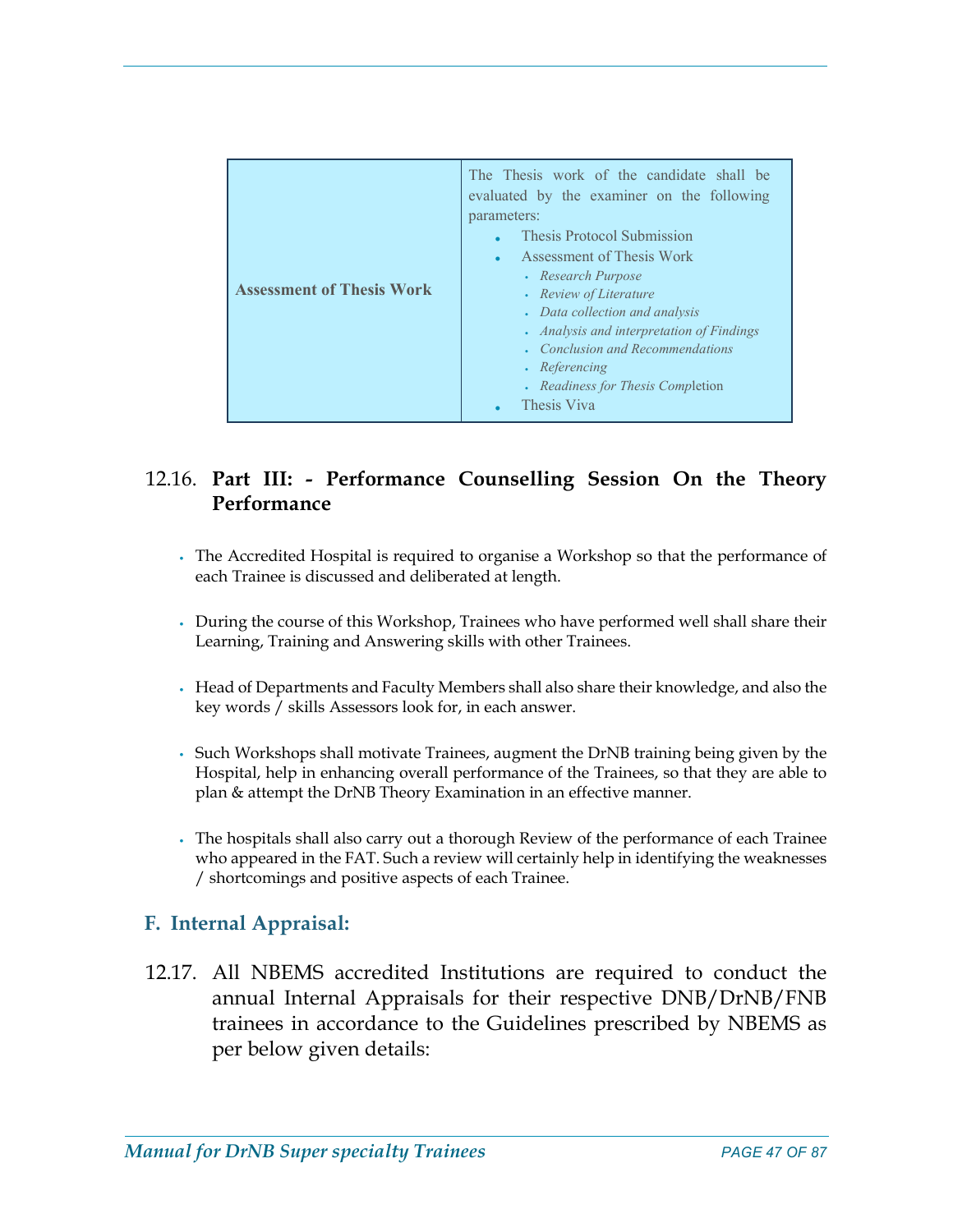| Course                         | <b>Internal Appraisal</b><br>conducted by institute/<br>hospital |
|--------------------------------|------------------------------------------------------------------|
| <b>Broad Specialty Courses</b> | In 1 <sup>st</sup> & 3 <sup>rd</sup> year of training            |
| <b>Super Specialty Courses</b> | In 1 <sup>st</sup> & 3 <sup>rd</sup> year of training            |
| Post Diploma Courses           | In 2 <sup>nd</sup> year of training                              |
| <b>Fellowship Courses</b>      | In 2 <sup>nd</sup> year of training                              |
| Direct 6 years Courses         | In 1st, 3rd & 5th year of training                               |

- 12.18. The detailed guidelines for conduct of Internal Appraisal are notified every year on NBEMS website and sent to the accredited hospitals also.
- 12.19. The assessment scheme consists of Three Parts which has to be essentially completed by the trainees. The scheme includes: -

| PART-I          | Examination                                                     | Conduct of Theory Candidate has to appear for Theory<br>Exam and is held for One day.                   |
|-----------------|-----------------------------------------------------------------|---------------------------------------------------------------------------------------------------------|
| PART-II         | Assessment                                                      | Work Place Based Clinical After Theory Examination, Candidate<br>has to appear for Clinical Assessment. |
| <b>PART-III</b> | Performance Counselling<br>Session On The Theory<br>Performance | Candidate has to appear for his/her<br>Theory Exam Assessment Workshop.                                 |

#### 12.20. Part I: - Conduction of Theory Examination:

- The Theory Exam of FAT is conducted on an annual basis
- Mode of Examination: Descriptive (Paper & Pen)
- Number of sessions: As per guidelines
- Centres for FAT (Theory): In the Training Institution

## 12.21. Part II: - Work Place Based Clinical Assessment

- The work place based clinical assessment shall assess the candidates on parameters such as:
	- Case Discussion
	- Case Presentation
	- Case Management
	- **•** Investigation Techniques
	- Investigation Interpretations
	- Instrument handling
	- Viva Voice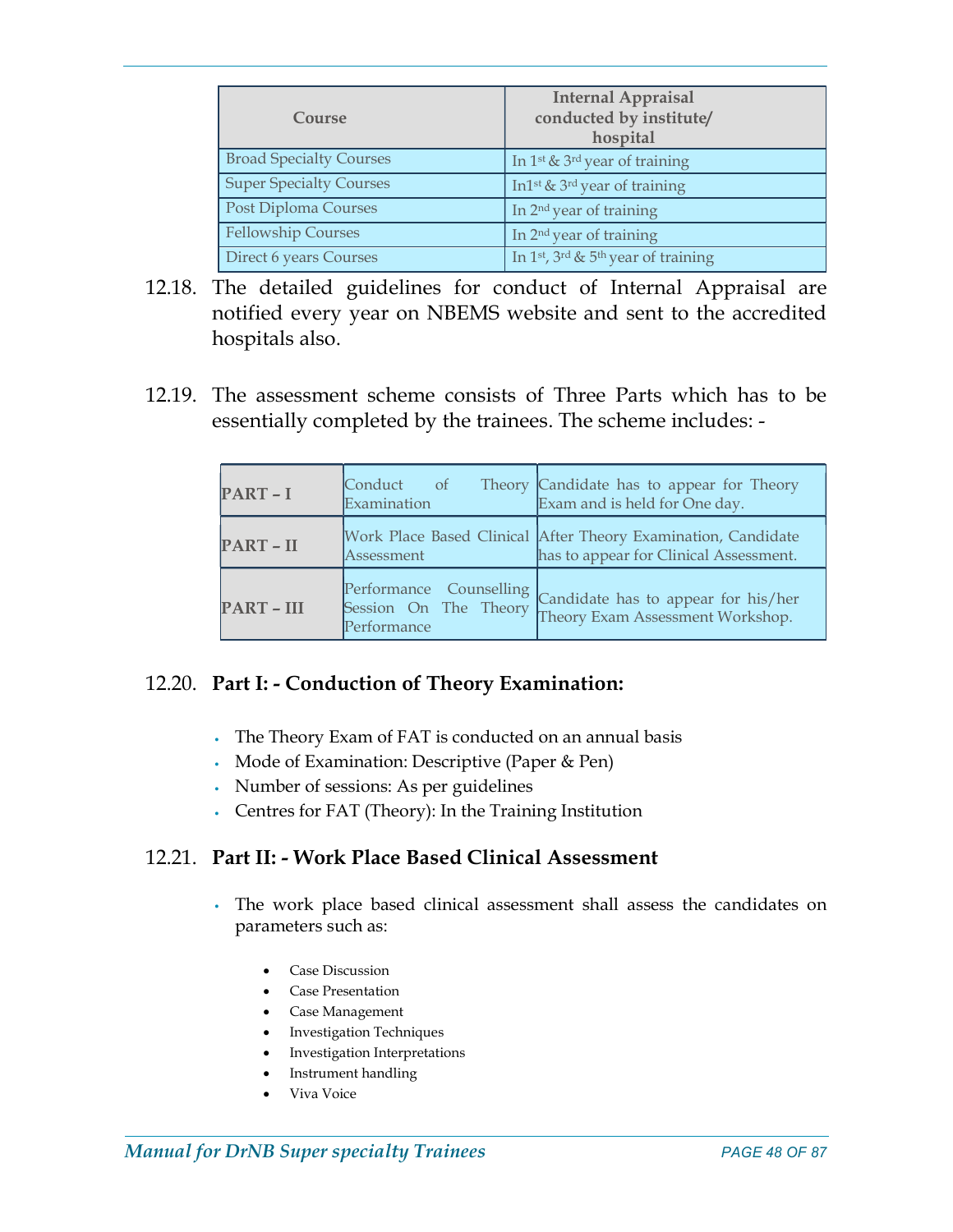- Ward rounds
- Assessment of Log Book
- Assessment of Thesis Work
- Scheme of work place based clinical assessment

| <b>ACTIVITY</b>                                                                                                                                                              | <b>DESCRIPTION</b>                                                                                                                                                                                                                                                                                                                                                                                                                                                                      |  |  |
|------------------------------------------------------------------------------------------------------------------------------------------------------------------------------|-----------------------------------------------------------------------------------------------------------------------------------------------------------------------------------------------------------------------------------------------------------------------------------------------------------------------------------------------------------------------------------------------------------------------------------------------------------------------------------------|--|--|
| <b>Clinical Examination</b><br>(Case Preparation)<br>$-\&$<br>Presentation)                                                                                                  | Maximum 2 cases for each candidate (30 minutes of<br>preparation $& 30$ minutes for presentation)<br>The examiner may allot the same case to two candidates<br>for case preparation. However, the candidate shall have<br>to present the case individually before the examiners.<br>In case of unavailability of patients for case<br>presentation, Manikin or dummy or a healthy volunteer<br>may be used for demonstration of clinical examination<br>skills and for simulated cases. |  |  |
| <b>Viva-Voice</b>                                                                                                                                                            | Shall be conducted by all the Examiners together in a<br>group                                                                                                                                                                                                                                                                                                                                                                                                                          |  |  |
| <b>Investigation</b><br>Techniques/<br>Investigation<br><b>Interpretations/</b><br><b>Instrument handling</b><br><b>/Ward Round/ Clinical</b><br><b>Investigations/Spots</b> | Wherever required.                                                                                                                                                                                                                                                                                                                                                                                                                                                                      |  |  |
| Assessment<br><b>Thesis</b><br>of<br><b>Work</b>                                                                                                                             | The Thesis work of the candidate shall be evaluated by<br>the examiner on the following parameters:<br><b>Thesis Protocol Submission</b><br><b>Assessment of Thesis Work</b><br>• Research Purpose<br>• Review of Literature<br>• Data collection and analysis<br>• Analysis and interpretation of Findings<br>Conclusion and Recommendations<br>• Referencing<br>• Readiness for Thesis Completion<br>Thesis Viva                                                                      |  |  |

# 12.22. Part III: - Performance Counselling Session On the Theory Performance

• The Accredited Hospital is required to organise a Workshop so that the performance of each Trainee is discussed and deliberated at length.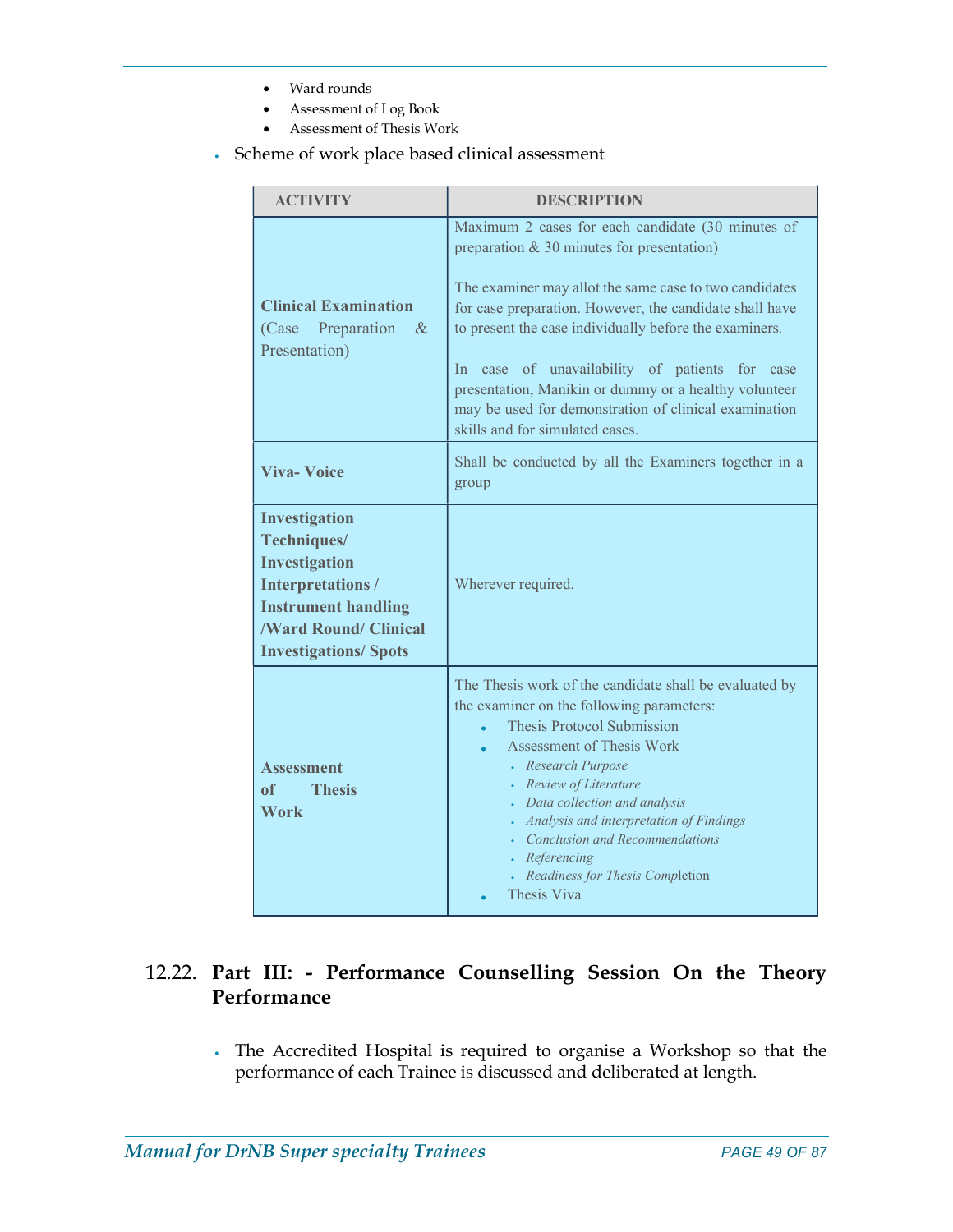- During the course of this Workshop, Trainees who have performed well shall share their Learning, Training and Answering skills with other Trainees.
- Head of Departments and Faculty Members shall also share their knowledge, and also the key words / skills Assessors look for, in each answer.
- Such Workshops shall motivate Trainees, augment the DrNB training being given by the Hospital, help in enhancing overall performance of the Trainees, so that they are able to plan & attempt the DrNB Theory Examination in an effective manner.
- The hospitals shall also carry out a thorough Review of the performance of each Trainee who appeared in the Internal Appraisal. Such a review will certainly help in identifying the weaknesses / shortcomings and positive aspects of each Trainee.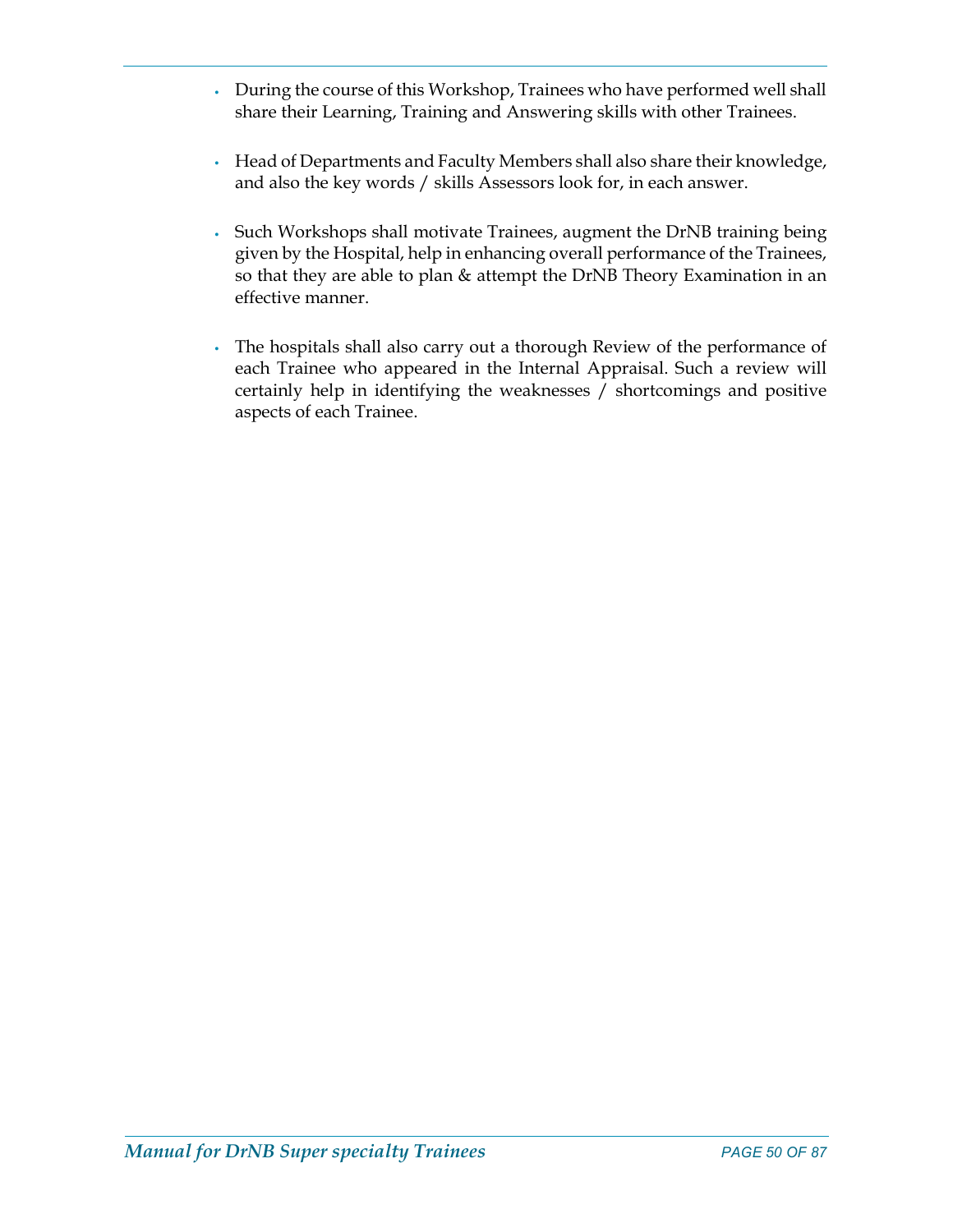# 13.DrNB Final Theory & Practical Examinations

- 13.1. DrNB Final is a two-stage examination comprising of theory and practical examination.
	- 13.1.1. An eligible candidate who has qualified the theory examination is permitted to appear in the practical examination. Those who fail to qualify the theory examination are required to reappear in the theory examination
	- 13.1.2.The practical examination of the session in which the candidate qualifies the theory examination shall be the mandatory first attempt. A candidate unsuccessful in the first attempt of practical examination is permitted to undertake one more attempt of practical examinations. The second attempt can be taken in next two consecutive sessions of DrNB Final Examinations

Example: Candidates qualifying theory examination in December 2021 session shall appear for their first attempt in the practical exams of December 2021 session compulsorily and in the event of they not passing this practical examination, the candidate(s) may take second attempt at the practical exams of next two consecutive sessions as and when conducted.

13.1.3. Absentation from Practical Examination after successful submission of application is counted as an attempt.

# 13.2. DrNB Final Examination (Super Specialties):

# 13.2.1. Theory Examination

- The theory examination comprises of three papers, maximum marks 100 each.
- There are 10 short notes of 10 marks each, in each of the papers.
- The number of short notes and their respective marks weightage may vary in some subjects/some papers.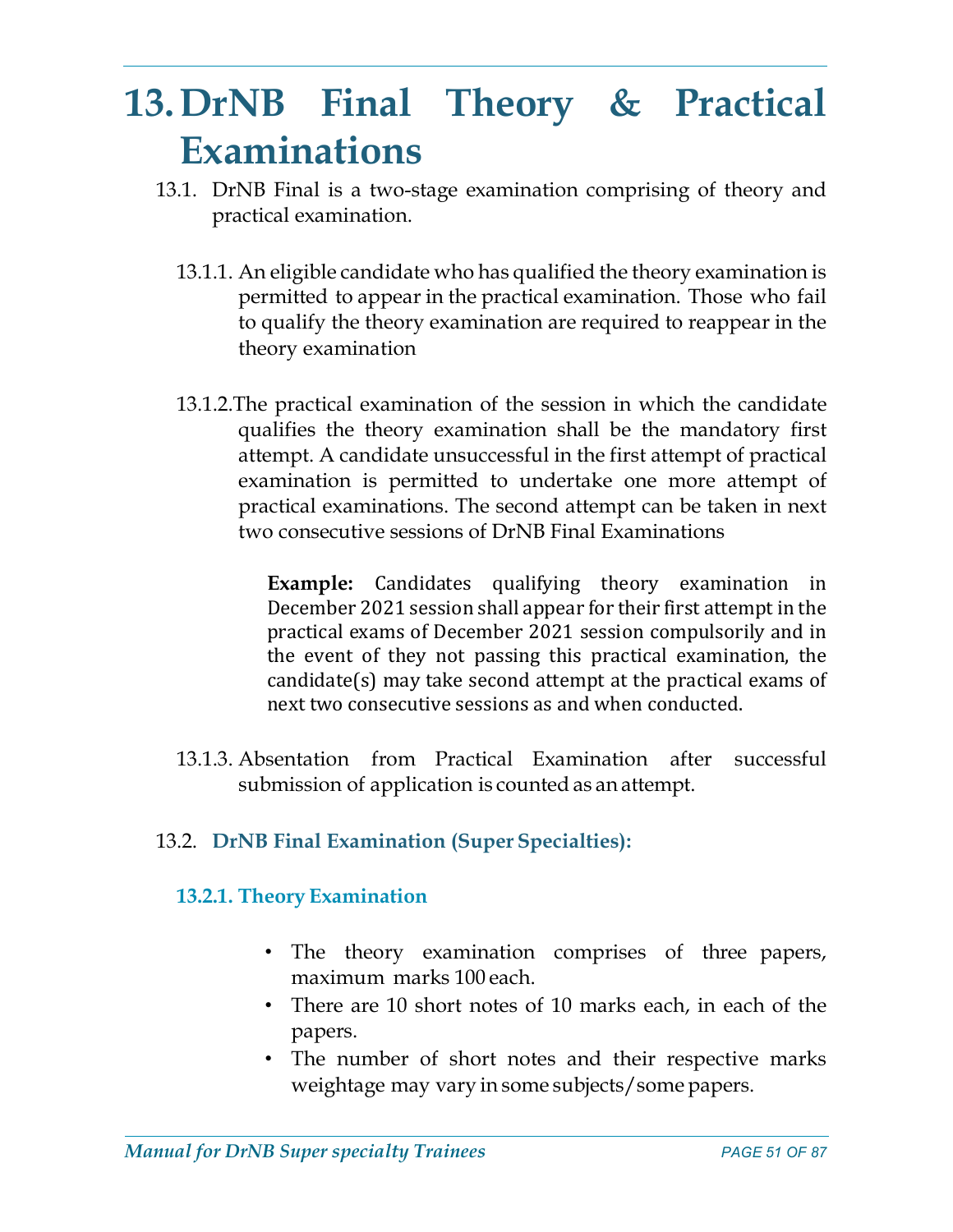- Maximum time permitted is 3 hours for each question paper.
- Candidate must score at least 150/300 in the aggregate of 3 papers to qualify the theory examination. Grace marks of up to 2% of maximum marks i.e. 6/300 shall be given only to the candidates falling in the zone of consideration i.e. securing between 144-149 marks out of 300.
- Only those candidates who have qualified the theory examination are permitted to take the practical examination.
- The trainee choses the test city of his/her choice for theory examination amongst the available options while filling the application form

## 13.2.2.Practical Examination

- Maximum Marks: 300
- Comprises of OSCE and/or Clinical Examination, and Viva.
- Candidate must obtain a minimum of 150/300 marks to qualify for the Practical Examination.
- There is no provision for grace marks in Practical examination.
- There is a maximum of two attempts that can be availed by a candidate for Practical Examination.
- First attempt is the practical examination following immediately after the declaration of theory results in the same session.
- Second attempt in practical examination shall be permitted out of the next two sessions of DrNB Final Examinations; after payment of full examination fees as may be prescribed by NBEMS.
- Absentation from Practical Examination after successful submission of application is counted as an attempt. Appearance in first practical examination is compulsory.
- The date, time and venue of practical examination shall be intimated to all candidates who have qualified theory examinations through their Online Exit Examination Portal (OEEP) account. NBEMS reserves its rights to allot a practical center anywhere in the country; the candidates shall make their own arrangement for travel/ boarding etc. Change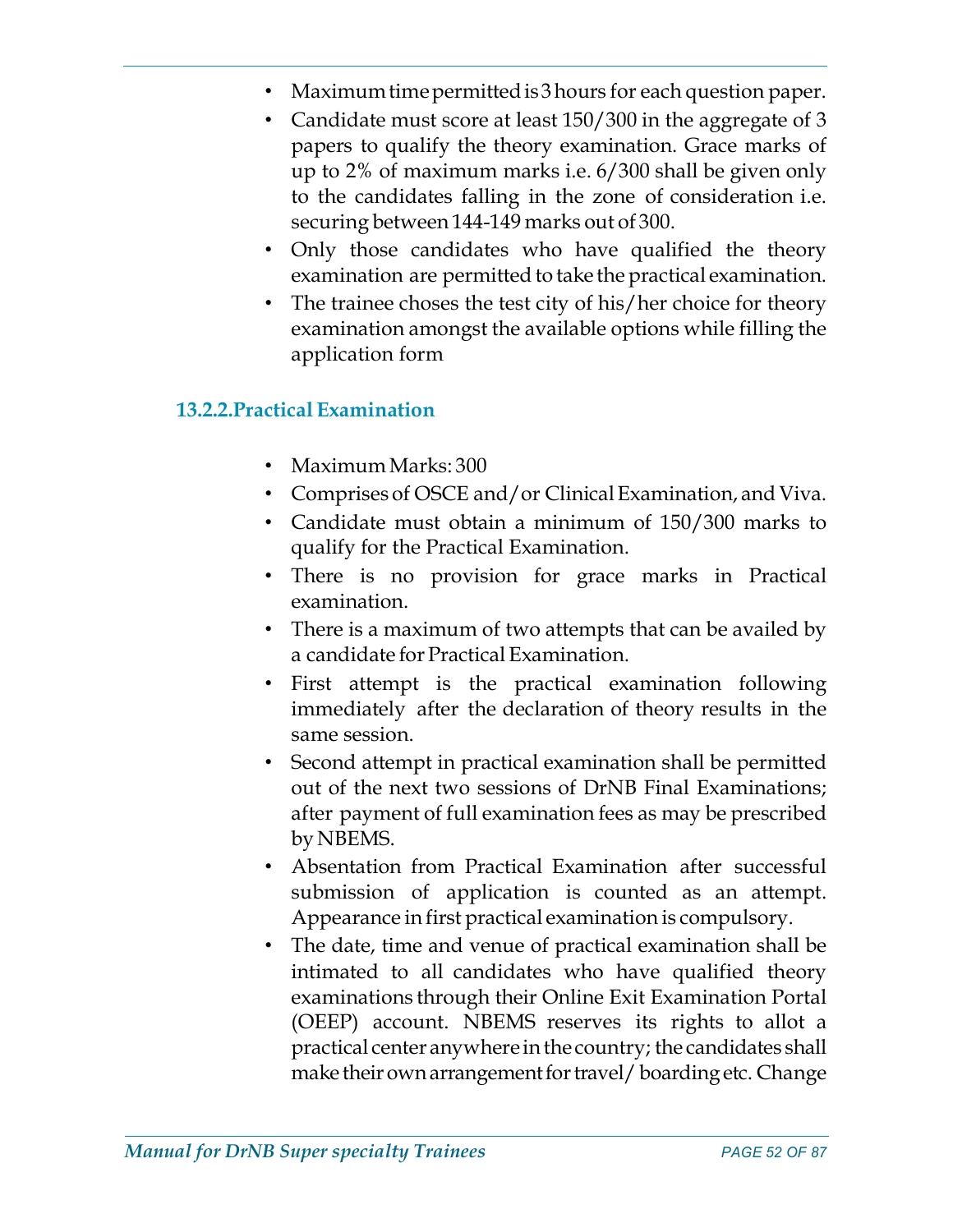in centre of the practical examination is not permitted under any circumstances.

• DrNB Super Specialty trainees whose theses are not accepted by the National Board of Examinations in Medical Sciences by the time of announcement of practical examination centres shall not be allowed to appear in the practical examination.

# 13.3. Eligibility

# 13.3.1.DrNB Super Specialty Candidates:

- Candidates who have undergone training as a DrNB trainee at any of the National Board of Examinations in Medical Sciences accredited institute after having registered with NBEMS as a DrNB trainee and are completing their prescribed (as per letter of registration issued by NBEMS) training as a DrNB trainee by the cut-off date prescribed in the bulletin of respective examination session and submission of certificate to this effect, can undertake the DrNB Final Examination in the same super specialty.
- For December session, the cut-off date usually shall be 30th June of next year and for June session, it shall be 30th of November of same year. The cut-off date may change due to variation in admission timelines for specific sessions due to unforeseen circumstances or uniform extension of training of the entire batch by NBEMS. The trainee shall be eligible to appear in DrNB Final Examination of a particular session only if he/she completes his/her DrNB training by the prescribed cut-off date for the said session.
- Submission of Training Completion Certificate indicating details of leave taken during DrNB training for DrNB trainees is an essential pre-requisite. In case the candidate does not submit the training Completion certificate (as per applicable format) along with the application form, his/her application shall be rejected and fees forfeited.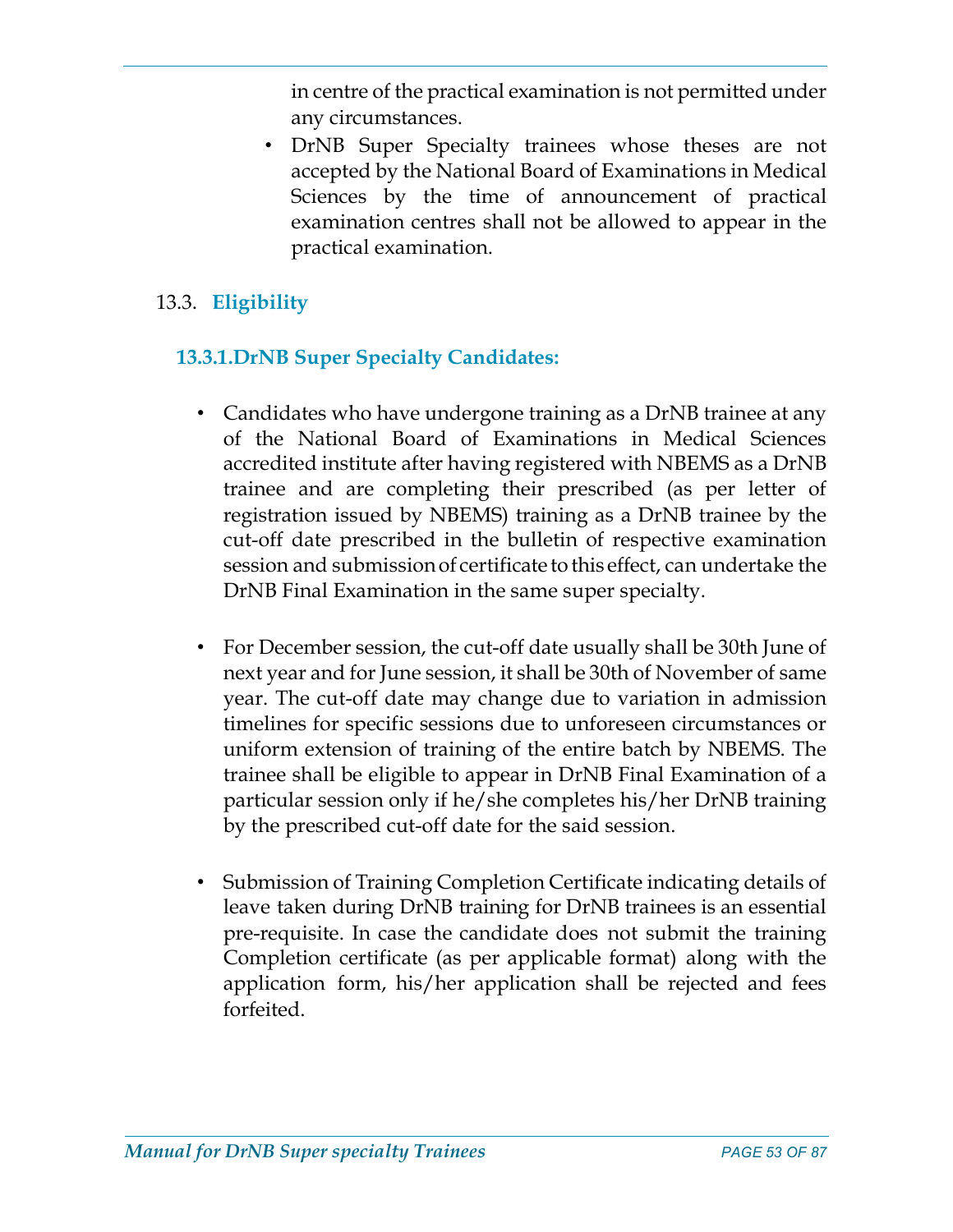- Request for extension in cutoff date for completion of training for the purpose of eligibility determination for DrNB final Examination are not considered.
- Candidates who have completed their DrNB training while applying for DrNB Final Examination are required to submit Final Training Completion Certificate (FTCC) as per format prescribed in Annexure - IV.
- Candidates whose DrNB training is ongoing while applying for DrNB Final Examination shall be required to submit Provisional Training Completion Certificate (PTCC) as per format in Annexure-III. The PTCC must confirm that the candidate would be able to complete his/her training by the prescribed cut-off, after taking into consideration all leave taken vis-a-vis the maximum permissible leave as per NBEMS leave rules and the required period of extension, if any. Such candidates are required to submit Final Training Completion Certificate (FTCC) as per format in Annexure-IV immediately on completion of their training. Such candidates shall be provisionally allowed to appear for DrNB Final Examination subject to completion of their DrNB training by the prescribed cut-off date.
- Candidates who submit their Provisional TCC with correct leave details projecting their training completion on/before the prescribed cut-off date for the examination, happen to avail more leave after applying for the examination due to some unforeseen reasons which might take their training beyond the prescribed cutoff date, shall NOT be declared INELIGIBLE for the examination.
	- If such a candidate qualifies the theory and practical examination, his/her Provisional Pass Certificate shall only be issued on completion of his/her DrNB training and submission of Final TCC to this effect.
	- If such a candidate qualifies theory examination but fails to qualify the practical examination, his/her candidature for theory examination shall remain valid and he/she shall be allowed to appear in the next remaining attempt(s) of practical examination,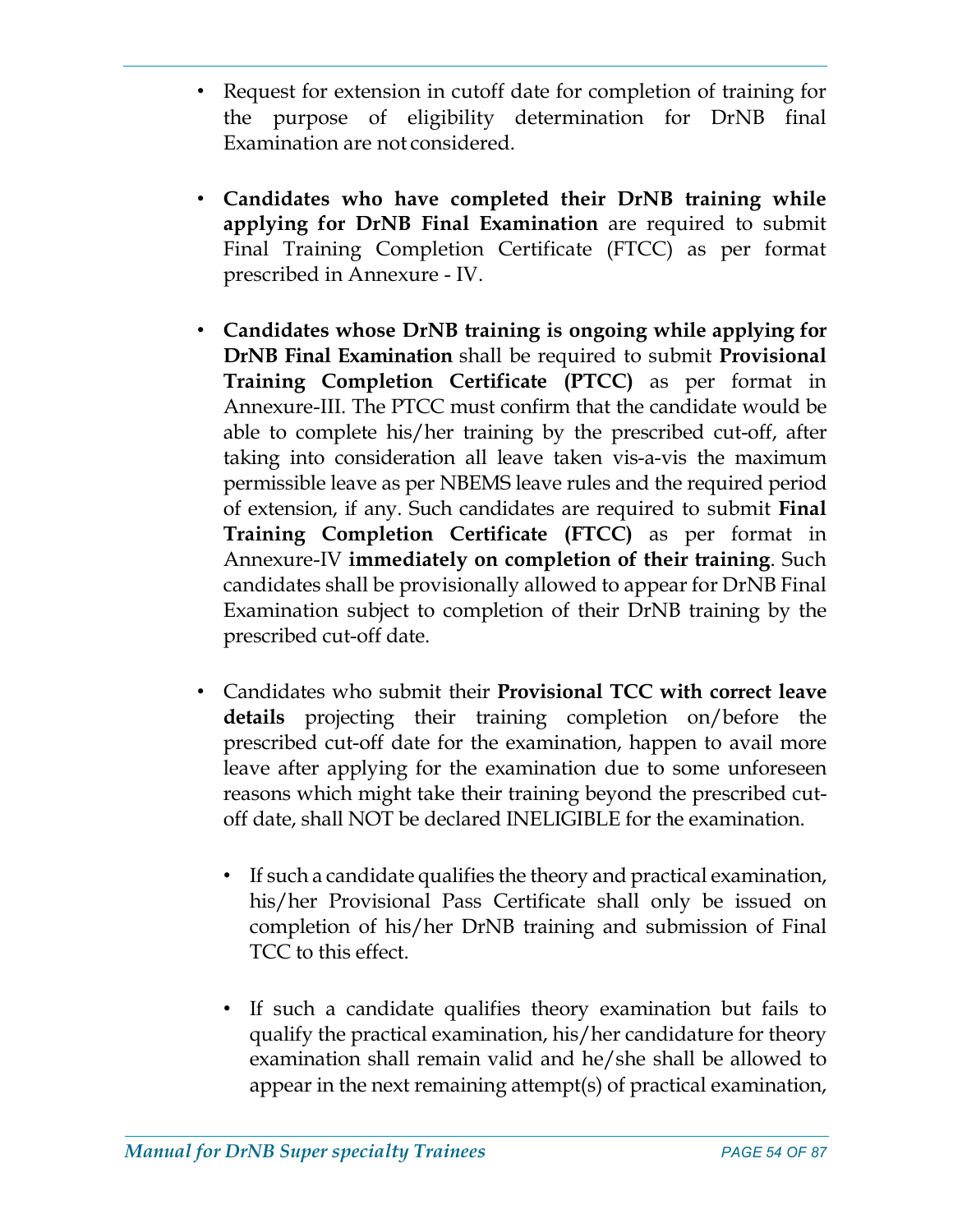provided that he/she completes his/her DrNB training before the next attempt of practical examination.

• However, candidates who at any stage are found to have misrepresented/failed to disclose the complete details of leave taken by them, in their Provisional TCC, shall be declared INELIGIBLE on failing to complete their training on/before the prescribed cut-off date for the examination. Candidature of such candidates for DrNB Final Examination shall stand cancelled and result, if any declared, shall be treated as null and void.

# 13.4. Eligibility related to appearance in FAT:

• In terms of the NBEMS notice dated 26th November 2019 (published on NBEMS website https://natboard.edu.in), appearance in minimum required numbers of Formative Assessment Tests (FATs) during the DrNB training shall be mandatory towards eligibility for appearing in DrNB Final Examinations. This compulsory participation in FATs shall apply to candidates who have joined their training in or after July 2019 admission session.

# 13.5. Eligibility related to Thesis Submission/Acceptance:

- As per NBEMS norms, writing a thesis is essential for all DrNB trainee s towards partial fulfilment of eligibility for award of DrNB qualification certificate.
- In terms of the NBEMS norms, the last date for submission of thesis by DrNB trainees is prescribed for the purpose of eligibility of DrNB Final Examination. DrNB trainees who have failed to submit their theses to National Board of Examinations in Medical Sciences for assessment by the cut-off date prescribed for a particular session of DrNB Final Theory examination are not eligible to apply for the said DrNB Final Theory Examination.
- DrNB Trainees who have failed to qualify the Final theory examination in earlier sessions are not eligible to apply for any further final theory examinations till such time their theses are accepted by NBEMS.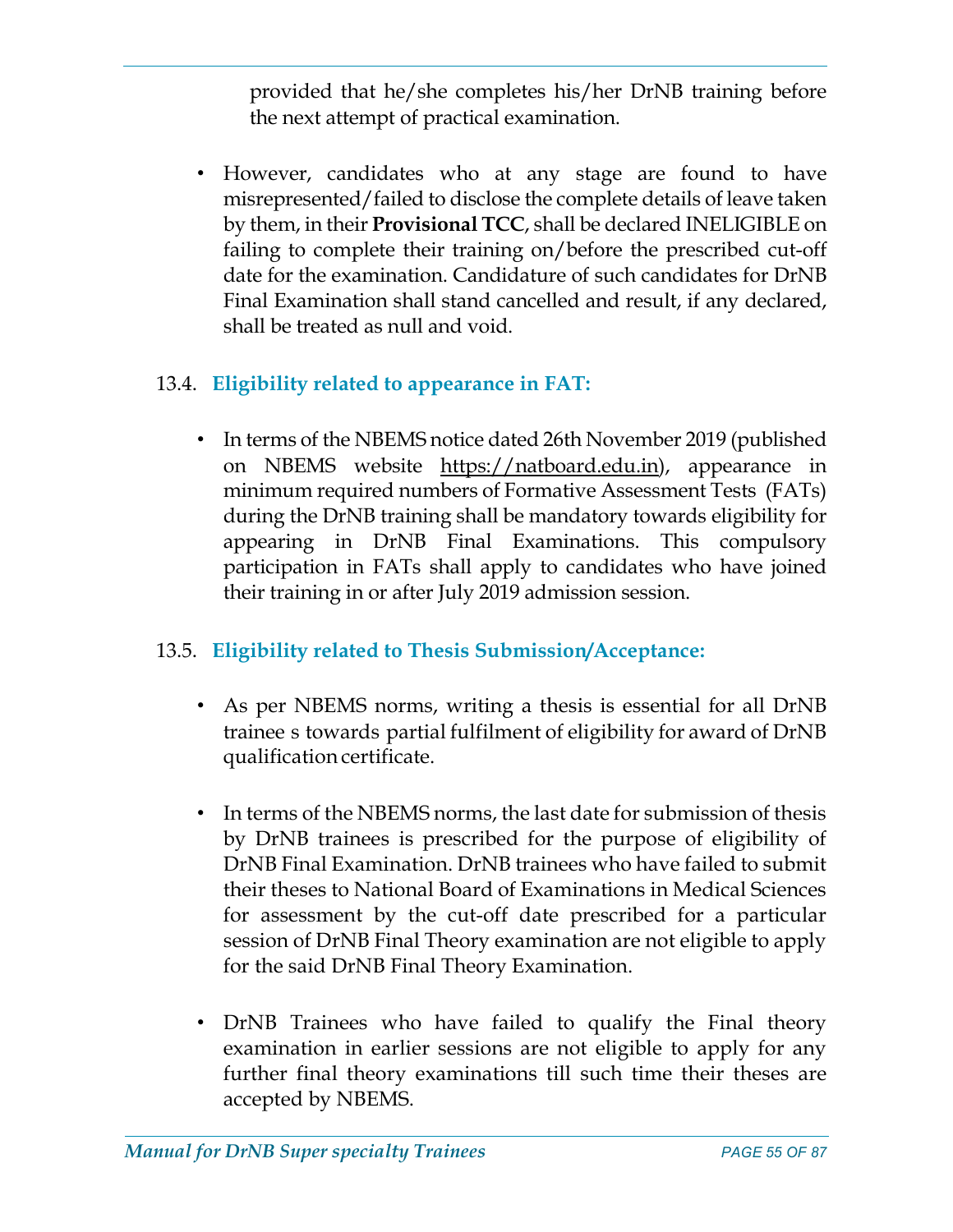• The status of thesis submission/acceptance, as may be applicable, shall be verified the time of submission of online application for DrNB Final Theory Examination.

# 13.6. Declaration of DrNB/DrNB Final Examination Result:

- DrNB final is a qualifying examination.
- Results of DrNB final examinations (theory & practical) are declared as PASS/FAIL. There will be no re-evaluation or rechecking/ retotaling of answer sheets. Requests for re-evaluation/re-totaling shall not be entertained.
- The details of marks obtained/grading in final theory/practical Examinations will be provided to all the candidates. Procedure for obtaining question wise marks can be seen at NBEMS website (Notice dt. 20.04.10, 14.12.11)
- Results can be seen on NBEMS website https://natboard.edu.in No separate certificate for passing theory examination will be issued.
- Candidates successful in the practical examination are issued Provisional Certificate of Passing DrNB. Provisional Pass Certificates are valid till issuance of DrNB qualification certificate in convocation of National Board of Examinations in Medical Sciences for all purposes, including but not limited to, employment, registration with state medical councils etc.
- Under normal circumstances the certificates of passing are issued to the candidates within four weeks of declaration of results, however, due to unforeseen circumstances, this period may vary.
- For issuing a duplicate provisional pass certificate, submit a request letter stating reasons to issue a duplicate certificate, copy of FIR lodged with police authorities clearly mentioning the loss/non-receipt of certificate, affidavit in support of application (attested by public notary/oath commissioner/judicial magistrate), fee of Rs. 1000/- +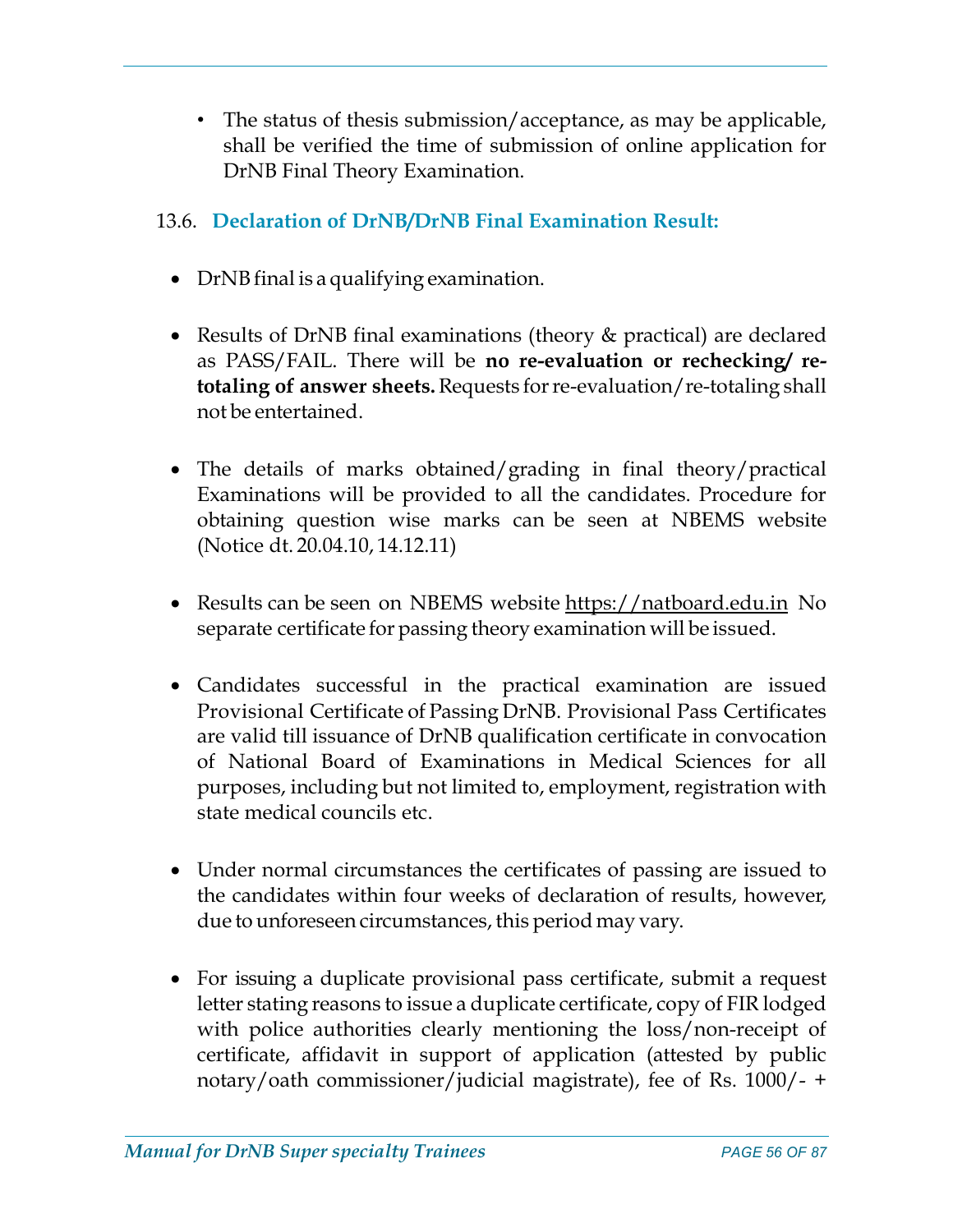GST@18% for document upto preceding 3 years and Rs. 2000/- + GST@18% for documents more than three years old. The demand draft should be made in favour of National Board of Examinations in Medical Sciences, payable at New Delhi.

# 13.7. DrNB Direct 6 Year Course Part I and Final Examination

 Candidates enrolled for DrNB Direct 6-year courses in Paediatric Surgery, Plastic Surgery, Neurosurgery and Cardiothoracic & Vascular Surgery are required to take Part – I & Part – II (Final) Examination.

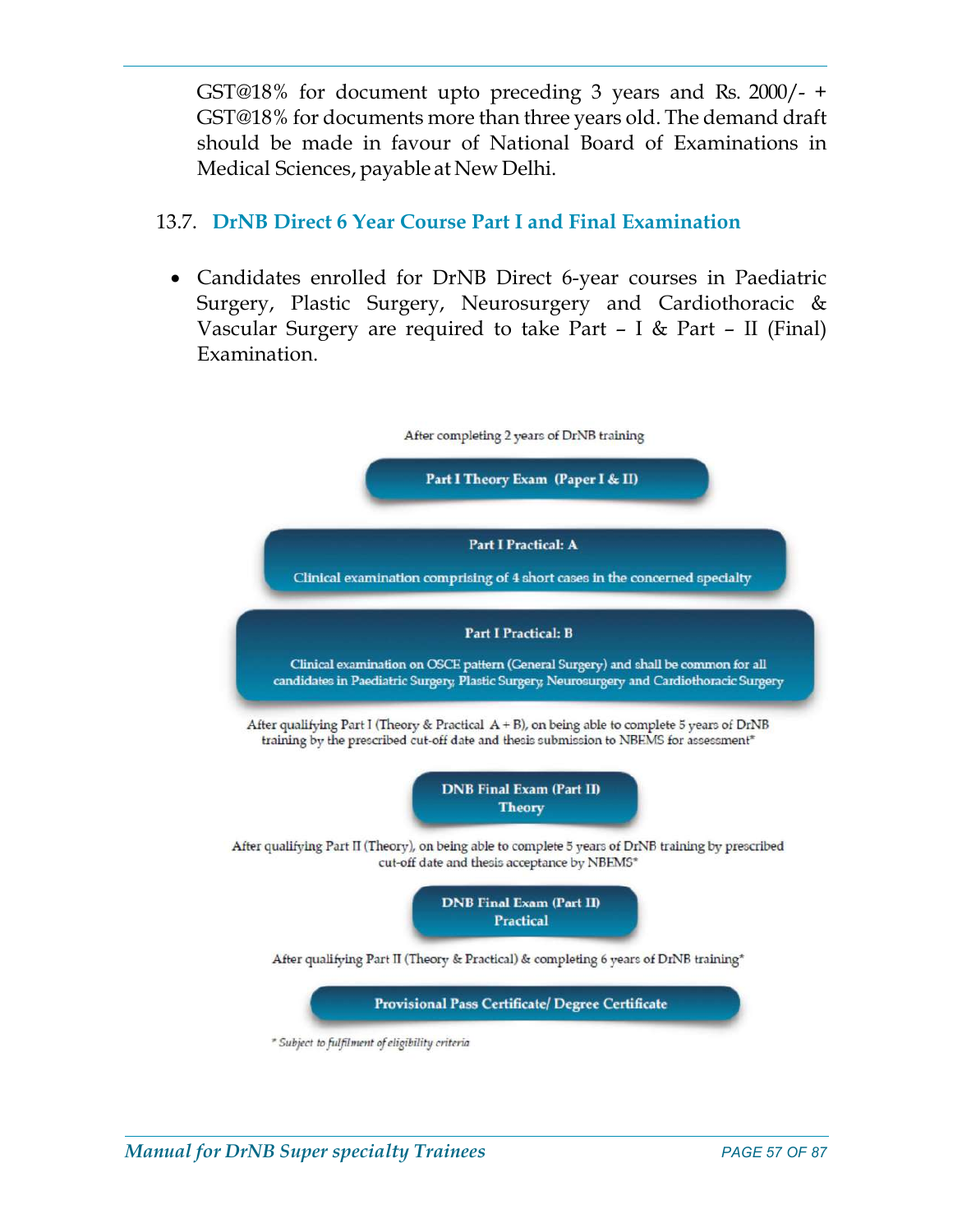## 13.8. Part I Examination for Direct 6 Years Courses

- Candidates enrolled for Direct 6-year courses (Paediatric Surgery, Plastic Surgery, Cardio Thoracic & Vascular Surgery and Neurosurgery) can take Part–I Examination on completion of their 2 years of DrNB training by the prescribed cut-off date subject to fulfilment of eligibility criteria.
- DrNB Part I (Theory) Examination for candidates of Direct 6 year courses in Paediatric Surgery, Plastic Surgery, Neurosurgery and Cardiothoracic & Vascular Surgery comprises of two question papers.
- There are 10 short notes of 10 marks each in the question paper. Maximum time permitted is 3 hours for each paper.
- Candidate must score at least 50% of maximum marks to qualify the theory exam i.e., candidate scoring 100 or more marks out of 200 shall be declared 'pass' in theory examination.
- Candidate must score at least 100/200 in the aggregate of 2 papers to qualify the theory examination. Grace marks of up to 2% of maximum marks i.e., 4/200 shall be given only to the candidates falling in the zone of consideration i.e. securing between 96-99 marks out of 200.
- Candidates who successfully qualify the Part–I theory examination shall be required to appear in Part – I practical examination. Scheme for practical examination shall be sent to concerned applicant candidates.

| <b>PART-I</b><br>(Theory)          | Paediatric<br>Surgery                                              | Plastic<br>Surgery                                       | Cardio<br>Thoracic<br>Surgery                                       | Neuro<br><b>Surgery</b>                            |
|------------------------------------|--------------------------------------------------------------------|----------------------------------------------------------|---------------------------------------------------------------------|----------------------------------------------------|
| Paper - I Max<br><b>Marks: 100</b> | <b>Basic Principles of General Surgery</b>                         |                                                          |                                                                     |                                                    |
| $Paper - II$<br>Max Marks:<br>100  | <b>Basic Sciences</b><br>as applied<br>to<br>Paediatric<br>Surgery | Basic<br>Sciences as<br>applied to<br>Plastic<br>Surgery | Basic<br>Sciences as<br>applied to<br>Cardio<br>Thoracic<br>Surgery | Basic<br>Sciences as<br>applied to<br>Neurosurgery |
| <b>Part-I Practical</b><br>A & B   | Yes                                                                | Yes                                                      | Yes                                                                 | Yes                                                |

# Syllabus: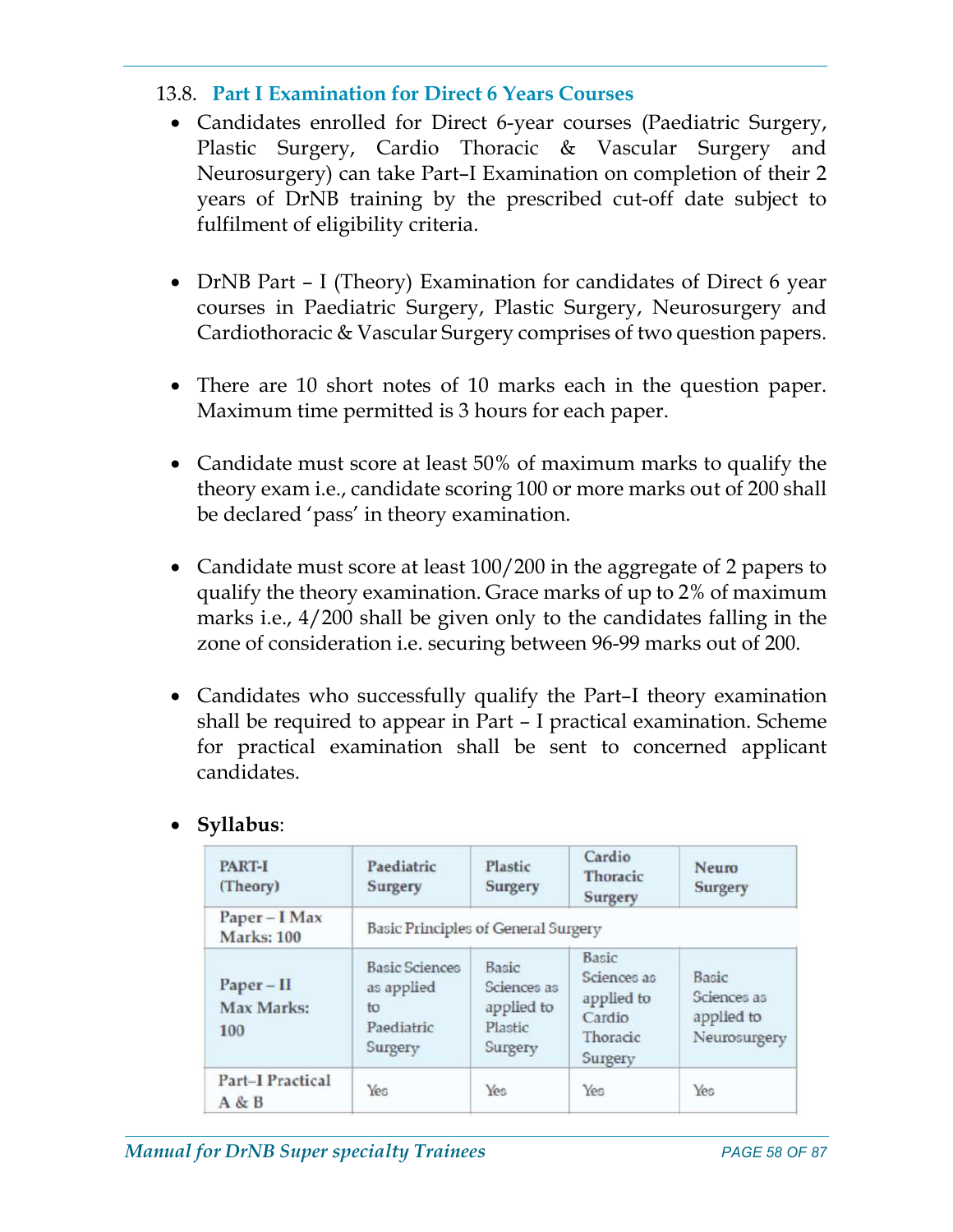# 13.9. Part II Examination (Final) for Direct 6 Years Courses

- Candidates who joined Direct 6 years DrNB course in Plastic surgery, Pediatric Surgery, Cardiothoracic & Vascular surgery or Neurosurgery and have successfully qualified Part-I examination as direct 6 years candidates can take Part–II (Final) Examination on completion of 5 years of DrNB training by the prescribed cut-off date, subject to fulfilment of eligibility criteria.
- Part-II (Final) Examination is common for candidates of 3 years and direct 6 years DrNB courses in the respective super specialties. However, Direct 6 years candidates appearing in DrNB final examination shall be exempted from question Paper–I. They will be required to attempt question paper II & III only. DrNB Super specialty Candidates (3year Courses) and MCh candidates will have to attempt all the three question papers.

# 13.10. NBEMS Convocation and Award of DrNB qualification certificates

- Candidates who have qualified both DrNB Final Theory & Practical Examinations, and whose theses have been accepted by National Board of Examinations in Medical Sciences, shall be conferred with DrNB qualiifcation in the specialty concerned on enrolment for the convocation.
- National Board of Examinations in Medical Sciences confers DrNB degree subject to fulfilment of eligibility criteria at the Convocation Ceremony.
- Details of the NBEMS Convocation are announced at NBEMS website https://natboard.edu.in as and when the schedule are finalized for respective year.
- DrNB qualification certificates are issued to qualified candidates through post after convocation for the batch is declared open and qualification is conferred to the candidates in the convocation. Gold Medals are awarded in an award ceremony to the winners "inperson".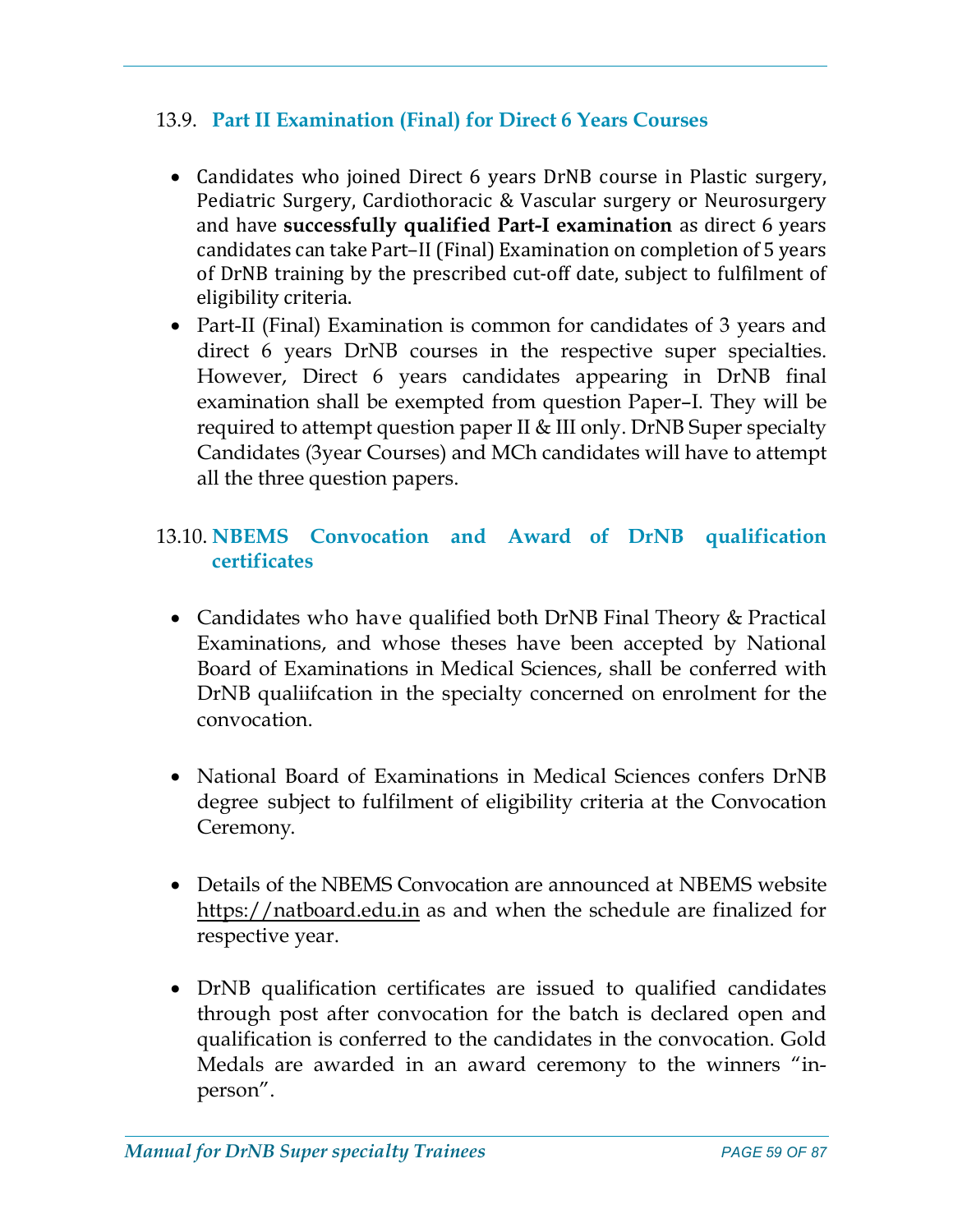| S.No.          | Examination<br><b>Processes</b>                                              | <b>Documents/Information Required</b>                                                                                                                                                                                                                                                                                                                                                                                      | <b>Tentative Timelines</b><br>for issuance                                                                           |
|----------------|------------------------------------------------------------------------------|----------------------------------------------------------------------------------------------------------------------------------------------------------------------------------------------------------------------------------------------------------------------------------------------------------------------------------------------------------------------------------------------------------------------------|----------------------------------------------------------------------------------------------------------------------|
| $\mathbf{1}$   | Provisional<br><b>Pass Certificate</b>                                       | Successfully qualifying DrNB Final Practical<br>Examination<br>Submission of Final Training Completion<br>Certificate<br>Acceptance of Thesis by NBEMS                                                                                                                                                                                                                                                                     | Within 4 weeks of<br>fulfilment of all of<br>these required<br>documents/<br>processes                               |
| $\overline{2}$ | Attempt<br>Certificate                                                       | Communication from registered email of<br>candidate along with following documents:<br>Copy of Provisional Pass Certificate<br>٠<br>issued by NBEMS<br>Copy of Registration Letter issued by<br>$\bullet$<br>National Board of Examinations<br>$\bullet$<br><b>Final Training Completion Certificate</b><br>Details of Examination (Theory &<br>$\bullet$<br>Practical): Applied/Appeared<br>No Fees charged<br>$\bullet$  | Within 2 weeks of<br>receipt of written<br>request                                                                   |
| 3              | No Objection<br>Certificate<br>(NOC)                                         | Communication from registered email of<br>candidate along with following documents:<br>Copy of Provisional Pass Certificate<br>$\bullet$<br>issued by NBEMS<br>Copy of Registration Letter issued by<br>$\bullet$<br><b>NBEMS</b><br><b>Final Training Completion Certificate</b><br>$\bullet$<br>Documentary Proof where NOC is<br>$\bullet$<br>required to be produced<br>No Fee Charged<br>$\bullet$                    | Within 2 weeks of<br>receipt of written<br>request if NOC has<br>not been issued<br>already as a<br>component of PPC |
| 4              | DrNB Mark<br>sheet<br>(Total Marks)<br>scored in<br>Theory and<br>Practical) | Communication from registered email of<br>candidate along with following documents:<br>Copy of Provisional Pass Certificate<br>$\bullet$<br>issued by NBEMS<br>Copy of Registration Letter issued by<br>$\bullet$<br><b>NBEMS</b><br><b>Final Training Completion Certificate</b><br>$\bullet$<br>$\bullet$<br>Documentary Proof where DrNB Final<br>Exam marks are required to be produced<br>No Fee Charged<br>$\bullet$ | Within 2 weeks of<br>receipt of written<br>request                                                                   |

# 13.11. Tentative Timelines for Issuance of various Certificates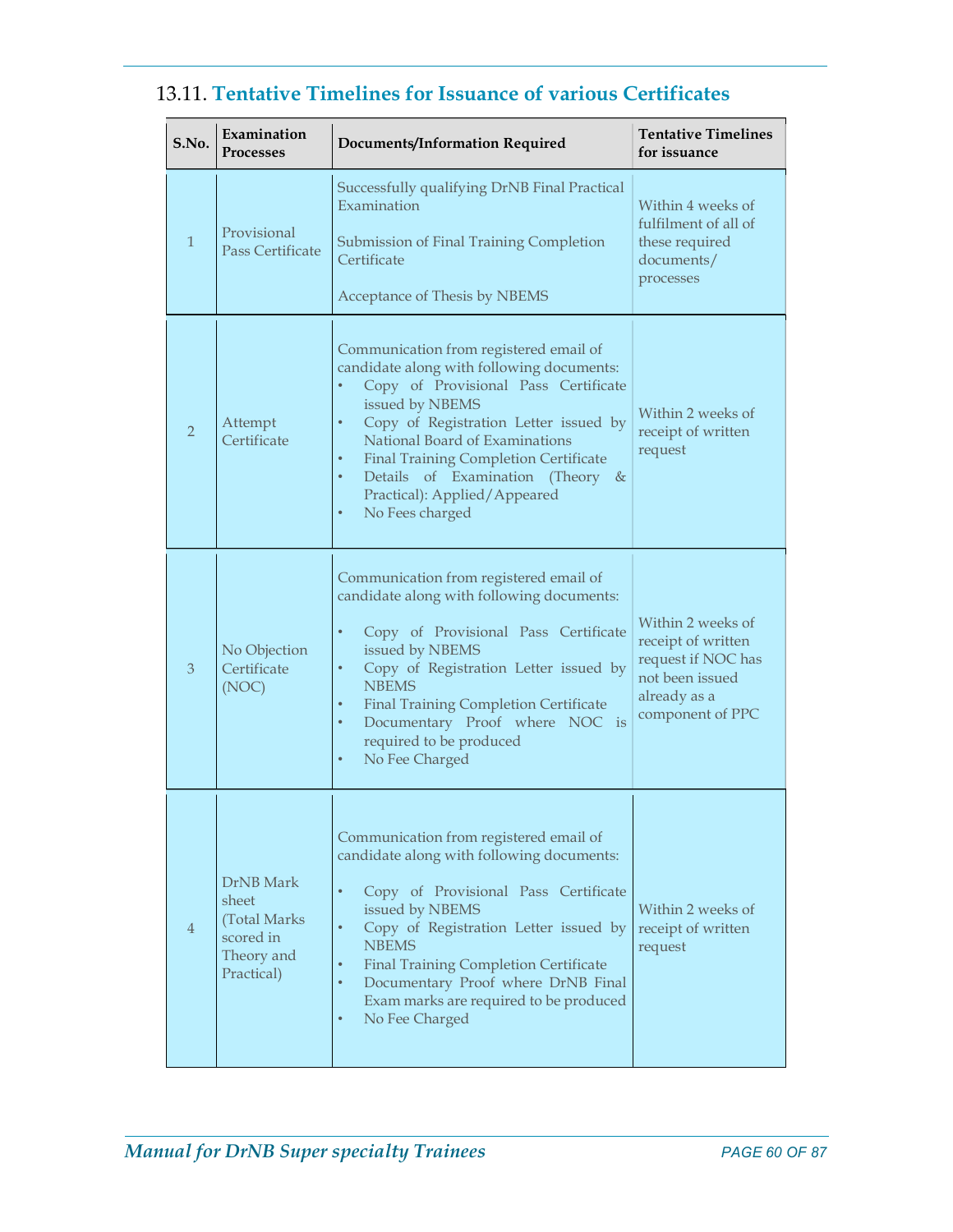| S.No. | Examination<br><b>Processes</b>                                                         | <b>Documents/Information Required</b>                                                                                                                                                                                                                                                                                                                                                                                                                                                                                                                     | <b>Tentative Timelines</b><br>for issuance         |
|-------|-----------------------------------------------------------------------------------------|-----------------------------------------------------------------------------------------------------------------------------------------------------------------------------------------------------------------------------------------------------------------------------------------------------------------------------------------------------------------------------------------------------------------------------------------------------------------------------------------------------------------------------------------------------------|----------------------------------------------------|
| 5     | Transcripts                                                                             | Communication from registered email of<br>candidate along with following documents:<br>Copy of Provisional Pass Certificate<br>$\bullet$<br>issued by NBEMS<br>Copy of Registration Letter issued by<br>$\bullet$<br><b>NBEMS</b><br><b>Final Training Completion Certificate</b><br>$\bullet$<br>Documentary Proof where transcript is<br>$\bullet$<br>required to be produced<br>Postal Charges applicable; No other fees<br>$\bullet$<br>charged<br>Shall only be issued directly to the<br>$\bullet$<br>employing/verification authority<br>concerned | Within 2 weeks of<br>receipt of written<br>request |
| 6     | Photocopies of<br><b>Theory Answer</b><br>Sheets (Issued<br>only to Fail<br>Candidates) | Communication from registered email of<br>candidate to be submitted within 30 days of<br>declaration of result along with following<br>documents:<br>$\bullet$<br>Copy of Admit Card issued by NBEMS<br>Copy of result uploaded on NBEMS<br>$\bullet$<br>website<br><b>Final Training Completion Certificate</b><br>$\bullet$<br>Fee of Rs. 100/- per paper plus GST @<br>$\bullet$<br>18% through bank draft drawn in<br>favour of National Board of<br>Examinations payable at New Delhi                                                                | Within 2 weeks of<br>receipt of written<br>request |
| 7     | Document<br>Verification by<br>employing/<br>verification<br>agency                     | Communication from verifying agency<br>concerned along with following documents:<br><b>Covering Form/Document Release</b><br>$\bullet$<br>request<br>Document to be verified<br>$\bullet$<br>Fee of Rs. 2000/- plus 18% GST through<br>$\bullet$<br>bank draft drawn in favour of National<br>Board of Examinations payable at New<br>Delhi to be submitted by the agency<br>concerned alongwith request letter or by<br>the candidate directly to NBEMS                                                                                                  | Within 2 weeks of<br>receipt of written<br>request |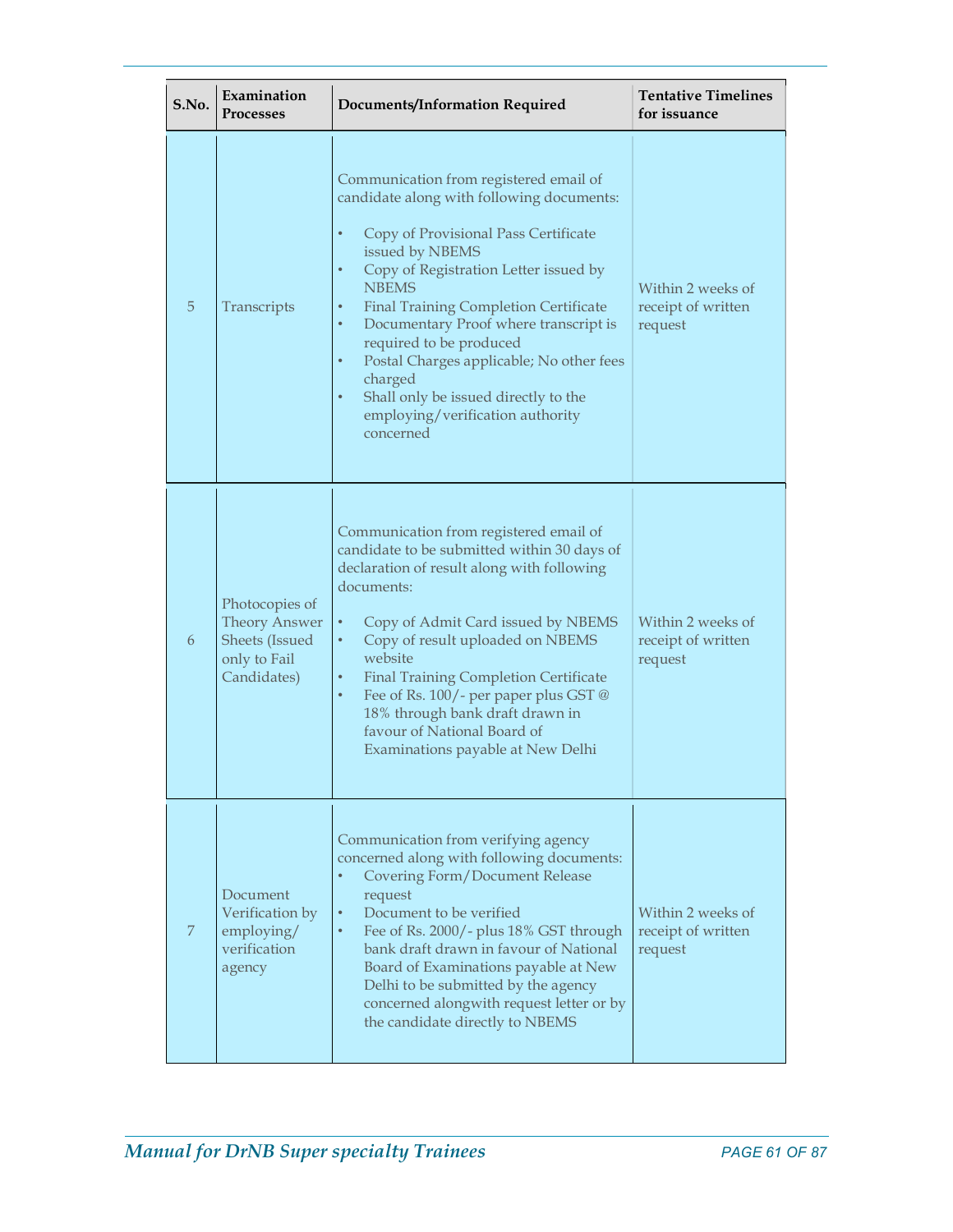| S.No. | Examination<br><b>Processes</b>                               | <b>Documents/Information Required</b>                                                                                                                                                                                                                                                                                                                                                                                                                                                                                                                                                                                                                           | <b>Tentative Timelines</b><br>for issuance                                                          |
|-------|---------------------------------------------------------------|-----------------------------------------------------------------------------------------------------------------------------------------------------------------------------------------------------------------------------------------------------------------------------------------------------------------------------------------------------------------------------------------------------------------------------------------------------------------------------------------------------------------------------------------------------------------------------------------------------------------------------------------------------------------|-----------------------------------------------------------------------------------------------------|
| 8     | Issuance of<br>Duplicate<br>Certificate                       | Communication from registered email of<br>candidate along with following documents:<br>Copy of NCR/Lost Report filed with<br>$\bullet$<br>Police authorities<br>Duly<br>signed<br>affidavit<br>$\bullet$<br>for<br>non-<br>receipt/loss of certificate<br>Copy of original certificate, if available<br>$\bullet$<br>Fee of Rs. $1000/-$ plus $18\%$ GST (for<br>$\bullet$<br>documents upto 3 years old) or Rs.<br>2000/- plus GST@18% (for documents<br>more than 3 years old) through bank<br>draft drawn in favour of National Board<br>of Examinations payable at New Delhi<br>For duplicate degree certificate, Rs. 2000<br>٠<br>plus GST @18% is charged | Within 2 weeks of<br>receipt of written<br>request                                                  |
| 9     | Question wise<br>Marks (Issued<br>only to Fail<br>Candidates) | Communication from registered email of<br>candidate to be submitted within 30 days of<br>declaration of result along with following<br>documents:<br>Copy of Admit Card issued by NBEMS<br>$\bullet$<br>Copy of result uploaded on National<br>$\bullet$<br>Board of Examinations website<br><b>Final Training Completion Certificate</b><br>$\bullet$<br>Documentary Proof where DrNB Final<br>$\bullet$<br>Exam marks are required to be<br>produced<br>Fee of Rs. 1000/- plus GST @ 18%<br>٠<br>through bank draft drawn in favour of<br>National Board of Examinations payable<br>at New Delhi                                                              | Within 2 weeks of<br>receipt of written<br>request                                                  |
| 10    | <b>DrNB</b> Degree<br>Certificate                             | Successfully qualifying DrNB Final Practical<br>Examination<br><b>Issuance of PPC by NBEMS</b><br>Enrolment for Convocation by depositing<br>Rs. 2500/- as Enrolment Fee                                                                                                                                                                                                                                                                                                                                                                                                                                                                                        | Degree Certificate are<br>sent through post<br>with 4 weeks of being<br>conferred in<br>Convocation |
| 11    | Equivalence<br>Certificate                                    | Communication from registered email of<br>candidate to be submitted along with<br>following documents:<br>Documentary<br>where<br>Proof<br>$\bullet$<br>equivalence certificate is required to<br>be produced<br>PPC Issued by NBEMS<br>$\bullet$<br>Final<br>Completion<br>Training<br>$\bullet$<br>Certificate<br>No Fees charged<br>$\bullet$                                                                                                                                                                                                                                                                                                                | Within 2 weeks of<br>receipt of written<br>request                                                  |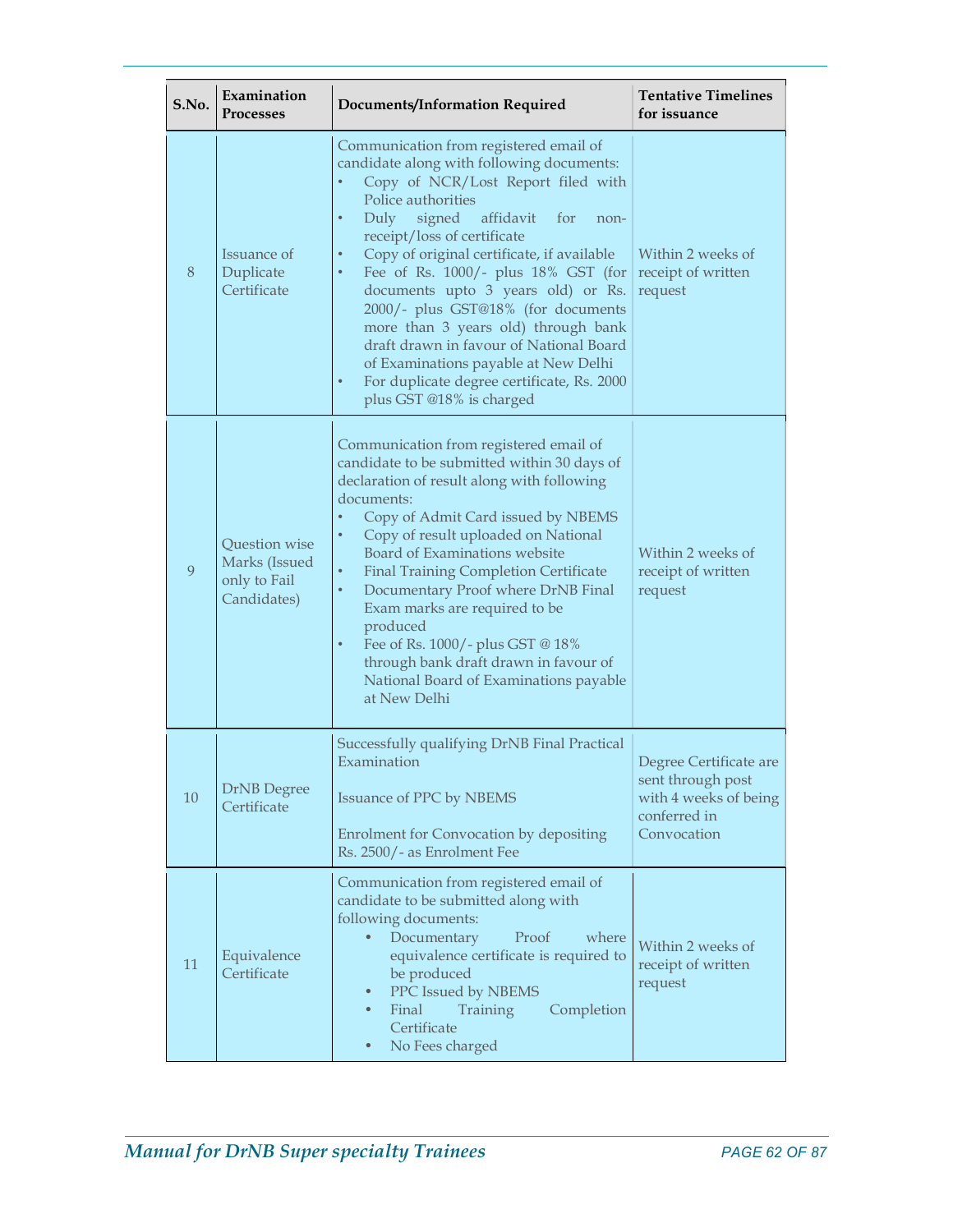#### ANNEXURE-III

## DrNB Training Completion Certificate (Provisional)

Format of Training Completion Certificate to be furnished by all DrNB Candidates who have undergone training in institute accredited with NBEMS for DrNB training.

✤ Submission of False/Fabricated information/documents shall be liable for penal action.

NOTE: Ensure that DrNB training completion certificates MUST be issued on an OFFICIAL LETTERHEAD of the training hospital/institute under signature and stamp of Dean/ Principal/ Medical Superintendent/Head of the Institution/Director only, as per the prescribed format along with the leave records.

Office dispatch No.: ...................... Date of issue…………………

To, The Executive Director National Board of Examinations in Medical Sciences Medical Enclave, Ansari Nagar, Mahatma Gandhi Marg (Ring Road) New Delhi-110029

Candidate's Photograph

Sub: Furnishing of DrNB Training Completion Certificate (PROVISIONAL)

Sir,

This training completion certificate has been issued to Dr\_\_\_\_\_\_\_\_\_\_\_\_\_\_\_\_\_\_\_\_Son/ Daughter/ Wife of \_\_\_\_\_\_\_\_\_\_\_\_\_\_\_\_\_\_\_\_\_\_\_\_\_\_ who was registered with National Board of Examinations in Medical Sciences w.e.f vide Registration Number \_\_\_\_\_\_\_\_\_\_\_\_\_\_\_\_\_\_\_\_\_\_\_ for Three years of DrNB training in the specialty of \_\_\_\_\_\_\_\_\_\_\_ in our hospital/institution, for the purpose of appearing in DrNB Final Examination.

It is hereby certified that:

1. He/She has joined the DrNB course on and WILL BE COMPLETING mandatory Three years of training on .

2. The details of leave availed by the candidate till date are as follows:

| <b>Year of Training</b><br>(First/Second/Third)                    | <b>Period of Leave</b><br>(Specify Dates of leave | <b>Nature of Leave</b> | No. of Days |
|--------------------------------------------------------------------|---------------------------------------------------|------------------------|-------------|
|                                                                    |                                                   |                        |             |
|                                                                    |                                                   |                        |             |
| Total number of leave availed by the candidate during his/her DrNB |                                                   |                        |             |
| training till date (Grand Total in Days)                           |                                                   |                        |             |

3. He/She has appeared in the Formative Assessments Test (FAT) conducted by NBEMS and the Internal Assessments conducted by our hospital/institution as per details mentioned below:

| <b>Year of Training</b><br>(First/ Second/ Third) | Year of appearing in FAT<br>conducted by NBEMS | Year of appearing in Internal<br>Assessment conducted by the<br>hospital |
|---------------------------------------------------|------------------------------------------------|--------------------------------------------------------------------------|
|                                                   |                                                |                                                                          |
|                                                   |                                                |                                                                          |
|                                                   |                                                |                                                                          |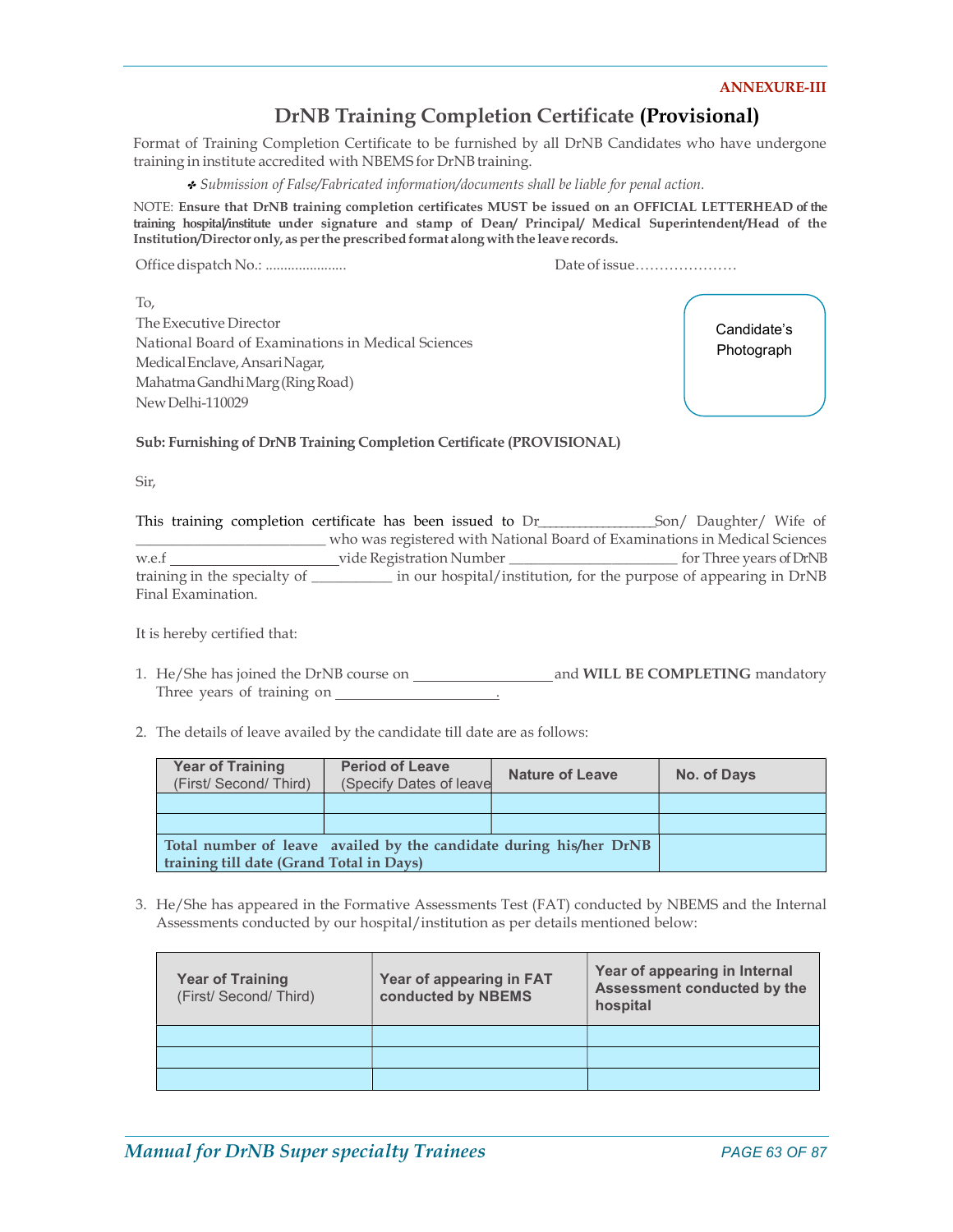- 4. He/She has completed his/her thesis under supervision of an approved thesis guide and submitted his/her thesis for assessment to NBEMS on/before the prescribed cut-off date.
- 5. He/She has worked during his/her DrNB/DrNB training as a resident doctor strictly in accordance with leave and other training guidelines of National Board of Examinations in Medical Sciences.

It is understood that if the details mentioned herein above are found at any stage to be incorrect/false/incomplete, he/she shall be declared INELIGIBLE for DrNB Final Examination and his/her candidature for the same shall stand cancelled and result, if any declared, shall be treated as null and void.

Yours sincerely,

 Name & Designation \_\_\_\_\_\_\_\_\_\_\_\_\_\_\_\_\_\_\_\_\_\_\_\_\_\_\_\_\_\_\_\_\_\_\_\_\_\_\_\_\_\_\_ \_\_\_\_\_\_\_\_\_\_\_\_\_\_\_\_\_\_\_ Acknowledgement of the candidate under his/her

Signature of Head of the Institution\_\_\_\_\_\_\_\_\_\_\_\_\_\_\_\_\_\_\_\_\_\_\_\_\_

Signature  $\bigcup$  Name & Designation

Official Stamp of the Issuing Authority with Name, Designation and Institute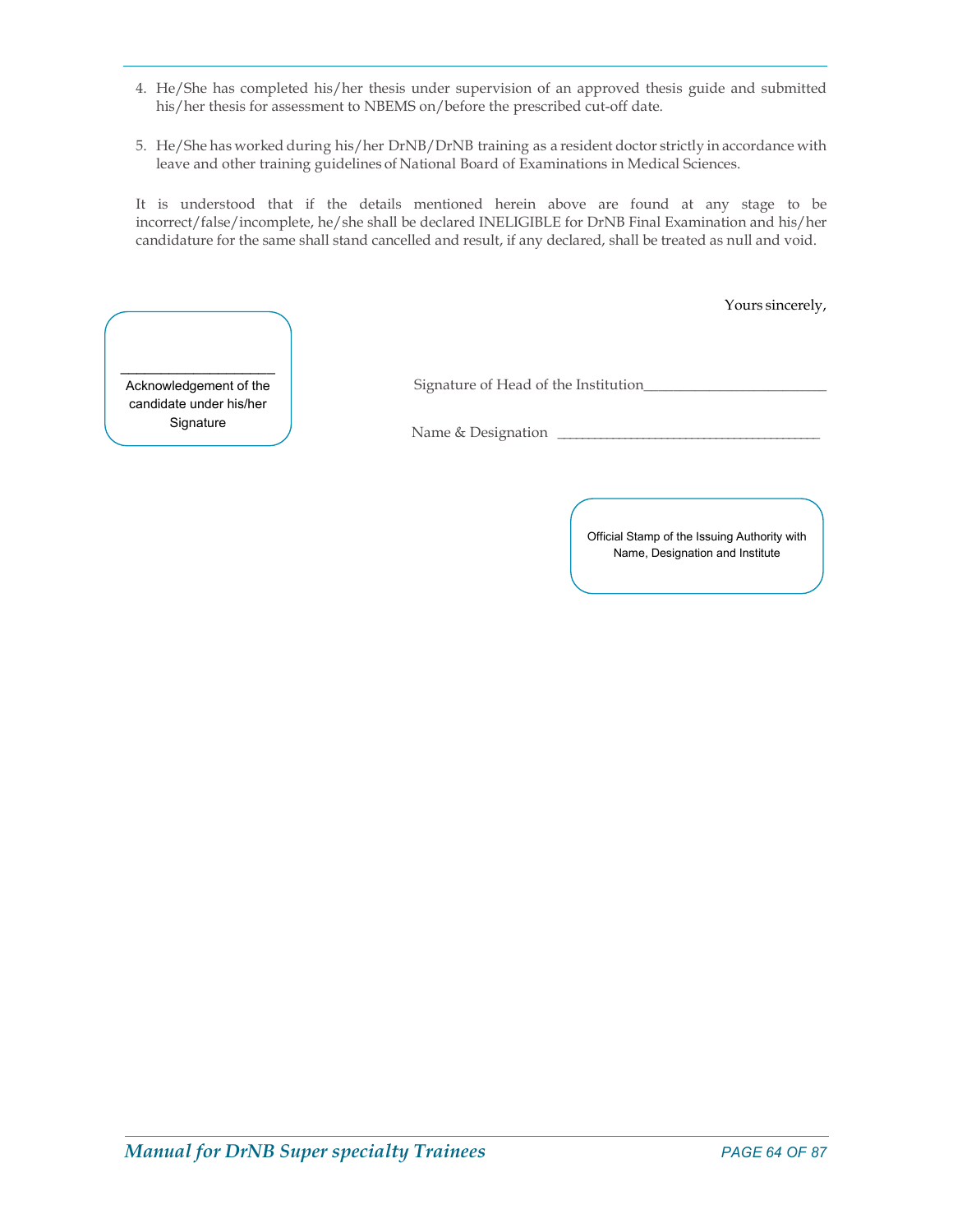#### ANNEXURE-IV

# DrNB Training Completion Certificate (Final)

Format of Training Completion Certificate to be furnished by all DrNB Candidates who have undergone training in institute accredited with NBEMS for DrNB training.

✤ Submission of False/Fabricated information/documents shall be liable for penal action.

NOTE: Ensure that DrNB training completion certificates MUST be issued on an OFFICIAL LETTERHEAD of the training hospital/institute under signature and stamp of Dean/ Principal/ Medical Superintendent/Head of the Institution/Director only, as per the prescribed format along with the leave records.

Office dispatch No.:...................... Date of issue…………………

To, The Executive Director National Board of Examinations in Medical Sciences Medical Enclave, Ansari Nagar, Mahatma Gandhi Marg (Ring Road) New Delhi-110029

Candidate's Photograph

Sub: Furnishing of DrNB Training Completion Certificate (Final)

This training completion certificate has been issued to Dr\_\_\_\_\_\_\_\_\_\_\_\_\_\_\_\_\_\_\_\_Son/ Daughter/ Wife of \_\_\_\_\_\_\_\_\_\_\_\_\_\_\_\_\_\_\_\_\_\_\_\_\_\_ who was registered with National Board of Examinations in Medical Sciences w.e.f vide Registration Number \_\_\_\_\_\_\_\_\_\_\_\_\_\_\_\_\_\_\_\_\_\_\_ for Three years of DrNB training in the specialty of \_\_\_\_\_\_\_\_\_\_\_ in our hospital/institution, for the purpose of appearing in DrNB Final Examination.

It is hereby certified that:

- 6. He/She has joined the DrNB course on and HAS COMPLETED mandatory Three years of training on .
- 7. The details of leave availed by the candidate till date are as follows:

| <b>Year of Training</b><br>(First/Second/Third)                    | <b>Period of Leave</b><br>(Specify Dates of leave | <b>Nature of Leave</b> | No. of Days |
|--------------------------------------------------------------------|---------------------------------------------------|------------------------|-------------|
|                                                                    |                                                   |                        |             |
|                                                                    |                                                   |                        |             |
| Total number of leave availed by the candidate during his/her DrNB |                                                   |                        |             |
| training till date (Grand Total in Days)                           |                                                   |                        |             |

8. He/She has appeared in the Formative Assessments Test (FAT) conducted by NBEMS and the Internal Assessments conducted by our hospital/institution as per details mentioned below:

| <b>Year of Training</b><br>(First/ Second/ Third) | Year of appearing in FAT<br>conducted by NBEMS | Year of appearing in Internal<br>Assessment conducted by the<br>hospital |
|---------------------------------------------------|------------------------------------------------|--------------------------------------------------------------------------|
|                                                   |                                                |                                                                          |
|                                                   |                                                |                                                                          |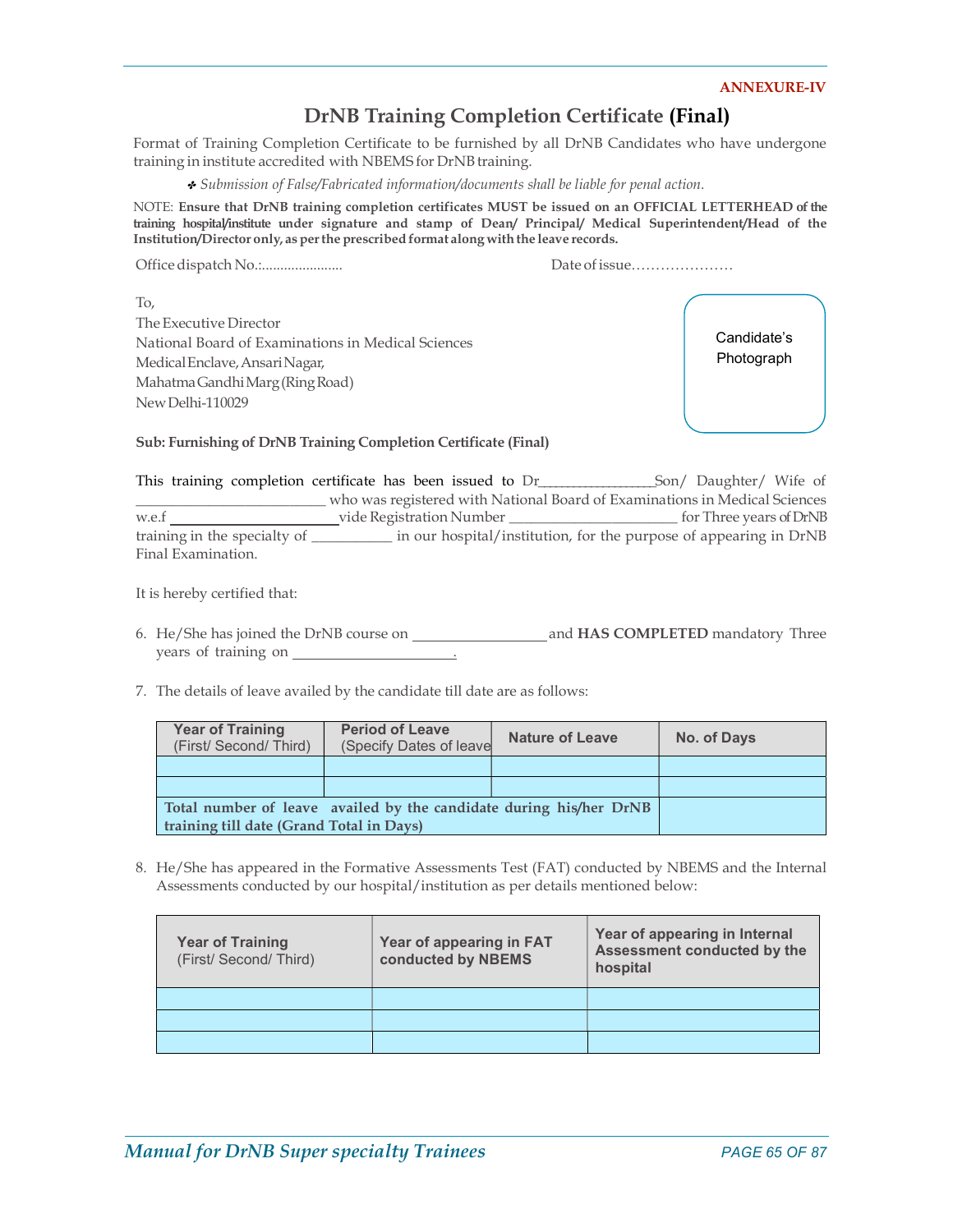- 9. He/She has completed his/her thesis under supervision of an approved thesis guide and his/her thesis has been ACCEPTED by NBEMS vide acceptance letter dated \_\_\_\_\_\_\_\_\_\_\_\_\_\_\_\_\_\_\_\_\_\_\_\_\_
- 10. He/She has worked during his/her DrNB training as a resident doctor strictly in accordance with leave and other training guidelines of National Board of Examinations in Medical Sciences.

It is understood that if the details mentioned herein above are found at any stage to be incorrect/false/incomplete, he/she shall be declared INELIGIBLE for DrNB Final Examination and his/her candidature for the same shall stand cancelled and result, if any declared, shall be treated as null and void.

#### Yours sincerely,

Signature of Head of the Institution\_\_\_\_\_\_\_\_\_\_\_\_\_\_\_\_\_\_\_\_\_\_\_\_

Name & Designation \_\_\_\_\_\_\_\_\_\_\_\_\_\_\_\_\_\_\_\_\_\_\_\_\_\_\_\_\_\_\_\_\_\_\_\_\_ \_\_\_\_\_\_\_\_\_\_\_\_\_\_\_\_\_\_\_ Acknowledgement of the

candidate under his/her **Signature** 

> Official Stamp of the Issuing Authority with Name, Designation and Institute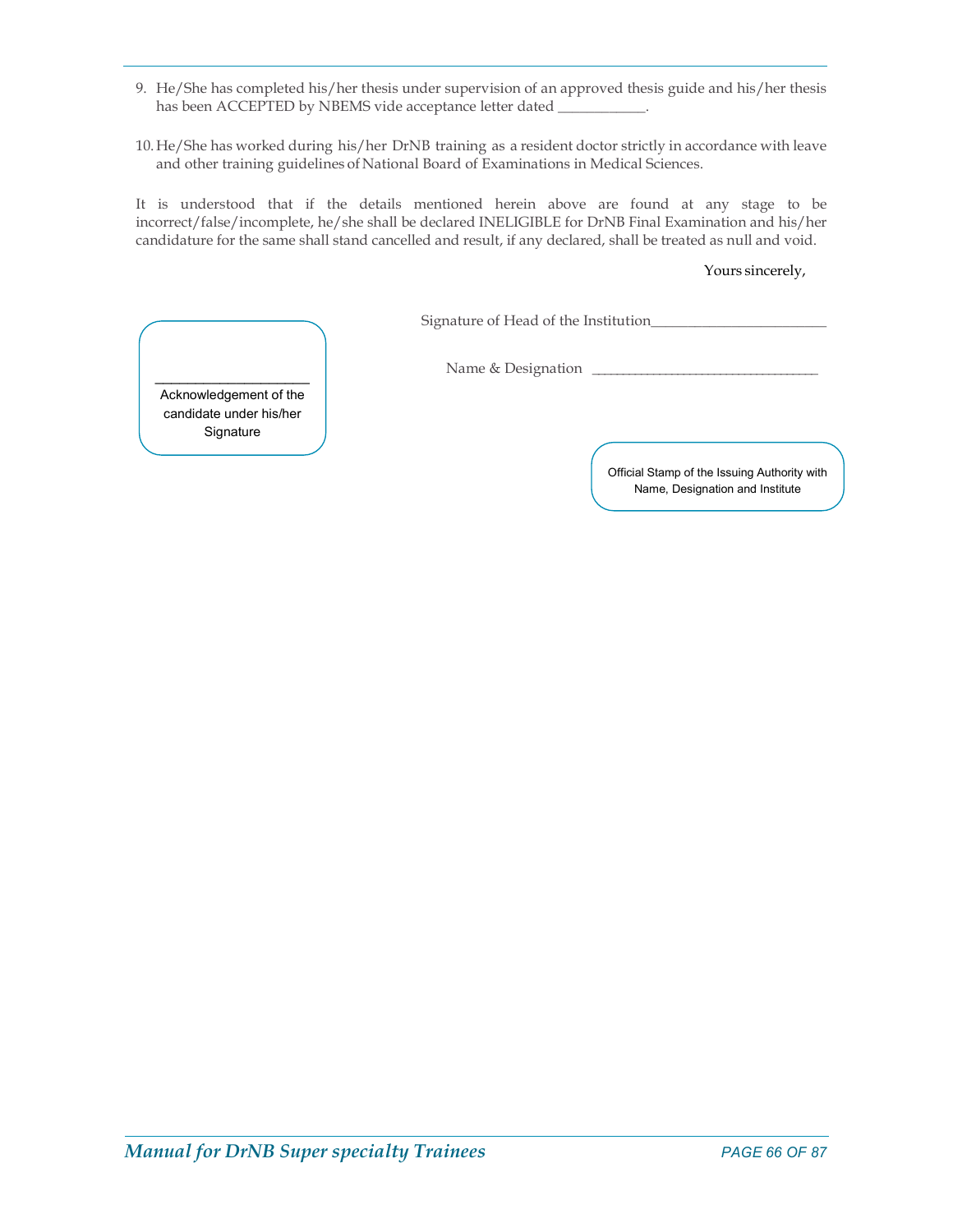# 14.Unfair Means Guidelines

If during the course of training / examination, a candidate is found indulging in any of the following, he/she shall be deemed to have used unfair means.

- 14.1. Candidate undergoing DrNB training if by himself or in connivance with the accredited Institute authorities tries to abstain himself from DrNB training or submits false/ forged certificate towards DrNB training.
- 14.2. Maintaining incomplete/incorrect log book, attendance records, training schedule, thesis work etc.
- 14.3. Submission of DrNB training certificate with wrong dates of joining and completion of training.
- 14.4. Candidate misbehaving or using abusive language with other DrNB trainees or patients or staff of accredited institute or with the faculty of the accredited institute.
- 14.5. Candidate who has resigned from DrNB course (after joining the DrNB course) if appears for DrNB entrance during the scheduled duration of training.
- 14.6. If a candidate is found to have made a wrong statement in his/her online application form for admission to the examinations / counseling / training or has attempted to secure or has secured admission to any of the examinations of NBEMS by making a false statement or by production of a false document.
- 14.7. If at any stage a candidate has tampered with any entry in the certificate or statement of marks or any certificate issued by any governmental or non-governmental body or any other document that has been issued to him/ her NBEMS.
- 14.8. In the answer book, a candidate is not permitted to write his/her name or put his/her signature (except on the jacket of the answer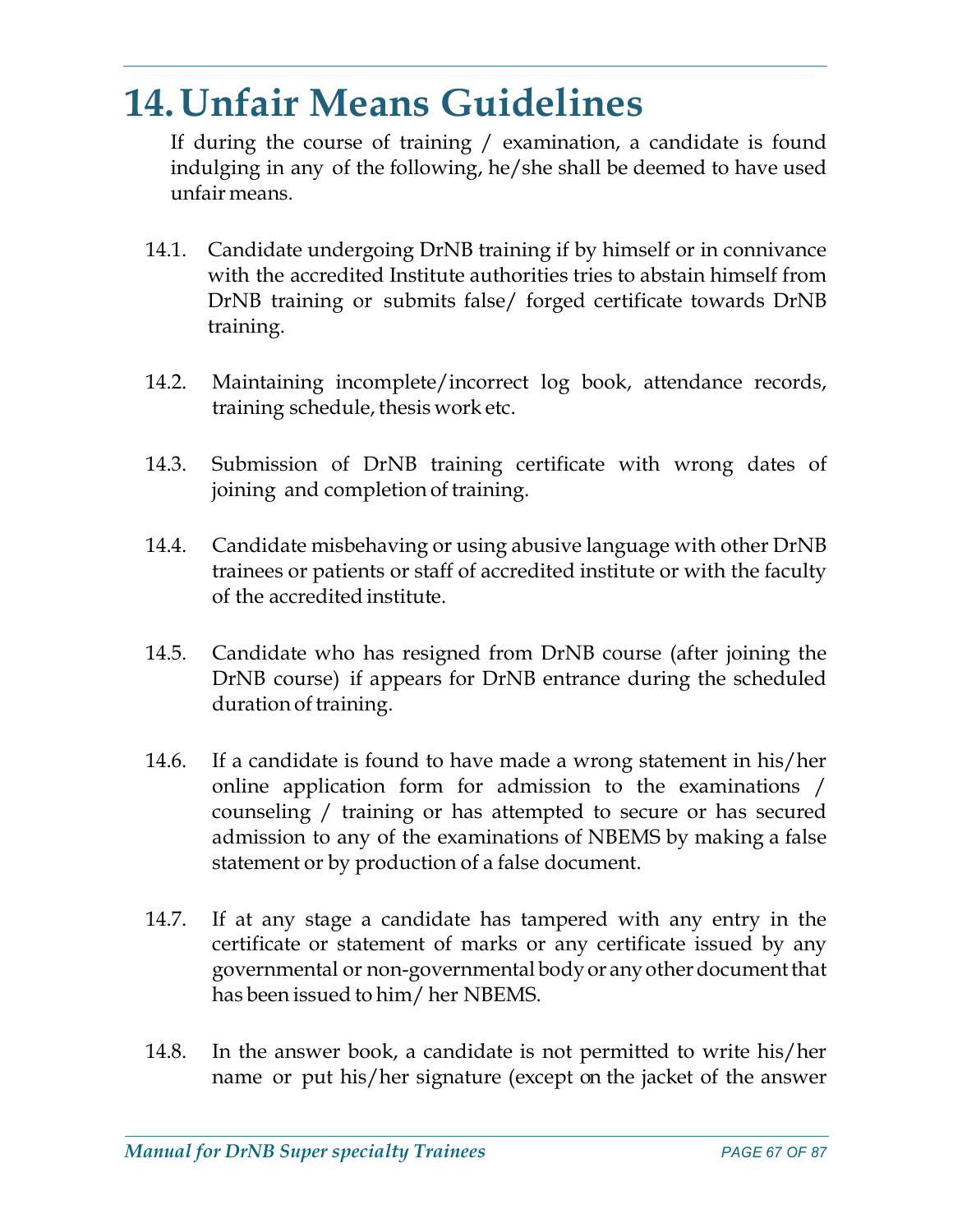sheet) or put any sign or mark which may disclose his/her identity to the examiner.

- 14.9. Use/possession of any kind of electronic gadgets including mobile phones with or without internet (whether the gadgets are actually used or not).
- 14.10. Having in possession of any note-book(s) or notes or chits or any other unauthorized material concerning the subject pertaining to the examination paper.
- 14.11. Anything written on any part of clothing, body, desk, table or any instrument such as set square, protractor, blotting paper and question paper etc.
- 14.12. Giving or receiving assistance directly or indirectly of any kind or attempting to do so.
- 14.13. Change of seat without the permission of Examination Superintendent/ In charge Computer Laboratory.
- 14.14. Writing questions or answers on any material other than the answer.
- 14.15. Tearing of any page of the answer book or supplementary answer book etc.
- 14.16. Contacting or communicating or trying to do so with any person, other than the Examination Staff, during the examination time in the Examination center/Computer Laboratory.
- 14.17. Consulting notes, books or any other material or outside person while going out of the examination hall/Computer Laboratory to toilet or to any other place.
- 14.18. Impersonation.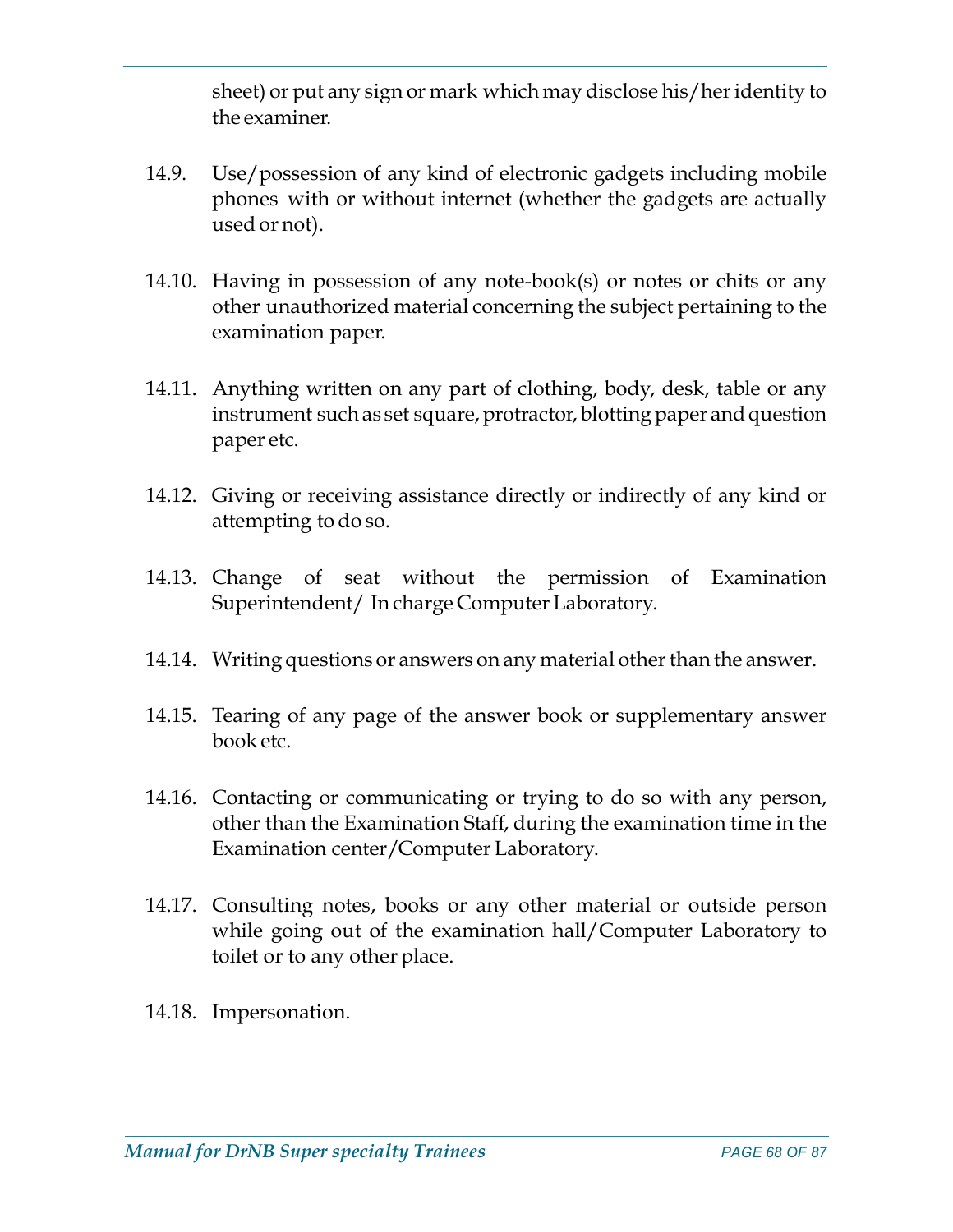- 14.19. Candidate appearing multiple times with same or different identity in different sessions of same examination conducted on Computer Based Testing platform.
- 14.20. Using or attempting to use any other undesirable method or means in connection with the examination.
- 14.21. Taking away the answer book out of the examination hall/room. Smuggling out Question Paper or its part; or smuggling out answer book/supplementary answer sheet or part thereof.
- 14.22. Running away or swallowing or destroying any note or paper or material found with him/her.
- 14.23. If the answer books show that a candidate has received or given help to any other candidate through copying.
- 14.24. Threatening any of the officials connected with the conduct of the examinations or threatening of any of the candidates.
- 14.25. Found exchanging answer book or question paper with solution or copying from unauthorized material.
- 14.26. Peeping into the computer monitor screen of the other candidate.
- 14.27. Disclosing his/her identity or making distinctive mark in the answer book for that purpose or fails to deliver his/her answer book/ continuation sheet before leaving the examination hall.
- 14.28. Hacking or attempting to hack or causing interference with the website of NBEMS or its Technology Partner(s) or their Information Technology systems.
- 14.29. Tampering with Information Technology systems of NBEMS or Technology Partner(s) or Computer Laboratory.
- 14.30. Damaging the computer systems of computer Laboratory.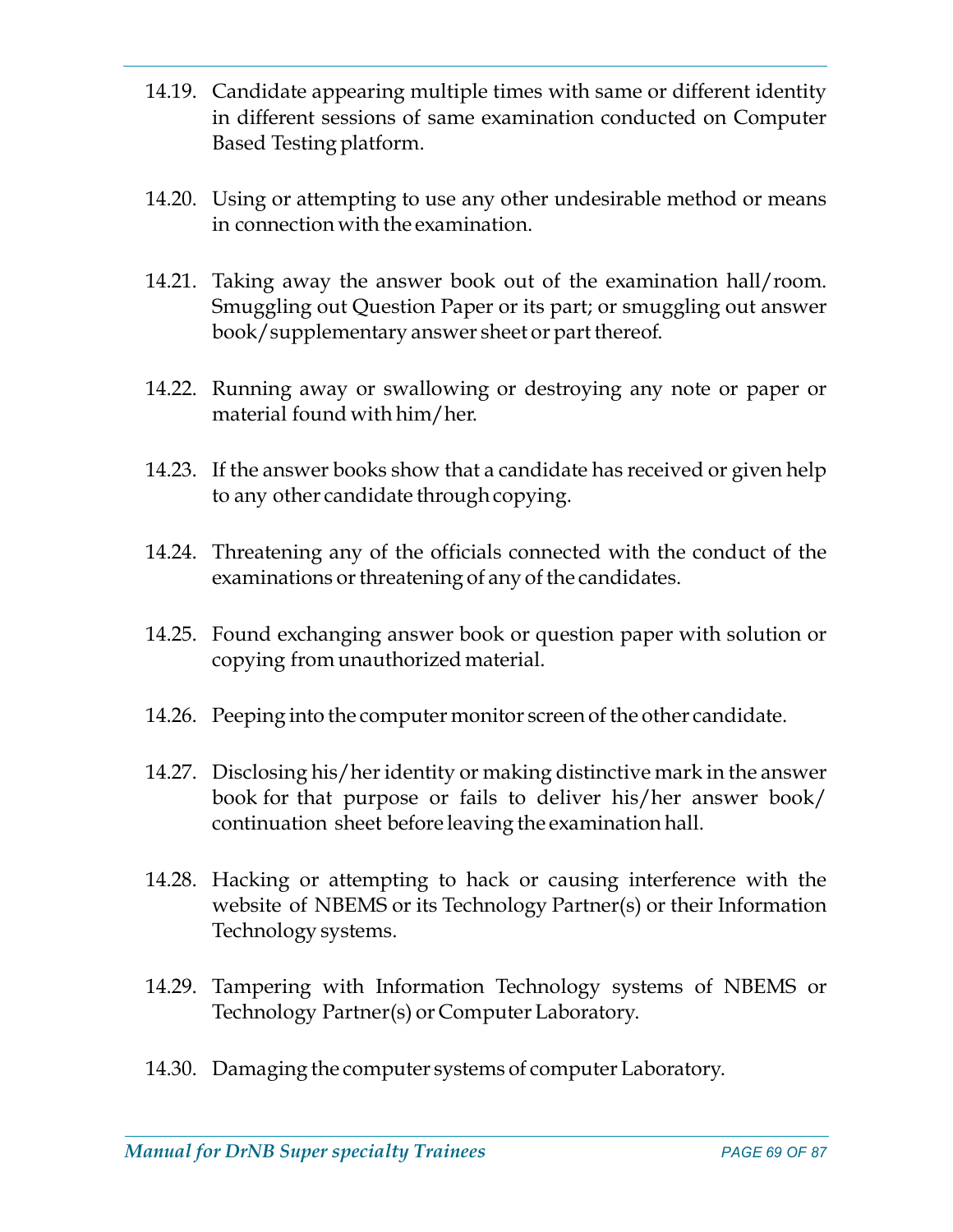- 14.31. Candidate found to have attempted or trying to attempt personally or through another person to influence or pressurise an examiner, or any officer or official connected with the examinations of the NBEMS or its technology partner, either at the Board or at the office of technology partner or their respective residence(s), in any matter concerned with the examinations.
- 14.32. If at any stage if it is found that the candidate has appeared multiple times in the same session of examination or has appeared in same or different examination of NBEMS with different names, unfair means case shall be registered against such candidate and dealt accordingly.
- 14.33. Any act of candidate/any person which is detrimental to safe, secure and smooth conduct of examination and the decision of EEC in this regard shall be final.
- 14.34. Candidate is found talking/peeping to another candidate during the examination hours in the examination room.
- 14.35. A candidate who refuses to obey the Superintendent of Examination center/ Computer Lab and changes his/her seat with another candidate and/or creates disturbance of any kind during the examination and/or otherwise misbehaves in the examination hall.
- 14.36. A candidate found copying from notes written on any part of his/her clothing, body, desk or table or instrument like set squares, protractors, scales etc. or who is found guilty of concealing, disfiguring, rendering illegible, swallowing or destroying any notes or papers or material found with him/her or found exchanging answer book or question paper with solution or talking to a person or consulting notes or books outside the Examination Hall, while going to the toilet or in the toilet.
- 14.37. Any candidate found guilty of having adopted anyone or more of the above Unfair means/misconduct is liable to be penalized with a penalty by the Ethics Committee, which may vary from cancellation of the examination/ expulsion up to next 14 attempts or 7 yrs and/or cancellation of candidature as may be decided by Examinations Ethics Committee after considering each case.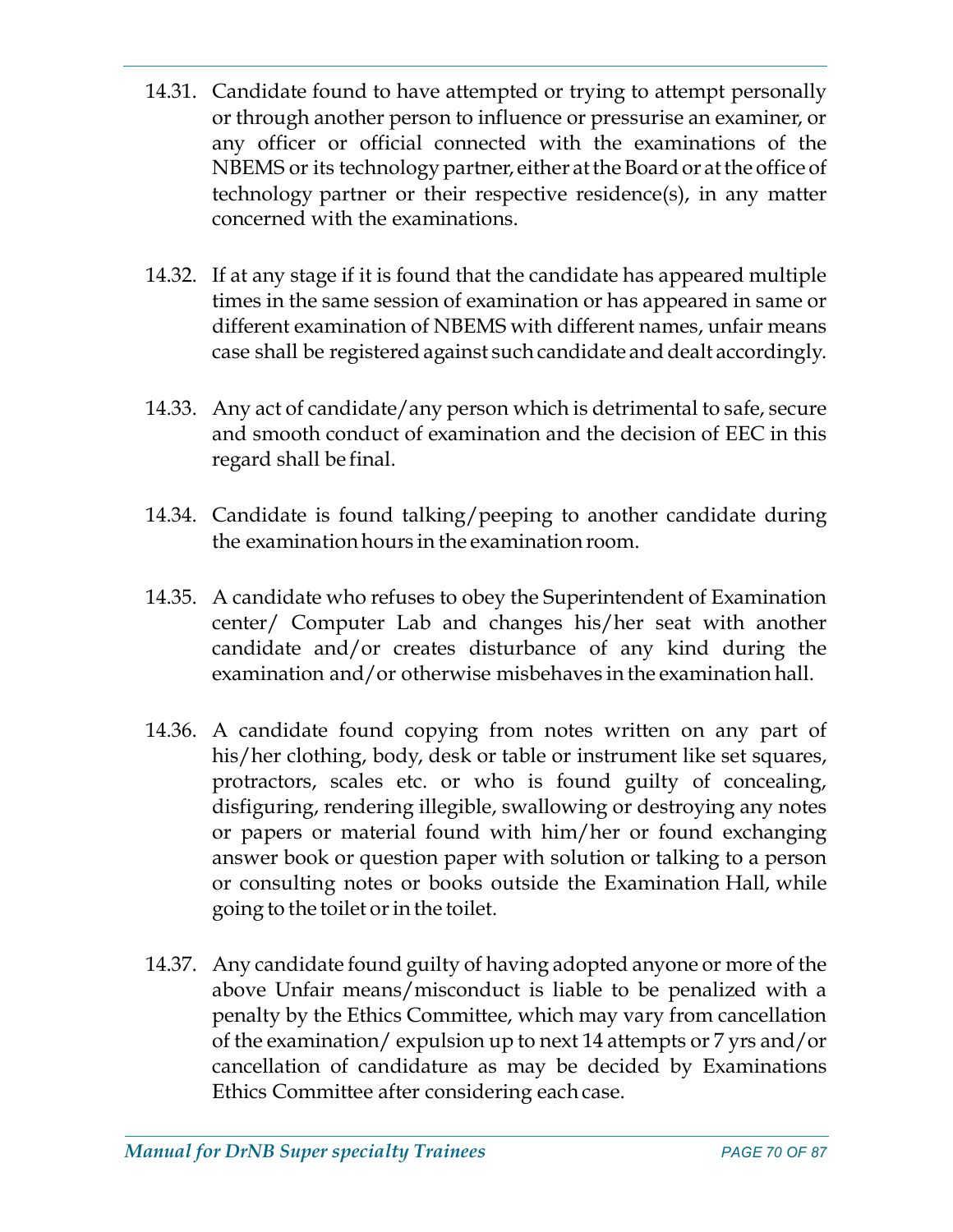14.38. The above list is purely indicative. If any act of omission or commission attributed to the candidate/intent by the candidate to vitiate the sanctity of the examination in decision of NBEMS shall be taken up as unfair means.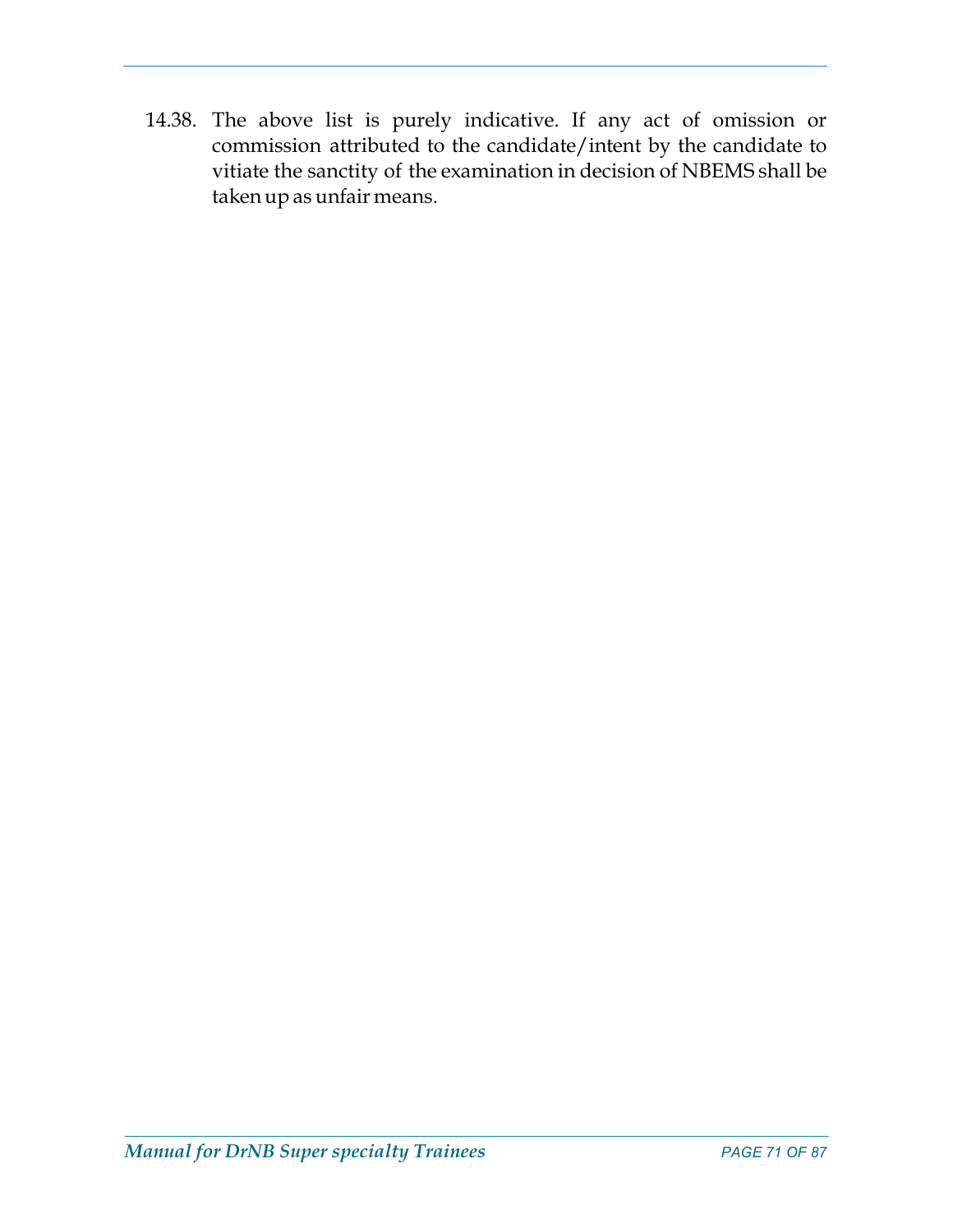# 15.Communication Protocols

- 15.1. Information in this handbook, information bulletins of respective processes/examinations & NBEMS websites will help answer most of the queries of DrNB trainees.
- 15.2. The NBEMS website provides for Student Login option to all the processes for which trainees are required to interact with NBEMS. The said portal provides customized information such as application status of examination application is available at Online Exit Examinations Portal (OEEP)
- 15.3. In case DrNB trainees are still facing issues, then they can contact NBEMS through any of the following modes:
	- **NBEMS Candidate Care helpline:** NBEMS provides candidate support through its contact centre with dedicated calling agents on all working days from 09:30 AM to 6:00 PM.

## NBEMS Contact Centre Number: +91-11-45593000

• Communication Web Portal: An online web portal can be accessed from following weblink to submit any query related to counseling, registration, training, examination etc:

https://exam.natboard.edu.in/communication.php?page=main

By Post:

 Executive Director National Board of Examinations in Medical Sciences,

Medical Enclave,

Ansari Nagar,

New Delhi -110029

15.4. Queries shall only be processed if same are sent through email ID of trainee registered with NBEMS.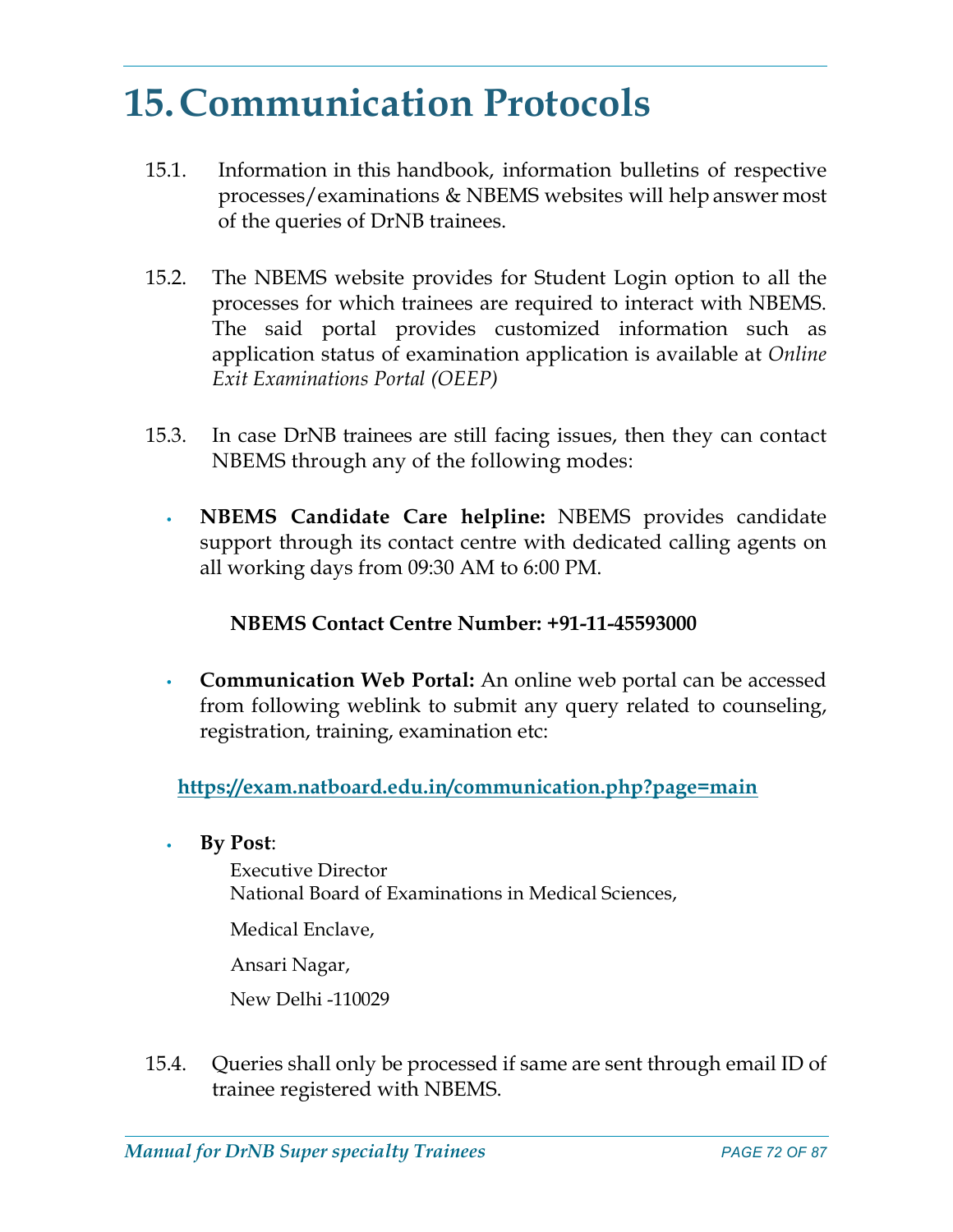- 15.5. Following Information must be provided in queries addressed to National Board of Examinations in Medical Sciences:
	- Name of trainee
	- Email ID
	- Mobile Number
	- Correspondence Address
	- NBEMS Registration Number
	- Specialty
	- Name of DrNB training Institute
	- Application Form ID/Roll Number for DrNB Final Examination
	- Specialty of Examination
- 15.6. Queries sent without aforesaid information may not be entertained.
- 15.7. Do not send the same query multiple times, as it will delay the response process.
- 15.8. Queries shall not be entertained from persons claiming themselves to be representative, associates or officiates of the applicant candidate.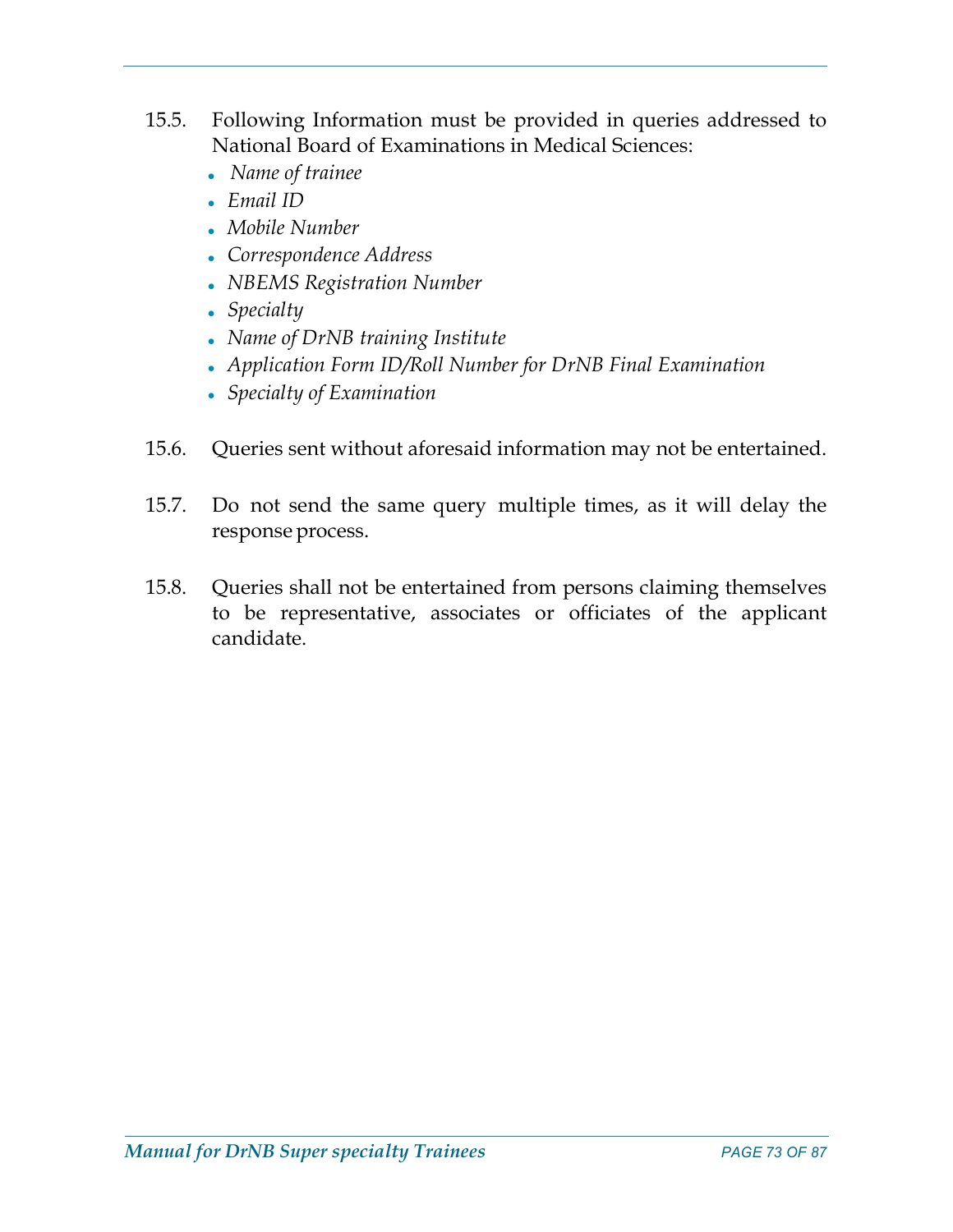# 16.Grievance Redressal Mechanism for NBEMS Trainees & Candidates

## A.Objective

16.1. To redress the grievance of the DNB/DrNB/FNB trainees registered with the National Board of Examinations in Medical Sciences (NBEMS) for DNB/DrNB/FNB training respectively.

## B.Composition

16.2. The composition of NBEMS Grievance Redressal Committee for DNB trainees shall be as under:

| Designation                                                                    | <b>Role in the Committee</b> |
|--------------------------------------------------------------------------------|------------------------------|
| Vice President, GB NBEMS                                                       | Chairperson                  |
| Governing Body Member                                                          | Member                       |
| Any other co-opted expert/faculty<br>with the permission of the<br>Chairperson | Member                       |
| <b>Executive Director</b>                                                      | Member                       |
| Head of Concerned Department at<br><b>NBEMS</b>                                | <b>Member Secretary</b>      |

### C.Terms of reference

- 16.3. The terms of reference of the NBEMS Grievance Redressal Committee for DNB trainees shall be as under:
	- 16.3.1. To attend to grievances of registered DNB/DrNB & FNB trainees related to DNB/DrNB/FNB training against the hospital.
	- 16.3.2.To attend to disciplinary issues related to DNB/DrNB/FNB training against registered DNB/DrNB/FNB trainees of the hospital.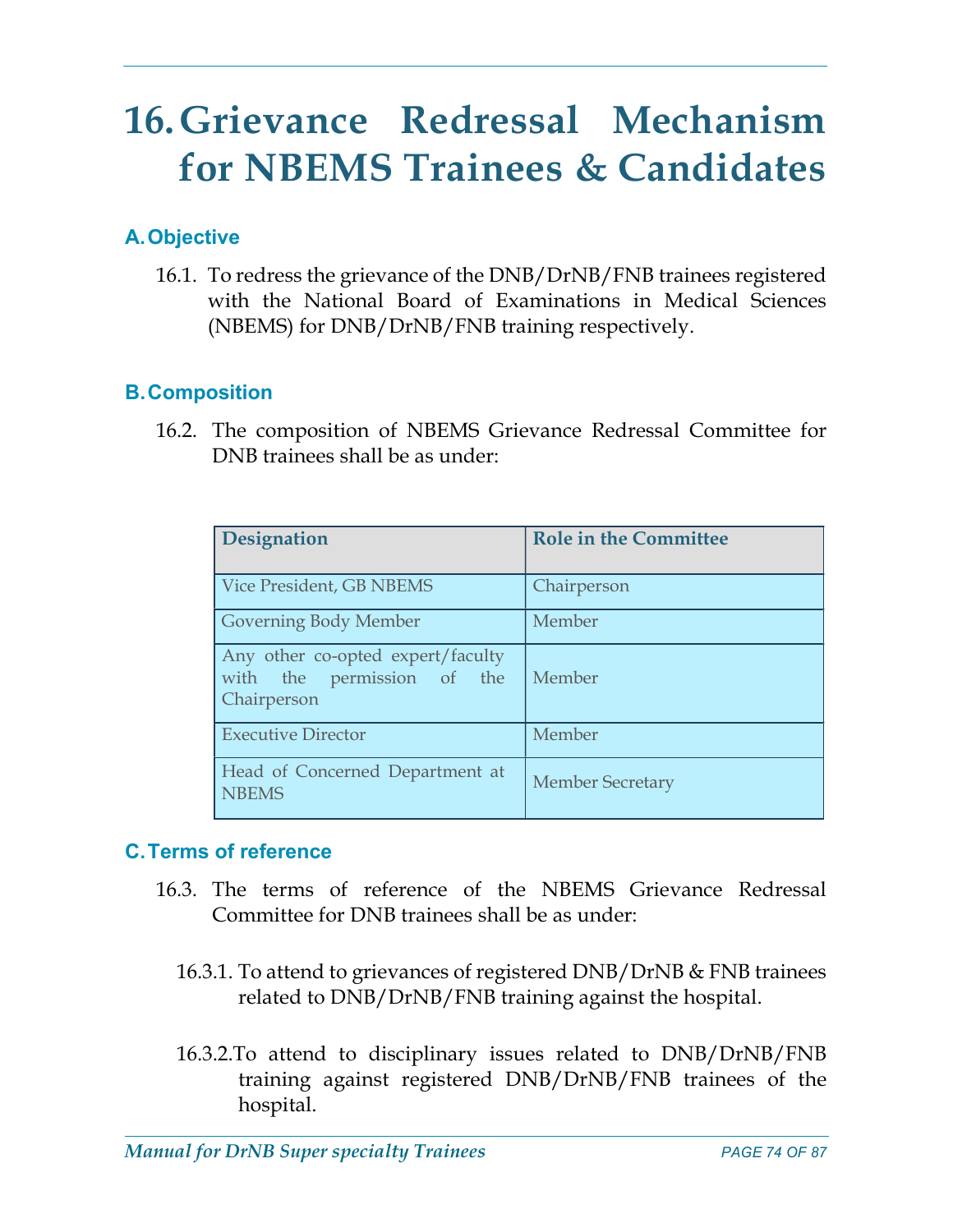- 16.3.3.To attend the grievance of the trainees with NBEMS in matters related to DNB/DrNB/FNB training, counselling, registration, thesis and/or examinations etc conducted by NBEMS.
- 16.3.4.To attend the grievance of the candidates with NBEMS who have applied for/appeared in counseling/examinations conducted by NBEMS.
- 16.3.5.To make recommendations on the grievance of the trainees/candidates after going through the facts of the matter.
- 16.3.6.To recommend penalty against trainees making false representations.
- 16.3.7.To provide platform for level 2 Grievance Redressal.

### D.Venue of the meting

16.4. The venue of the meeting of NBEMS Grievance Redressal Committee for DNB trainees/candidates shall be at NBEMS office at New Delhi. The meeting may be convened on a virtual platform also, if so required.

### E. Frequency of the meeting

16.5. The meetings of NBEMS Grievance Redressal Committee for DNB trainees/candidates shall be held once in every 3 months

### F. Quorum for meeting

16.6. At least 3 members and Member Secretary should be present.

### G.Presiding officer

16.7. Every meeting shall be presided by the Vice President of NBEMS and if the Vice President is unavailable then the Governing Body Member will be presiding the meeting.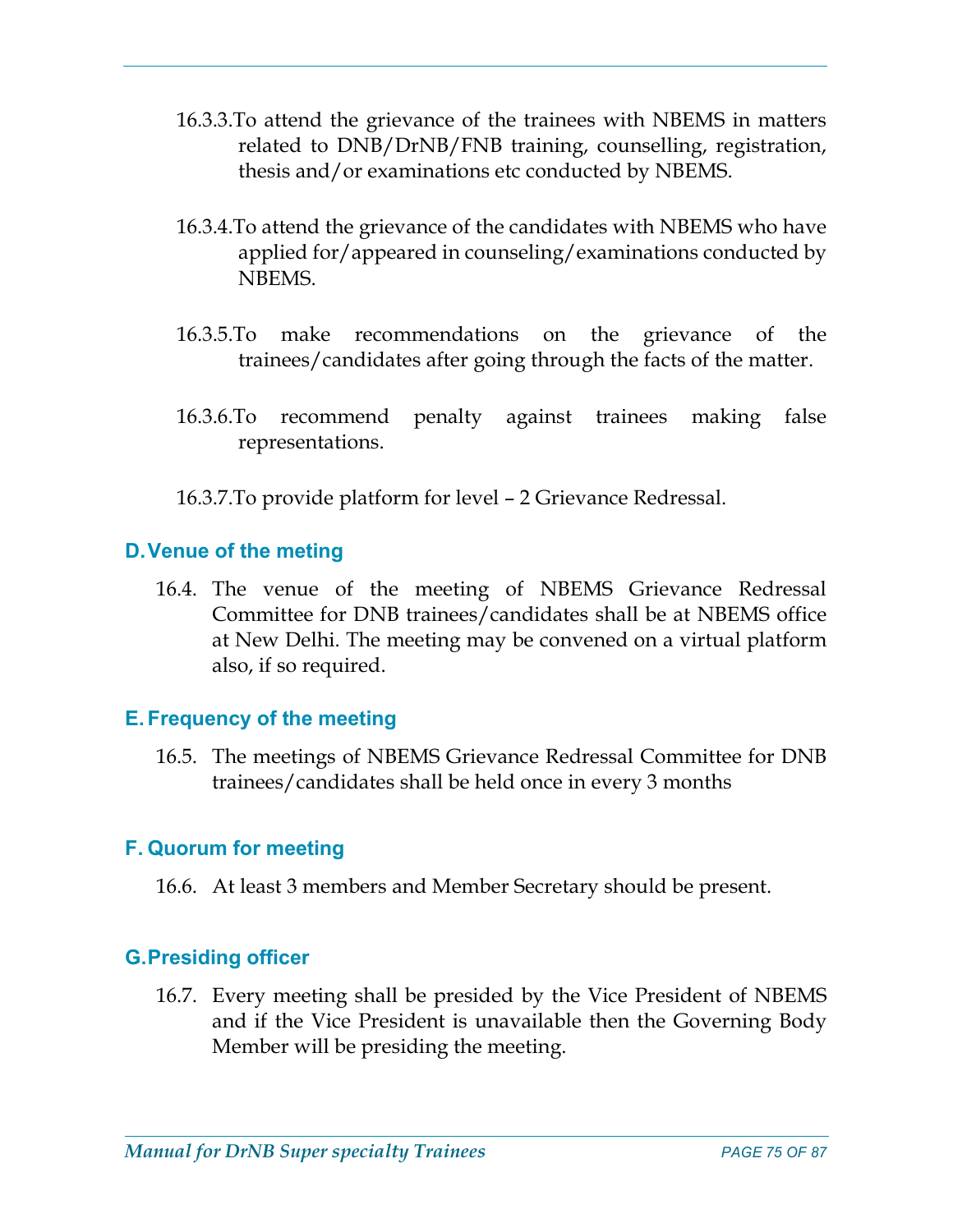### H.Voting

16.8. Every member shall have one vote except the Head of the NBEMS Department concerned. The Head of the NBEMS Department concerned will not have any voting rights as he/she has dealt the case at the time of redressal of the grievance at the 1st level. If there is an equality of votes on any issue being deliberated by the Committee, the Chairperson shall have a casting vote.

### I. Nature of Grievance



### J. Grievance Redressal Procedure:

### a) Grievance against NBEMS Accredited Hospital

16.9. To address issues between the DNB/DrNB/FNB trainees and NBEMS accredited hospitals, a Grievance Redressal Committee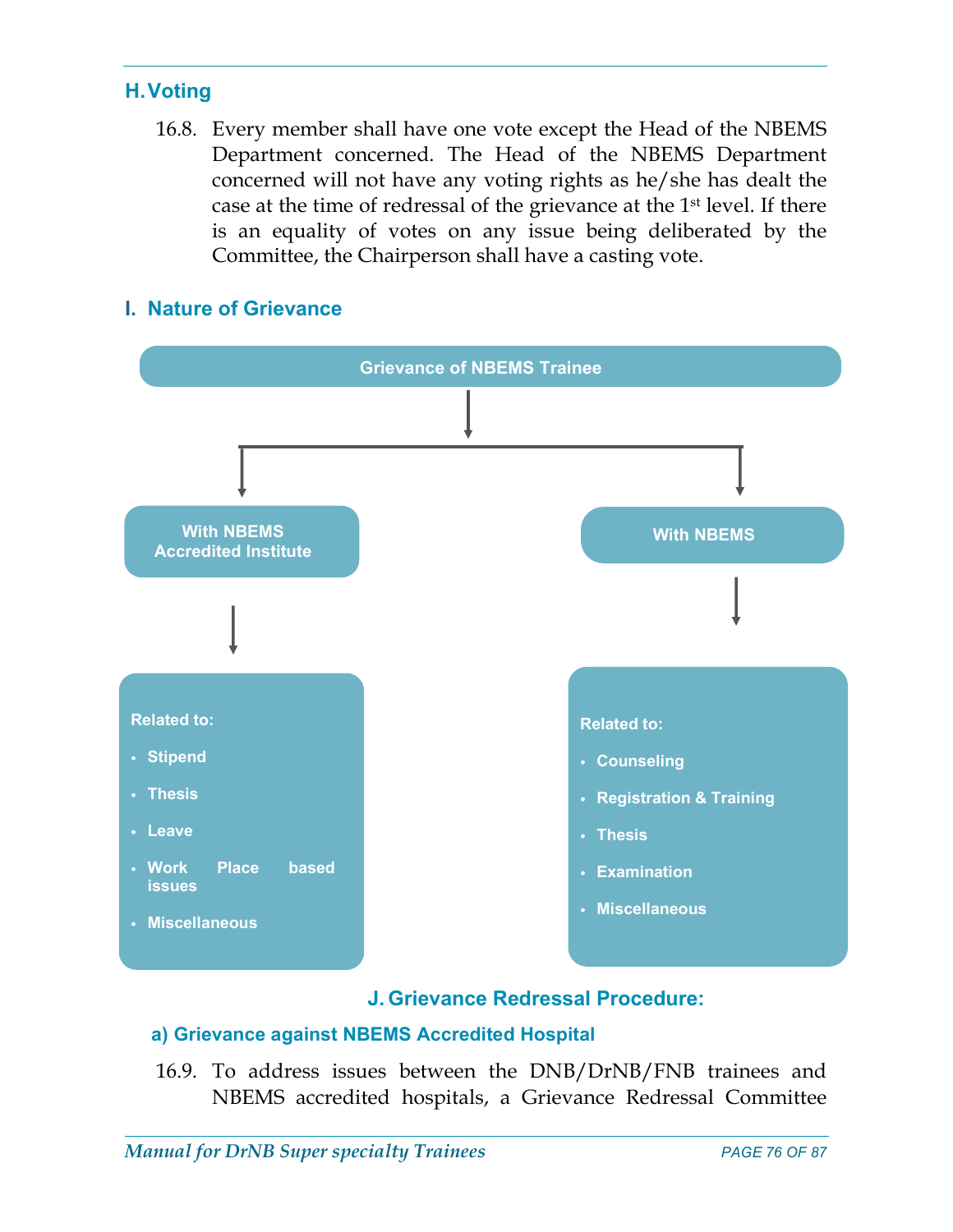(GRC) exists at each of the accredited hospital as per composition detailed below for addressing grievances of the DNB/DrNB & FNB candidates. The composition of the said committee is as under:

| S. No.         | <b>Members</b>                                                                                                  | Role     |
|----------------|-----------------------------------------------------------------------------------------------------------------|----------|
| $\mathbf{1}$   | Head of the Institute                                                                                           | Chairman |
| $\overline{2}$ | In-house, Senior Consultant, Medical<br>Specialty                                                               | Member   |
| 3              | In-house, Senior Consultant, Surgical<br>Specialty                                                              | Member   |
| $\overline{4}$ | DNB Coordinator of the hospital                                                                                 | Member   |
| 5              | Medical Superintendent or equivalent in<br>the hospital                                                         | Member   |
| 6              | Representative of DNB & FNB<br>Candidates of the hospital                                                       | Member   |
|                | External Medical Expert of the Rank of<br>Professor of a Govt. Medical College<br>with Basic Science background | Member   |

- 16.10. The Terms of Reference for the Hospital GRC is as under:
	- 16.10.1. To attend to grievances of registered DNB/DrNB & FNB candidates related to DNB/DrNB/FNB training against the hospital.
	- 16.10.2.To attend to disciplinary issues related to DNB/DrNB/FNB training against registered DNB/DrNB & FNB trainees of the hospital.
	- 16.10.3.To submit an action taken report to NBEMS in matters which are escalated for redressal at NBEMS level.
- 16.11. Level 1 Grievance Redressal Mechanism: Any grievance against the NBEMS Accredited Institution related to DNB/DrNB/FNB training shall first be attended by the above mentioned Grievance Redressal Committee of the NBEMS Accredited hospital as level - 1 redressal mechanism.
- 16.12. Such matters shall not ordinarily be entertained by NBEMS directly. However, if the complainant is not satisfied with the decision of the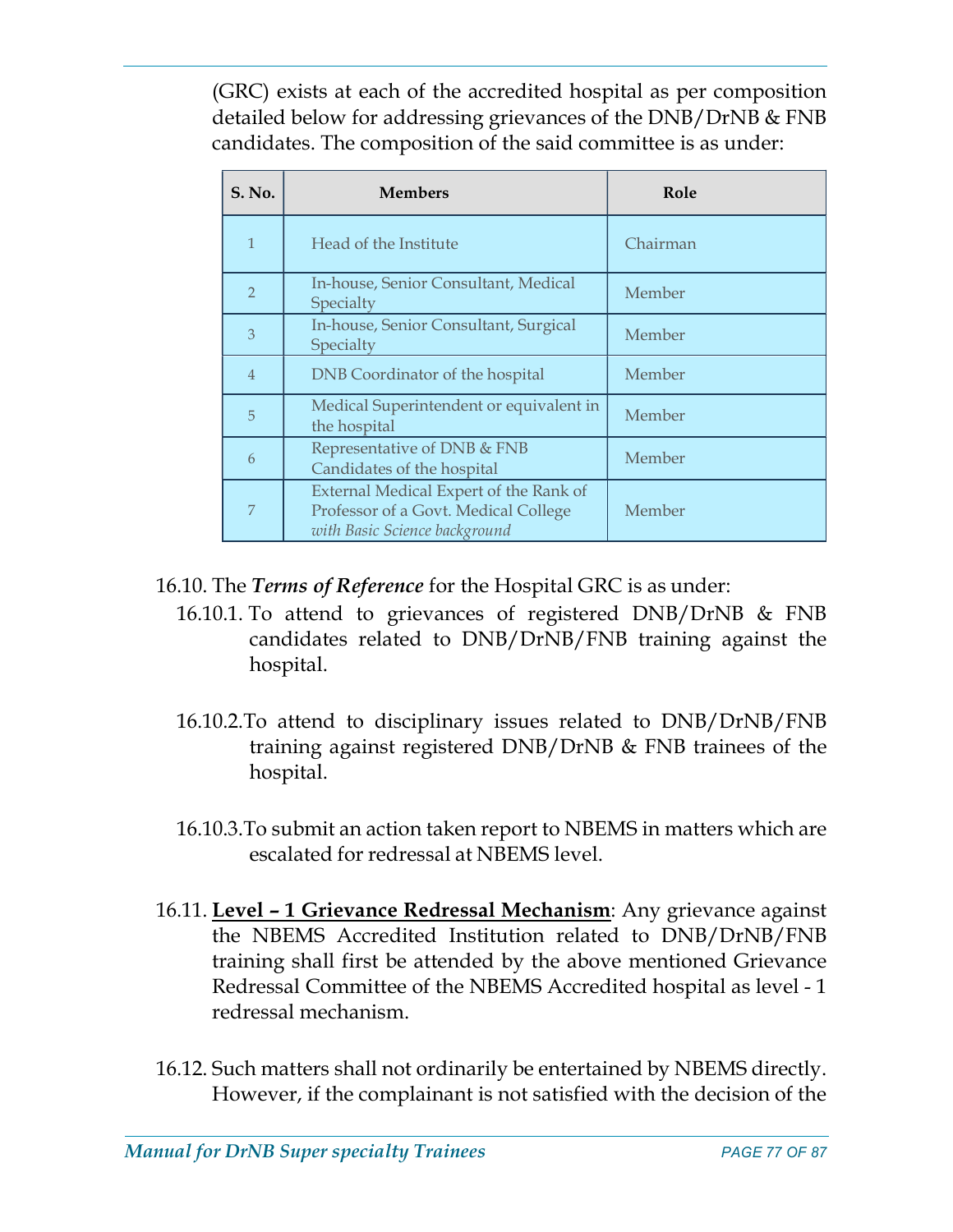hospital Grievance Redressal Committee, such matters shall be forwarded for further adjudication to the NBEMS Grievance Redressal Committee constituted for this purpose along with action taken report of Grievance Redressal Committee of the concerned accredited hospital.

- 16.13. The representation has to be submitted within one month of disposal of the grievance at level – 1. The Grievance can be submitted by the trainee through a dedicated Online Grievance Registration Portal (OGRP).
- 16.14. The aggrieved trainees may be asked to be physically/virtually present themselves before the NBEMS committee to present their grievance along with the supporting documents. The Head of Institute of the hospital/ the Head of the concerned department at hospital may be asked to attend the proceedings, if required.
- 16.15. No legal person / lawyer shall accompany the hospital/ the trainee under any circumstance.
- 16.16. The trainees shall be given an ample opportunity to present their case before the Committee.

### b) Grievance against NBEMS:

- 16.17. Level 1 Grievance Redressal Mechanism: Any grievance against the NBEMS related to DNB/DrNB/FNB training and/or exam shall first be attended by the concerned department of NBEMS. Complainant can register their grievance with the concerned department through Communication Web Portal of NBEMS, as level - 1 redressal mechanism.
- 16.18. If the complainant is not satisfied with the resolution provided by the respective department of NBEMS, such matters shall be forwarded for further adjudication to the NBEMS Grievance Redressal Committee constituted for this purpose along with the resolution provided by the concerned department of NBEMS.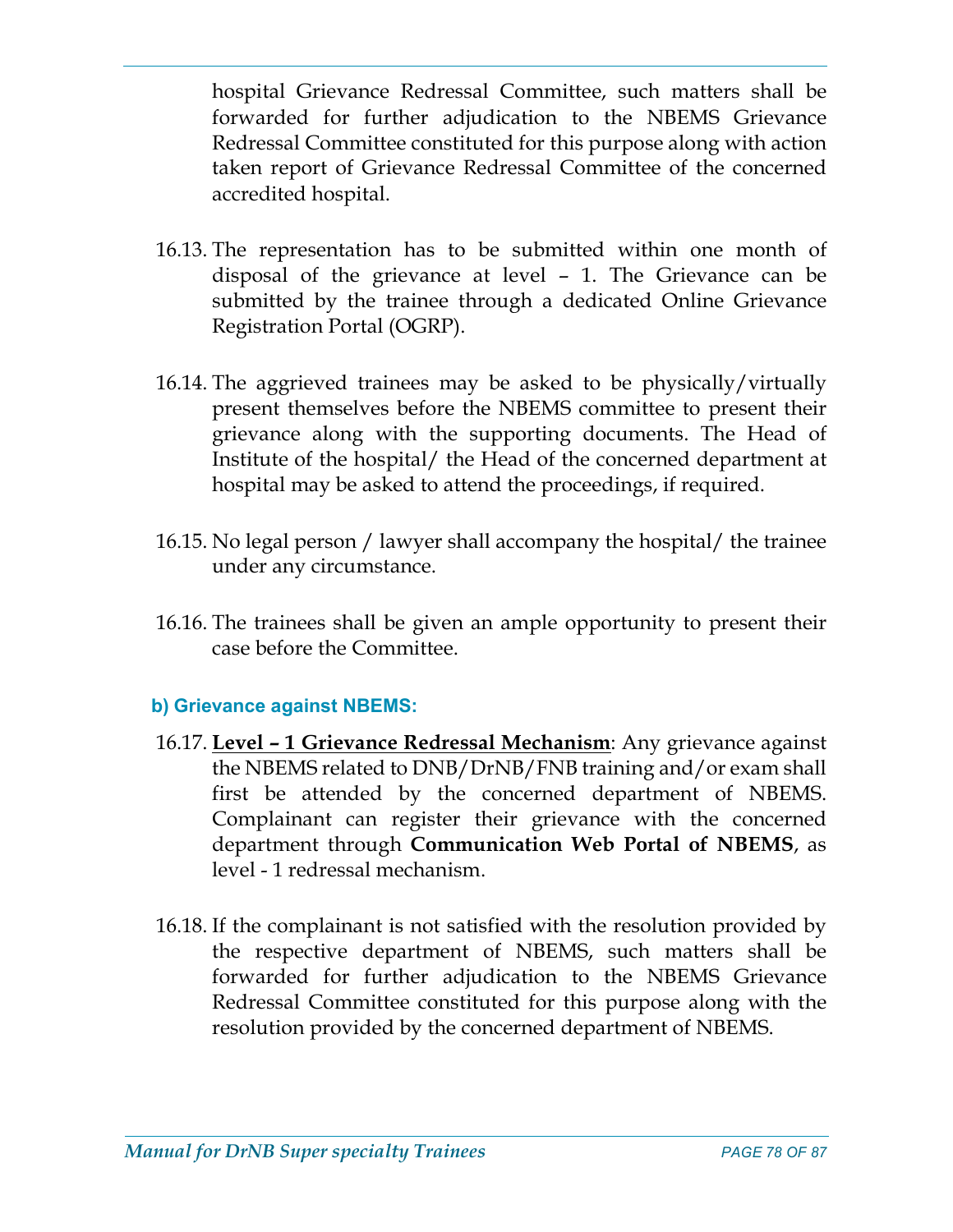- 16.19. The representation has to be submitted within one month of disposal of the grievance at level – 1. The Grievance can be submitted by the trainee through a dedicated Online Grievance Registration Portal. The decision/resolution provided at Level -1 shall be mandatorily required to be submitted while submitting the Grievance at Level – 2. In case no resolution has been provided despite multiple communications at Communication Web Portal, details of all those communications needs to be provided. Matter cannot be escalated to Level – 2 unless the maximum time sought at NBEMS Communication Web Portal to resolve the matter at Level – 1 has been exhausted.
- 16.20. No legal person / lawyer shall accompany the trainee under any circumstance
- 16.21. The trainees shall be given an ample opportunity to present their case before the Committee.

### K.Recommendations of the Committee

16.22. Committee shall make its recommendations subsequent to the representation being made by the trainee. The recommendations shall be approved by the Examination Committee and thereafter the GB will ratify the same, before the final outcome is communicated to the trainee.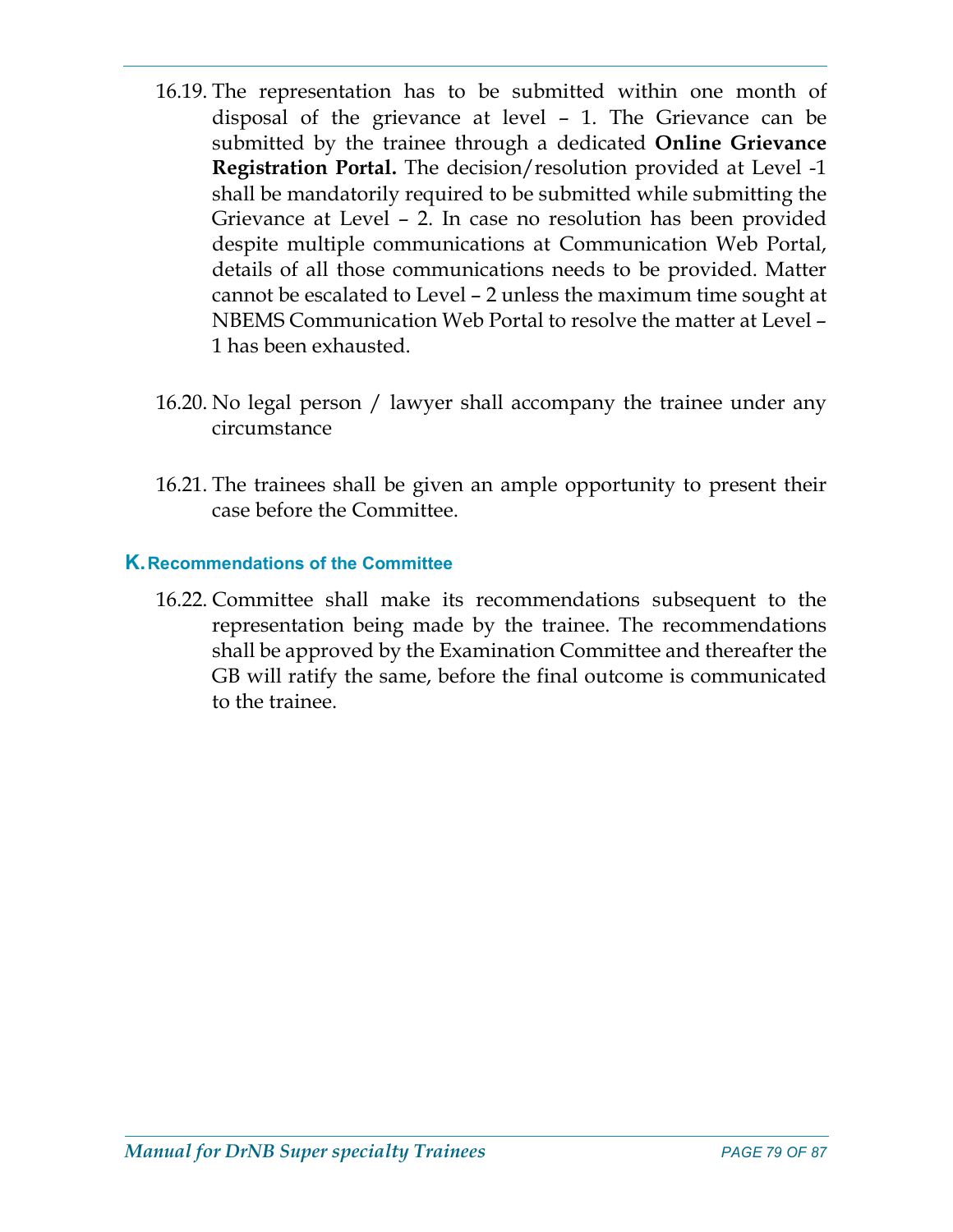#### Annexure

### MINISTRY OF HEALTH AND FAMILY WELFARE (Department of Health and Family Welfare) NOTIFICATION New Delhi, the 3<sup>rd</sup> August, 2016

S.O. 2672(E),-In exercise of the power conferred by sub-section (2) of section 11 of the Indian Medical Council Act, 1956 (102 of 1956), the Central Government after consulting the Medical Council of India, Hereby Makes the following further amendments in the First Schedule of the Act, namely;

 (i) The following diplomate National Board (DNB), Broad Specialty Courses (three years courses at the Post MBBS level) shall be inserted, namely,

| Diplomate National Board<br>(Anatomy)                                            | This shall be recognised medical Qualification<br>When granted by National Board of Examinations,<br>New Delhi on or after August 1984.                          |
|----------------------------------------------------------------------------------|------------------------------------------------------------------------------------------------------------------------------------------------------------------|
| Diplomate National Board<br>(Emergency Medicine)                                 | This shall be recognised medical<br>Qualification When granted by National<br>Board of Examinations in Medical Sciences,<br>New Delhi on or after June, 2013.    |
| Diplomate National Board<br>(Field Epidemiology)                                 | This shall be recognised medical<br>Qualification When granted by National<br>Board of Examinations in Medical Sciences,<br>New Delhi on or after December 2012. |
| Diplomate National Board<br>(Immunobematology &<br><b>Transfussion Medicine)</b> | This shall be recognised medical<br>Qualification When granted by National<br>Board of Examinations in Medical Sciences,<br>New Delhi on or after December 2008. |
| Diplomate National Board<br>(Rural Surgery)                                      | This shall be recognised medical<br>Qualification When granted by National<br>Board of Examinations in Medical Sciences,<br>New Delhi on or after December 2009. |

(ii) The following Diplomate National Board (DNB), Super Specialty Course (three years courses at the Post MD/MS level) shall be inserted, namely

| Diplomate National Board<br>(Endocrinology) | This shall be recognised medical Qualification  |
|---------------------------------------------|-------------------------------------------------|
|                                             | When granted by National Board of Examinations, |
|                                             | New Delhi on or after Feb 1989.                 |
| Diplomate National Board<br>(Hematology)    | This shall be recognised medical Qualification  |
|                                             | When granted by National Board of Examinations, |
|                                             | New Delhi on or after December 2010.            |
|                                             | This shall be recognised medical                |
| Diplomate National Board                    | Qualification When granted by National          |
| (Medical Genetics)                          | Board of Examinations in Medical Sciences,      |
|                                             | New Delhi on or after January, 2015.            |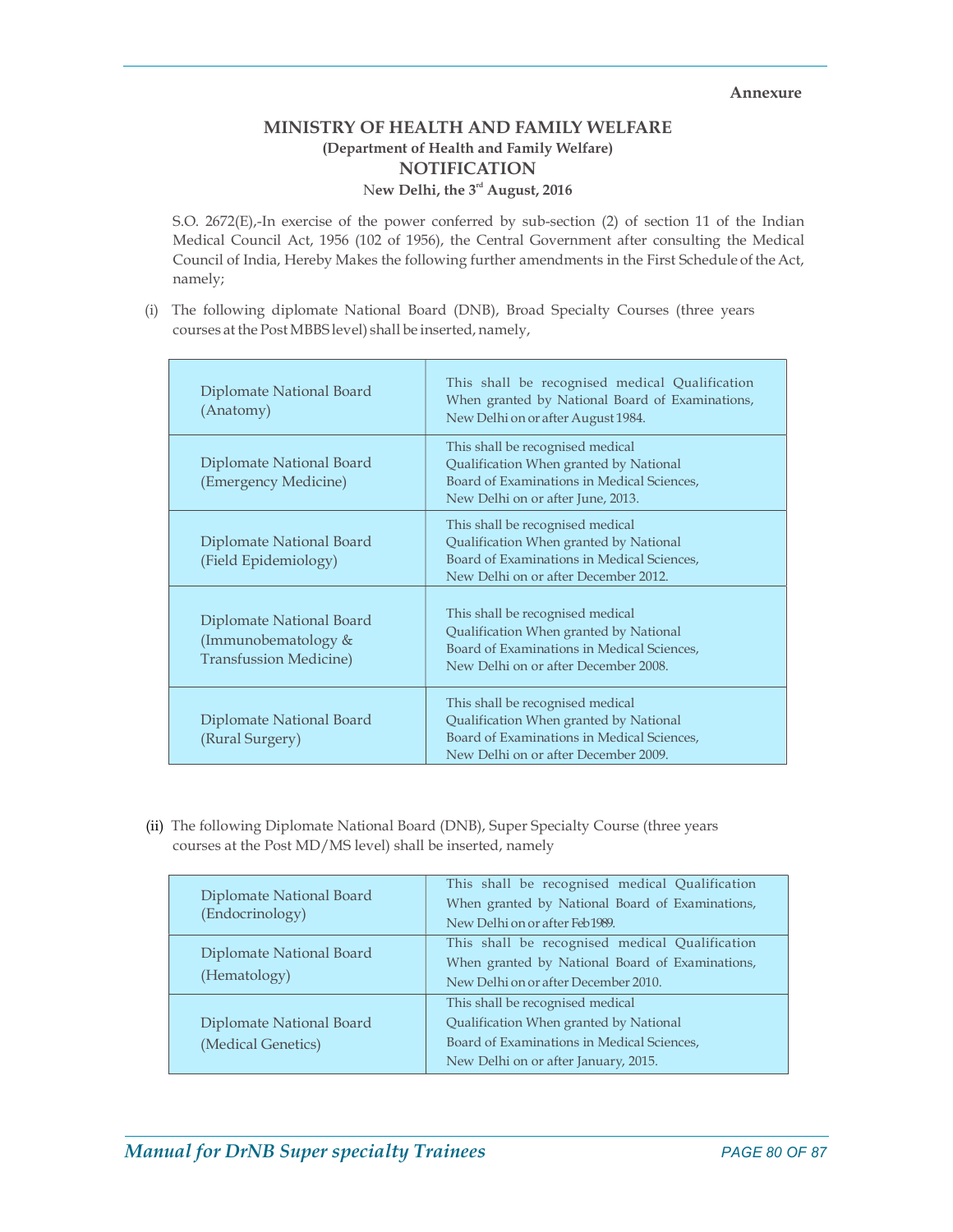| Diplomate National Board<br>(Medical Oncology)               | This shall be recognised medical Qualification When<br>granted by National Board of Examinations in Medical<br>Sciences. New Delhi on or after December 2002. |
|--------------------------------------------------------------|---------------------------------------------------------------------------------------------------------------------------------------------------------------|
| Diplomate National Board<br>(Neonatology)                    | This shall be recognised medical Qualification When<br>granted by National Board of Examinations in Medical<br>Sciences, New Delhi on or after June 2005.     |
| Diplomate National Board<br>(Peripheral Vascular<br>Surgery) | This shall be recognised medical Qualification When<br>granted by National Board of Examinations in Medical<br>Sciences, New Delhi on or after December 2009. |
| Diplomate National Board<br>(Rheumatology)                   | This shall be recognised medical Qualification When<br>granted by National Board of Examinations in Medical<br>Sciences, New Delhi on or after December 2008. |
| Diplomate National Board<br>(Surgical Gastroenterology)      | This shall be recognised medical Qualification When<br>granted by National Board of Examinations in Medical<br>Sciences, New Delhi on or after January, 2002. |
| Diplomate National Board<br>(Surgical Oncology)              | This shall be recognised medical Qualification When<br>granted by National Board of Examinations in Medical<br>Sciences, New Delhi on or after December 2006. |
| Diplomate National Board<br>(Thoracic Surgery)               | This shall be recognised medical Qualification When<br>granted by National Board of Examinations in Medical<br>Sciences, New Delhi on or after Janurary 2014. |

 (iii) The following Fellowship National Board (FNB), Courses (two years courses at the Post MD/MS level) Shall be inserted, namely,

| Fellowship National Board<br>(Critical care Medicine)                 | This shall be recognised medical Qualification<br>When granted by National Board of Examinations, New<br>Delhi on or after March 2001.                           |  |
|-----------------------------------------------------------------------|------------------------------------------------------------------------------------------------------------------------------------------------------------------|--|
| Fellowship National Board<br>(Cardiac Anesthesia)                     | This shall be recognised medical Qualification When<br>granted by National Board of Examinations in<br>Medical Sciences, New Delhi on or after January,<br>2001. |  |
| Fellowship National Board<br>(Hand & Micro Surgery)                   | This shall be recognised medical Qualification When<br>granted by National Board of Examinations in<br>Medical Sciences, New Delhi on or after February<br>2002. |  |
| Fellowship National Board<br>(High, risk Pregnancy &<br>Perinatology) | This shall be recognised medical Qualification When<br>granted by National Board of Examinations in<br>Medical Sciences, New Delhi on or after January<br>2001.  |  |
| Fellowship National Board<br>(Interventional Cardiology)              | This shall be recognised medical Qualification When<br>granted by National Board of Examinations in<br>Medical Sciences, New Delhi on or after February<br>2002. |  |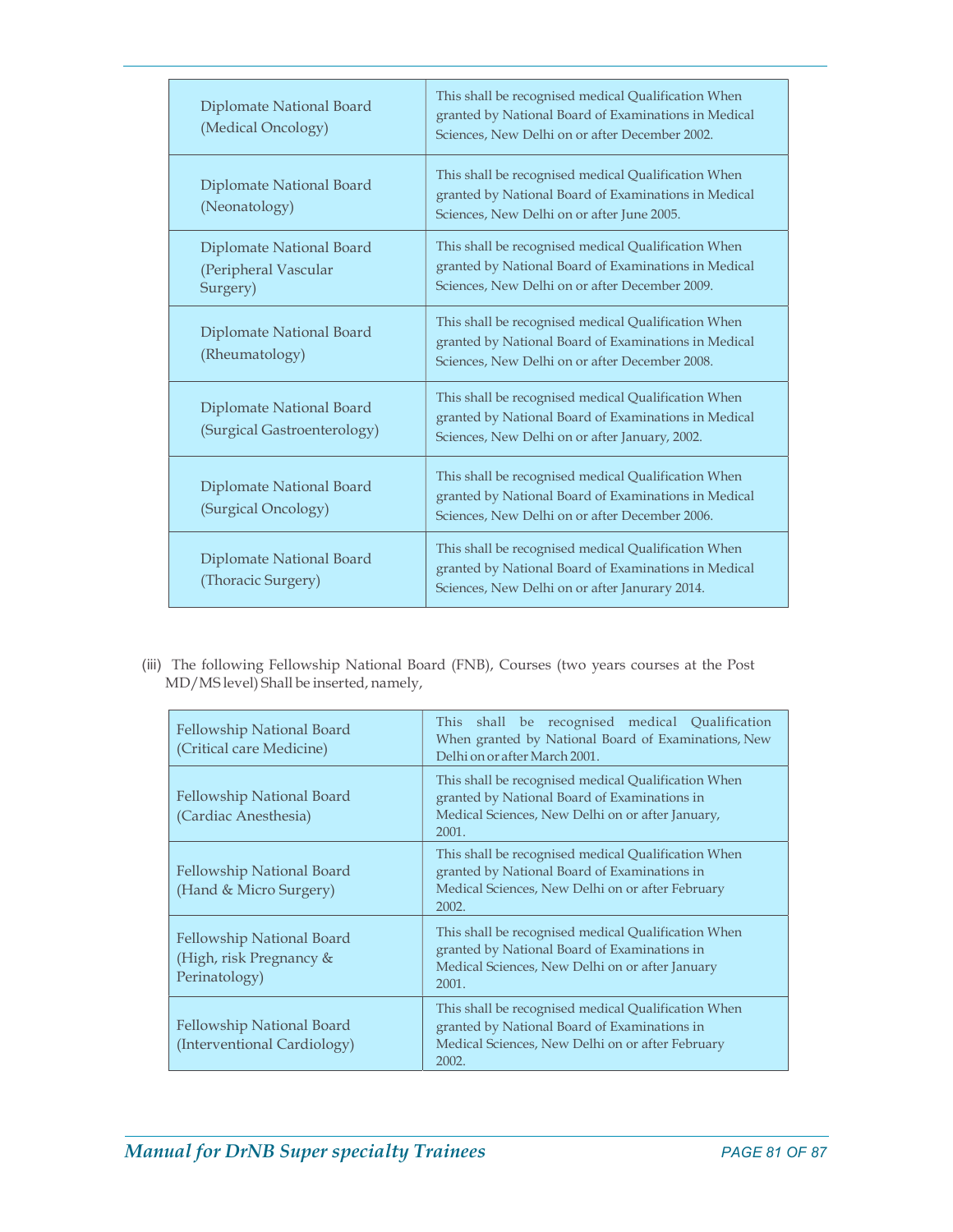| Fellowship National Board<br>(Infectious Discase)        | This shall be recognised medical Qualification When<br>granted by National Board of Examinations in Medical<br>Sciences, New Delhi on or after February 2008. |
|----------------------------------------------------------|---------------------------------------------------------------------------------------------------------------------------------------------------------------|
| Fellowship National Board<br>(Laboratory Medicine)       | This shall be recognised medical Qualification When<br>granted by National Board of Examinations in Medical<br>Sciences, New Delhi on or after December 2006. |
| Fellowship National Board<br>(Minimal Access Surgery)    | This shall be recognised medical Qualification When<br>granted by National Board of Examinations in Medical<br>Sciences, New Delhi on or after December 2000. |
| Fellowship National Board<br>(Pediatric Hemato Oncology) | This shall be recognised medical Qualification When<br>granted by National Board of Examinations in Medical<br>Sciences, New Delhi on or after December 2006. |
| Fellowship National Board<br>(Pediatric Cardiology)      | This shall be recognised medical Qualification When<br>granted by National Board of Examinations in Medical<br>Sciences, New Delhi on or after March 2001.    |

| Fellowship National Board<br>(Pediatric Intensive Care)    | This shall be recognised medical Qualification When<br>granted by National Board of Examinations in Medical<br>Sciences, New Delhi on or after December 2006. |  |
|------------------------------------------------------------|---------------------------------------------------------------------------------------------------------------------------------------------------------------|--|
| Fellowship National Board<br>(Reproductive Medicine)       | This shall be recognised medical Qualification When<br>granted by National Board of Examinations in Medical<br>Sciences, New Delhi on or after May 2003.      |  |
| Fellowship National Board<br>(Spine Surgery)               | This shall be recognised medical Qualification When<br>granted by National Board of Examinations in Medical<br>Sciences, New Delhi on or after February 2001. |  |
| Fellowship National Board<br>(Trauma Care)                 | This shall be recognised medical Qualification When<br>granted by National Board of Examinations in Medical<br>Sciences, New Delhi on or after May 2001.      |  |
| Fellowship National Board<br>(Vitreo Retinal Surgery)      | This shall be recognised medical Qualification When<br>granted by National Board of Examinations in Medical<br>Sciences, New Delhi on or after March 2001.    |  |
| Fellowship National Board<br>(Paediatric Gastroenterology) | This shall be recognised medical Qualification When<br>granted by National Board of Examinations in Medical<br>Sciences, New Delhi on or after January 2014.  |  |
| Fellowship National Board<br>(Sports Medicine)             | This shall be recognised medical Qualification When<br>granted by National Board of Examinations in Medical<br>Sciences, New Delhi on or after Janurary 2014. |  |

Note: - The FNB qualifications shall not be treated as a recognised medical qualification for the purpose of teaching faculty.

[No. V.11025/19/2014-MEP]

ALIR. RIZVI, Jt. Secy.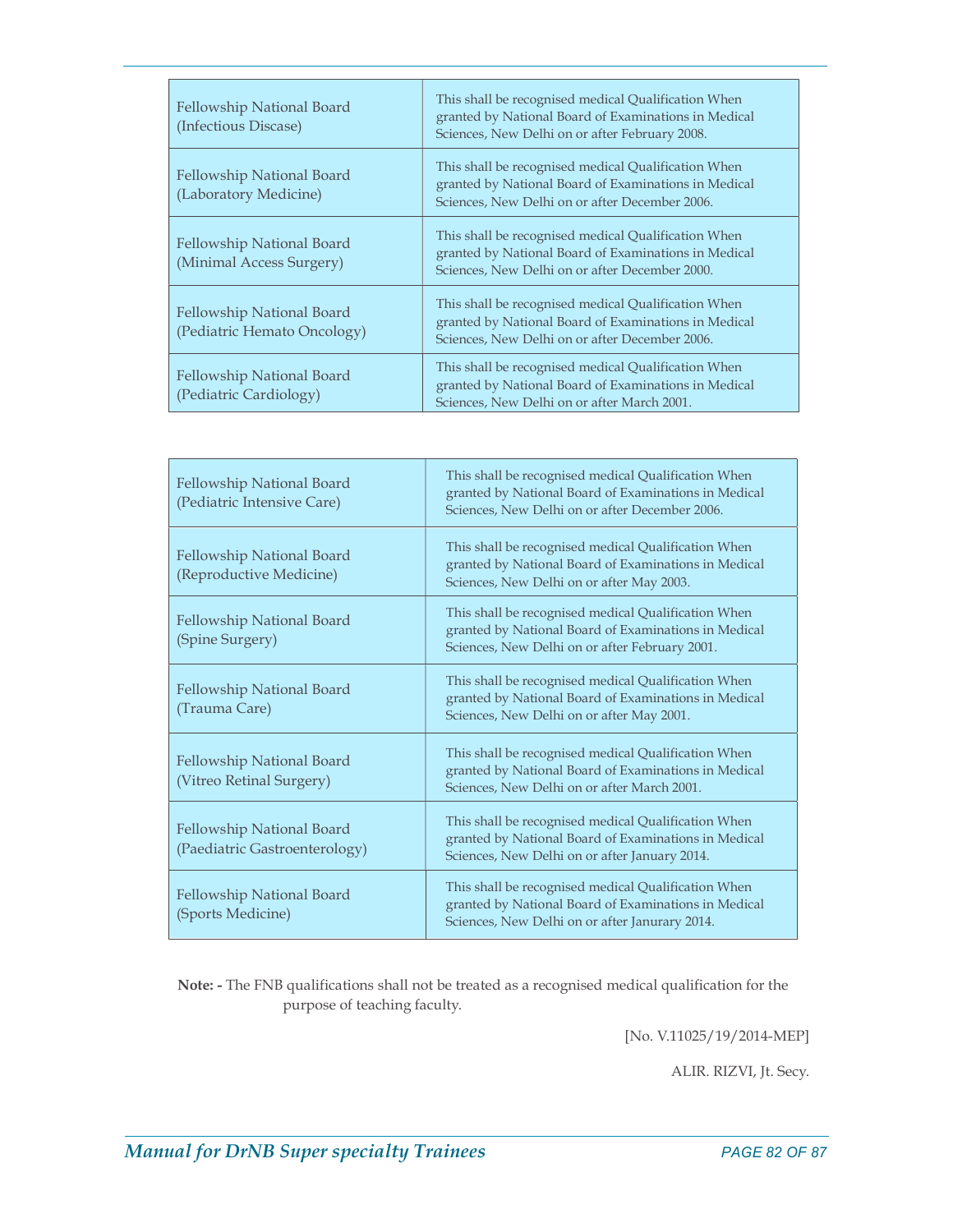# No. V 11015/17/83-ME. (Policy) GOVERNMENT OF INDIA MINISTRY OF HEALTH & FAMILY WELFARE (DEPT. OF HEALTH

New Delhi, Dated the 19<sup>th</sup> September, 1983

### NOTIFICATION

S. O. In exercise of the power conferred by sub-section (2) of section (ii) of the Indian Medical Council Act, 1956 (102 of 1956), the Central Government after consulting the Medical Council of India, hereby makes the following further amendments in the First Schedule of the Act, namely:

(i) In the entries relating to National Board of Examinations in Medical Sciences, New Delhi after the entry Membership of National Academy of Medical Sciences (Microbiology) …… M.N.A.M.S. (micro) the following entries shall be inserted, namely:

| Membership of the National Academy    | M.N.A.M.S. (Family Medicine)         |
|---------------------------------------|--------------------------------------|
| of Medical Science (Family Medicine)  |                                      |
| Membership of the National Academy    | M.N.A.M.S (Biochemistry)             |
| of Medical Science (Biochemistry)     |                                      |
| Membership of the National academy    | M.N.A.M.S (Nuclear Medicine)         |
| of Medical Science (Nuclear Medicine) |                                      |
| Membership of the National Academy    | M.N.A.M.S (Clinical Pharmacology and |
| of the Medical Sciences (Clinical     | therapeutics)                        |
| Pharmacology and therapeutics)        |                                      |

((ii) "The M.N.A.M.S. qualifications in various disciplines granted by the National Board of Examinations, New Delhi as included in this Schedule, shall be recognized medical qualifications only when granted on or before  $30<sup>th</sup>$  August, 1982"

(iii) As a result of the change of nomenclature of the medical qualification granted by the National Board of Examinations in Medical Sciences, New Delhi, from M.N.A.M.S. (Membership of the National Academy of Medical Sciences) to Diplomate NB (Diplomate of National Board), in the entries relating to National Board of Examinations in Medical Sciences, New Delhi, after the foot note related to M.N.A.M.S. qualification, etc. following entries shall be inserted, namely.

"The Diplomate of National Board qualification in various disciplines granted by the National Board of Examination, New Delhi, shall be recognized medical qualifications when granted on or after 30th August 1982".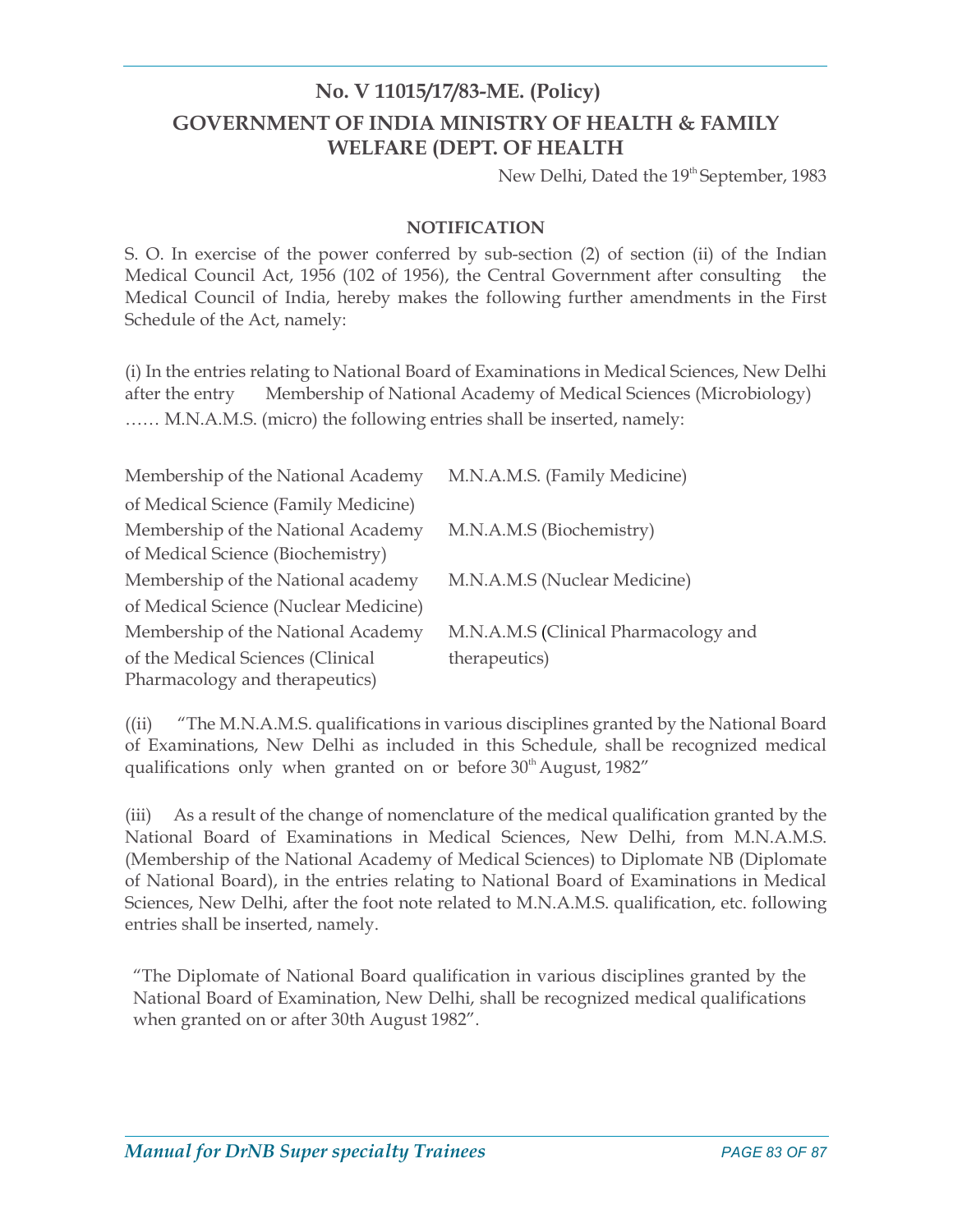Diplomate National Board (Physiology) ….. Diplomate N.B. (Phy) Diplomate National Board (General Medicine) ….. Diplomate N.B. (Gen Med) Diplomate National Board (General Surgery) ….. Diplomate N.B.(Gen Surg) Diplomate National Board (Ophthalmology) ….. Diplomate N.B. (Ophthal) Diplomate National Board (Anesthesiology) ….. Diplomate N.B. (Anaes) Diplomate National Board (Social and Preventive Medicine) ….. Diplomate N.B. (SPM) Diplomate National Board (Paediatrics) ….. Diplomate N.B. (Ped) Diplomate National Board (Psychiatry) ….. Diplomate N.B. (Psy) Diplomate National Board (Orthopaedics) ….. Diplomate N.B. (Ortho) Diplomate National Board (Radio-diagnosis) ….. Diplomate N.B. (Radio Dig) Diplomate National Board (Radio Therapy) ….. Diplomate N.B. (Radiotherapy) Diplomate National Board (Health Administration including Hospital Administration) ….. Diplomate N.B. (Health

#### including

Diplomate National Board (Oto-rhinolaryngology) …..Diplomate N.B. (Otorhino) Diplomate National Board (Dermatology & Venereology) ….. Diplomate N.B. (Derm & Vener) Diplomate National Board (Obstetrics & Gynaecology) ….. Diplomate N.B. (Obs & Gynae) Diplomate National Board (Respiratory Diseases) ….. Diplomate N.B. (Resp disease) Diplomate National Board (Neuro Surgery) ….. Diplomate N.B. (Neurosurgery) Diplomate National Board (Paediatric Surgery) ….. Diplomate N.B. (Ped Surg) Diplomate National Board (Neurology) ….. Diplomate N.B. (Neurology) Diplomate National Board (Plastic Surgery) ….. Diplomate N.B. (Plastic Surg) Diplomate National Board (Genito-Urinary Surgery) ….. Diplomate N.B. (Genitourinary Surg) Diplomate National Board (Cardio-Thoracic Surgery) …..Diplomate N.B.(Cardiothoracic Surg) Diplomate National Board (Physical Medicine Rehabilitation) ….. Diplomate N.B. (Phy. Med & Rehab) Diplomate National Board (Forensic Medicine) ….. Diplomate N.B. (Forensic Med) Diplomate National Board (Maternal Child Health) ….. Diplomate N.B. (Maternal Child Health) and the Health studies of the Health studies of the Health studies of the Health studies of the Health studies of the Health studies of the Health studies of the Health studies of the Health studies of the Health s Diplomate National Board (Nephrology) ….. Diplomate N.B. (Nephrology) Diplomate National Board (Cardiology) ….. Diplomate N.B.(Cardiology) Diplomate National Board (Gastro-enterology) ….. Diplomate N.B. (Gastro) Diplomate National Board (Microbiology) ….. Diplomate N.B. (Micro) Diplomate National Board (Family Medicine) ….. Diplomate N.B. (Family Medicine) Diplomate National Board (Pathology) ….. Diplomate N.B. (Pathology) Diplomate National Board (Biochemistry) ….. Diplomate N.B. (Biochemistry) Diplomate National Board (Nuclear Medicine) ….. Diplomate N.B. (Nuclear Med)

 Administration Hospital Administration)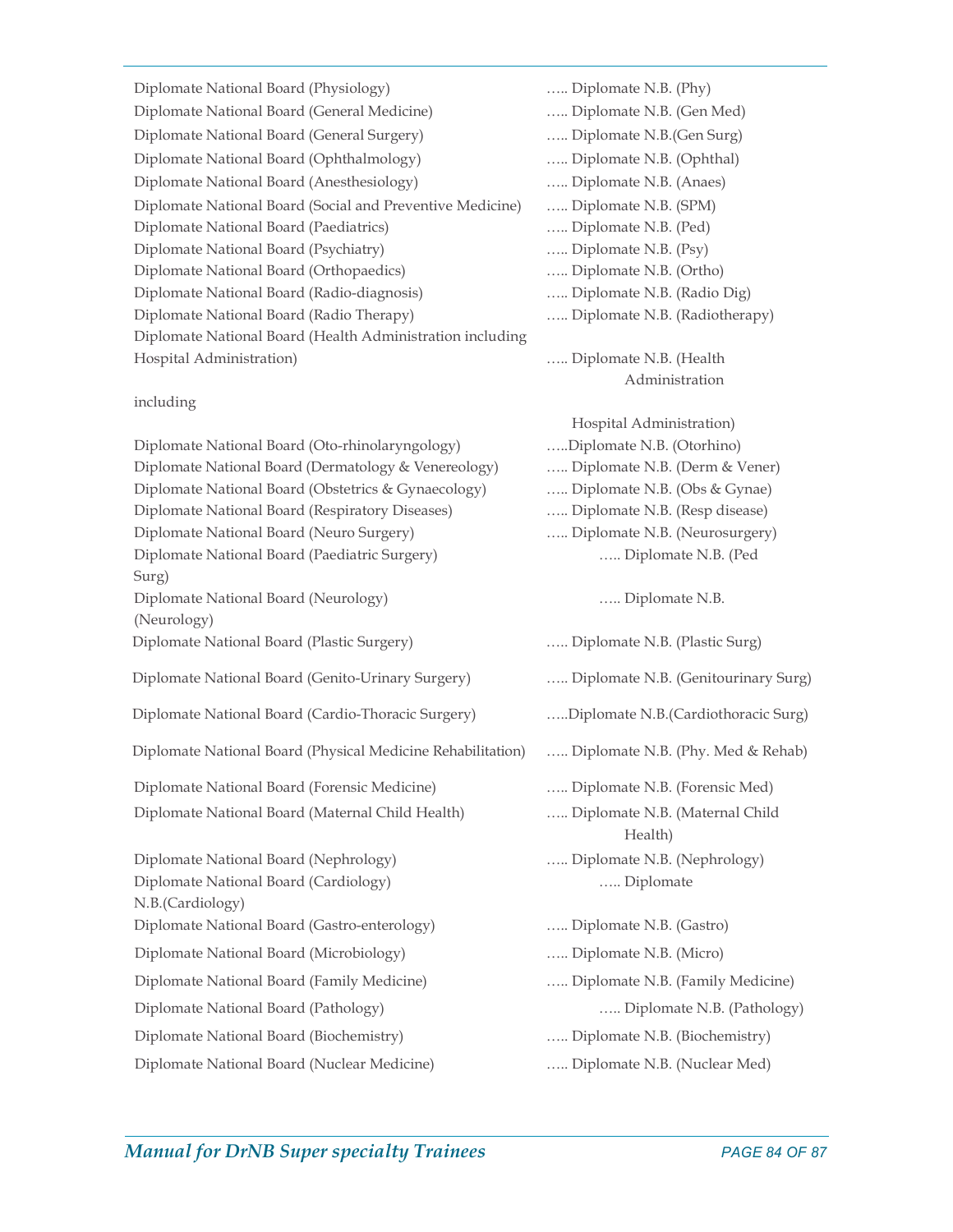Diplomate National Board (Clinical Pharmacology and Therapeutics) ….. Diplomate N.B. (Clinical **Pharma and Pharma and** 

Therapeutic)

 Sd/- (P.C. Jain) UNDER SECRETARY to the Govt. of India

To

The General Manager, Government of India Press, Mayapuri, Ring Road, New Delhi

A/o. V11015/17/83-M.E. (P)

Copy forwarded for information

- 1. The Secretary, Medical Council of India Kotla Road, New Delhi
- 2. Dte. Gen. of Health Services, New Delhi
- 3. All State Government/ Union Territories.
- 4. Ministry of Law & Justice, Shastri Bhawan, New Delhi
- 5. National Medical Library, (to arrange 50 copies of Gazette Notifications)

6. The Secretary-cum-Registrar, National Board of Examinations in Medical Sciences, New Delhi

> sd/- (P.C. Jain) UNDER SECRETARY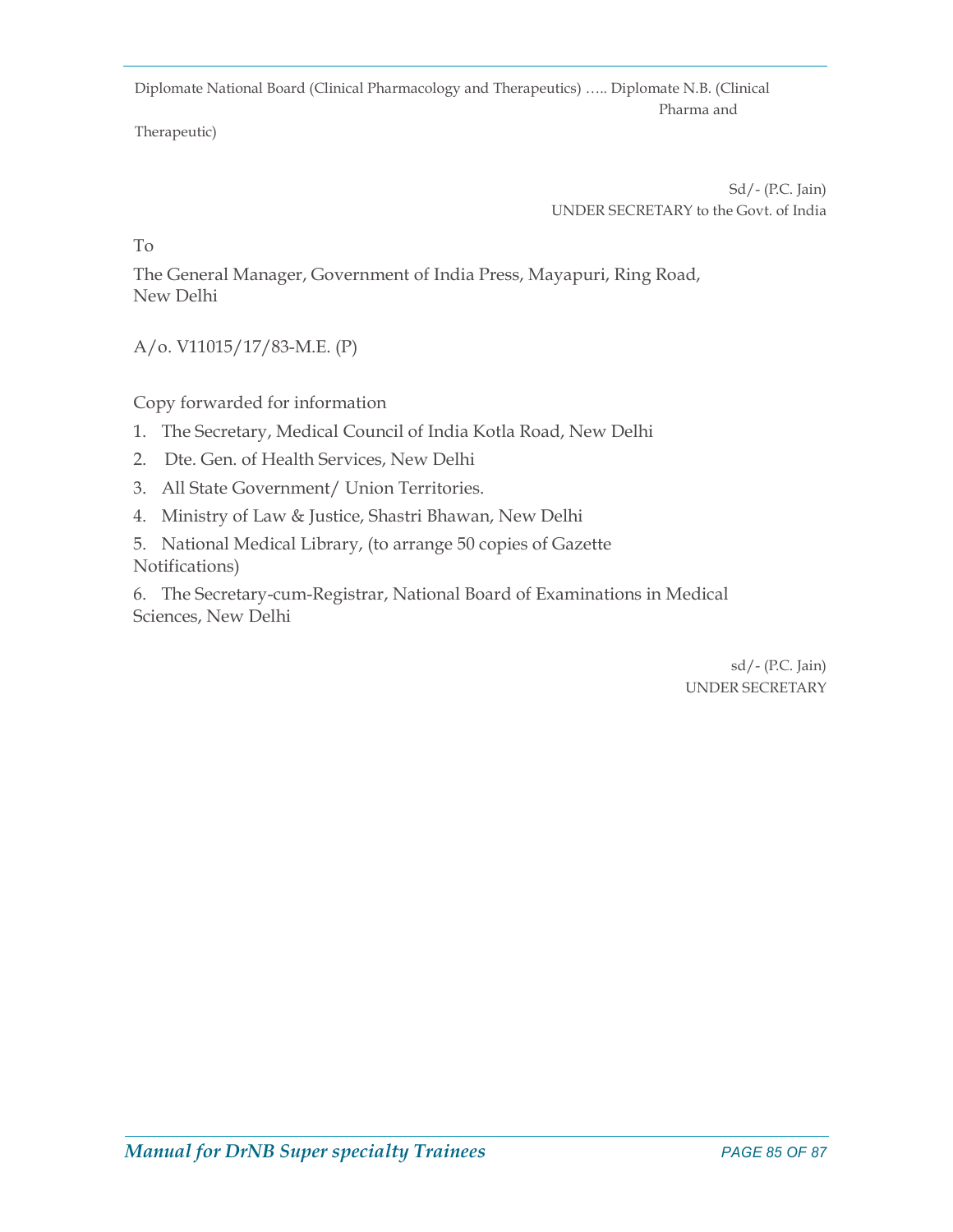#### Annexure

#### Extracts from the National Medical Commission Act, 2019

Recognition of medical qualifications granted by statutory or other body in India.

37.  $(I)$  The medical qualifications granted by any statutory or other body in India which are covered by the categories listed in the Schedule shall be recognised medical qualifications for the purposes of this Act.

(2) The Diplomate of National Board in broad-speciality qualifications and superspeciality qualifications when granted in a medical institution with attached hospital or in a hospital with the strength of five hundred or more beds, by the National Board of Examinations, shall be equivalent in all respects to the corresponding postgraduate qualification and the super-speciality qualification granted under this Act, but in all other cases, senior residency in a medical college for an additional period of one year shall be required for such qualification to be equivalent for the purposes of teaching also.

#### $28$ THE GAZETTE OF INDIA EXTRAORDINARY  $[PART II - Sec. 1]$

#### THE SCHEDULE

#### [See section 37]

#### LIST OF CATEGORIES OF MEDICAL QUALIFICATIONS GRANTED BY STATUTORY BODY OR OTHER BODY IN INDIA

#### Sl. No. Categories of medical qualifications

- 1. All medical qualifications granted by the Jawaharlal Institute of Postgraduate Medical Education and Research, Puducherry.
- 2. All medical qualifications granted by All India Institutes of Medical Sciences.
- 3. All medical qualifications granted by the Postgraduate Institute of Medical Education and Research, Chandigarh.
- 4. All medical qualifications granted by the National Institute of Mental Health and Neuro-Sciences, Bangalore.
- 5. All medical qualifications granted by the National Board of Examination.